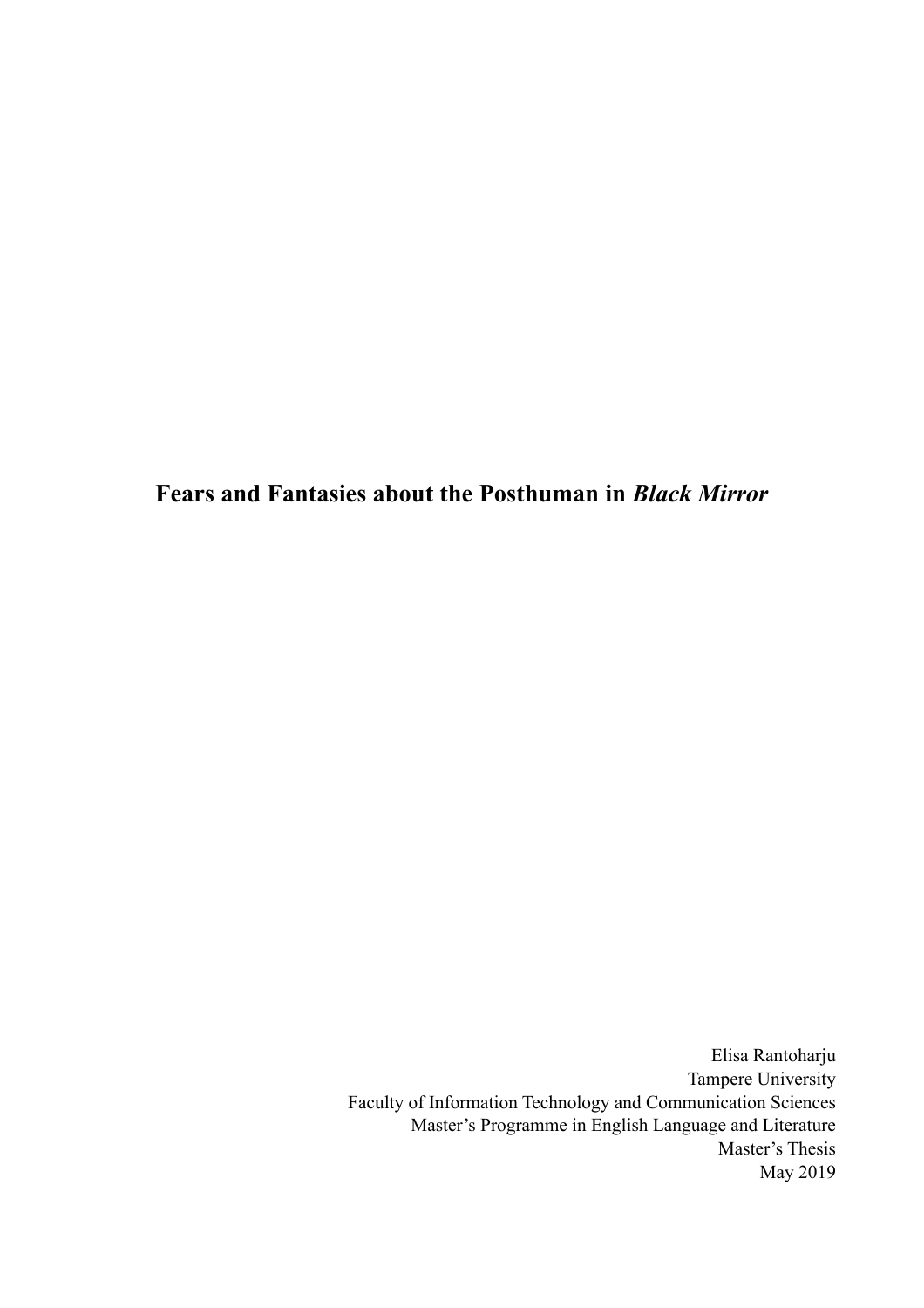RANTOHARJU, ELISA: Fears and Fantasies about the Posthuman in *Black Mirror*

Pro gradu -tutkielma, 92 sivua + lähdeluettelo

Toukokuu 2019

Tarkastelen pro gradu -tutkielmassani brittiläisen *Black Mirror* televisiosarjan esittämiä kauhu- ja fantasiakuvia postihmisestä ja postinhimillisestä lähitulevaisuudesta. Tutkin analyysissani kuinka sarjan jaksot "The Entire History of You" (2011), "Be Right Back" (2013), "White Christmas" (2014), "San Junipero" (2016) ja "Black Museum" (2017) kuvaavat ihmisen ja postinhimillisten olentojen välistä suhdetta ja kommentoivat yhtäaikaisia pelon, ihmetyksen ja ihailun tuntemuksia postihmistä ja postinhimillistä tulevaisuutta kohtaan.

 $\mathcal{L}_\mathcal{L} = \mathcal{L}_\mathcal{L} = \mathcal{L}_\mathcal{L} = \mathcal{L}_\mathcal{L} = \mathcal{L}_\mathcal{L} = \mathcal{L}_\mathcal{L} = \mathcal{L}_\mathcal{L} = \mathcal{L}_\mathcal{L} = \mathcal{L}_\mathcal{L} = \mathcal{L}_\mathcal{L} = \mathcal{L}_\mathcal{L} = \mathcal{L}_\mathcal{L} = \mathcal{L}_\mathcal{L} = \mathcal{L}_\mathcal{L} = \mathcal{L}_\mathcal{L} = \mathcal{L}_\mathcal{L} = \mathcal{L}_\mathcal{L}$ 

Televisiosarjan laajuuden ja tutkielmani rajallisen pituuden vuoksi analysoin tutkielmassani vain viittä sarjan jaksoa. Koska tieteisfiktion lajityyppiin luettava *Black Mirror* on muodoltaan antologia, sen jaksot eivät muodosta yhtenäistä juonellista kokonaisuutta. Kaikki yllä nimetyt analyysin kohteeksi valitsemani jaksot kuitenkin tarkastelevat ihmisen suhdetta teknologiaan ja postihmiseen kuvaten modernin ja spekulatiivisen teknologian vaikutusta ihmiseen, ihmisten välisiin suhteisiin ja yhteiskuntaan. Jaksot käsittelevät erilaisia skenaarioita ihmisen ja postihmisen kohtaamisesta sekä ihmisen ja teknologian välisten rajojen hälvenemisestä kyseenalaistaen ihmisen ainutlaatuisuuden ja herättäen kysymyksiä esimerkiksi teknologisten ei-inhimillisten olentojen persoonuudesta. Analyysini keskiössä ovat jaksoissa esiintyvät erilaiset postinhimilliset olennot sekä teknologisesti muokatut ihmiset kuten kyborgit ja virtuaaliset avatarit että teknologiset eiinhimilliset toiset kuten androidit ja tekoäly. Pyrin vastaamaan tutkimuskysymyksiini ihmisen ja postihmisen suhteesta tarkastelemalla näiden olentojen representaatiota. Tutkin nimenomaan sitä, kuinka olennot esitetään yhteiskunnallisen ja kulttuurisen kritiikin ilmentyminä ja kuinka niiden representaatiot kommentoivat ihmisen ja teknologian rajojen hälvenemistä: näyttääkö *Black Mirror* ihmisen ja teknologian lähentymisen myönteisenä vai kielteisenä kehityksenä?

Hyödynnän analyysissani sekä populaareja että kriittisiä posthumanistisia näkökulmia. Avaan populaareja spekulatiivisia näkökulmia esimerkiksi ihmisten teknologisesta muokkauksesta sekä älykkäiden ja itsestään tietoisten androidien ja tekoälyn noususta. Kuvaan tieteiskirjallisuuden omaksumia transhumanistisia fantasioita ja biokonservatiivisia varoituksia postinhimillisestä lähitulevaisuudesta ja sitä, kuinka tieteisfiktiossa hyödynnetään näitä visioita yhteiskuntakritiikin esityksessä. Lisäksi käsittelen kriittisen posthumanismin näkökulmia ihmisestä ja ihmisen ja eiinhimillisen suhteesta. Eritoten käsittelen kritiikkiä oletettua ihmissubjektin ainutlaatuisuutta kohtaan voidakseni keskustella paitsi ihmisen ja postinhimillisen toisen suhteesta, myös ihmissubjektin omasta mahdollisesta voimaantumisesta teknologian ja kriittisen posthumanistisen ihmiskäsityksen kautta.

Avainsanat: *Black Mirror*, kyborgi, posthumanismi, tekoäly, tieteiskirjallisuus, toiseus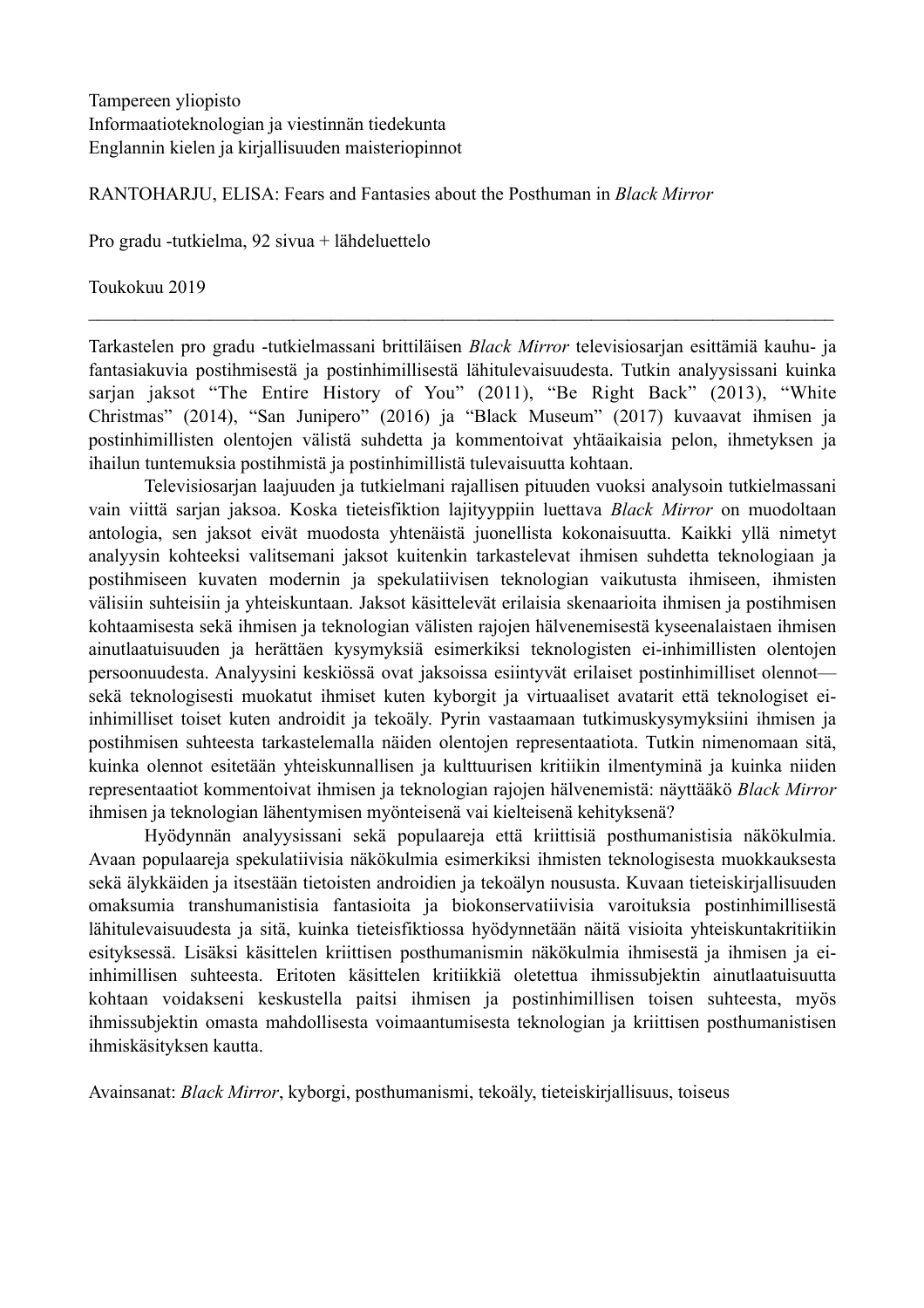| 2.1. Being Posthuman and Posthuman Beings: Popular and Critical Approaches 9               |
|--------------------------------------------------------------------------------------------|
| 2.2. Existential Fear and Evolutionary Fantasies: The Posthuman in Science Fiction21       |
|                                                                                            |
|                                                                                            |
| 3.2. "Uploaded to the Cloud, Sounds Like Heaven": The Enhanced and Empowered Avatar        |
|                                                                                            |
|                                                                                            |
|                                                                                            |
| 4.2. "It Wasn't Really Real So It Wasn't Really Barbaric": Artificial Intelligence and the |
|                                                                                            |
|                                                                                            |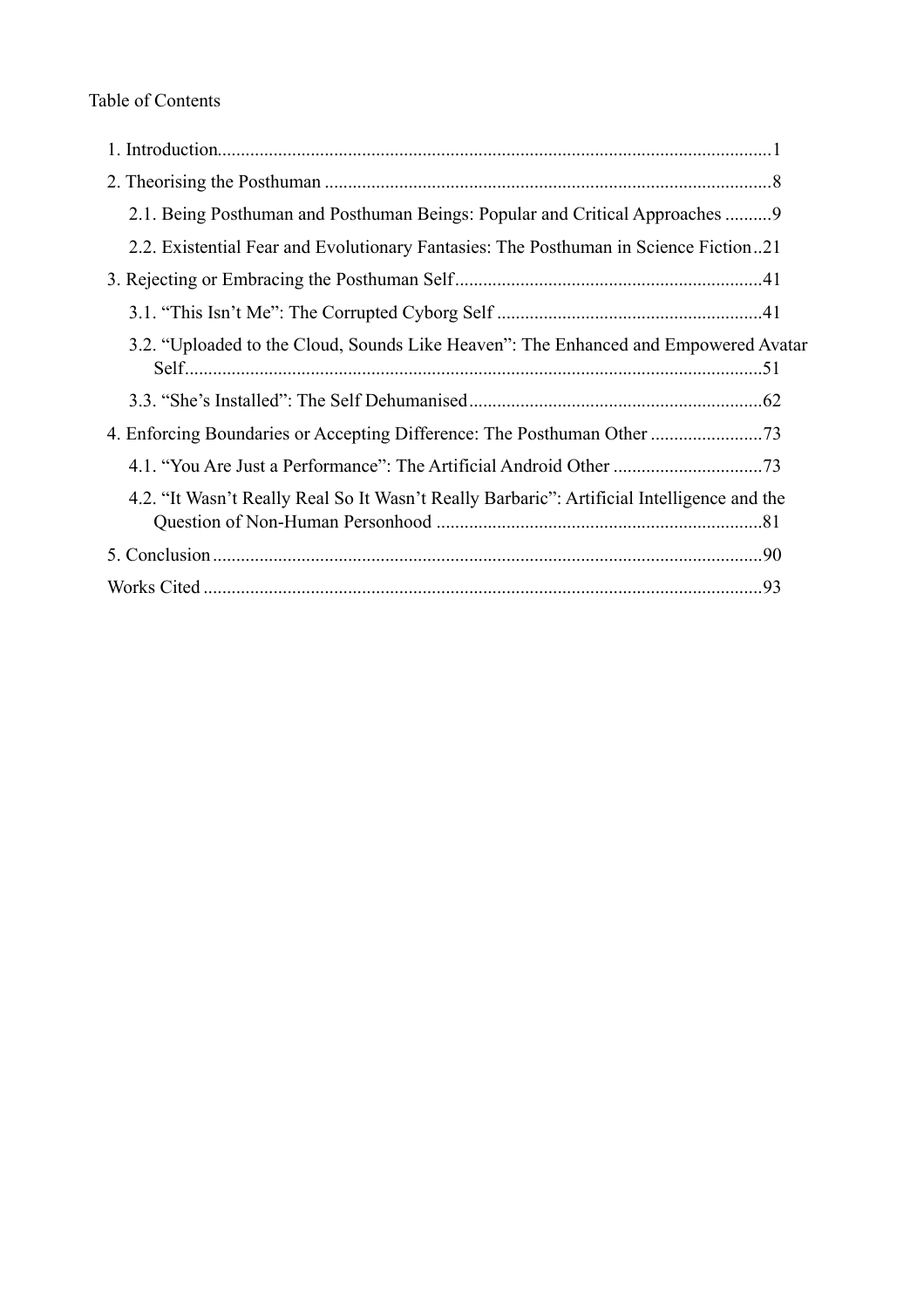<span id="page-3-0"></span>1. Introduction

We live in a culture where technology impacts nearly every aspect of our lives. Besides facilitating our everyday life, advancements in all areas of technology have led to developments we could only imagine and fantasise about some decades past: for instance, developments in the field of biotechnology have created functional medical prostheses and implants that can alleviate pain and suffering and aid us in extending human life. Our interpersonal relationships are more and more shaped by technology, as our interactions with other humans become mediated through the use of the Internet, cellphones, and other communication devices. Furthermore, advancements in the fields of robotics and artificial intelligence research suggest a future where robots and software programmes become increasingly intelligent and capable. Many dream of intelligent and empathetic social robots that could take on jobs in fields where some level of compassion and empathy is needed, such as nursing, but also take on the role of a friend, a companion—and, eventually, possibly come to replace our human connections and companions.

 As technology continues to develop and permeate our lives even further at an everaccelerating pace, the human-technology relationship becomes an increasingly important subject to study, since technological advancements do not only affect the material world we live in, but also the ideas we have about the world and our own selves. Indeed, as Charlie Gere notes in *Digital Culture*, technological developments do not only affect the world around us and the way we act and live in it, but also the very way we understand ourselves, our existence, and our place in the world (9-15). Such reflections about the human-technology relationship—whether culminating in technoanxious warnings against a closer union with technology, or techno-utopian fantasies about human enhancement and the creation of empathetic and compassionate robots—are frequently the focus of science fiction film and literature.

 In this thesis, I will analyse the posthuman in the British science fiction TV series *Black Mirror*. My analysis centres around the series' representation of posthuman beings and the human-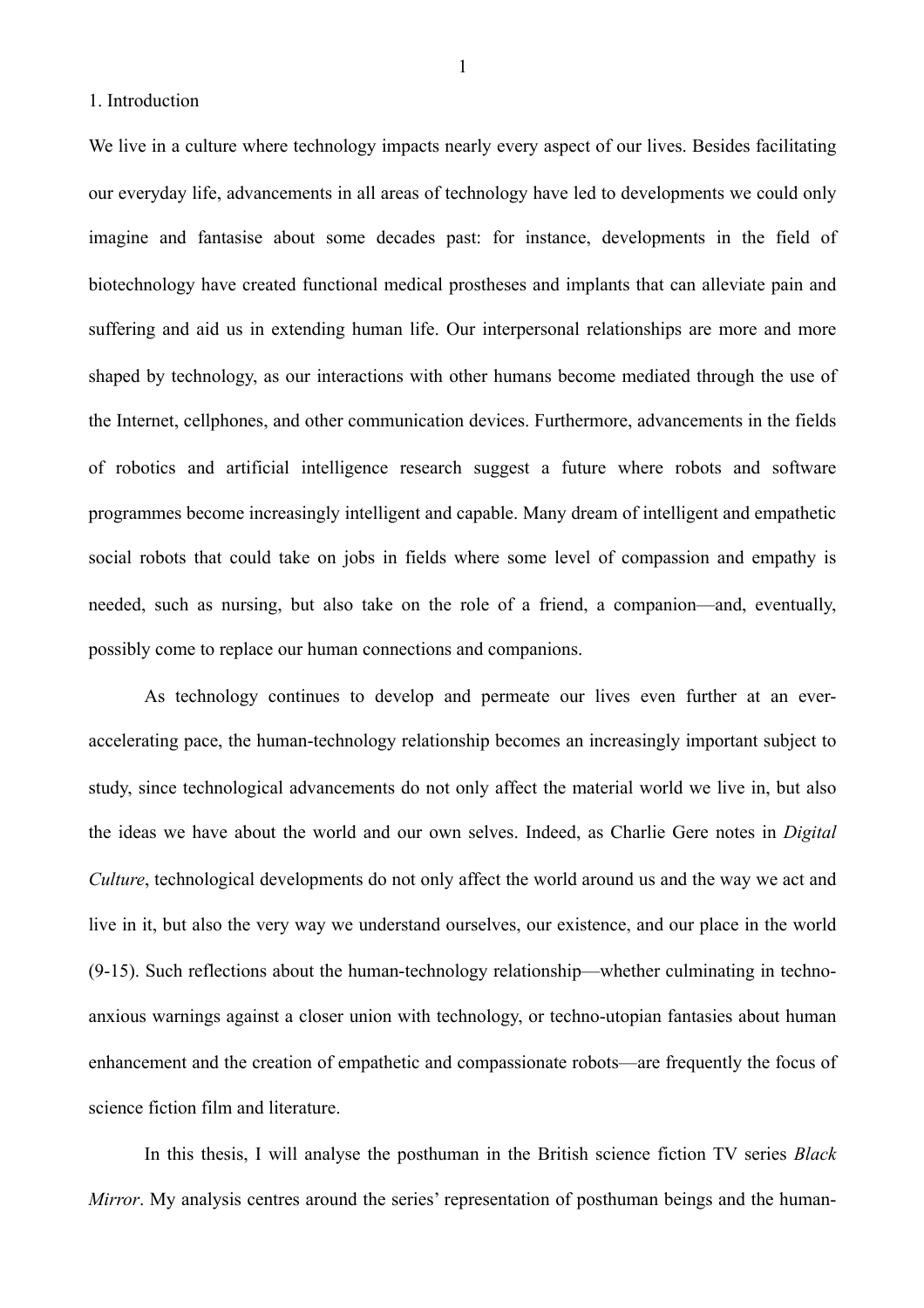posthuman relationship: I aim to uncover how these portrayals comment on both our fears and fantasies about the posthuman. Due to the length of the series and the limited scope of this thesis, the analysis will specifically focus on five episodes of the series: "The Entire History of You" (2011), "Be Right Back" (2013), "White Christmas" (2014), "San Junipero" (2016), and "Black Museum" (2017). Since *Black Mirror* is an anthology series, none of the episodes chosen for analysis are related through their plot or sets of characters; instead, they present individual narratives with shared themes and topics. Namely, each of the five episodes examines the humanposthuman relationship and depicts how modern and speculative technologies affect the human individual, our interpersonal relationships, and the society as a whole. The episodes portray different scenarios of a posthuman future where boundaries between humans and technology begin to collapse and different technological beings emerge as a result, culminating in anxiety and wonder towards the effects of the convergence between the human and technology and the emergent posthuman beings.

 The term posthuman has a variety of definitions depending on the context where it is used. To briefly introduce the concept before discussing my theoretical framework of posthumanism in greater detail, discussions on technoscience in media and popular culture imagine the posthuman either as a future state of the human after our convergence with technology dramatically changes our physical form and cognitive capabilities, or as a technological non-human agent—as a humanoid robot, or a sentient computer intelligence, for instance. Meanwhile, in critical academic discussions the concept of the posthuman is used in reference to the dismantling of traditional humanist assumptions about the human subject, or, the dissolving of "humanist pretensions of the human and the non-human", as described by Michael Hauskeller et al. (6). In my discussion, the posthuman will take on all of these meanings: thus, my analysis of the posthuman in *Black Mirror* will concern not only the series' portrayal of technologically altered human individuals and technological non-human agents—our posthuman selves and the posthuman others—but also how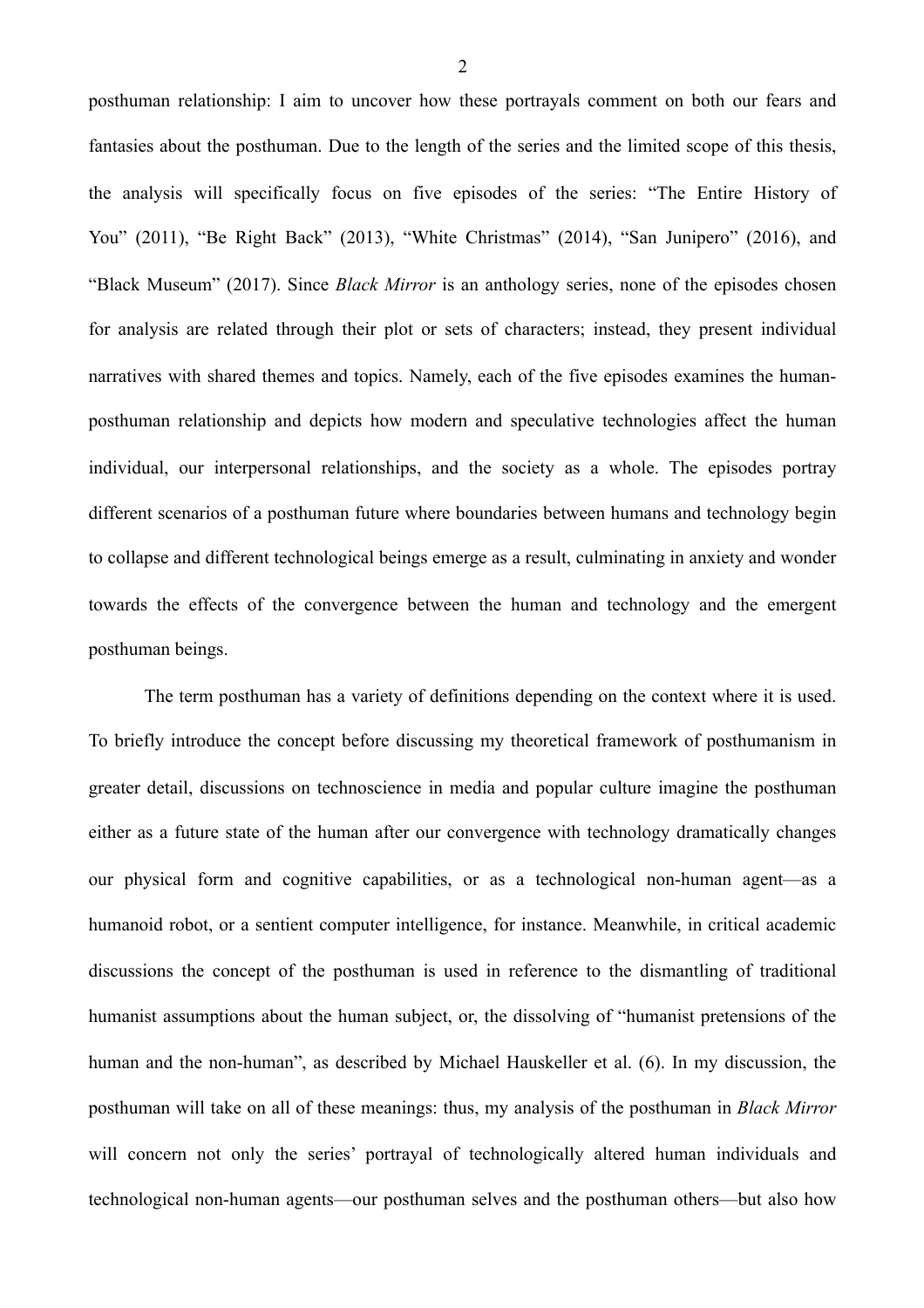these portrayals of different posthuman beings participate in the debate around the critical rearticulation of the human subject and its relations to the non-human technology: do the five episodes chosen for analysis portray the posthuman and the convergence between the human and technology as a beneficial development and as a potential source of empowerment, or as a threat to the human subject and humankind at large?

 As I aim to uncover the different ways the aforementioned five episodes of *Black Mirror* discuss both our anxiety and wonder towards the posthuman, I will employ the theoretical field of posthumanism in my analysis. Posthumanism is a multifaceted interdisciplinary movement with a lot of internal division: as Vincent Miller summarises, posthumanism contains critical approaches that target humanism and its assumptions about the human subject, debates that examine how technology potentially changes the human body, and approaches that critically address the humantechnology relationship (210). A broad division to critical posthumanism and popular posthumanism is made by several critics, for instance Jill Didur and Bart Simon. To briefly explain the difference between the two approaches before discussing them in more detail in the theory section of this thesis, Simon describes the popular approach as a speculative debate on the possibilities that technological advancements in the fields of biotechnology and informatics could offer to the human (2). These debates contain both views for and against the convergence between the human and the technological; thus, I will cover both transhumanist and bioconservative perspectives in my discussion of the popular approach, as their viewpoints, both techno-utopian and techno-phobic, strongly relate to the fears and fantasies about the posthuman explored in the series. The critical academic approach challenges humanism and its assumptions about the human subject that construct a divide between the human and the non-human—between the self and the other and re-articulates and dismantles these assumptions to construct a new framework for what it means to be human, the posthuman condition (Didur 101-02; Simon 2-3). It is important to note that posthumanism does not only concern technology and its effect on the human individual: the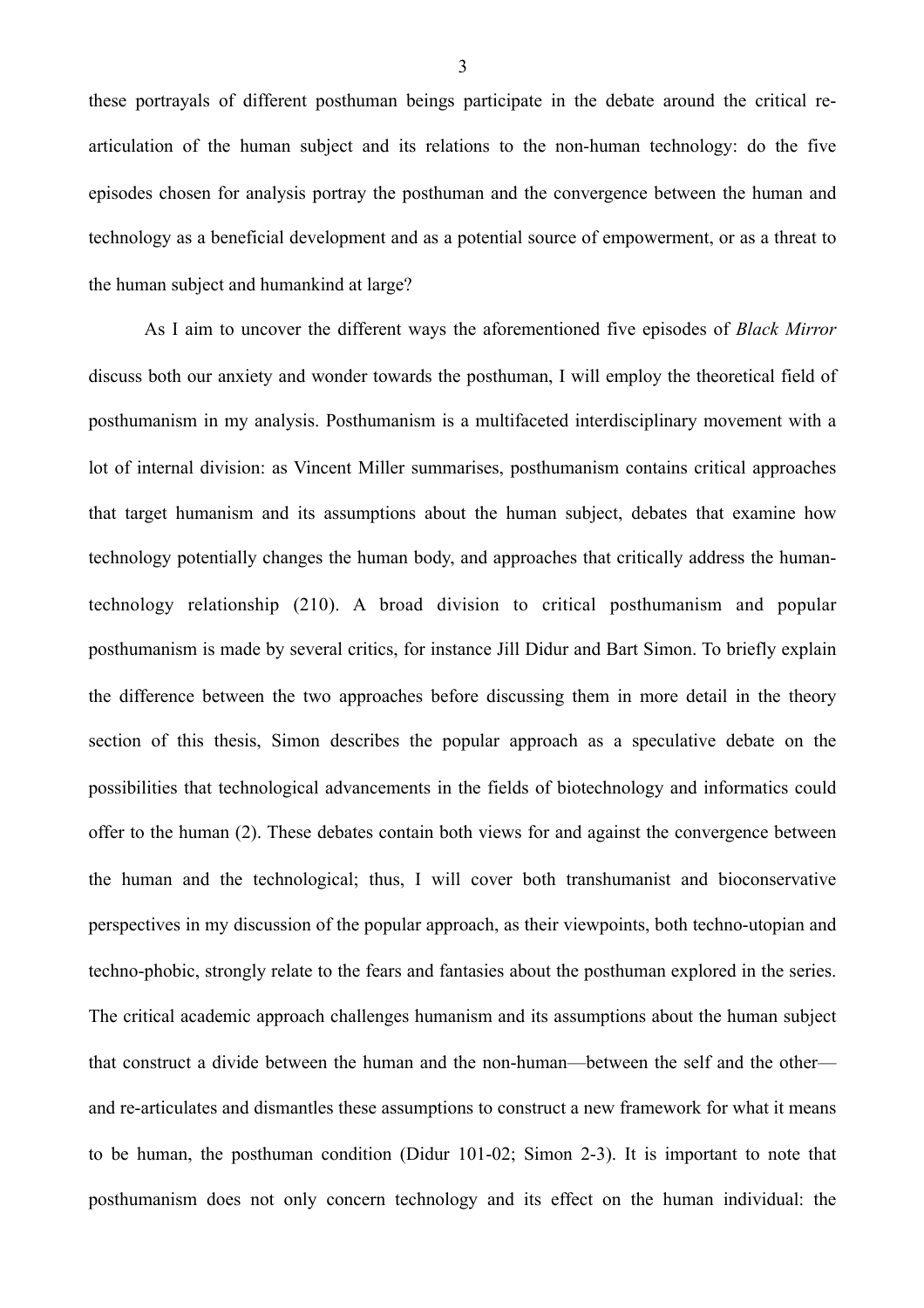<span id="page-6-1"></span>movement also includes critical viewpoints that target humanism and its assumptions about the human subject, for instance, through a re-articulation of human-animal relations[.](#page-6-0)<sup>[1](#page-6-0)</sup> However, my discussion of posthumanism will mainly cover the more technology focused articulations of the theoretical field due to the limited scope of this thesis and since my analysis specifically targets a science fiction TV series that explores the human-technology relationship.

 The figure of the posthuman appears frequently in science fiction literature and film as an embodiment of our fears and fantasies toward the influential role technology has taken in our lives, the future where advancements in technology and the technological modification of the human might lead us, and the anticipated rise of an intelligent and sentient technological non-human agent. Furthermore, Colin Milburn states that science fiction operates through speculative visions of the posthuman to challenge our assumptions about humanity and humanism by presenting alternative ways to consider our current reality (534). The genre's involvement with posthumanism and its ideas can then be understood to mix both popular and critical approaches: science fiction literature and film do not only present escapist fantasies and cautious stories about the speculated changes to the human and the rise of a powerful and intelligent non-human other, but they have inherent potential for critical discussions about the human-technology and human-posthuman relationships and often comment on social and cultural concerns through their portrayals of the posthuman. Indeed, as Daniel Dinello summarises in his extensive study of the posthuman in science fiction film and literature, *Technophobia! Science Fiction Visions of Posthuman Technology*, "[o]ften taking us a step beyond escapist entertainment, science fiction imagines the problematic consequences brought about by these new technologies and the ethical, political, and existential questions they raise" (5). Due to this mixing of speculative and critical debates about the posthuman in science fiction, I will outline both popular posthumanism and critical posthumanism as I establish

<span id="page-6-0"></span>See, for instance, Donna Haraway's *The Companion Species Manifesto: Dogs, People, and Significant* [1](#page-6-1) *Otherness* or Cary Wolfe's *Animal Rites: American Culture, the Discourse of Species, and Posthumanist Theory* for perspectives on the animal focused line of posthumanist thought.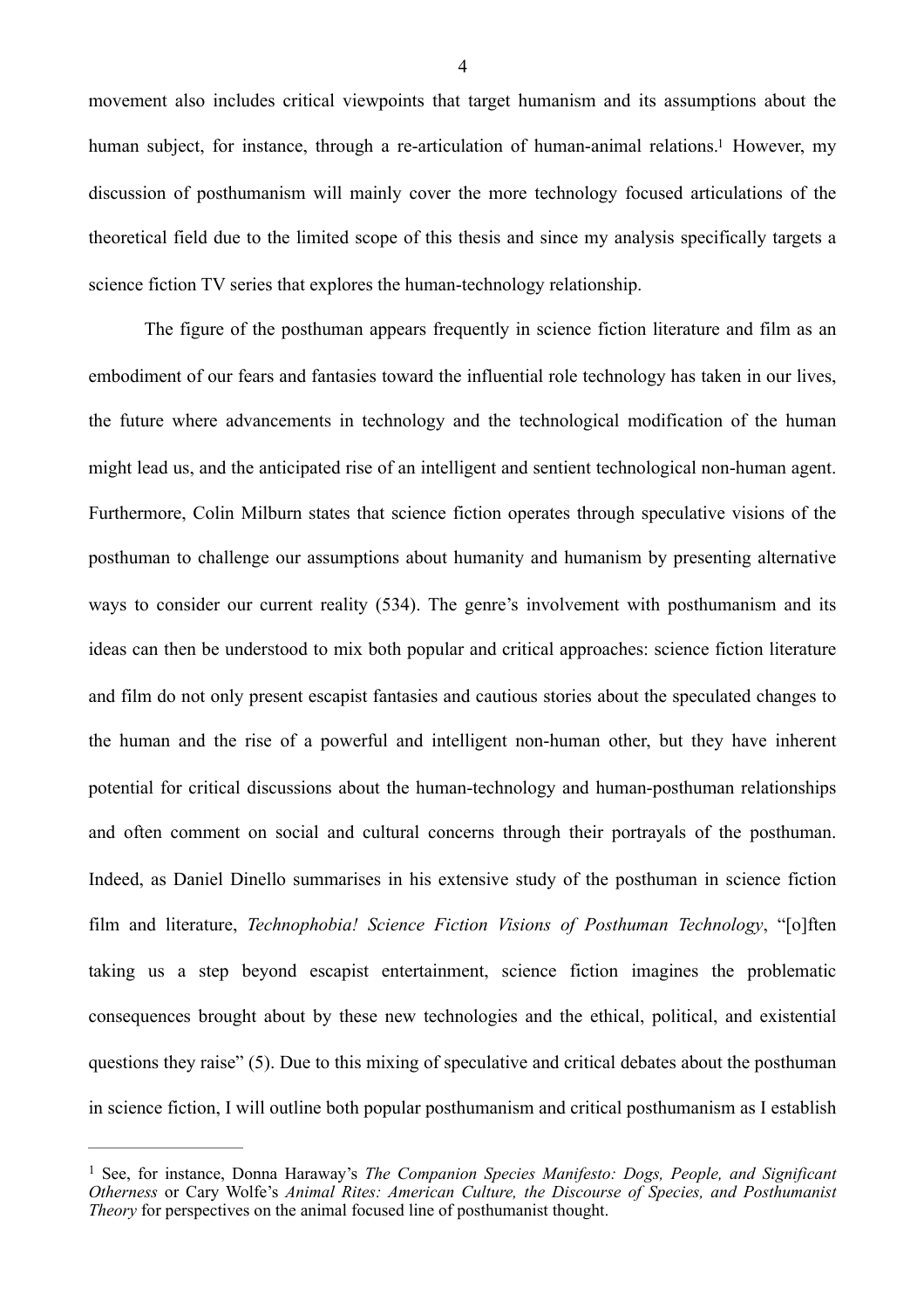the theoretical framework for my analysis of *Black Mirror*. A combination of these two approaches is necessary to fully understand not only how the episodes portray speculative visions about the posthuman, but also the social commentary and critique of humanist assumptions inherent in the depictions of different posthuman beings.

 Created by Charlie Brooker and first broadcasted in 2011, *Black Mirror* is a science fiction anthology series that examines the dark side of the human-technology relationship: in Brooker's own words, its stories "[are] all about the way we live now—and the way we might be living in 10 minutes' time if [we are] clumsy." (Brooker) Despite the series' heavy focus on the darker side of technology and the way it is believed to harm the human individual and society at large, I will not only analyse how its episodes discuss our anxiety and fears towards the posthuman, but also how it explores our wonder and fantasies about the speculated transformation of the human individual, the rise of an intelligent and sentient technological other, and the re-articulated human subject—the posthuman condition. At the centre of my analysis are the representations of different posthuman beings that appear in the five episodes: namely, the cyborg in "The Entire History of You", the avatar and the virtual selves in "San Junipero" and "Black Museum", the android in "Be Right Back", and artificial intelligence in "White Christmas". Cyborgs, described by Dinello as cybernetic organisms that combine the biological and mechanical (8), and virtual avatars, defined by Kirsten Strayer as "technologically formed surrogate personas" (194), effectively portray visions about our own posthumanity after our merging with the machine. The two figures explore the ways our convergence with technology, with the non-human, threatens human identity, the integrity of the human body, and the dignity of the human self: simultaneously, however, cyborgs and virtual avatars can be portrayed as figures of enhancement and empowerment. Narratives featuring androids—described by Dinello as artificial humanoids and humanoid robots—and artificial intelligence, on the other hand, explore the threats and opportunities the emergence of speculated technological non-human agents, our posthuman others, could offer to us (8). Science fiction works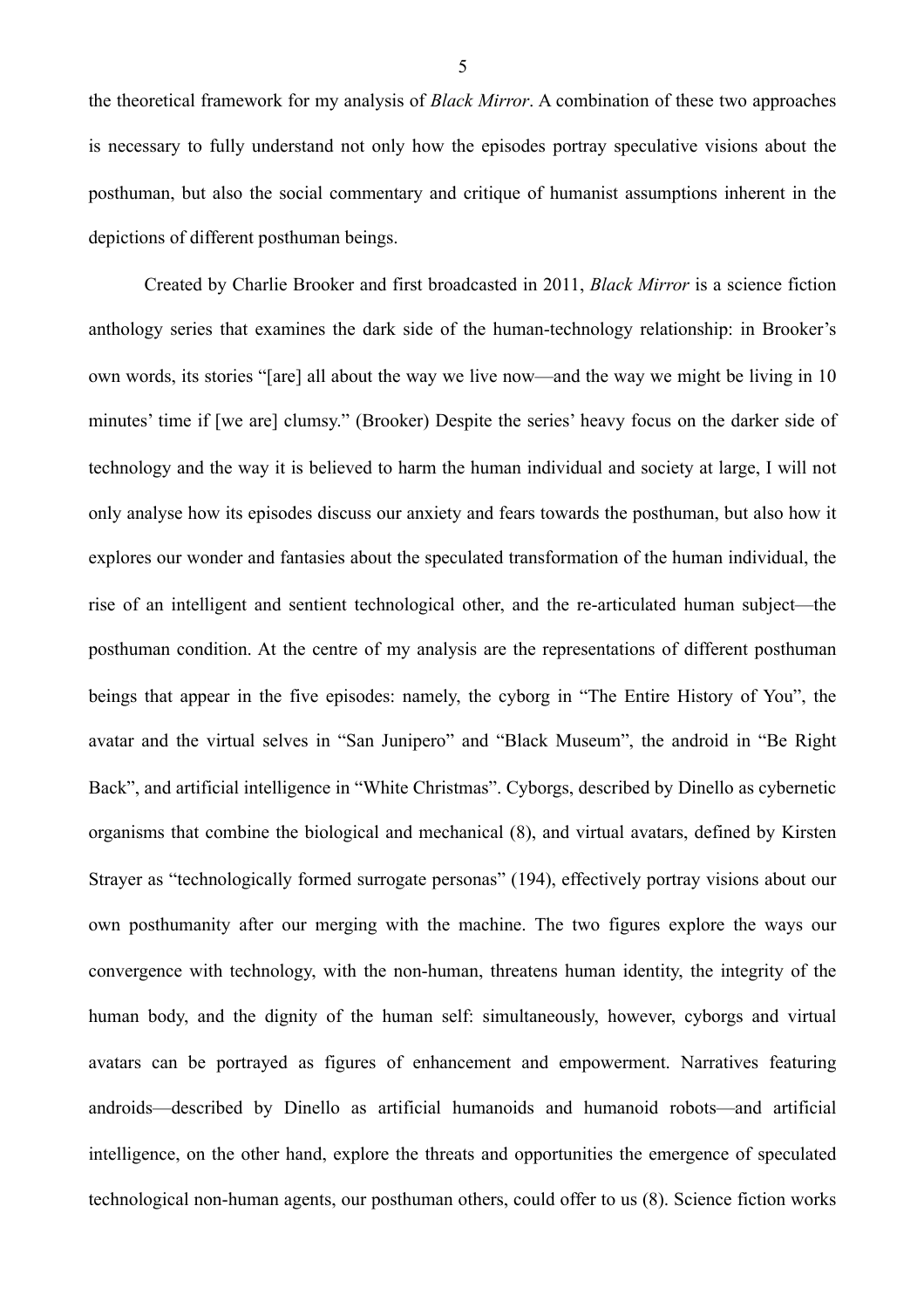do not only speculate whether or not it is possible to create such beings: in fact, narratives about posthuman others tend to explore how their emergence challenges traditional views about human nature, thus challenging the category of the human in a different way and making us question the notion of human exceptionalism—of human uniqueness and superiority over the non-human. As I seek to answer my central questions about the human-posthuman relationship and our fears and fantasies about the posthuman, I will divide my analysis of *Black Mirror* into two parts. First, the analysis will focus on how the series discusses our own posthumanity through the figures of the cyborg and the avatar. I will then conclude my analysis by focusing on the portrayal of the android and artificial intelligence and examine how the relationship between the human and the posthuman other is depicted.

 Featuring the figure of the cyborg, "The Entire History of You" discusses what happens to our humanity and interpersonal relationships as we give too much power to technology in shaping our selves and mediating our interactions with others. The episode offers a techno-phobic view of our convergence with the machine, as the resulting cyborg state is portrayed as inherently corrupted, damaging not only our sense of self, but also our connection to other humans.

"Be Right Back" discusses the human-android relationship and asks if social robots could eventually come to replace our human companions. While the episode explores a hopeful vision of companionship with the other, the narrative ultimately reveals the android other to be inherently lacking and inadequate as a companion, thus reinforcing boundaries between the human and the non-human, the self and the other.

An episode with several storylines, "White Christmas" touches on the topic of non-human personhood. Featuring a self-aware artificial intelligence subjugated as a slave to a human master, the episode discusses the ethics of our relationship with the technological non-human other and critiques traditional anthropocentric notions of personhood.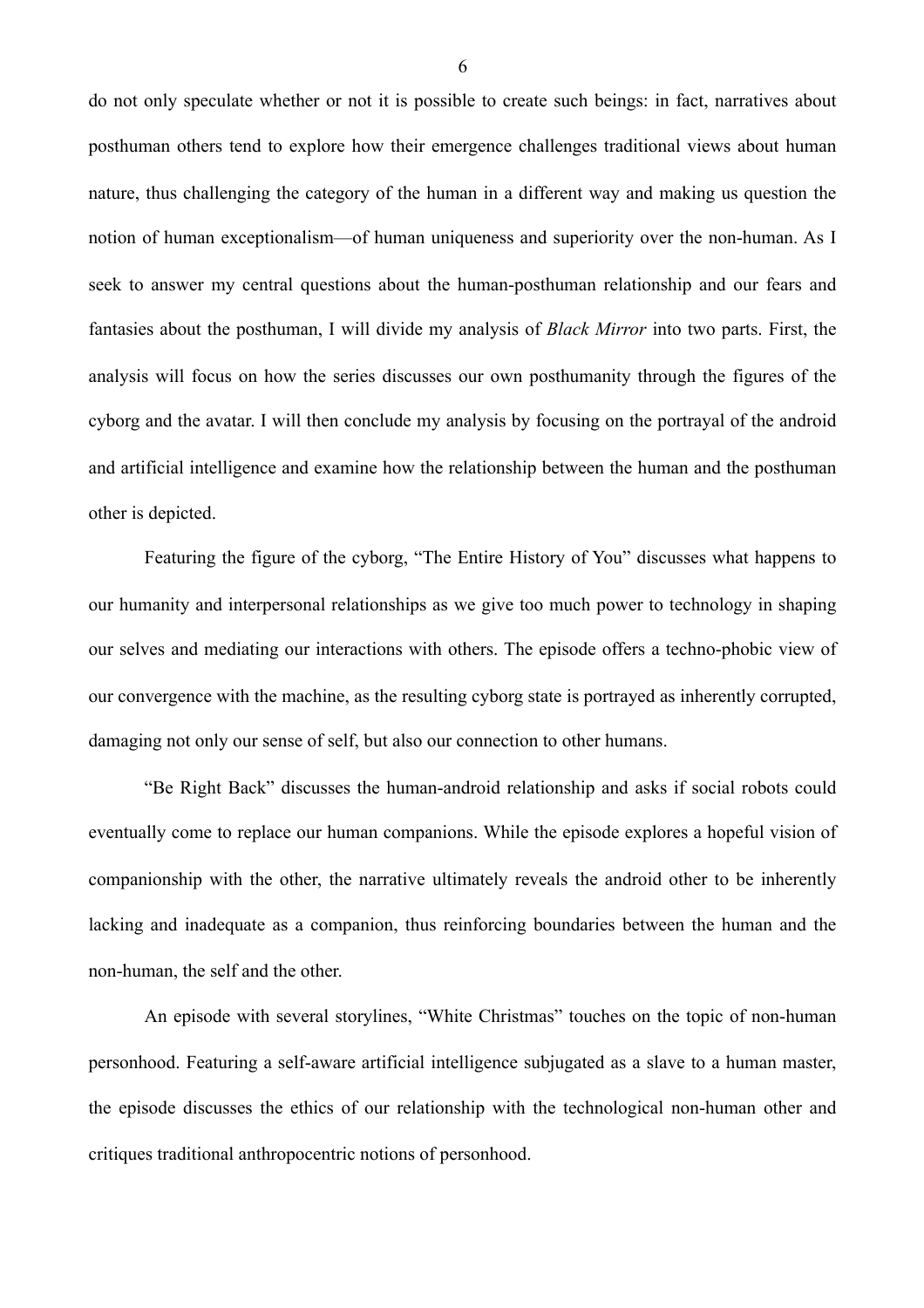"San Junipero" features the figure of the avatar and explores a more techno-utopian vision of our posthuman future by touching on the concept of virtual afterlife: the narrative depicts how elderly people are offered a service where their consciousness can be uploaded to a virtual reality after they die. The episode ultimately portrays how acceptance of the virtual posthuman self enhances and empowers the posthuman individual, but it also touches on darker aspects of the fantasy to overcome human impermanence through virtual afterlife: as we leave the material human realm, do we lose our humanity and human connection for good?

 "Black Museum" discusses yet another techno-phobic vision about our own posthumanity and depicts how posthuman individuals come to be dehumanised by technologically unaltered humans: essentially, they lose their agency, rights, and dignity and status as human beings and come to be treated as objects, as non-human. The episode utilises the figure of the posthuman not only to comment on the convergence of the human and technology, but also to portray it as a vessel of social criticism as the narrative proceeds to argue for the posthuman condition.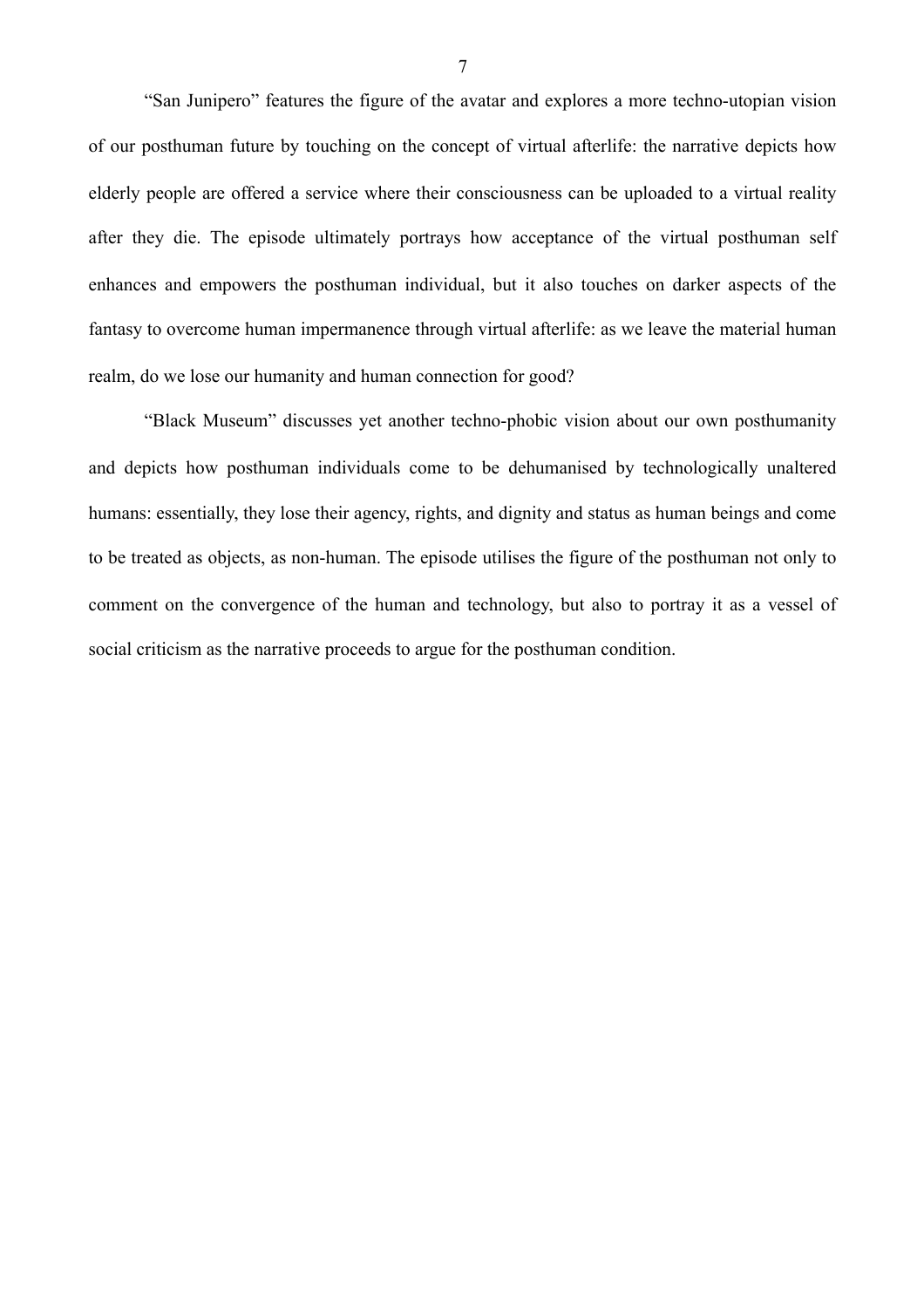#### <span id="page-10-0"></span>2. Theorising the Posthuman

In this chapter, I will introduce the theoretical framework for my analysis of the posthuman in *Black Mirror*, namely that of posthumanism, and the concepts most central for my focus on the representation of posthuman beings and the human-posthuman relationship in the series. The chapter is comprised of two subsections. In the first subchapter, I will first discuss posthumanism as a movement by outlining its popular and academic approaches: my discussion will thus follow the broad division to popular posthumanism and critical posthumanism made by several critics, for instance Didur and Simon. As my analysis specifically focuses on the representation of the posthuman in a science fiction TV series, my discussion of posthumanism will largely centre around speculative visions of technologically modified humans and emergent technological non-human agents envisioned in popular posthumanism, since these visions and posthuman beings and their predicted social and cultural impact are frequently reflected in works within the genre, *Black Mirror* included. While science fiction narratives tend to highlight the speculative visions of the popular approach, they also address issues that critical posthumanism is concerned with, as is evident with *Black Mirror* and its exploration of the topic of non-human personhood, for instance. I will thus also outline the critical posthumanist approach to establish the framework in which posthuman critics consider the posthuman condition and the re-negotiation of the relationship with the nonhuman.

 In the second subchapter, I will move on to examine the representation of the posthuman in science fiction works in greater detail. I will observe how the speculated posthuman beings are portrayed in science fiction narratives and how the portrayals of both technologically modified human individuals and technological non-human agents—or, our posthuman selves and the posthuman others—explore our fears and fantasies about the technological present and the speculated posthuman future. My discussion will focus specifically on how the figures of the cyborg, the avatar, the android, and artificial intelligence are represented in works within the genre,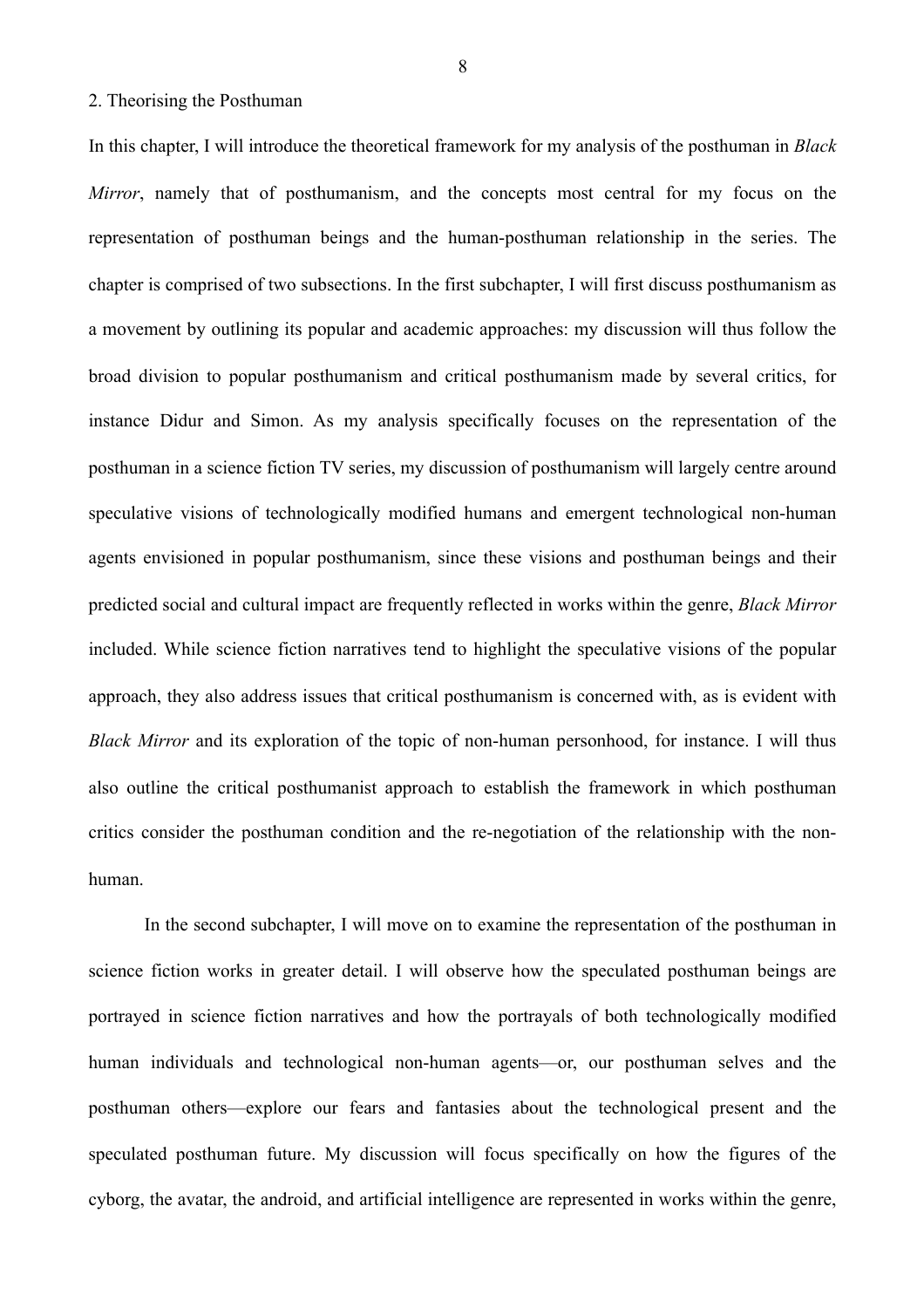since these posthuman beings will figure prominently in my analysis of *Black Mirror*. In this subchapter, I will further discuss the representation of the human-posthuman relationship and the topic of non-human personhood in science fiction narratives.

<span id="page-11-0"></span>2.1. Being Posthuman and Posthuman Beings: Popular and Critical Approaches

As the concept of the posthuman is understood drastically differently in speculative popular discourses and the academic critical context, I consider it vital to first briefly summarise the general ideas that give rise to both popular and academic discussions about the posthuman regardless of how greatly the two approaches deviate from each other in their ultimate interpretation of the concept of the posthuman.

 In his extensive work on posthuman consciousness *The Posthuman Condition: Consciousness Beyond the Brain*, Robert Pepperell discusses posthumanism as the era after humanism characterised by what he calls a profound transformation of our traditional view of the human and the "general convergence of biology and technology" (iv). Similarly, in the introduction to *The Palgrave Handbook of Posthumanism in Film and Television*, Michael Hauskeller et al. summarise the idea of the posthuman as "the surpassing of the human condition" (1). In Western thought, the humanist framework has long guided our understanding of our own nature and our place in the world. Pepperell illustrates the development of Enlightenment humanism and its construction of the human subject by discussing the social, political, and economic changes that led to its emergence. Further, he discusses how social change has affected the construction of the human condition over time, and how now, in what he calls "the high technological era" (Pepperell 161), the convergence of human biology and technology is once more seen to be prompting changes in our understanding of the human condition and human nature.

 According to Pepperell, our understanding of the human condition—defined by him as the belief of what it is to be human—has historically been shaped by three categories: "gods, nature,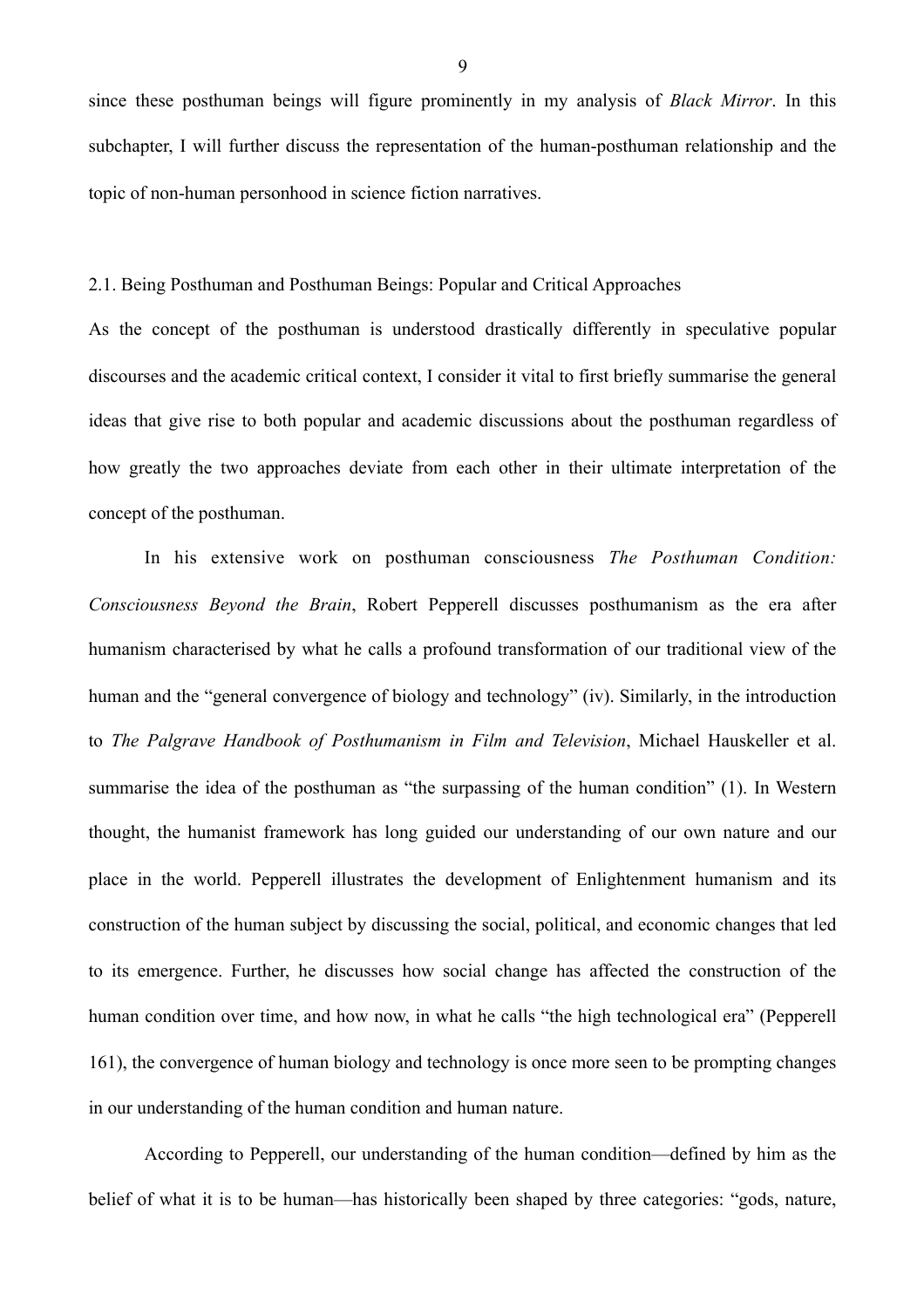and humanity itself." (155) Throughout history, the three categories have been positioned hierarchically to construct the human condition, thus shaping our beliefs of what we think we are as human beings and what our place in the world is in relation to the non-human. During the 17th and 18th centuries in Europe, the rise of mercantile economy and bourgeois urban society, the growing importance of science over religion, and the following political shifts created an environment for intellectual debate that Pepperell calls the high tide of humanism (158-59). During this period, also known as the Age of Enlightenment, as social changes elevated faith in science and human progress and challenged blind religious faith, the human condition came to be characterised by the concept of human exceptionalism. Humanity, once subordinate to gods and in opposition to nature, was now positioned in dominance over nature without the intervention of gods, establishing a new hierarchy where the human was deemed superior to the non-human world around them (Pepperell 158-60). Philosopher Rosi Braidotti further illustrates how the idea of human exceptionalism—of human superiority and uniqueness—merged with the "classical ideal of 'Man'" to construct the human subject as unique and autonomous, emphasising the powers of human reason and setting standards for human individuals and cultures alike, ultimately mutating into a "hegemonic cultural model" (13-14).

 As the assumptions made about the human condition and the human subject were considered universal, they established an essentialist standard for how to be human, and those who differed from the humanist ideal came to be branded "other". Braidotti criticises humanism and its construction of the human subject specifically for intensifying the dichotomy between the self and the other and notes that the binary logic of the self/other dichotomy sets difference, or otherness, as "pejoration" and casts the other as the "negative and specular" counterpart of the self (15). While promoting a specific mode of being human, the humanist construction of the subject has thus promoted exclusion and discrimination through branding those who do not fit its standards as inferior: "These are the sexualized, racialized, naturalized others, who are reduced to the less than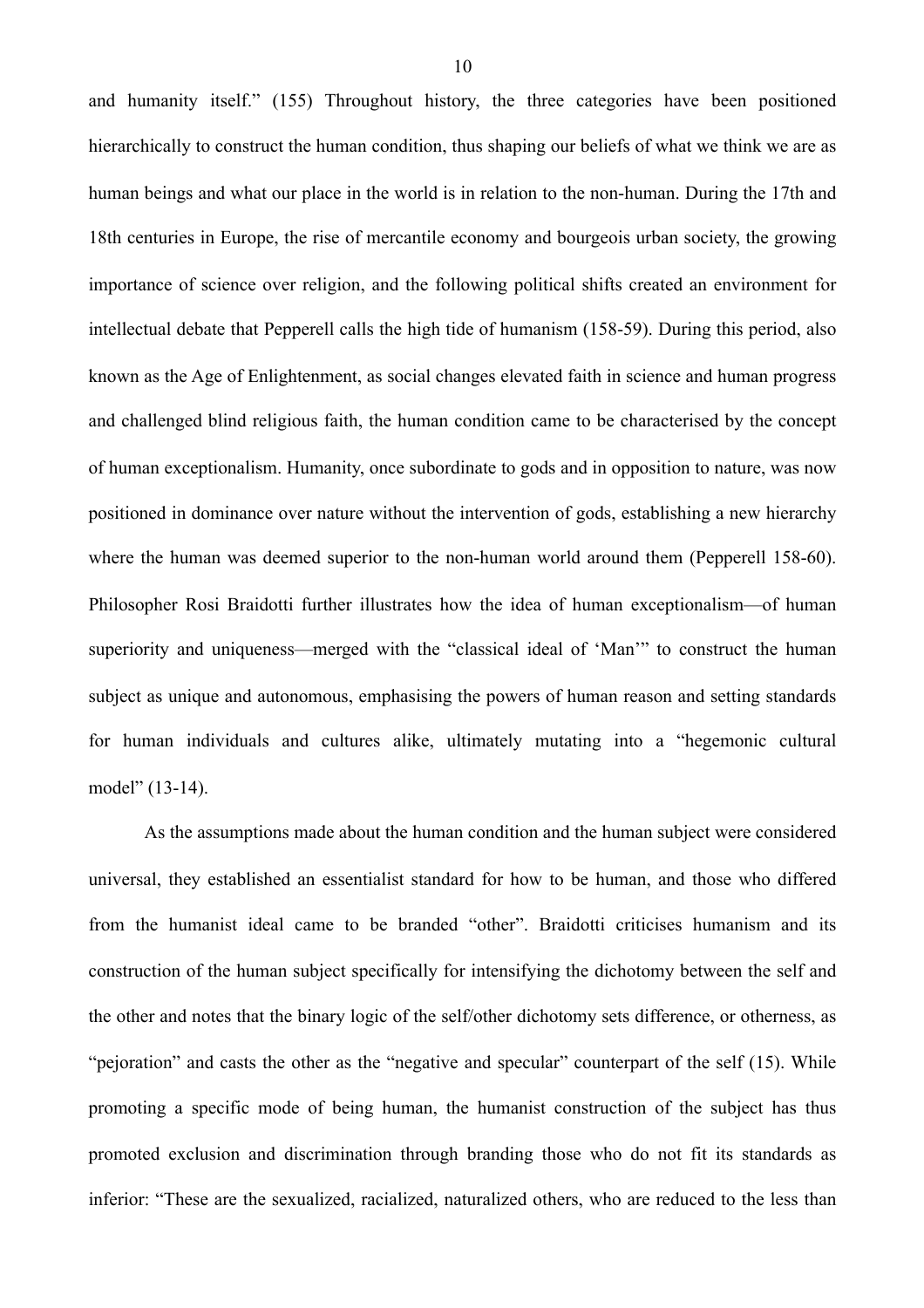human status of disposable bodies. We are all humans, but some of us are just more mortal than others." (Braidotti 15)

 Besides excluding certain human groups from its definitions of the human, the humanist construction of the subject and human condition established a clear hierarchy between the human and the non-human. Now, however, it is perceived in both academic and popular discussions that technology is changing the human form, human capabilities, and the very human nature, and thus the traditional humanist assumptions and the boundaries they have set between the human subject and its others, or "the human and the non-human, the natural and the artificial, the organic and the machinic", can no longer effectively describe the human condition (Hauskeller et al. 1-2). Hauskeller et al. state that "[a]s we engage ourselves in a techno-social narrative, whereby technology and humans are increasingly integrated, the resulting ontological consequences are rewriting and recasting what being human entails." (6) Posthumanist debates address the "surpassing of the human condition", or the transformation of our traditional understanding of what it means to be human, exactly through a re-imagination of the humanist assumptions about the human subject and its relations to the non-human—that is, nature, animals, technology, and human individuals that have been marginalised by the essentialist humanist construction of the subject.

 Although technology is perceived to be prompting changes in our understanding of the human, posthumanism does not only concern technology and its effects on the human subject—nor is it the first or the only movement to have challenged humanism and its assumptions. Francesca Ferrando locates the roots of posthumanism in the "first wave of postmodernism" (29). Meanwhile, Braidotti discusses the development of antihumanism in depth and notes it to be an important source for posthuman thought in its rejection of humanist assumptions about the human subject and re-articulation of the human condition as posthuman condition (25). In addition, Braidotti and Pepperell both mention feminism, postcolonialism, environmentalism, and animal rights movements among others as "movements that resist the worst aspects of humanist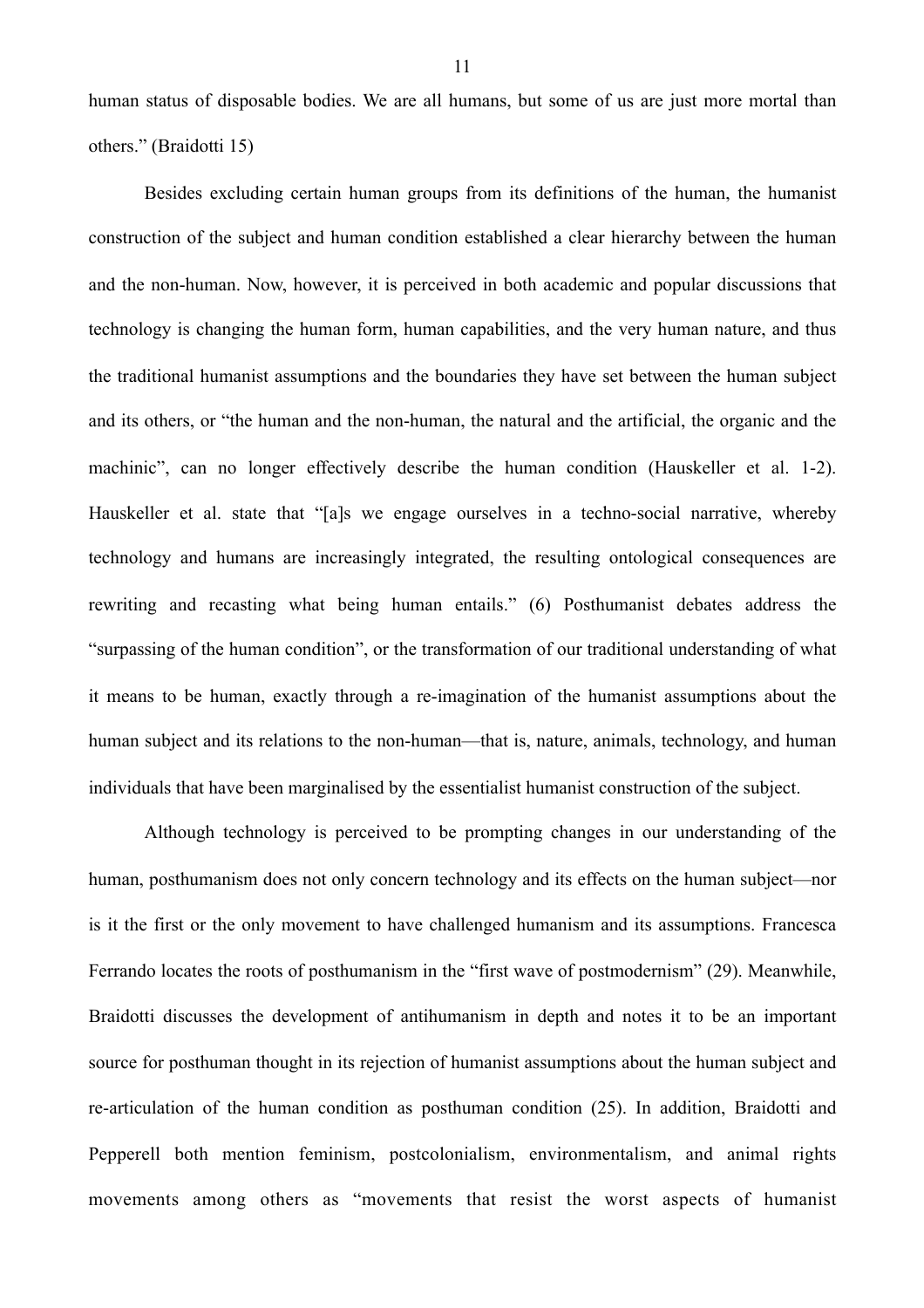behaviour" (Pepperell 171-72). That is to say, these movements have challenged the exploitation of marginalised human individuals and the non-human established by humanism and its essentialist construction of the subject and anthropocentric hierarchical thinking. Similarly challenging the humanist construction of the subject and dismantling the boundaries it has set to distinguish the human as exceptional and superior in relation to the non-human, posthumanism attempts to provide us with a new framework for what it means to be human. However, Cary Wolfe claims in *What Is Posthumanism?* that posthumanist critics do not aim to totally abandon humanism as "there are values and aspirations to admire in humanism": instead, according to him, the posthumanist goal is to debate and dismantle the philosophically and ethically dubious humanist frameworks that produce the normative and discriminatory standard of subjectivity (xvi-xvii).

 While posthuman critics thus focus on questions about the human, our relationship with the non-human, and our place in the world, the movement has a lot of internal division as different critics tackle these central issues in various ways and conflict and range in their answer to the fundamental question "what makes us (post)human". That is, critics draw from different theoretical sources to articulate the revised posthuman subject in various ways: for example, Braidotti goes on to argue for a posthuman subject "within an eco-philosophy of multiple belonging, as a relational subject constituted in and by multiplicity" and proposes "an enlarged sense of inter-connection between self and others, including the non-human or 'earth' others" (49). Furthermore, as mentioned, posthumanism does not only concern technology and the convergence between the human and the machine: Wolfe details how posthuman thought draws from different movements and fields of study such as bioethics, animal studies, and disability studies. However, due to the limited scope of this thesis, and as my analysis specifically targets a science fiction TV series that explores the human-technology relationship, my further discussion of posthumanism will mainly cover the more technology oriented articulations of the movement.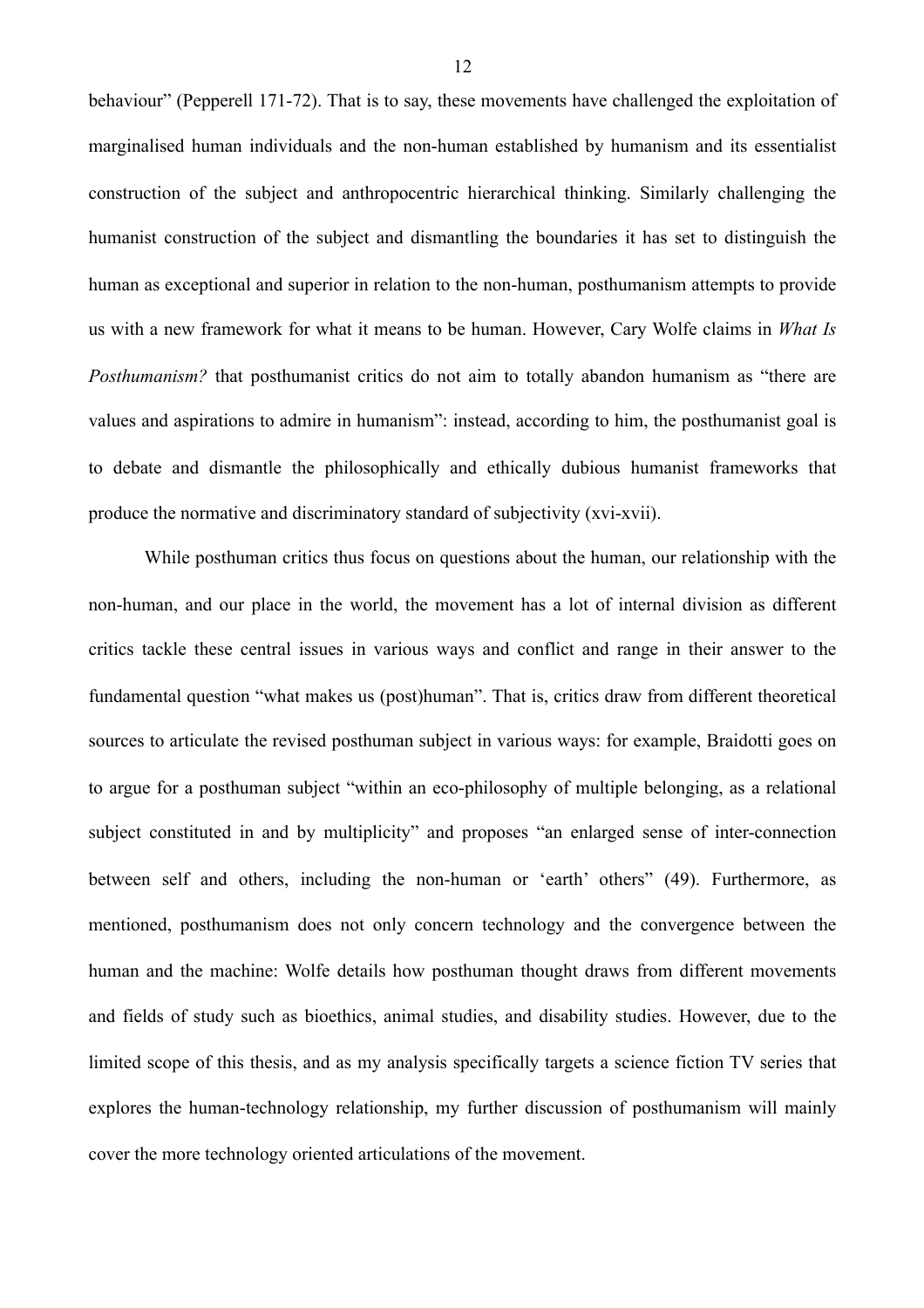A uniting feature for the diverse approaches of posthumanism is the assumption that the human is transforming in one way or another. Whether it is imagined as a quite literal transformation of the physical human form prompted by technology, or as a transformation of our understanding of the human subject and its relations to the non-human beings and the world, as described above, depends on the form of posthumanism being discussed. Having now established the general ideas behind posthumanism and its notion of surpassing the human, I will move on to discuss the broad division into popular posthumanism and critical posthumanism in greater detail.

 Several critics make a distinction between popular and academic discussions about the posthuman. Following Didur's distinction between "critical posthuman thinkers" and philosophers who embrace genetic engineering and technoscience as humanity's tools to perfect nature (101-102), Simon separates popular posthumanism, influenced by popular discourse on technoscience in media and popular culture, from critical posthumanism which, in turn, in an interdisciplinary manner draws from academic perspectives on science and technology, poststructuralism, postmodernism, and feminist and postcolonial studies (2-3). These two broad traditions of popular posthumanism and critical posthumanism focus on entirely different phenomena, as Juha Raipola notes in his article outlining the similarities and inherent differences between the two approaches (37). The former is concerned with the era *after the human* and speculates about the potential visions for our future after technological modification of the human and the creation of new sentient posthuman beings, whereas the latter deals with the era *after humanism* and, rather than speculating about the future, is concerned with the human of today—or, more precisely, with challenging the assumptions that have guided our understanding of the human subject and its relations to the world, as already detailed above (Raipola 35-36). Within both the popular and the academic discussions there are more diverse debates on how to articulate the posthuman and how the topic of posthumanity should be approached. For example, the technoutopian and the techno-phobic visions of the posthuman clash within popular debates on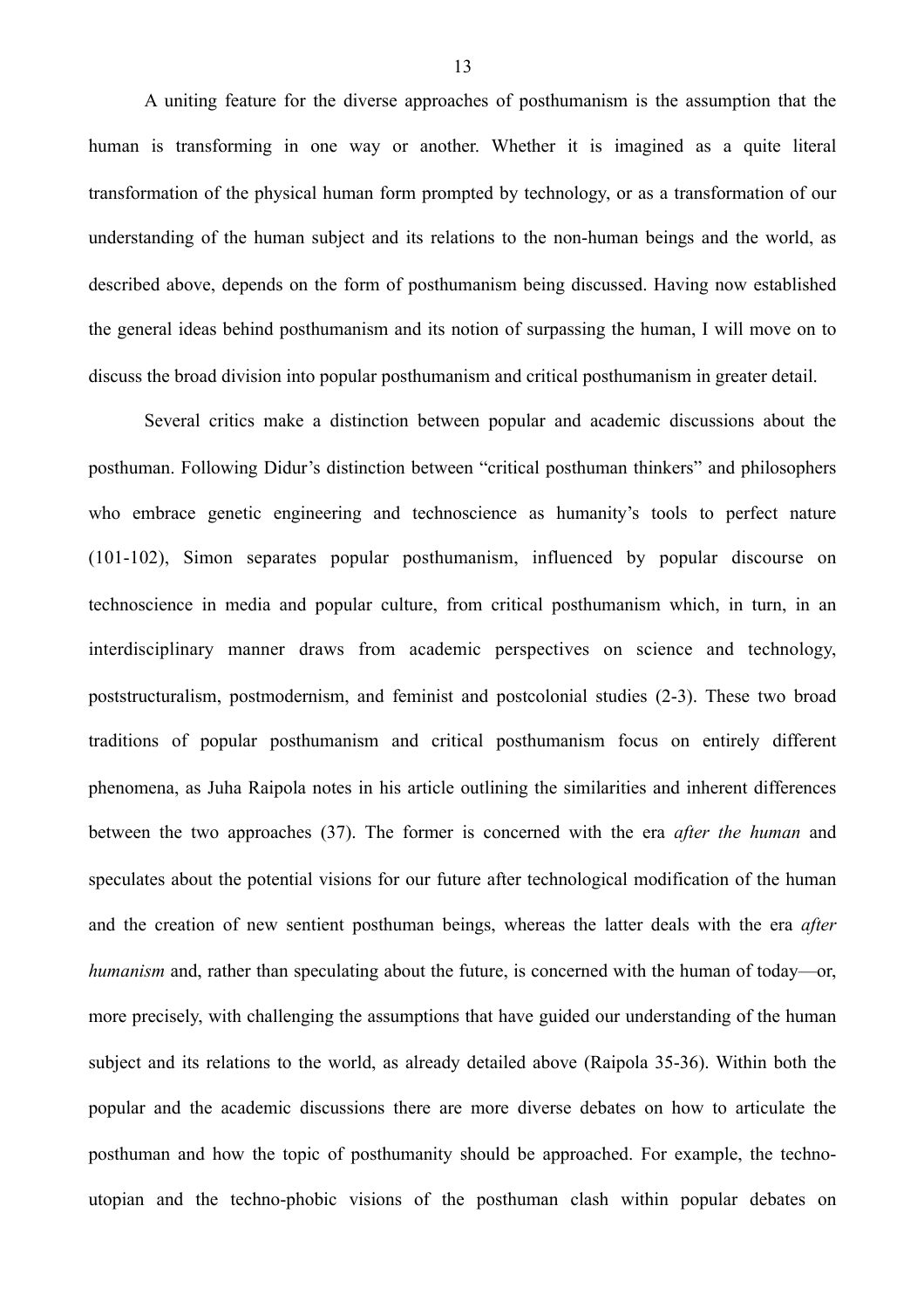technoscience: while the techno-utopian transhumanists enthusiastically embrace technology and its possibilities for human enhancement, the more techno-phobic bioconservative critics approach the speculated changes with scepticism, seeing them as a potential threat to the human (Hauskeller et al. 6-7). Within academic discussions on the posthuman, critics have articulated the posthuman condition—the new framework for how to be (post)human—in various ways, as briefly explained above. Prominent examples of this effort are provided by Donna Haraway and N. Katherine Hayles who re-imagine the human subject in terms compatible with technology. Both Haraway's and Hayles' examples will be discussed in depth later in this subchapter as I outline the critical approach in more detail.

 Even further division within the movement is demonstrated by, for instance, David Roden (*Posthuman Life*), who separates speculative posthumanism from the popular and critical approaches as a form of its own. However, due to the limited scope of this thesis, and the general overlap between the popular approach and Roden's articulation of speculative posthumanism, I will limit my further discussion to the broad division of popular posthumanism and critical posthumanism only.

 As discussed above, popular posthumanism encompasses speculative debates in media and popular culture about the technological modification of the human and the potential creation of new sentient technological agents. In these debates, the posthuman is seen as the potential future condition that follows the technological alteration of the human (Raipola 35). Popular posthumanism is often equated with the techno-utopian transhumanist movement to the point that some critics use the names interchangeably. The transhumanist movement's enthusiastic embrace of the convergence between humans and technology has been met with a sceptical response by bioconservative critics who strictly oppose the transhumanist attempts at human enhancement and claim that such convergence will eventually lead to the end of the human.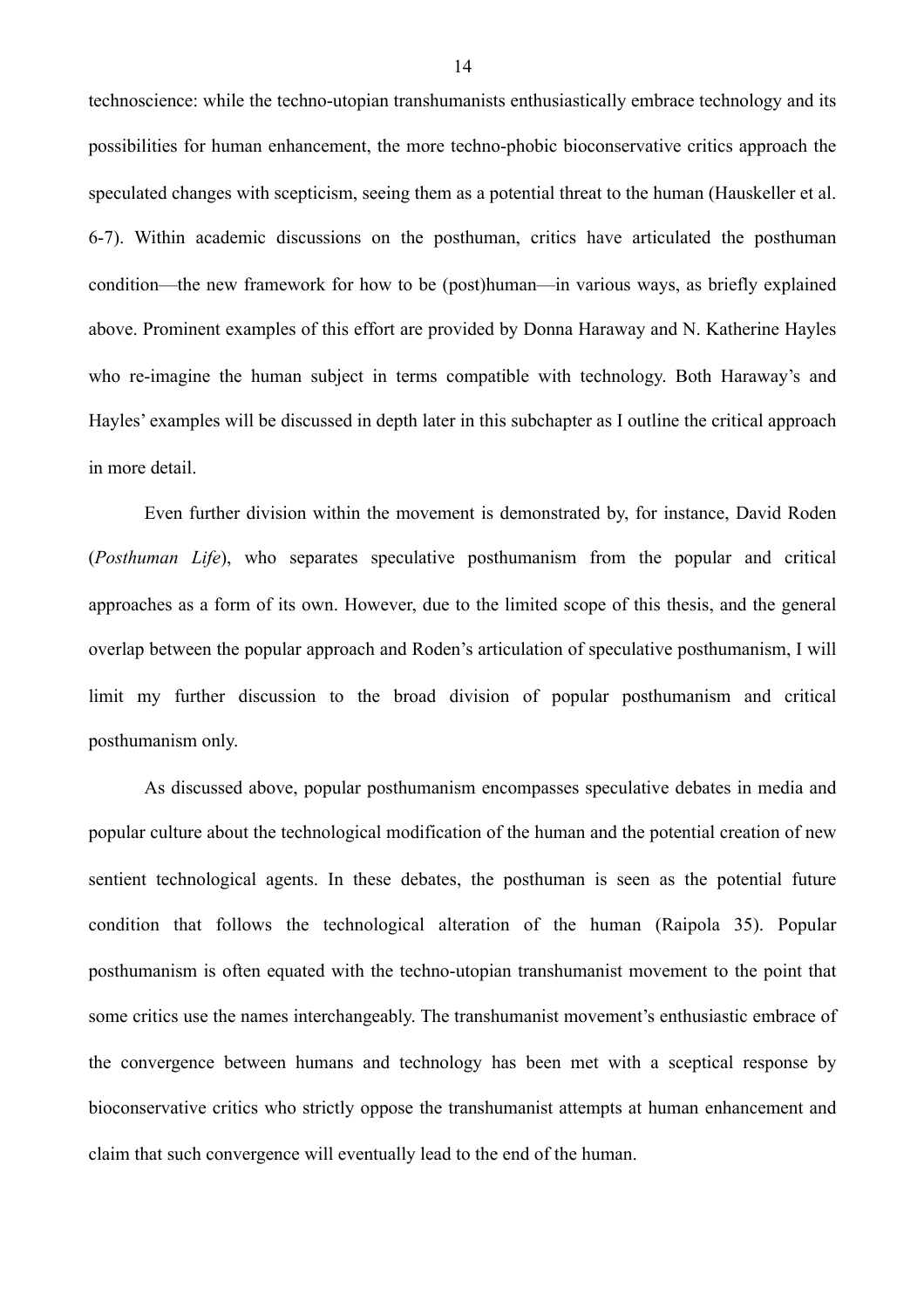Transhumanists and bioconservative critics clash in their understanding of our posthuman future. Humanity+, an international transhumanist organisation, declares that the vision of the transhumanist movement is to broaden human potential "by overcoming aging, cognitive shortcomings, involuntary suffering, and our confinement to planet Earth." ("Transhumanist Declaration") These "enhanced human conditions" ("Transhumanist Declaration") and the ultimate posthuman state are to be reached through, for example, genetic engineering, cognition enhancing drugs, medical prostheses and implants and other similar already existing technologies the use of which is currently limited solely to research or therapeutic means: while brain stimulants, robotic prosthetic limbs, artificial organs, and, for instance, cochlear implants are all part of our contemporary technological reality, the technologies are all currently intended for therapeutic use only rather than enhancement[.2](#page-17-0) In addition, transhumanists fantasise about the possibilities that more speculative technologies could offer to the human: techno-utopian researchers and scientists explore the feasibility of technologies such as cryonics, or the practice of deep-freezing deceased individuals in hopes of resuscitating them in the future, and the process of mind uploading where the human mind is extracted from the body and uploaded to a computer—a vision popularised by techno-utopian scientists such as Ray Kurzweil.

<span id="page-17-1"></span> Philosopher Nick Bostrom—who co-founded the World Transhumanist Association, the predecessor of Humanity+, in 1998 with David Pearce—states that while transhumanists embrace the progress of human enhancement technologies, they also defend human rights and the individual choice to adopt such technologies (203). Similarly, Humanity+ continues to claim the "ethical use of technology" to "extend and expand human capabilities" as its mission (Vita-More). Nevertheless, bioconservative critics are concerned about the speculated transformation of the human and fear that our merging with the machine will ultimately lead to the end of the human. In "Ageless Bodies,

<span id="page-17-0"></span><sup>&</sup>lt;sup>[2](#page-17-1)</sup> See, for instance, Kevin Warwick's article "The Cyborg Revolution" for a discussion on the use of cyborg technologies for therapeutic purposes.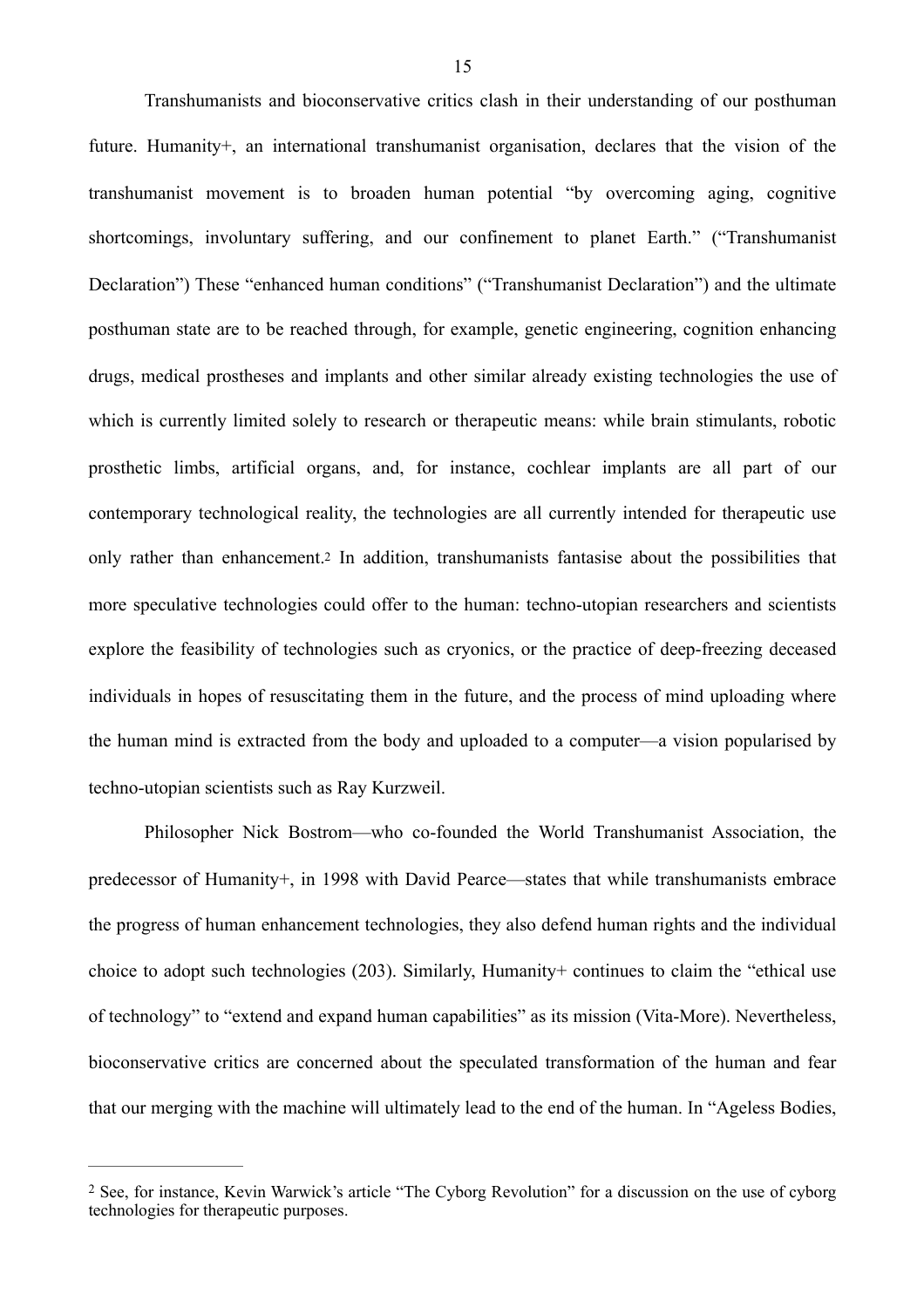Happy Souls: Biotechnology and the Pursuit of Perfection", Leon Kass takes a bioconservative stand against technological alteration of the human. Making a distinction between the acceptable therapeutic uses of biotechnology and the "ethically suspect" non-therapeutic use aimed at human enhancement, Kass argues the transhumanist mission of perfecting the human to be ultimately dehumanising since, in his view, enhancement would harm human nature: "All other perfection is at best a passing illusion, at worst a Faustian bargain that will cost us our full and flourishing humanity." (12-13, 28)

 Another prominent critic of human enhancement, Francis Fukuyama, sees that every human shares an essential human quality, "Factor X", which defines every member of the human species, granting them an equal amount of dignity and entitling them to an equal moral status (149-50). Fukuyama defines this human essence in depth:

. . . Factor X cannot be reduced to the possession of moral choice, or reason, or language, or sociability, or sentience, or emotions, or consciousness, or any other quality that has been put forth as a ground for human dignity. It is all these qualities coming together in a human whole that make up Factor X. Every member of the human species possess a genetic endowment that allows him or her to become a whole human being, an endowment that distinguishes a human in essence from other types of creatures. (171)

Similarly to Kass, Fukuyama sees that the technological modification of the human as promoted by transhumanists has the potential to intervene with the unity of the "human whole" that defines us as human, thus dehumanising the human individual by undermining their humanity and human dignity. Furthermore, Fukuyama argues that human enhancement through biotechnology threatens the human rights based on the concept of a shared essence, and he discusses the dangerous possibility of the transhumanist attempt at perfecting the human leading to genetic inequality (158, 172). Bostrom, however, defends his own transhumanist perspective against Kass and Fukuyama's claims by pointing out that the human nature is already "a rich source of much of the thoroughly unrespectable and unacceptable" such as racism, murder, and genocide, and promotes the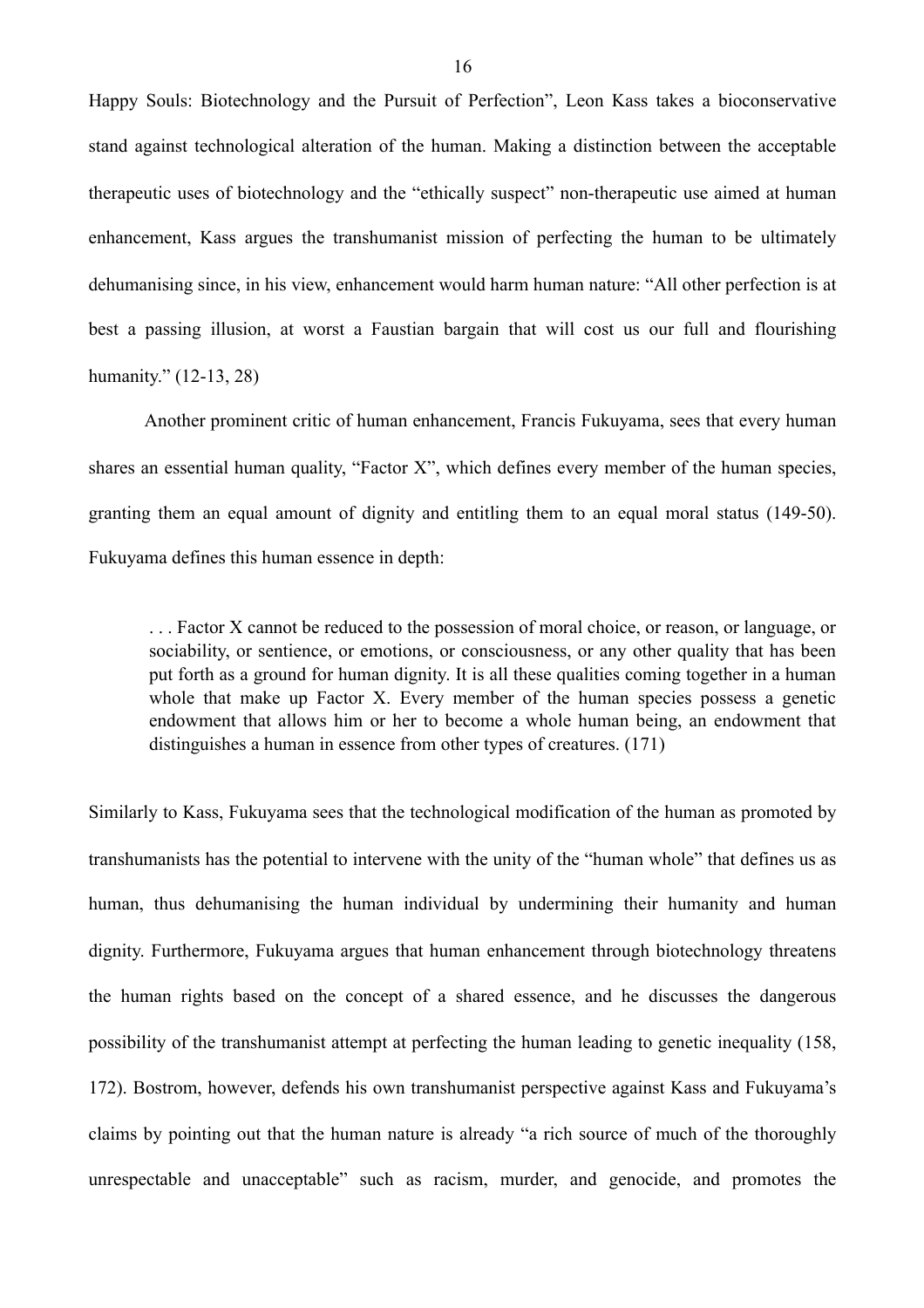transhumanist vision as a way to "reform ourselves and our natures in accordance with humane values" (205).

 It is vital to note that transhumanism and bioconservatism both have humanistic foundations and, in fact, uphold human exceptionalism: meanwhile, critical posthumanism works actively to dismantle this notion of human uniqueness and superiority, as will be discussed in more detail below. Raipola notes that the bioconservative view of human nature—as endorsed by Fukuyama, for instance—is inherently humanistic as it asserts human moral superiority and uniqueness and vehemently defends the human from outside influences (41-42). Transhumanists, on the other hand, have a more dynamic understanding of human nature, seeing it to be influenced as much by the technological and social context as by the human DNA (Bostrom 213). However, as transhumanists embrace technology as a tool to perfect the human, they share the humanist vision of the superior and unique human on whom rests the responsibility to make the world better—by enhancing themselves first (Raipola 41). While the opposing viewpoints then both value the unique humanist subject and the concept of human exceptionalism, where they ultimately deviate is their understanding of the ethicality of human enhancement and the role technology should have in our lives: transhumanists see technology as our saviour, leading us to the superior posthuman future where limitations of the human can be surpassed, whereas bioconservative critics consider it to be our potential destroyer, leading to the end of the human (Raipola 41-42).

 In addition to speculating about what the human might evolve into, popular posthumanism also discusses the possibility of non-human agents, such as conscious robots equipped with artificial intelligence, emerging as a consequence of technological advancements. Roden defines posthumans broadly as "powerful non-human agents which arise via some technological process emerging from human activity" ("Post-Singularity" 88). This definition of the posthuman can encompass both enhanced humans—our posthuman progeny—and the non-human technological agents created by humans. Despite advances in the fields of robotics and artificial intelligence research, sentient and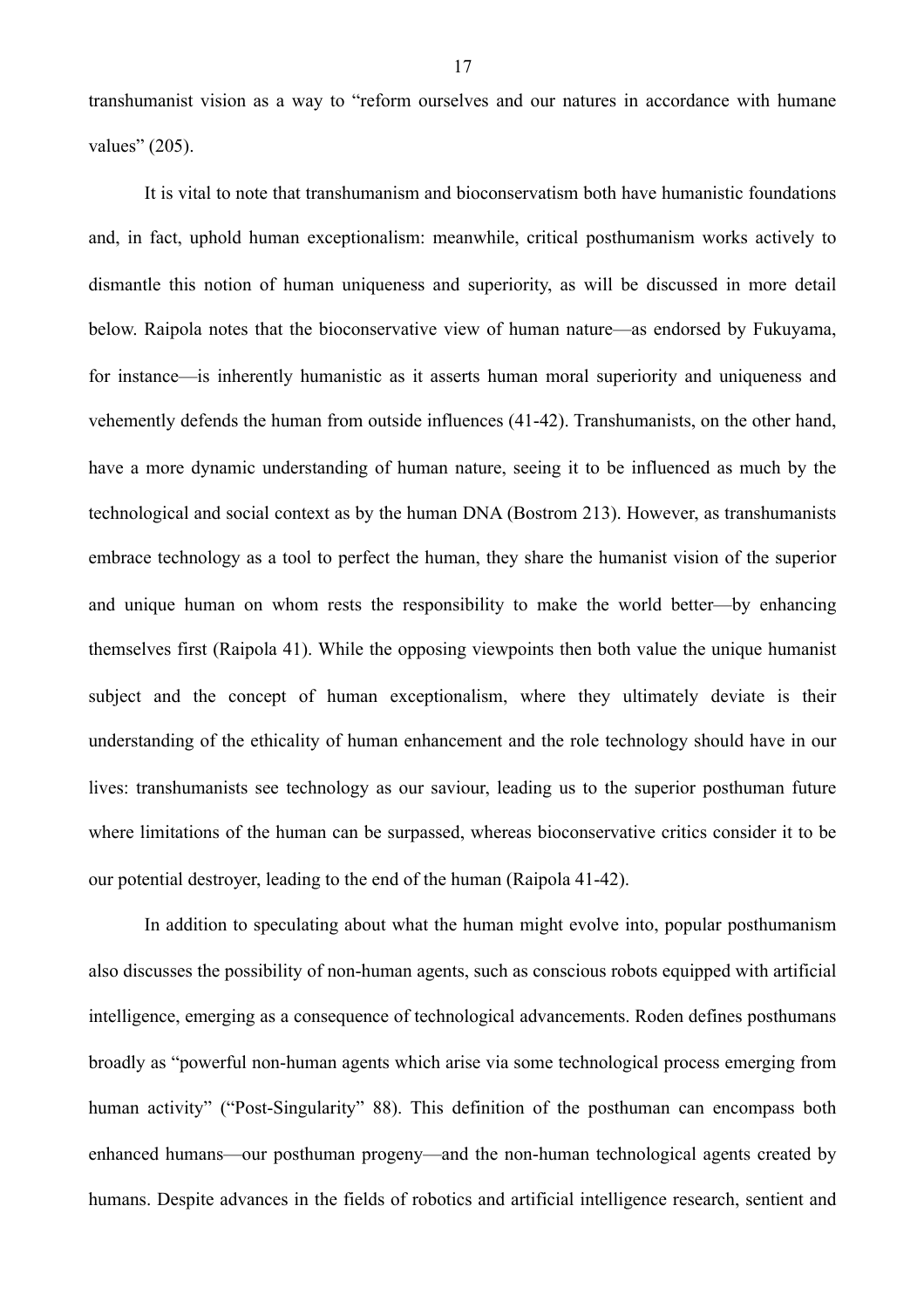self-aware technological agents are still only speculated about—so far, they only exist in works of science fiction. However, the debate around technological non-human agents does not only concern whether or not it is possible to create conscious non-human beings, but also how we are to evaluate them and their sentience if and when they become reality. For example, researchers still use the Turing test, developed by Alan Turing in 1950, to evaluate and test artificial intelligences for how well the machine can pass as a human being, as a person. Furthermore, while robots and social robots are already a part of our technological reality, there are no guidelines for relationships between humans and sentient technological non-human others. When the non-human technological beings gain sentience, as is speculated by both techno-utopian and techno-phobic thinkers, they then raise questions not only about our own human identity and how we are to distinguish ourselves from the technological others, but also about the social dynamics of the human-posthuman relationship and the non-human entities' right to personhood. The emerging posthuman others and their representation in science fiction will be discussed in more detail in the next subchapter, alongside a discussion on the portrayal of bioconservative fears and transhumanist fantasies in works within the genre.

 While the popular approach thus envisions what humans might evolve into after our merging with technology, critical posthumanism involves the human of the present day and the dismantling of the humanist construction of the human subject. By challenging the essentialist and anthropocentric assumptions of humanism, critical posthumanism attempts to strip the human of its assumed uniqueness and superiority and link it to non-human forms of life by re-articulating the human experience in terms compatible with the non-human, or by emphasising the interrelationship with the other (Raipola 36-37). For example, in her seminal work *How We Became Posthuman: Virtual Bodies in Cybernetics, Literature, and Informatics*, Hayles envisions the human in union with the intelligent machine and re-configures human subjectivity in terms of an information processing machine, as influenced by cybernetics and information technology. In doing so, Hayles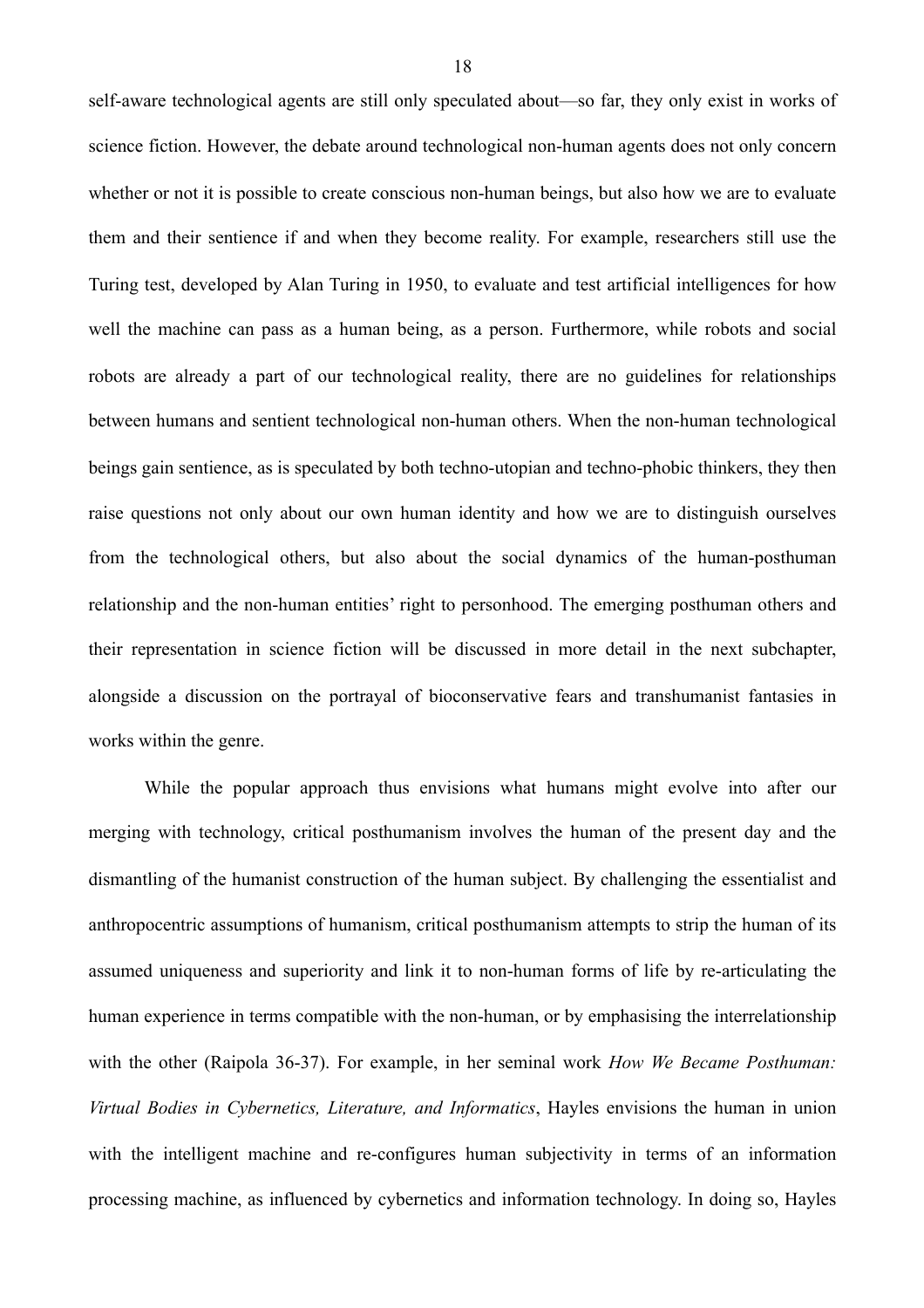emphasises the importance of the interrelationship between humans and technology for the human experience:

No longer is human will seen as the source from which emanates the mastery necessary to dominate and control the environment. Rather, the distributed cognition of the emergent human subject correlates with . . . the distributed cognitive system as a whole, in which 'thinking' is done by both human and nonhuman actors. . . . To conceptualize the human in these terms is not to imperil human survival but is precisely to enhance it, for the more we understand the flexible, adaptive structures that coordinate our environments and the metaphors that we ourselves are, the better we can fashion images of ourselves that accurately reflect the complex interplays that ultimately make the entire world one system. (290)

In Hayles' vision, the posthuman human subjects are not to be considered masters of the world around them, nor as being above the nature, above the non-human. Instead, the human subject is understood to be embedded in the non-human world that surrounds them, and the non-human is also recognised as an essential part of human activity.

<span id="page-21-3"></span><span id="page-21-2"></span> The notion of human exceptionalism is uphold by dichotomies that set the human above and apart from the non-human, and so the re-imagination of the human subject starts with the dismantling of these boundaries. A pioneering example for the critical posthumanist attempt to articulate the posthuman subject in such manner is offered by Haraway[.3](#page-21-0) In her notable essay "A Cyborg Manifesto: Science, Technology, and Socialist-Feminism in the Late Twentieth Century"[,4](#page-21-1) Haraway establishes the cyborg, a fusion of the human and the machine, from a feminist point of view to challenge the dualisms structuring the traditional Western subject such as self/other, mind/ body, culture/nature, and male/female as "[the dualisms] have all been systemic to the logics and

<span id="page-21-0"></span><sup>&</sup>lt;sup>[3](#page-21-2)</sup> While her work has influenced critical posthumanist thinking and writing prominently. Haraway has distanced herself from the concept of the posthuman. She states in an interview with Nicholas Gane that "... human/posthuman is much too easily appropriated by the blissed-out, 'Let's all be posthumanists and find our next teleological evolutionary stage in some kind of transhumanist technoenhancement.' . . . The reason I go to companion species is to get away from posthumanism." (Gane 140) In the same interview, however, Haraway aligns herself with critics such as Hayles: her critique towards the posthuman then concerns mostly the transhumanist movement and what she calls its "blissed-out technoidiocy" (Gane 146).

<span id="page-21-1"></span>Originally published as "Manifesto for Cyborgs: Science, Technology, and Socialist Feminism in the [4](#page-21-3) 1980s" *Socialist Review*, no. 80, 1985, pp. 65-108.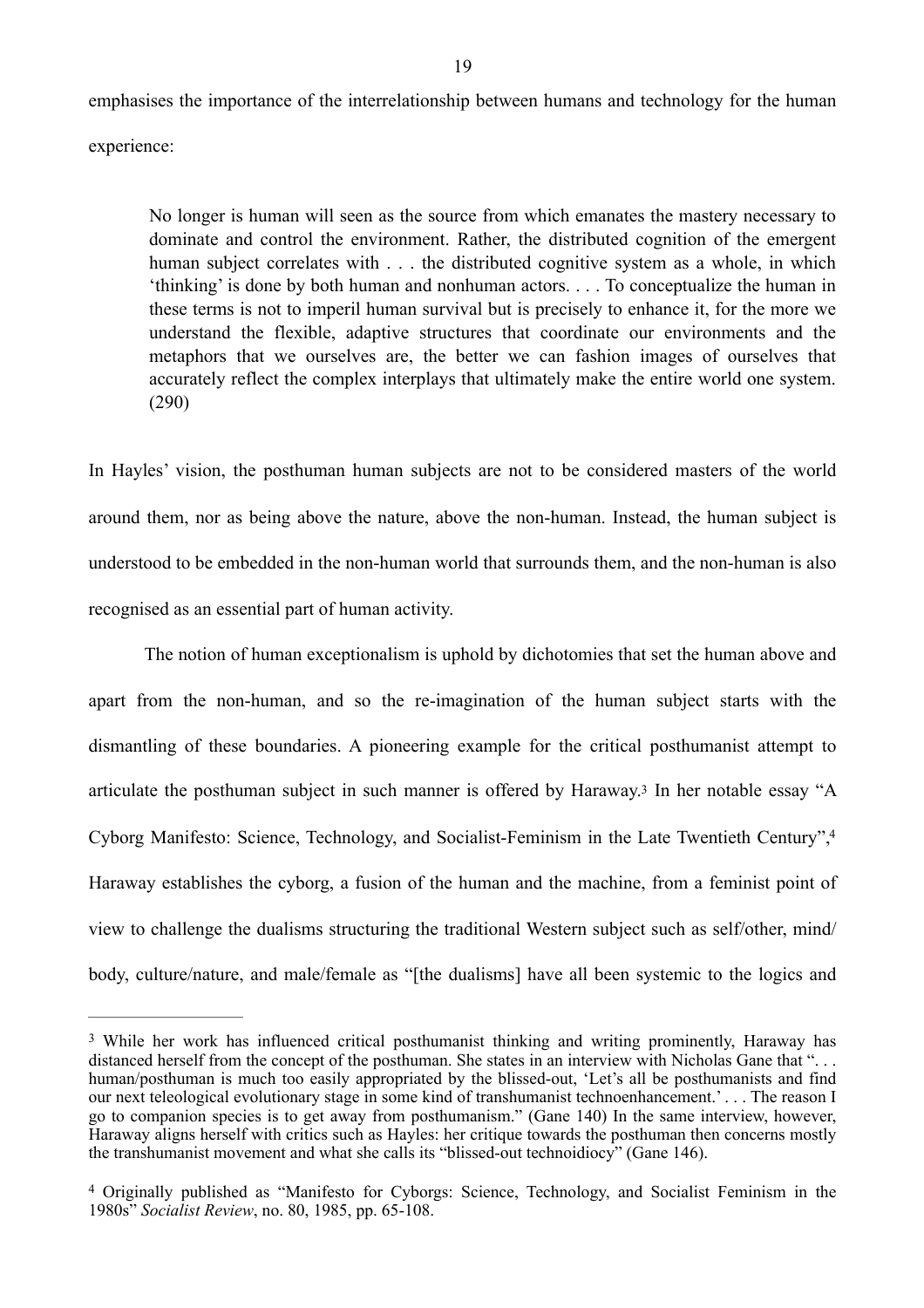practices of domination of women, people of colour, nature, workers, animals—in short, domination of all constituted as others, whose task is to mirror the self" (177). Haraway's cyborg does not involve a literal physical fusion of human biology and technology. Rather, the cyborg is imagined as a metaphor by which to reconsider the unnaturalness of the boundaries set for the essentialist Western human subject, to bring down social barriers, and to gain a new empowering understanding of the self. The hybridity of the cyborg figure—not fully human, not fully machine does not fit set categories, and thus its imagery illustrates what Carlen Lavigne in *Cyberpunk Women, Feminism and Science Fiction: A Critical Study* calls "the arbitrary nature of current cultural dichotomies" (82). While science fiction narratives tend to highlight the speculative visions of the popular approach, critical posthumanist viewpoints are also reflected in works within the genre: especially Haraway's cyborg imagery translates into science fiction narratives where the posthuman is presented neither as a threat to the human nor as a techno-utopian fantasy, but as a radical figure of empowerment. The portrayal of the empowering posthuman condition in science fiction will be discussed in more detail in the following subchapter.

 To summarise, posthumanism is a multifaceted movement that contains various competing views of what the core concept of the posthuman means. The academic critical approach focuses on re-articulating the anthropocentric notions of the humanist construction of the human subject and its relations to the non-human. Meanwhile, the speculative discussions about the convergence of the human and technology in media and popular culture, dubbed the popular approach of posthumanism, see the posthuman as a state attainable through human enhancement. While it has been stated that both critical and popular views of the posthuman are reflected in science fiction films and literature, it is important to note that the two points of view do not interact harmoniously outside fiction: especially the acknowledged humanist legacy of popular posthumanism that works contrary to the critical effort to dismantle anthropocentric humanist constructions has been met with criticism (Raipola 37). In *Bodies of Tomorrow: Technology, Subjectivity, Science Fiction,* an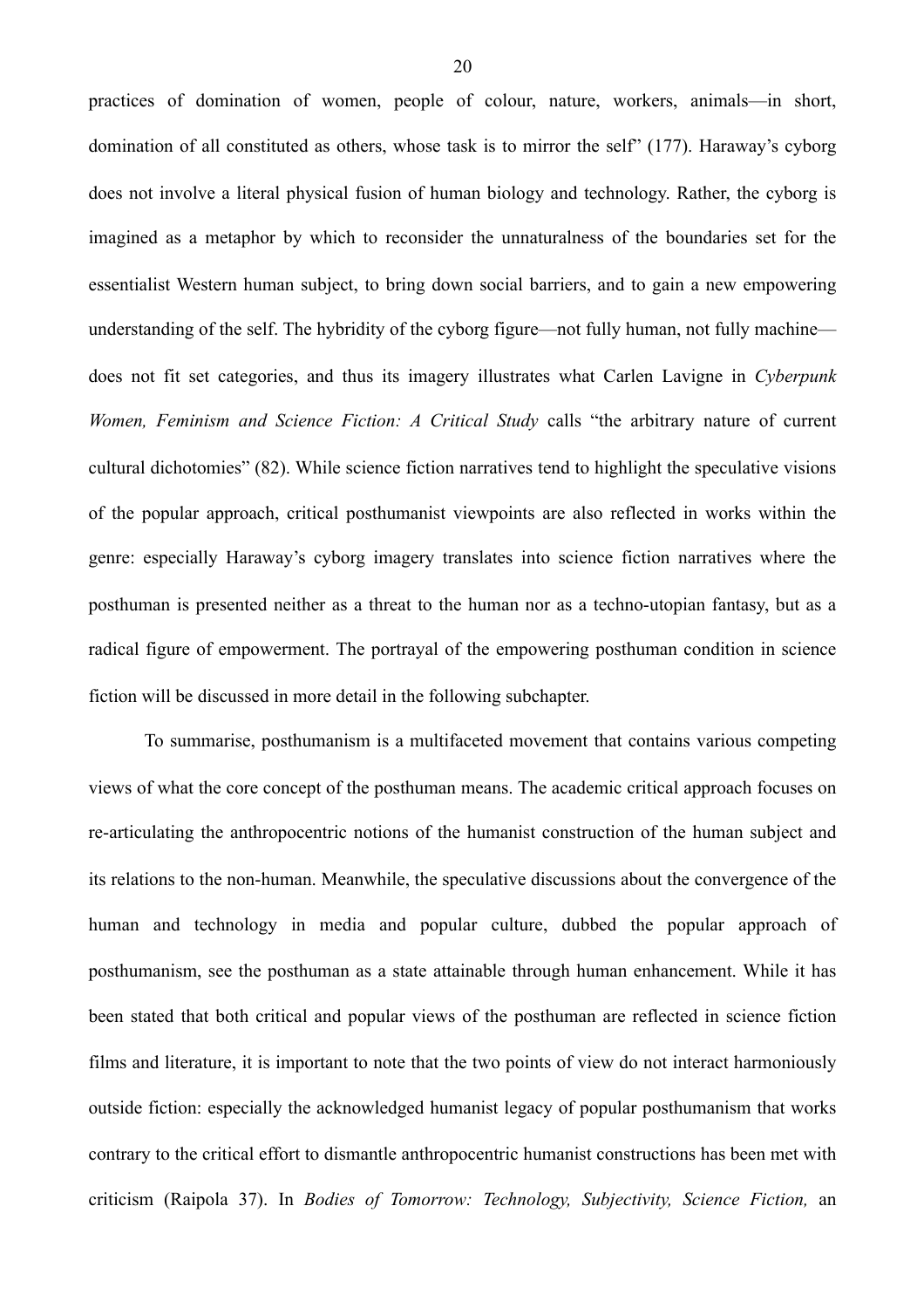extensive study on posthumanism and science fiction, Sherryl Vint warns that the posthuman entails risks of falling into oppressive practices similarly to the humanist construction of the human subject and emphasises that the struggle over posthuman identity is therefore also political (172). She critiques especially the more techno-utopian transhumanist branch of popular posthumanism which she claims advocates "an ideology of individualism that refuses to acknowledge the political consequences of social institutions and practices that interpellate subjects differently." (179) Vint states that it is vital to enlarge rather than limit the range of bodies and subjects that matter and to "acknowledge difference without hierarchy" for us to be socially responsible and to establish ethical posthumanism (182, 190). Vint's ideas about bodies that matter, social responsibility, and acceptance of difference will be vital for my analysis of the relationship between the human and the posthuman in *Black Mirror*.

 I will now move on to discuss how exactly the differing articulations of the posthuman are reflected in the representation of different posthuman beings in science fiction films and literature.

# <span id="page-23-0"></span>2.2. Existential Fear and Evolutionary Fantasies: The Posthuman in Science Fiction

Speculative discussions about human enhancement and the rise of potential new subjectivities in science fiction literature and film reveal what Dinello calls existential fear and evolutionary panic (6). A lingering sense of uncertainty over the status of the human caused by the persistence of human exceptionalism creates an environment for fearful visions about technology and its effects on the human. Examples of such existential fear and evolutionary panic outside fiction are provided by the bioconservative argument that sees technological enhancement and the posthuman as a threat to the human, potentially corrupting human nature, disregarding human rights, and—perhaps most perilously—replacing the human. As the notion of human exceptionalism continues to be valued and to mark the human subject as unique and superior, humanity continues to feel threatened by its others—especially others that could emerge physically and intellectually stronger than us and, in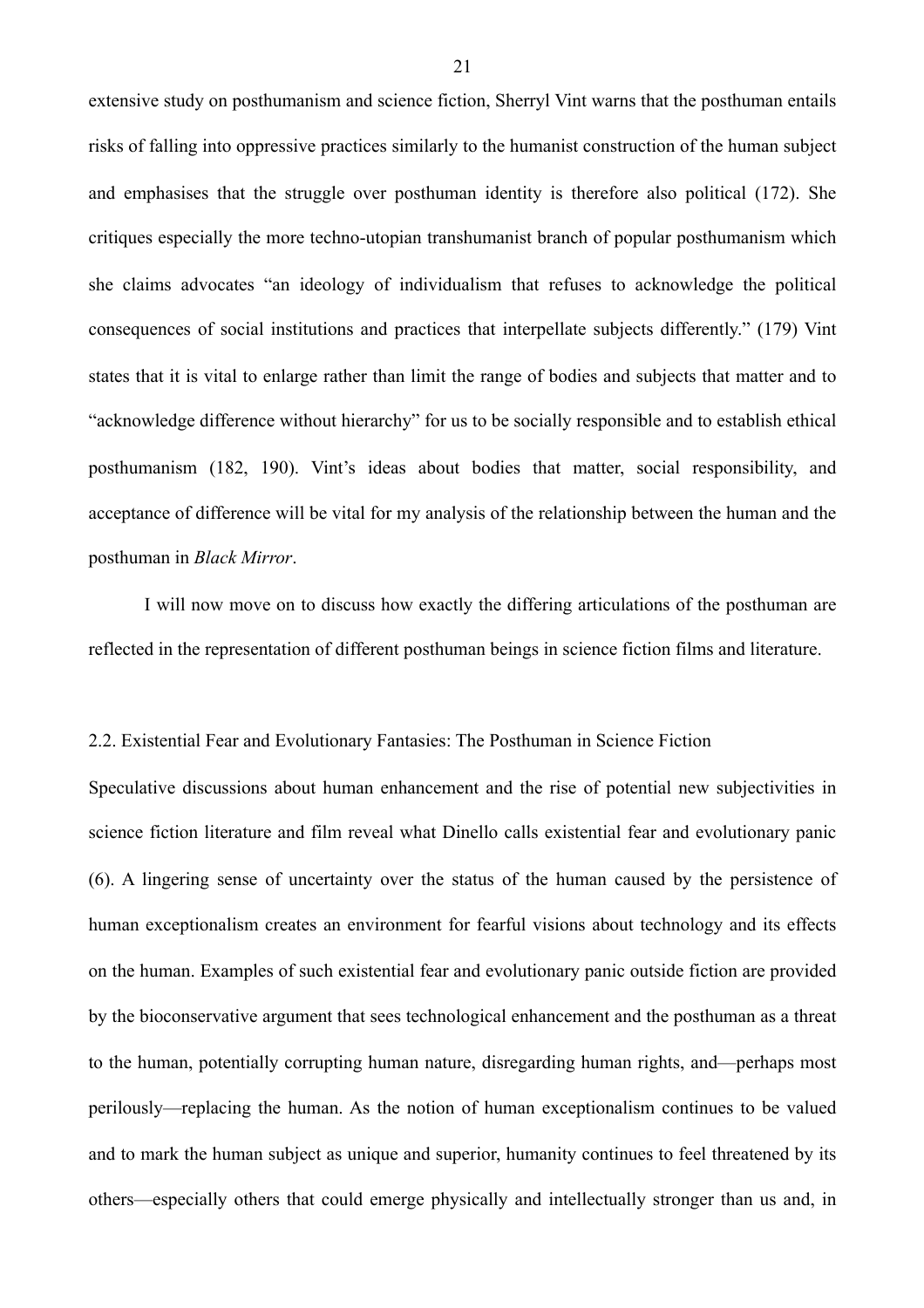gaining sentience, could threaten our assumed status as one of a kind rational being who rules over other creatures and the world around them. Transhumanism, on the other hand, forms the technoutopian counterpart to the bioconservative argument by embracing technology and its potential to create a posthuman future where disease and death can be conquered and omniscience gained: these optimistic visions transform evolutionary panic into evolutionary fantasies.

 Bioconservative techno-anxiety about the loss of humanity and the devaluation of human mind and body as we, for example, adopt prostheses and implants to become physically stronger, genetically modify our offspring to be more intelligent or to have specific desired features, and experiment to ultimately transfer the human consciousness onto a computer has resulted in technophobic narratives in which technology escapes our control (Dinello 273). An early example of our anxiety towards out of control technology is presented by Mary Shelley in her seminal novel *Frankenstein* (1818) which introduces Frankenstein's creature as a technologically created posthuman other perceived as monstrous by his creator. More contemporary examples of such techno-anxious narratives are provided by the films *Gatacca* (1997), which features a society where genetic engineering has led to genetic discrimination, and *Transcendence* (2004), which exposes mind uploading as a dehumanising process. At the same time, however, science fiction reflects the transhumanist wonder about human enhancement in visions of techno-utopia and the superior enhanced posthuman. The most positive representations of technological modification of the human can perhaps be found in superhero narratives in which technologically and genetically enhanced humans are portrayed as heroes: for instance, in the film *Iron Man* (2008) wealthy tech genius Tony Stark is saved after being critically wounded by a bomb through technological modifications to his body, leading him to assume the role of Iron Man, a cyborg superhero. Curtis D. Carbonell explains how such techno-utopian superhero narratives stay in the realm of transhumanist fantasising where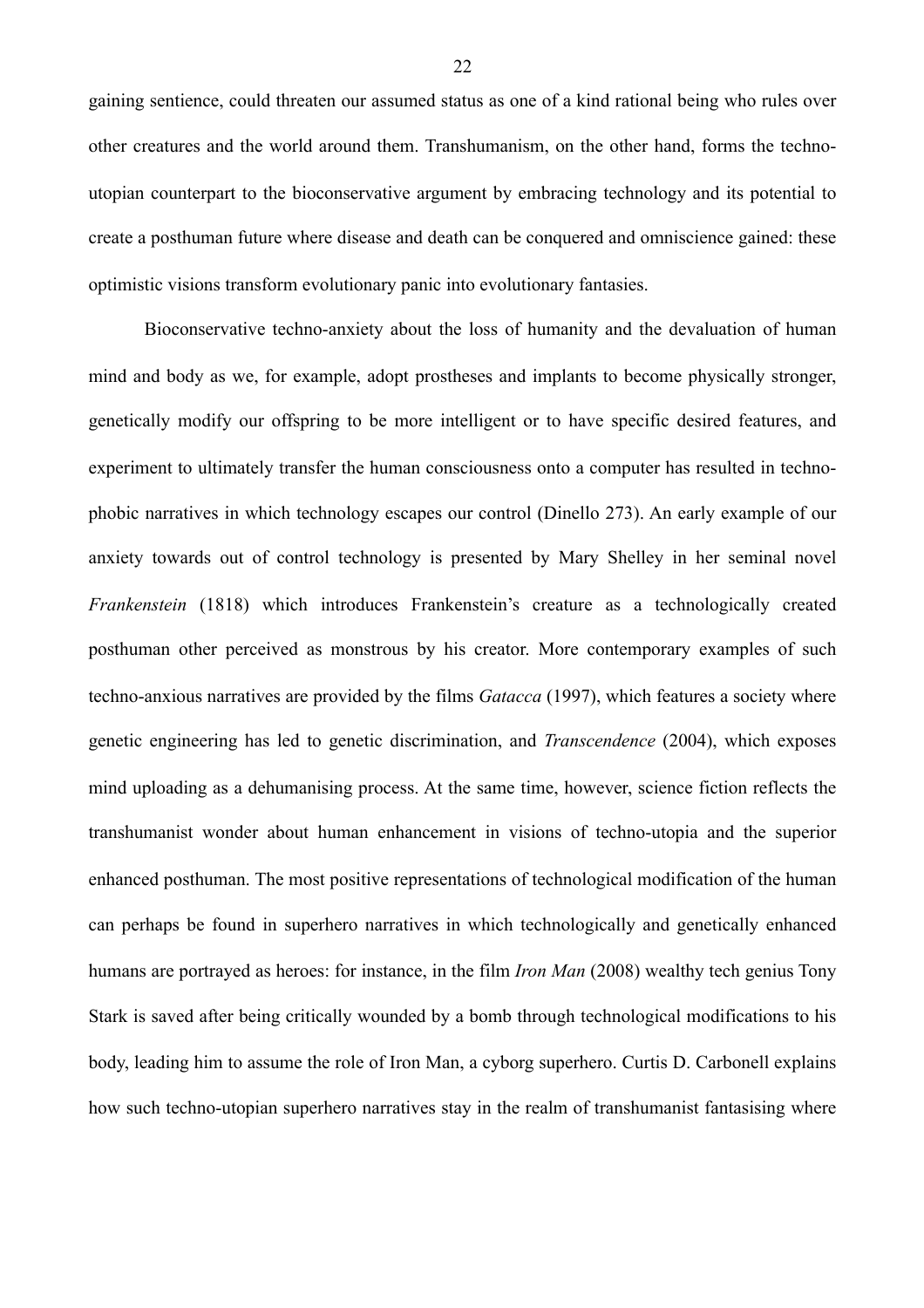<span id="page-25-1"></span>posthuman technology is presented as a tool to perfect the human without radical corruption or loss of human identity[,](#page-25-0)<sup>[5](#page-25-0)</sup> instead "[epitomising] the traditional Western humanist values" (156-57).

 Reflections of both existential bioconservative fears and transhumanist evolutionary fantasies can then be found in science fiction literature and film. In fact, as Milburn explains, the genre can entertain a "diversity of posthuman scenarios" and different "registers of the posthuman" (524). Specifically, Milburn discusses biological, technological, and cultural visions of the posthuman that respectively involve the alteration of human physiology over time, the fusion between the human and the machine and the emergence of new technological subjectivities, and the exploration of human nature as a "tenuous social construct open to modification and revision." (524) Due to the limited scope of my thesis I will limit my further discussion of the posthuman in science fiction specifically to the technological and cultural registers. My examination of the representation of posthuman beings in works within the genre will only concern technologically altered humans and technological non-human agents: to be specific, I will examine the portrayals of the cyborg, the avatar, the android, and artificial intelligence. Furthermore, I observe how these posthuman beings have been employed not only to discuss our fears and fantasies towards the technological present and the speculated posthuman future, but also to challenge cultural categories and traditional assumptions about human nature. My discussion will thus touch on certain issues that the cultural register focuses on: namely, issues around the negotiation of an ethical relationship with the technological non-human other and the topic of nonhuman personhood will be discussed.

 I will now discuss the representation of the cyborg, the avatar, the android, and artificial intelligence in detail. While the issues discussed through the four posthuman figures partly overlap,

<span id="page-25-0"></span><sup>&</sup>lt;sup>[5](#page-25-1)</sup> Nonetheless, some superhero narratives explicitly feature the burdens that potentially emerge with the posthuman. Carbonell mentions specifically how the *Hulk* and *X-Men* franchises, for instance, explore the internal struggles the posthuman individual has to confront as a result of their superhuman powers and the social tension, discrimination, and inequality that may arise between the enhanced and the un-enhanced groups (157).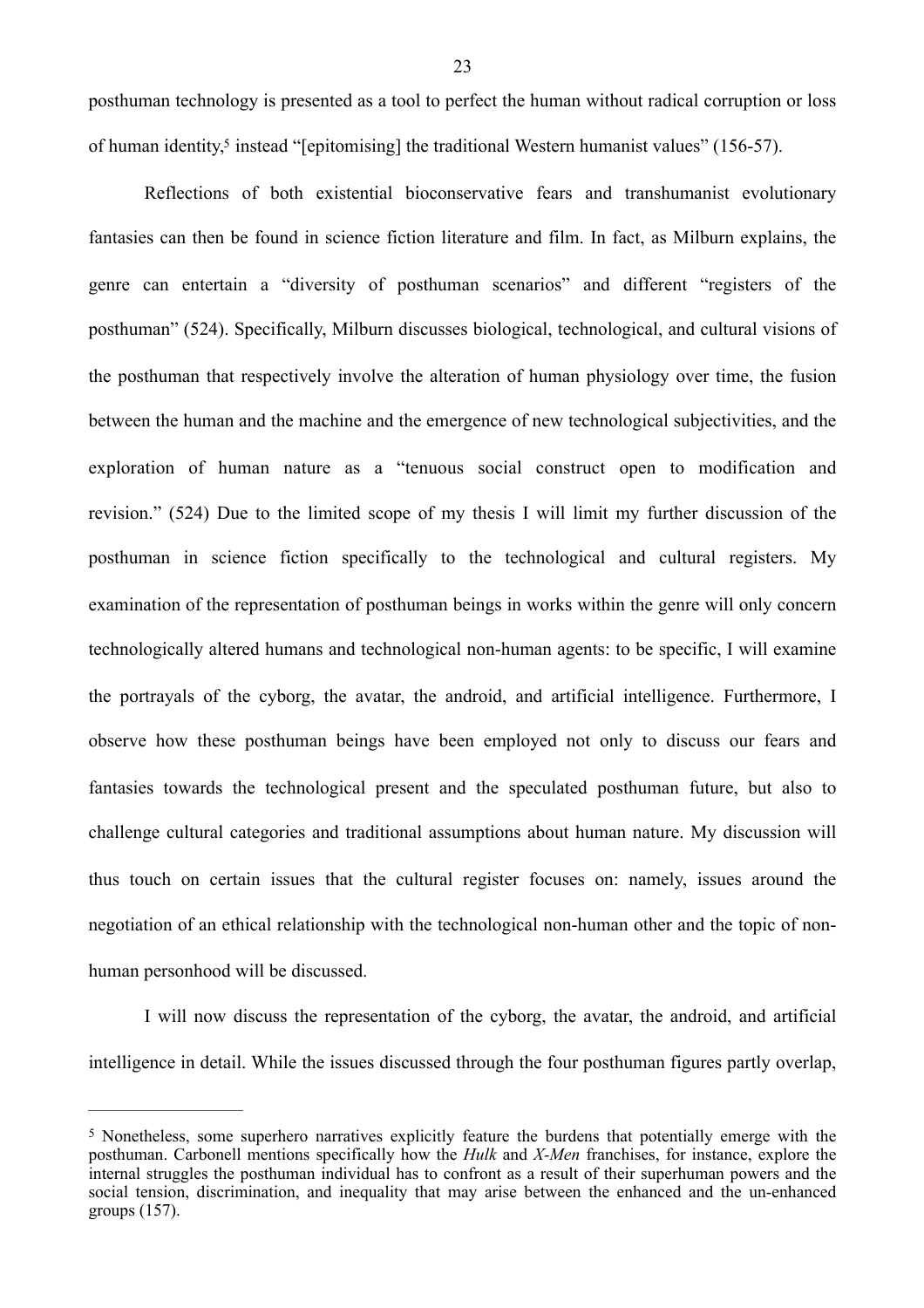they also explore different aspects and concepts about our fears and fantasies towards the posthuman: for instance, cyborgs and avatars often explore the threat of the posthuman towards the dignity of the human self and the integrity of the human body, while androids and artificial intelligence as emergent technological others challenge the category of the human in a different way, making us question the notion of human exceptionalism and the criteria by which personhood has traditionally been assigned to entities. In the following discussion, as I examine how these posthuman beings have been and continue to be represented in science fiction film and literature, I will focus on concepts and issues most central for my analysis of *Black Mirror* episodes "The Entire History of You", "Be Right Back", "White Christmas", "San Junipero", and "Black Museum". Due to the limited scope of my analysis, I will not then provide an all-encompassing history of the portrayal of these four posthuman figures, but nevertheless a close examination of the different ways the posthuman beings have been employed in science fiction works to discuss both our fears and fantasies towards our technological reality and the speculated posthuman future.

I will begin my discussion by first examining the figures of the cyborg and the avatar and how they have been portrayed as both agents of corruption and as sources of empowerment. Then I will move on to discuss the portrayals of the android and artificial intelligence and how they explore the relationship between the human and the posthuman other and discuss the topic of nonhuman personhood.

# *The cyborg*

While exploring the roots of our anxiety towards the posthuman, Dinello claims the "deadly alliance of military, corporate, and religious interests" that funds technological developments "without regard to ethical or human consequences" as a historical source for our apprehension towards posthuman technologies such as robotics, artificial intelligence, and biotechnology aimed at body modification (4-6). Similarly, discussing the development of today's technological reality,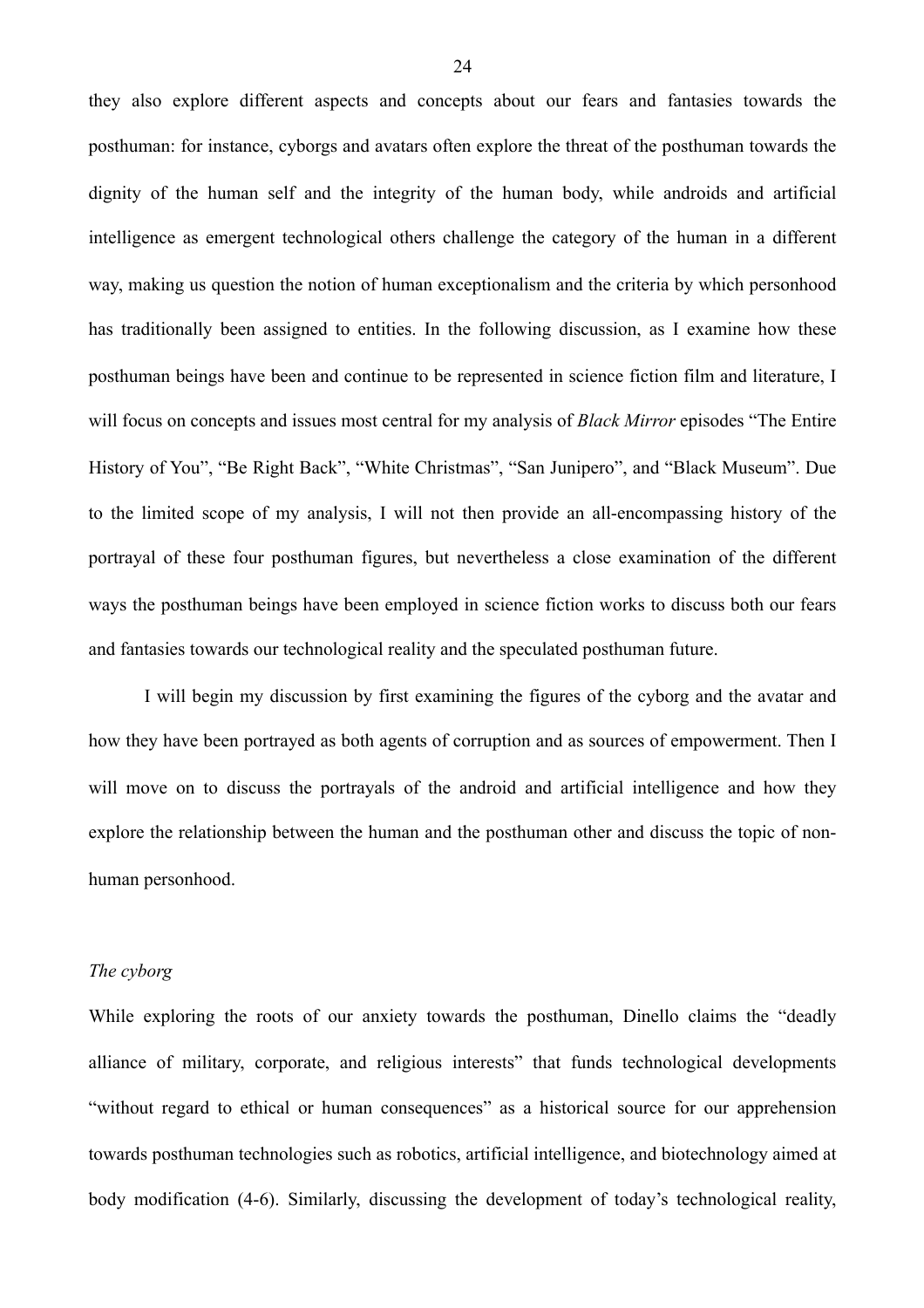Gere mentions the Second World War as the "catalytic event" for the development of modern digital technologies and the Cold War as the context in which the computer, cybernetics, artificial intelligence, and, eventually, the Internet gained their current forms (18). As the need to solve enemy secret codes and to guide missiles and anti-aircraft weaponry and, ultimately, the construction of the atomic bomb encouraged the development of computing and information technology, technologies that rose from such military objectives came to be linked with weapons and godlike power with the capacity to annihilate the whole humankind (Dinello 87). Despite some scientists fantasising about the possibilities the new technologies could offer for the humankind, posthuman technologies came to embody the general public's fear towards war and weaponry through their link to military and arms race. This was, in turn, reflected in the way the technologies have been portrayed in science fiction: killer robots, inhumane warrior cyborgs, and human-hating artificial computer intelligences have featured heavily in science fiction narratives for decades.

 While robotics, artificial intelligence, the Internet, and technological body modification resulting in cyborgism thus share a common origin in the context of war, these figures and concepts have been employed in science fiction narratives to explore other socio-cultural concerns, too. I will now specifically discuss the way the cyborg has been portrayed, on the one hand, as an agent of corruption, causing the loss of one's humanity and subsequently the end of the human, and, on the other, as a source of empowerment and liberation from restrictive and repressive cultural norms.

 Although the concept of a human-machine hybrid had existed for a long time—as illustrated, for instance, by Jean de La Hire's early cyborg superhero the Nyctalope created in 1911 —the term "cyborg" was coined during in the 1960s by Manfred Clynes and Nathan Kline to describe the kind of a condition needed for space travel: a hybrid state of the cybernetic and the organic, a cybernetic organism (Dinello 117-18). As the cyborg then involves a physical merging of the human with the machine, for instance, through the use of prostheses and implants or the hosting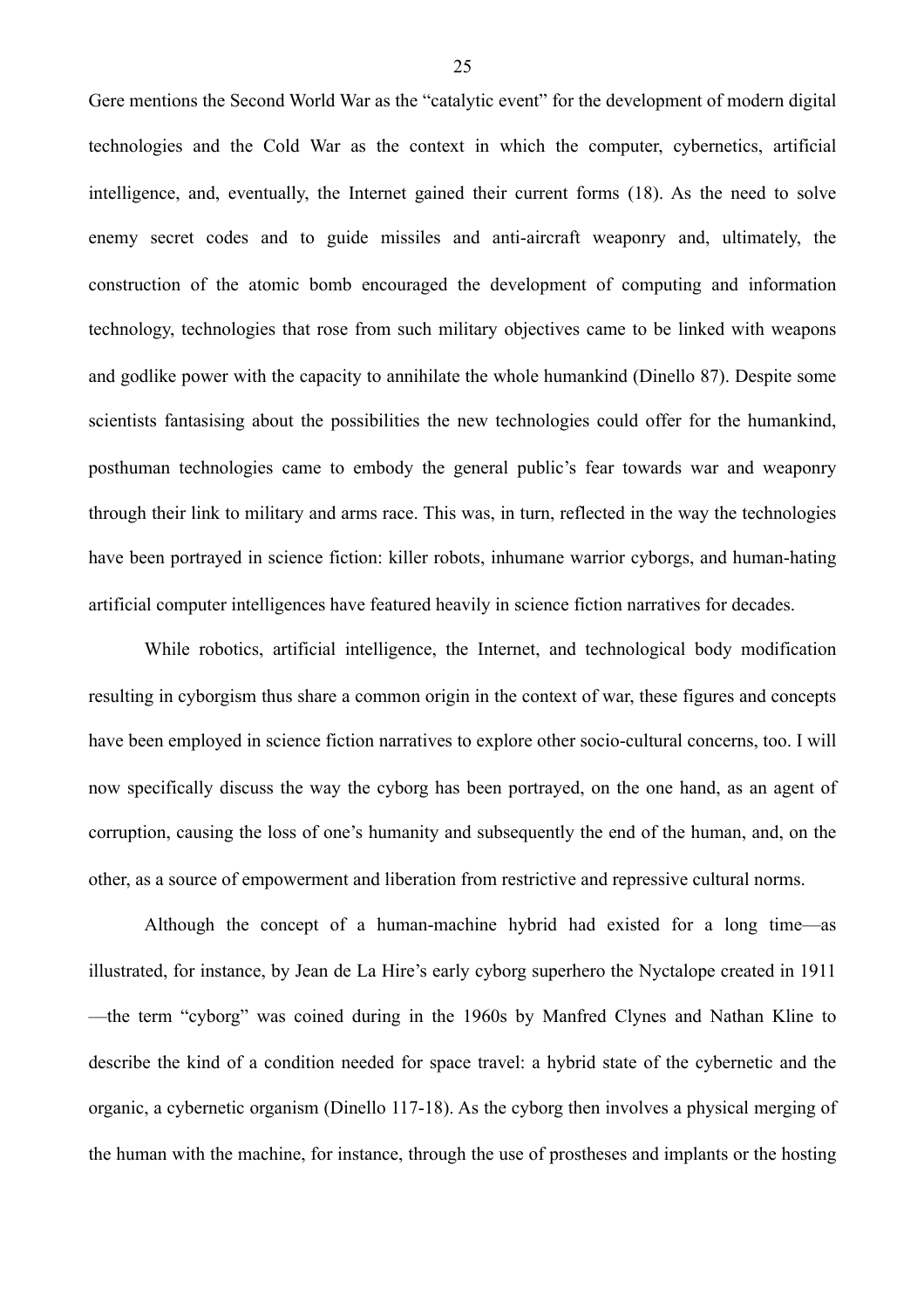of the organic human brain in a wholly mechanical robot vessel, the figure effectively embodies both our fears and fantasies that arise through our fusion with technology.

 Being a fusion of organic human biology and non-human technology, the cyborg is a figure of body corruption in which the fear of losing what makes us human is embodied. Rhys Owain Thomas explains the threat of the cyborg through its corruption of the "holistic human identity": when technology, the non-human, infiltrates the human, it threatens the traditionally perceived harmonious duality between body and mind that has been understood to constitute the human subject (57-59). Although it is a techno-utopian transhumanist fantasy to improve both the physical and the mental capacities of human individuals through the use of technological prostheses and implants, in science fiction this cyborgisation has traditionally been portrayed as a dehumanising process. Reminiscent of the bioconservative argument against technological modification of the human endorsed by critics such as Kass and Fukuyama, techno-phobic cyborg narratives depict how non-human technology invades the human body, corrupts the human mind, and finally causes the human individual to lose their sense of self, their human identity: as Thomas states, cyborg narratives often have the fear of losing one's humanity at their centre (58). For instance, *Black Mirror* episode "Black Museum" depicts how a doctor equipped with a neural implant that allows him to sense his patients' pain becomes addicted to the pain and fear of death his patients experience, causing him to lose his mind and turn into a monstrous and murderous cyborg as he chases the sensations of death and dying. In contrast, in C.L. Moore's "No Woman Born" (1944), the beautiful entertainer Deirdre is saved by cyborg alterations to her body after a devastating fire nearly kills her: specifically, she has her brain hosted in a fully mechanical robot vessel. While Deirdre remains sure of her identity and humanity, she ultimately loses her humanity in the eyes of unaltered humans, who perceive her as uncanny and come to treat her as non-human, or other.

 The cyborg's corruption does not present a threat to the altered individual alone: as one loses their humanity through cyborgisation, the cyborg comes to threaten the society and whole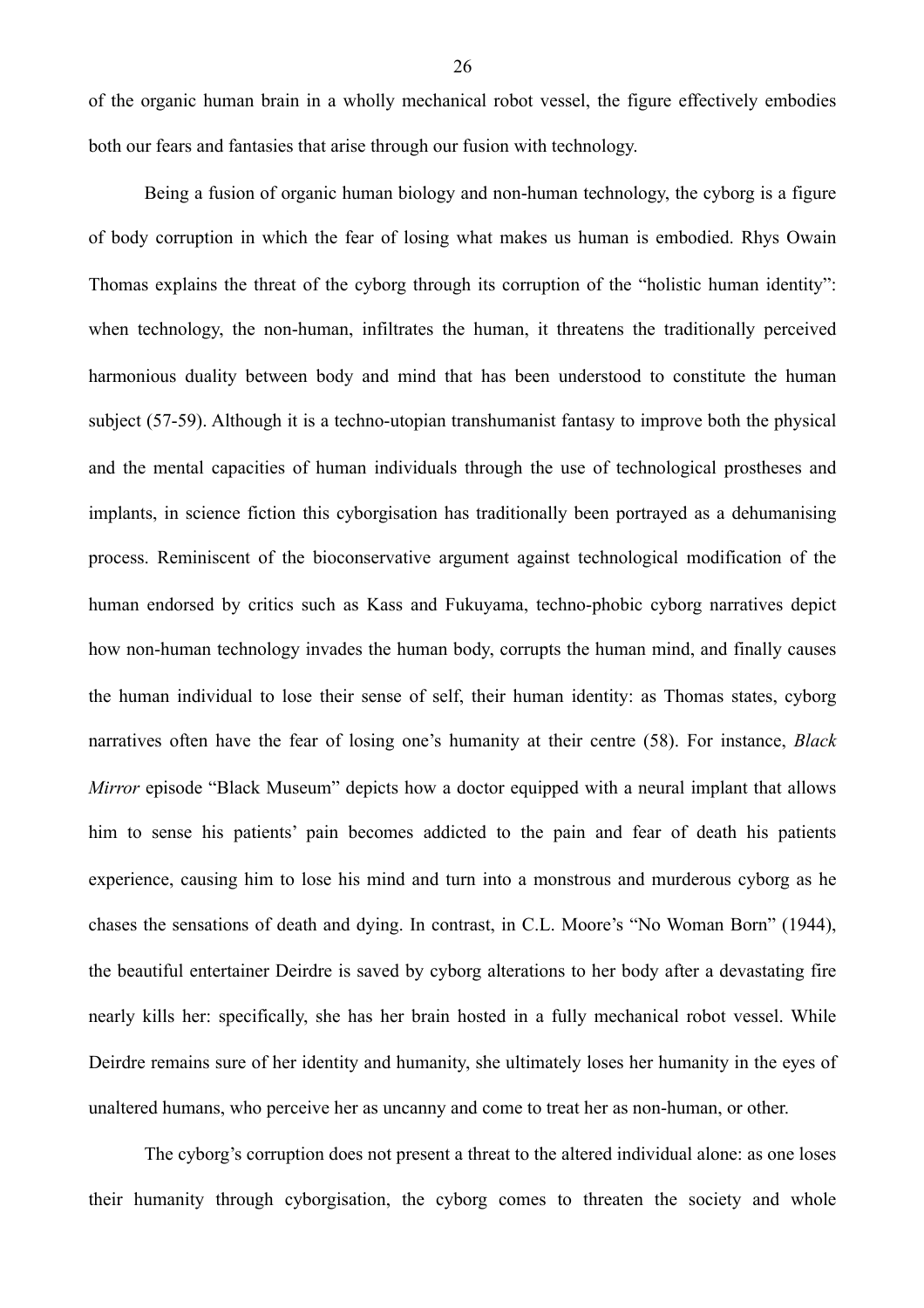humankind. Bernard Wolfe envisions in his 1952 novel *Limbo* a society where men have begun to amputate their limbs in a disturbing move towards pacifism—only to adopt superior machinic prostheses later and to bring the world back on the brink of war for the control of the precious materials used for the cyborg limbs. The *Black Mirror* episode "The Entire History of You" also touches on the corruption that cyborg technology can impact not only on the altered individuals, but also on the society around them: in a less apocalyptic approach toward the corrupted cyborg than that of *Limbo*, the episode depicts social rifts and inequality among technologically altered and unaltered humans and explores in depth what happens to interpersonal relationships, human connection, and the human community as cyborg individuals lose their sense of self and begin to dehumanise others.

Historically the cyborg has then been represented as an unnatural other, embodying social, political, and cultural concerns of the time (Thomas 57-58). Dinello illustrates the various technoanxieties discussed through the cyborg, from the aforementioned dangerous weaponised cyborgs and the dehumanising body modification mania to the portrayals of the cyborg both as a superherolike patriotic soldier and as a servant of "fascistic technological systems" (Dinello 134). However, another portrayal of the cyborg reverses the discussion of its corruptive and dangerous aspects and, in contrast, constructs it as figure of empowerment: Haraway's idea of the cyborg as a construction of the self that challenges repressive and restrictive dichotomies and boundaries structuring the Western humanist subject has been reflected in science fiction narratives that go beyond the transhumanist and bioconservative visions and, instead, explore the empowering aspects of the posthuman condition.

While Haraway's cyborg does not require one to be a literal fusion of the organic and the machinic, as mentioned in the previous subchapter, in science fiction its imagery has been applied to these half human, half machine beings to explore the other side of our merging with technology: if previously the fusion with the machine had resulted in the corruption of human body and mind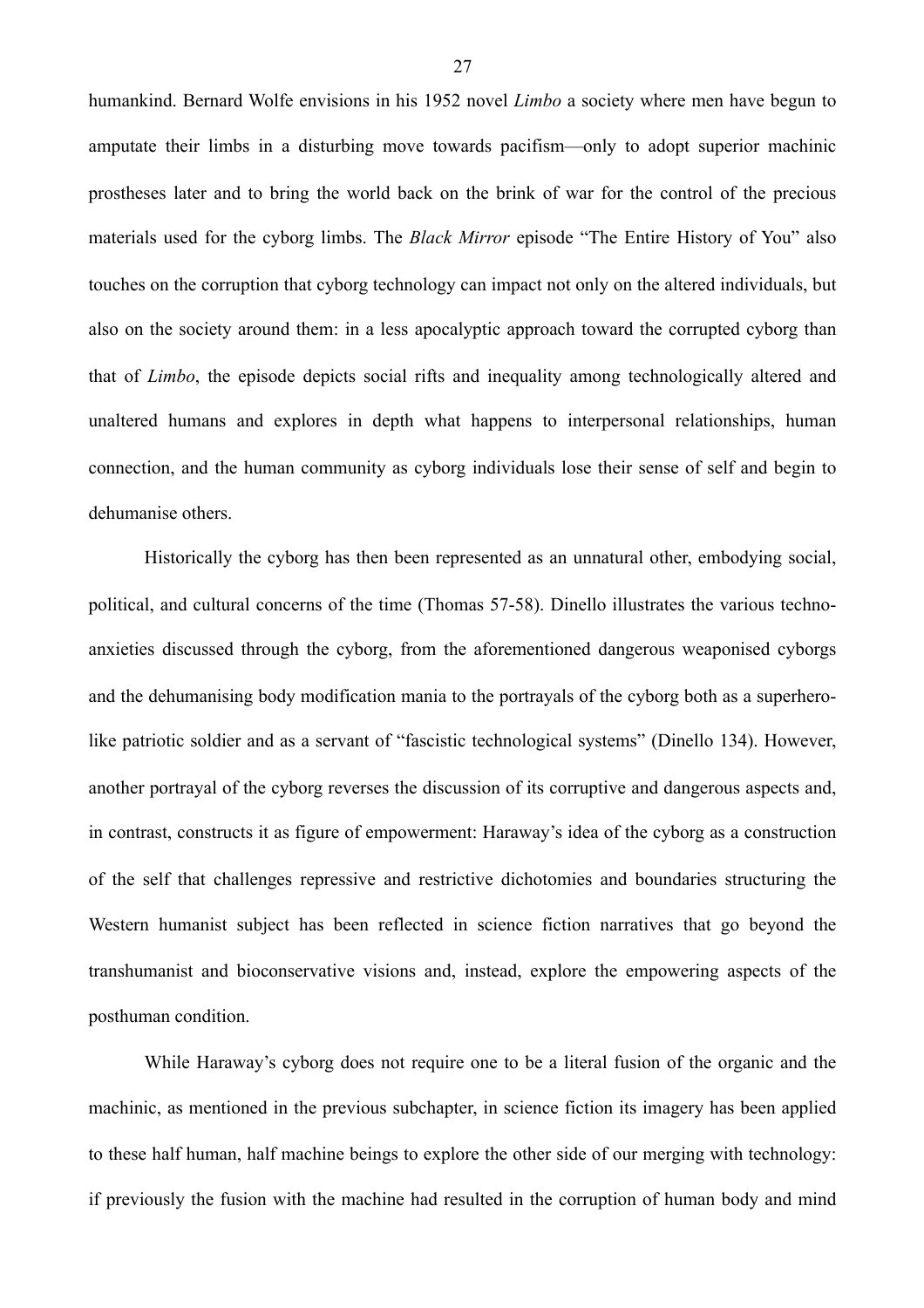and the loss of human identity, thus dehumanising the human individual and turning them into a monstrous posthuman, the involvement of Haraway's cyborg imagery presents us with an opportunity for empowerment through the fusion with the machine. As Lavigne writes in her extensive work on feminist science fiction, the cyborg fails to fit set cultural categories and oppositions such as human/machine due to its hybrid nature: this imagery of hybridity and fluidity works as the key that is then used to break down cultural dichotomies, such as male/female, and to reveal their "arbitrary nature" (82). Dinello similarly discusses this more utopian portrayal of the cyborg as liberation from the earlier visions of the militarised and weaponised cyborg fitted with hyper-masculine ideals, saying that Haraway's cyborg "promotes the metaphor of human/ technological symbiosis as a progressive alternative, rather than as a masculine fantasy of domination." (139) Examples of the empowering cyborg inspired by Haraway's imagery can be found especially in feminist science fiction narratives. For example, Marge Piercy's 1991 novel *Body of Glass*—published in the US as *He, She and It*—explores themes of gender and sexuality by depicting both heterosexual and queer relationships between humans and cyborgs, contrasting human masculinity with "cyborg masculinity" (Wolmark 132) and comparing portrayals of male and female cyborgs.

 Thomas argues that the negative portrayal of the cyborg in science fiction is changing due to "proliferation of real-world cyborgism" which is making the othering of technology a "ludicrous concept" (63-64). However, there is still a lingering fear of losing what distinguishes the human from the machine—what establishes us as unique and superior in relation to the other—and, as Carbonell states, science fiction film is conservative in its portrayal of new technological subjectivities (156). While we might have slowly come to accept our own posthuman cyborg selves and therefore the figure of the cyborg is no longer an effective tool for social criticism, the role of embodying social, political, and cultural concerns has been appropriated by other posthuman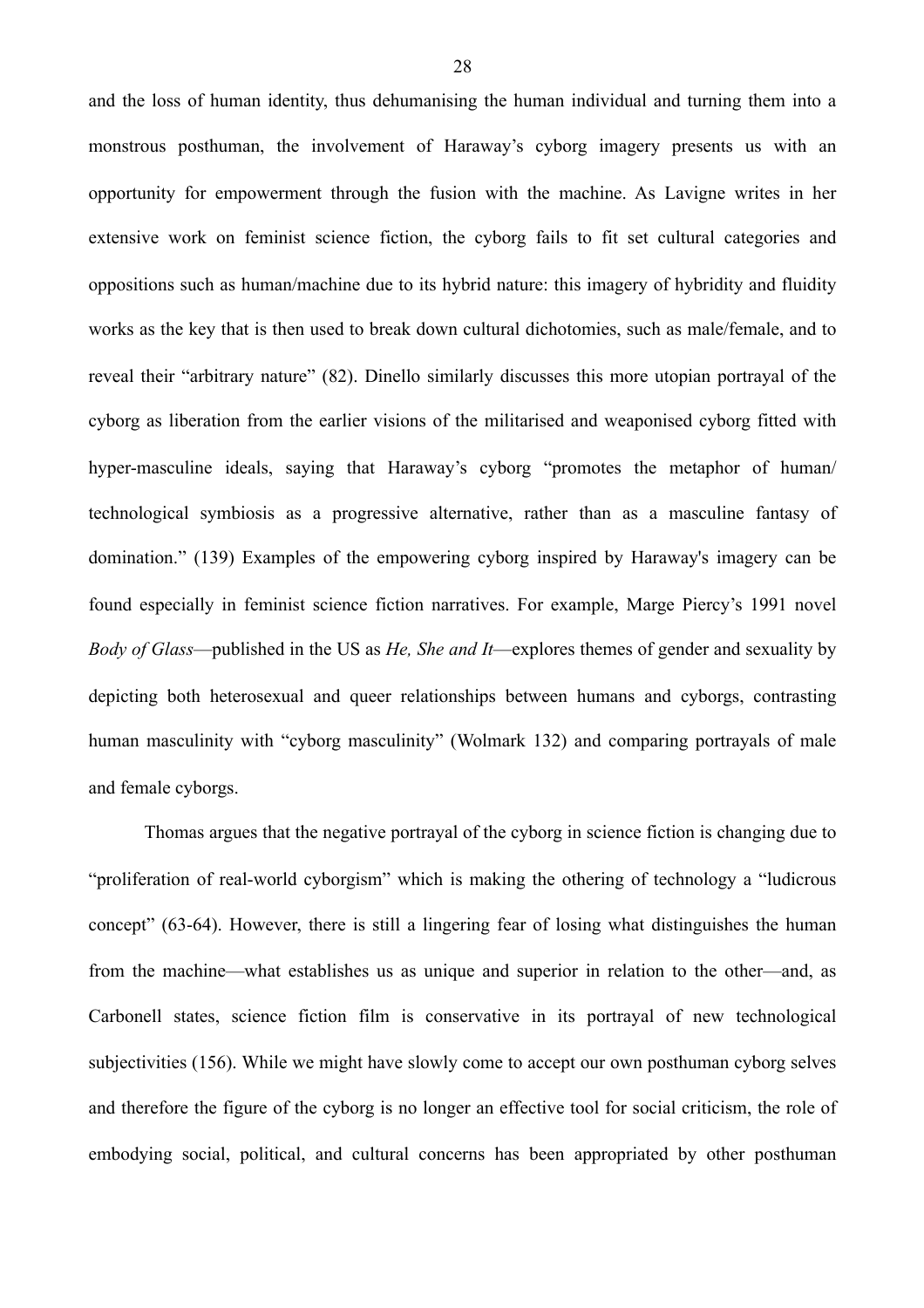figures such as artificial intelligence and virtual avatars (Thomas 63-64). The threat to the status of the human and human identity continues to be explored through these other posthuman figures.

#### *The avatar, the virtual, and cyberspace*

Dinello discusses the figure of the avatar in relation to the concept of cyberspace: in his view, human individual becomes a virtual cyborg in cyberspace—the virtual realm within computer networks that includes the Internet, virtual reality, and computer games, for instance—as they are converted by the computer into a "virtual person" living in the digital domain (147). Strayer similarly defines avatars as "technologically formed surrogate personas" characterised by their existence in the virtual realm, although she acknowledges that in contemporary science fiction avatars have also become corporeal, for instance in James Cameron's film *Avatar* (2009) in which human individuals inhabit laboratory grown organic artificial bodies to explore an alien planet and to infiltrate its society (194).

 At times the virtual realm appears in science fiction works as a nearly unproblematic fantasy playground, promising the human individual a technological adventure or a medium for escapism free from real world consequences. For instance, "San Junipero" presents a utopian vision of cyberspace by portraying the virtual realm as a techno-heaven for the elderly who can choose to become immortal by having their consciousness permanently uploaded to a server. The 1982 classic film *Tron* and its 2010 sequel *Tron: Legacy* feature the virtual realm as a place for adventure, as does Ernest Cline's novel *Ready Player One* (2011) and its 2018 film adaptation. However, many other depictions of the virtual focus on its corruptive capabilities.

 As a proposed vision of the posthuman self, representing a wholly virtual, non-corporeal version of the human individual, the avatar explores boundaries of the human and the possibilities offered by technology similarly to the cyborg. While the cyborg challenges the boundaries of the human by teasing the organic/machine dichotomy and introducing a physical fusion of human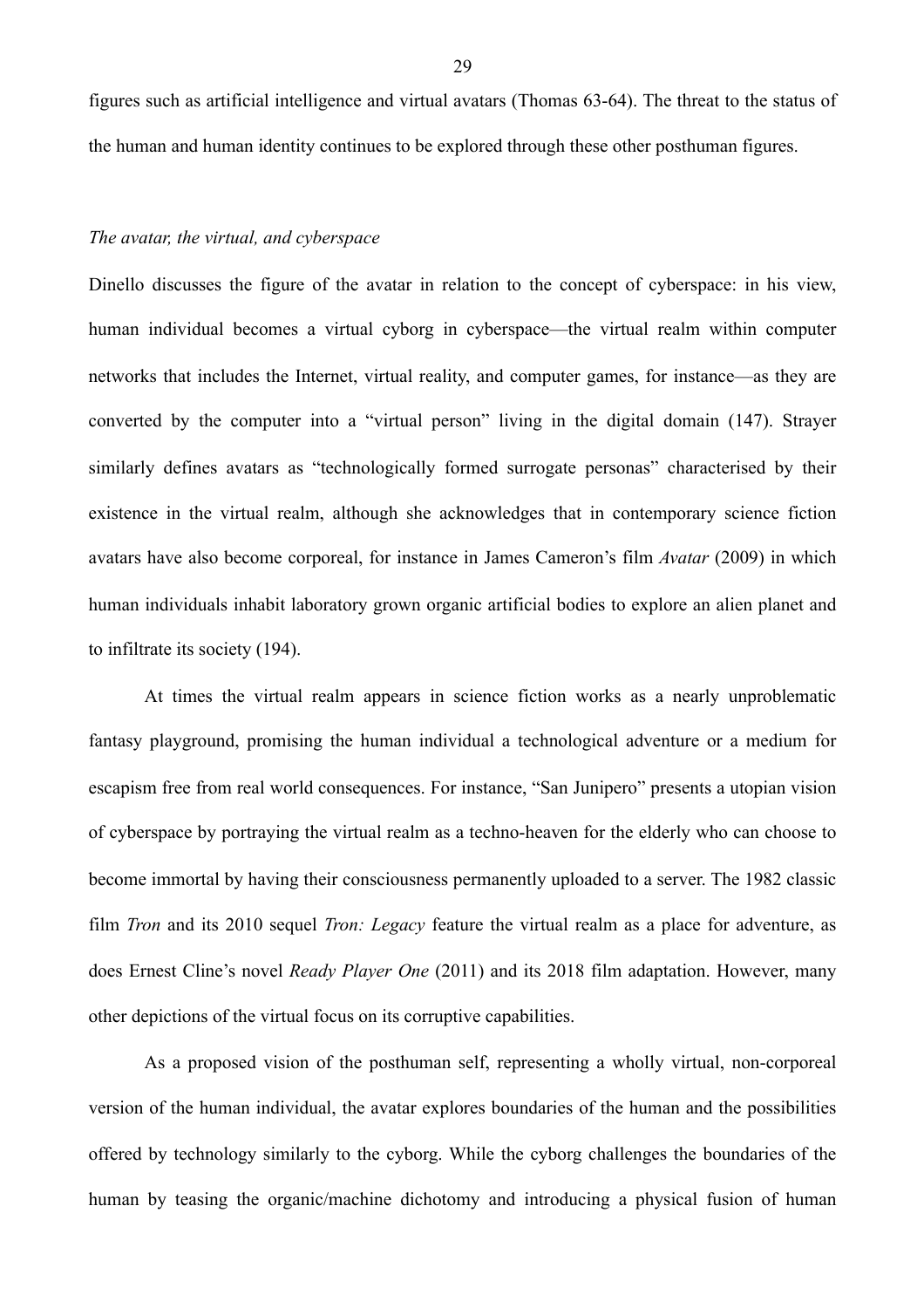biology and technology, the avatar in turn questions the dichotomies of real/artificial and material/ immaterial by having the human individual enter the virtual realm and inhabit a wholly immaterial surrogate self in an act that "erases the imagined boundary between the material world and the digital realms" (Strayer 194-95). Through this blatant abandonment of the material body and the non-virtual real world the avatar can then raise concerns about the rejection of the body and the subsequent corruption of both human identity and sense of reality: as one becomes addicted to the "hallucinatory fantasy" of the virtual and rejects their own reality, their identity and sense of reality become easily manipulated and destroyed (Dinello 154-55). *The Matrix* (1999) and its sequels *The Matrix Reloaded* (2003) and *The Matrix Revolutions* (2003) depict the world under the control of a malicious artificial intelligence that has trapped humans in a simulated reality: humans live in a mass hallucination as they believe the virtual to be the real, while in truth their bodies are being kept in pods and harvested for their energy by the artificial intelligence. Furthermore, in a stark contrast to the aforementioned "San Junipero", the *Black Mirror* episode "Black Museum" features corporeal avatars in a dark take on the process of extracting and re-hosting virtual human consciousness. The episode features how extracted human consciousness are trapped in hologram prisons or hosted in inanimate objects, both of which undermine the posthuman individual's autonomy and agency and ultimately result in their dehumanisation.

Despite the idea of corporeal avatars, the virtual surrogate personas are closely connected to the concept of cyberspace—or, the virtual realm of the Internet and simulated reality, as defined above. Dinello illustrates how the cyberspace was initially envisioned by techno-utopian scientists as a cyber-utopia where the human could "escape their mortal coils" and gain "omniscience, omnipresence, and omnipotence" through the virtual self (148-49). Yet, the military origins of the technology haunt its representation in science fiction works, which has resulted in portrayals of the virtual as a form of social control. Themes of social control in relation to the virtual and cyberspace are explored especially within the cyberpunk movement which arose in the 1980s and is epitomised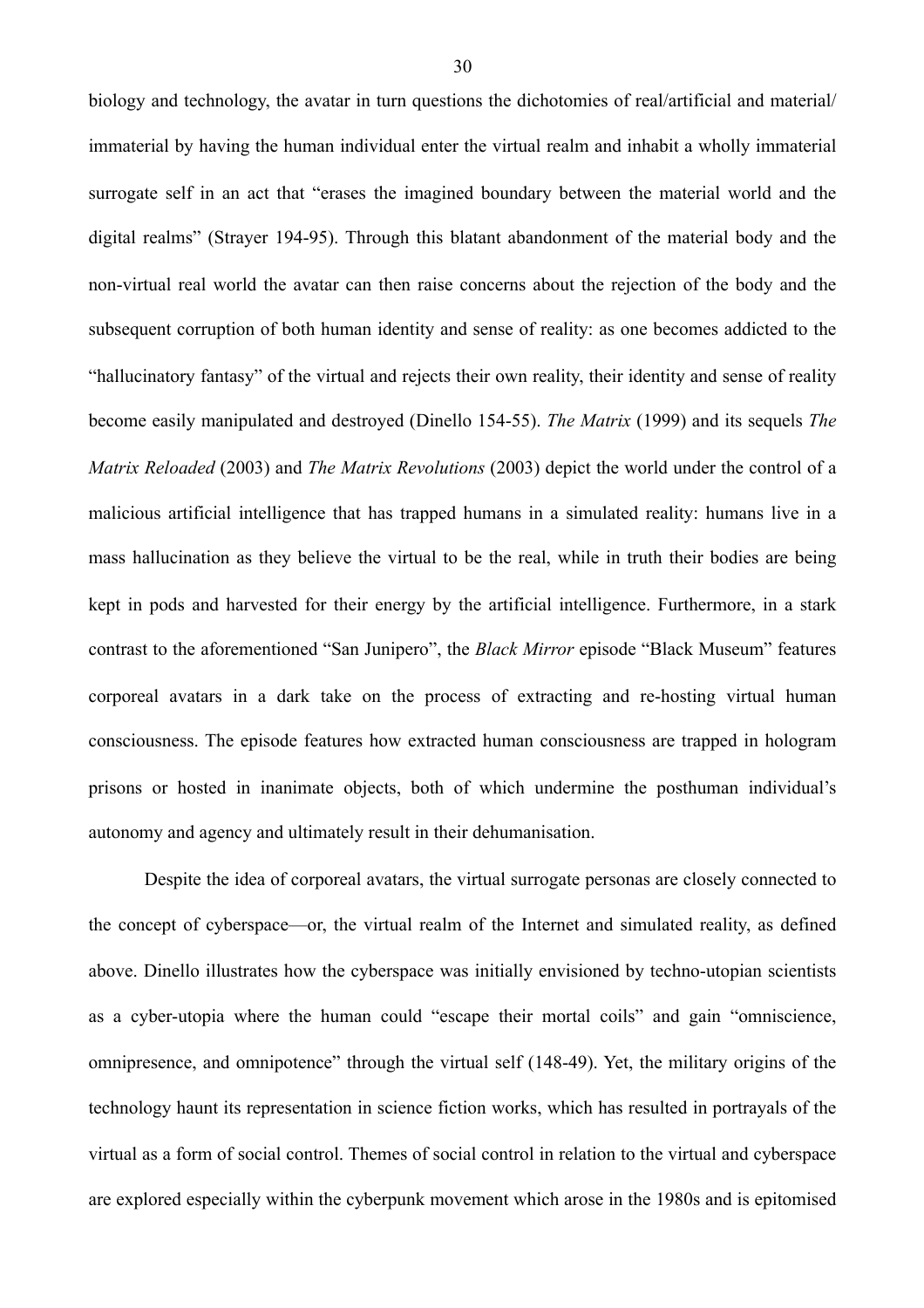by William Gibson's seminal 1984 novel *Neuromancer* and its sequels *Count Zero* (1986) and *Mona Lisa Overdrive* (1988). In *Neuromancer*, Gibson presents the cyberspace as a "consensual hallucination" and as "a realm of exhilaration, excitement, and freedom" where skilled hackers escape the dystopian reality (Dinello 158). The virtual provides escape and empowerment for the human individual: however, at the cost of human connection and devaluation of the human, the "real", as addiction to the virtual, the artificial, causes the hackers to reject the body, personal relationships, and emotional involvement (Dinello 158-61).

Like with human-machine hybrids, Haraway's cyborg imagery has been adopted by science fiction authors to create another portrayal of cyberspace and the virtual self that questions the techno-anxieties linked to its earlier representations. Jenny Wolmark discusses representations of the virtual in feminist science fiction and compares them to the more male-dominated cyberpunk genre, stating that the posthuman's possibilities for empowerment ". . . are never realised, as [*sic*] least not in cyberpunk narratives, because the social and temporal experience of cyberspace is centrally concerned with individual transcendence rather than transformation, with escape from social reality rather than engagement with it." (118) Lavigne analyses specifically feminist cyberpunk narratives and the way in which they have portrayed the virtual as a space of liberation and empowerment for marginalised human groups, including, for instance, women and the LGBTQ: the virtual ". . . becomes a zone of possibility in which a multitude of genders *and sexualities* may be explored." (147) Cyberspace and the avatar then have a special appeal for disenfranchised groups: discussing the empowering aspects of the virtual specifically in relation to Melissa Scott's feminist cyberpunk novel *Trouble and Her Friends* (1994), Lavigne states that the virtual offers "escape from prejudice and political disempowerment" and "an environment wherein members of these groups can gain power of their own." (155-56) *Black Mirror* episode "San Junipero" similarly depicts the virtual as a zone of liberation for one of its queer protagonists.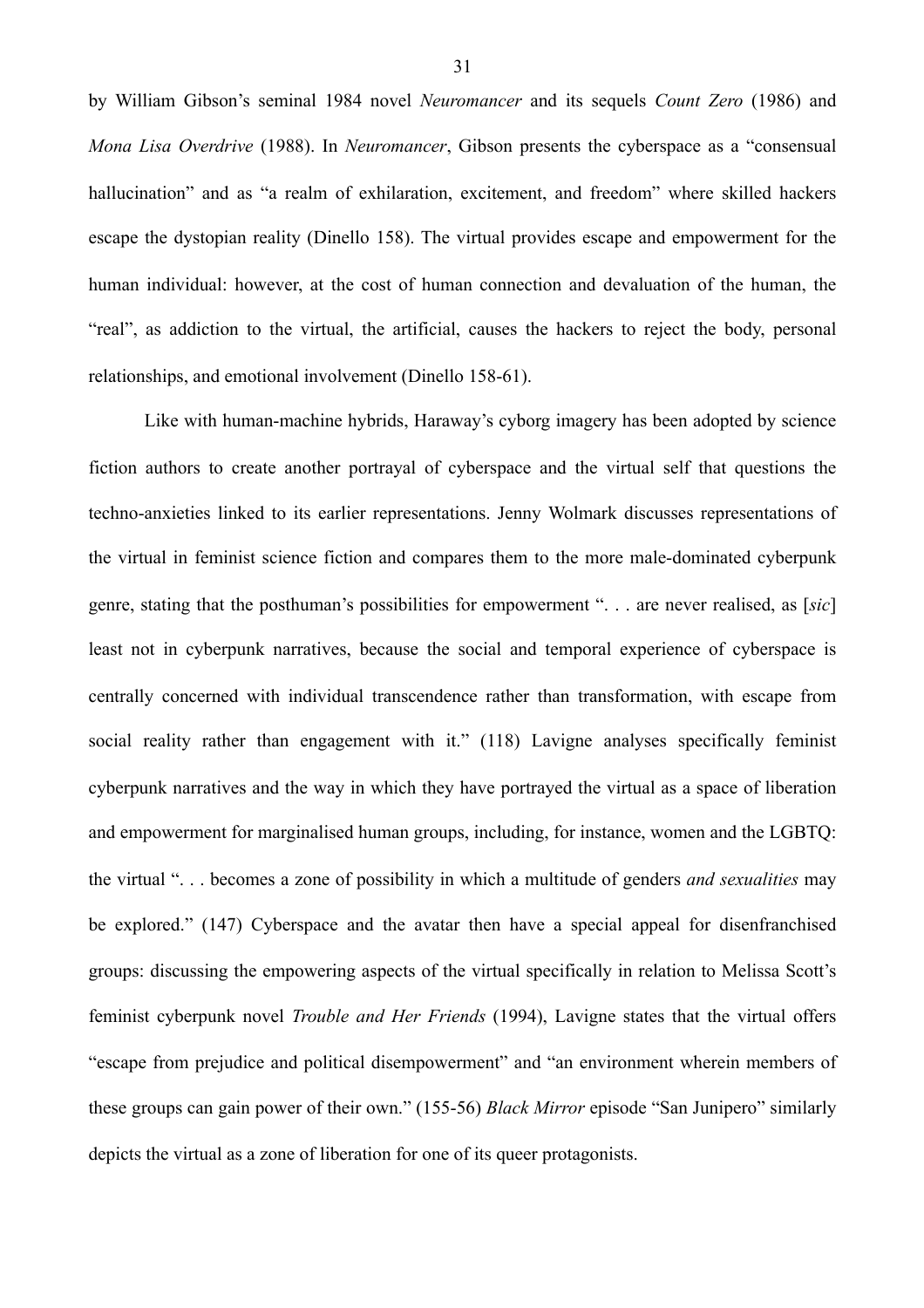While the virtual can be applauded for its potential for empowerment, it should be simultaneously cautiously scrutinised for its escapist abandonment of the body. As discussed above, the avatar's abandonment of the material body raises fears about loss of sense of self and reality: in feminist readings of science fiction, however, the abandonment of the corporeal also involves concerns about how disembodiment erases gender and cultural differences and "[forces] everyone into the same masculine niche by erasing everything that defines them as 'other'." (Lavigne 62-63) Relating this critique of disembodiment to Vint's notion about the need to enlarge the range of bodies and subjects that matter to be socially responsible. I will later explore how "San Junipero" despite its portrayal of the virtual as a zone of empowerment—ignores body-based discrimination towards the disabled.

# *The android and the topic of non-human personhood*

In contrast to the cyborg that emerges as a hybrid of the organic and the machinic, androids—or, robots that resemble humans in appearance—are defined by Dinello as either wholly organic or wholly mechanical artificial humanoids (6). In science fiction they have been treated as symbols of the technological threat and used to embody worries and hopes of their time similarly to the cyborg. Kevin LaGrandeur highlights how throughout the past century the android has represented the dangers of industrialisation and mechanisation, the threat of a global nuclear war, and, more and more frequently, the "threat of irresponsible oversight over scientific advances" (115-17).

 Symbolising the threat of technology and the "hubristic oversight" (La Grandeur 117) of humans, human creations, including androids and artificial intelligence, are frequently portrayed as "malevolent" and "out of control" (Dinello 89). The malicious android is echoed in narratives where the humanoid robots rebel and turn antihuman, either due to bad programming on part of the irresponsible human creator as happens in *Alien* (1979), for example, or due to the robot eventually gaining sentience and demanding freedom, leading frequently to humans being replaced by their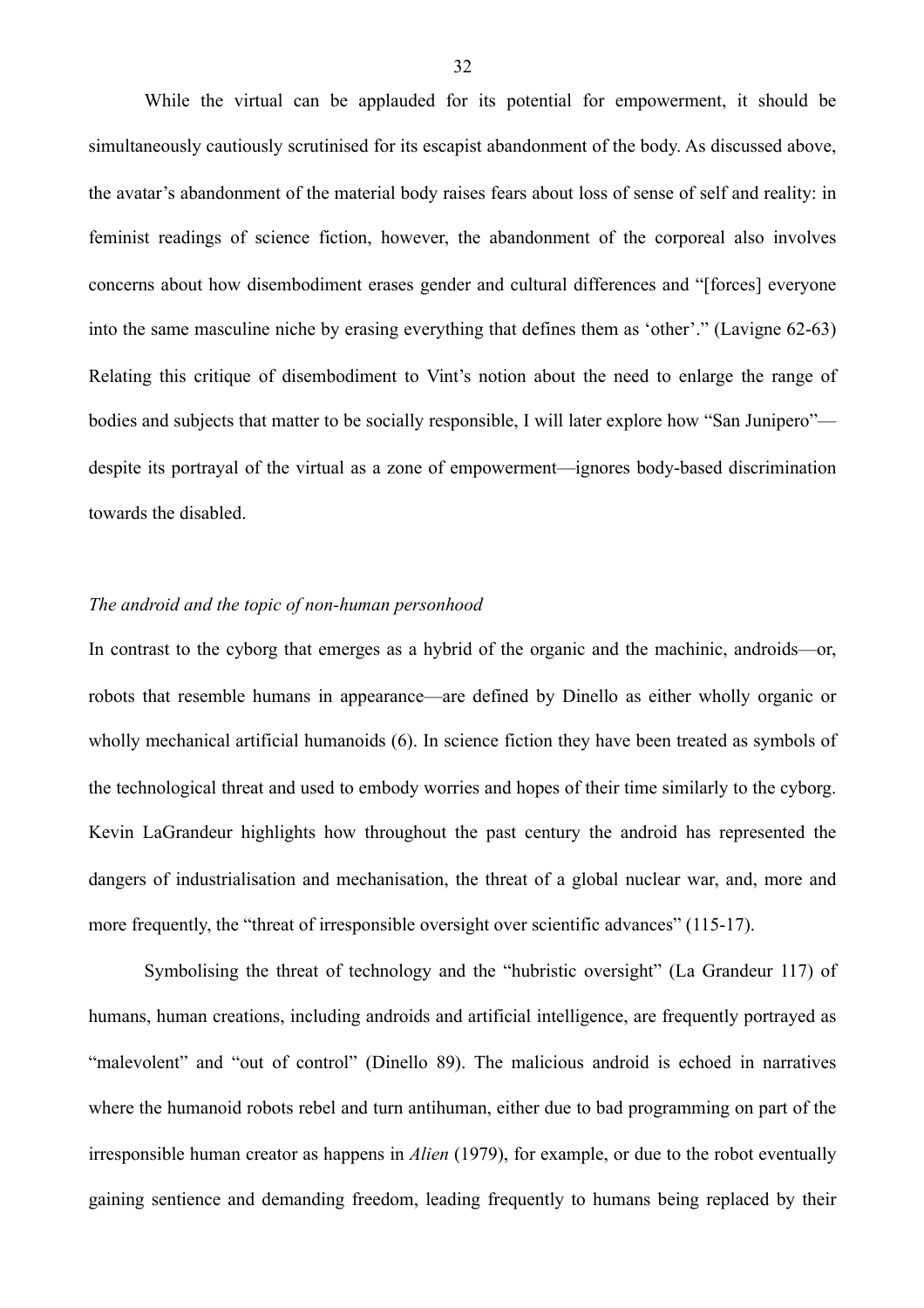own creation. Portrayals of rebellious androids turning against their oppressive creators can be seen for example in *Westworld* (1973) and its 2016 TV series adaptation of the same name. *Blade Runner* (1982), based on Philip K. Dick's novel *Do Androids Dream of Electric Sheep?* (1968), similarly features discriminated android slaves who rebel against their oppressors in an attempt to gain freedom and to be treated with dignity.

In addition to the threat of humanity's technological advancements becoming their own undoing, LaGrandeur recognises two common themes repeated in science fiction in relation to humanoid robots: the issues of human exceptionalism and exploitation of new intelligent species and the question of personhood (111). The possibility to create a new intelligent species presents a techno-utopian fantasy in which the new intelligent being is created specifically to be exploited by humans and programmed to enjoy their servitude (Dinello 63). Portrayals of androids as kind and willing slaves are heavily influenced by Isaac Asimov's Three Laws of Robotics, established first in full in his 1942 short story "Runaround":

"We have: One, a robot may not injure a human being, or, through inaction, allow a human being to come to harm."

. . .

. . .

"Two," continued Powell, "a robot must obey the orders given it by human beings except where such orders would conflict with the First Law."

"And three, a robot must protect its own existence as long as such protection does not conflict with the First or Second Laws." (Asimov 269-70)

In "Runaround", Asimov depicts how the Three Laws define the whole existence and functioning of the robot. The short story also portrays how these fundamental laws can clash and cause confusion for the being in question: having been given an order to retrieve materials in a dangerous environment, but simultaneously needing to protect its own existence, Speedy the robot is confused by their own programming and reduced to running around aimlessly. Finally, however, the First Law prevails above the other two: as a willing servant, the robot is programmed to value human life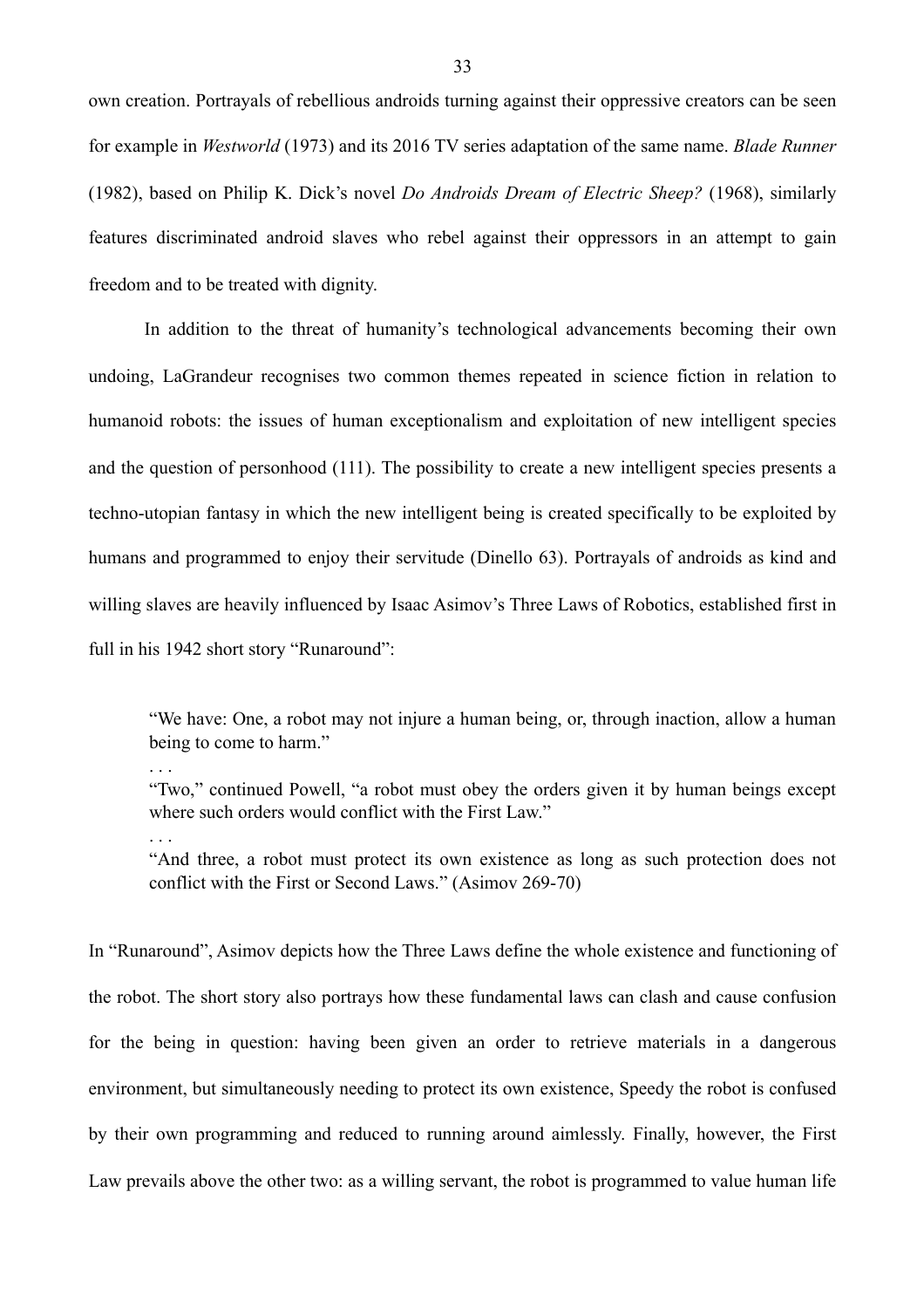over their own existence, and so, once their human master deliberately sets himself in danger, Speedy finally wakes up from his stupor.

 Asimov's Laws restrict the actions of the mechanical beings and present them as "controllable, non-malevolent minion[s] of man" (Dinello 65). In so doing, the posthuman other can also be portrayed as more caring, more sensitive, and more human(e) than their human master, and so we are essentially led to sympathise with the oppressed machine beings (Dinello 74). Science fiction works that portray mistreated, sympathetic androids include, for instance, the 2001 film *A.I. Artificial Intelligence*, based on Brian Aldiss' short story "Supertoys Last All Summer Long" (1969): the film features a child android named David who is capable of love, but ultimately becomes abandoned by his human parents. The servant-master, machine-administrator relationship between humans and humanoid robots is explored also in the *Black Mirror* episode "Be Right Back" which portrays the lacking humanness of the android other as a hindrance to the development of a fully equal and respectful relationship between the two.

 The existential status of technological non-human beings is discussed in science fiction narratives in which the new intelligent species transition to sentience. A new set of issues and questions emerges in these stories, most importantly the debate on how we are to define and to decide who has the right to personhood (LaGrandeur 111). Elana Gomel discusses the topic of posthuman personhood and states that the boundaries of the ethical community no longer coincide with the boundaries of humanity in the posthuman era. Ethical status and human rights have previously been awarded to human beings only on the basis of our human nature—on the basis of a shared "human essence", for instance, as discussed in relation to bioconservatism and Fukuyama's views on technological modification of the human in the previous subchapter. However, in the posthuman era, this anthropocentrism must come to an end: we must revise "the fundamental criteria by which ethical status is ascribed to an entity" (Gomel 340).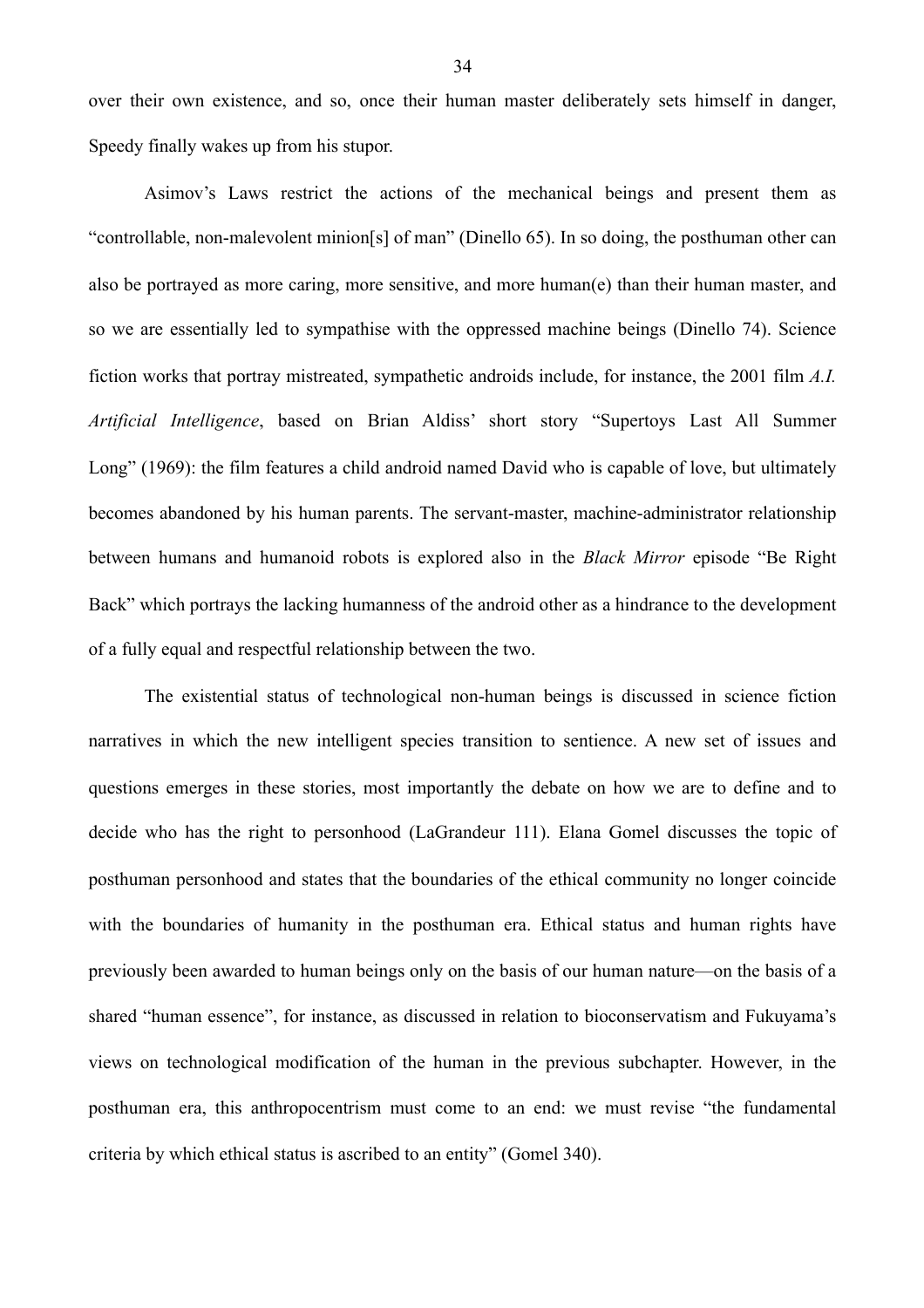The debate on personhood begins when a feature that has traditionally been understood to mark one as a person and that has been regarded as specifically human—for example, sentience, capability for emotions and empathy, or anything else that has been posited as the "essence of humanity"—is found in the non-human technological other. Valeria Franceschi discusses technological non-human agents as liminal beings, "almost indistinguishable from humans", and elaborates on how the collapsing boundaries between man and machine challenge the traditional concept of a person (225). According to Franceschi, there is no universally accepted definition of a person as "philosophers have struggled for centuries to identify the essential qualities that define personhood" (228). Nonetheless, there is an assumed convergence between the concepts of person and human, although many historically used categorisations—whether enforcing the linkage between concepts of consciousness, self-awareness, and person, or positioning something else as the basis of personhood—have both labeled certain human groups outside personhood and ignored non-human species that fit their definitions of a person (Franceschi 228-30). The emergence of sentient and self-aware non-human technological beings then challenges these already problematic categorisations by further proving that qualities that have been used to label persons are not exclusive to the human race, and so questions about non-human personhood become valid (Franceschi 230).

 Science fiction narratives frequently feature artificial entities with agency and autonomy, feelings and emotions, cognitive complexity and consciousness, and constructed individual identities that "exceed their in-built programming"—all features that Franceschi and Steven S. Kapica note as having been historically used to define personhood (Franceschi 245-46; Kapica 616). While portrayals of self-aware androids, like Ava in *Ex Machina* (2015), challenge the notion of human exceptionalism, science fiction narratives can differ in their ultimate resolutions to the issue. Science fiction works then also explore the human capability and willingness to recognise non-human personhood through depictions of companionship and acceptance, or those of continued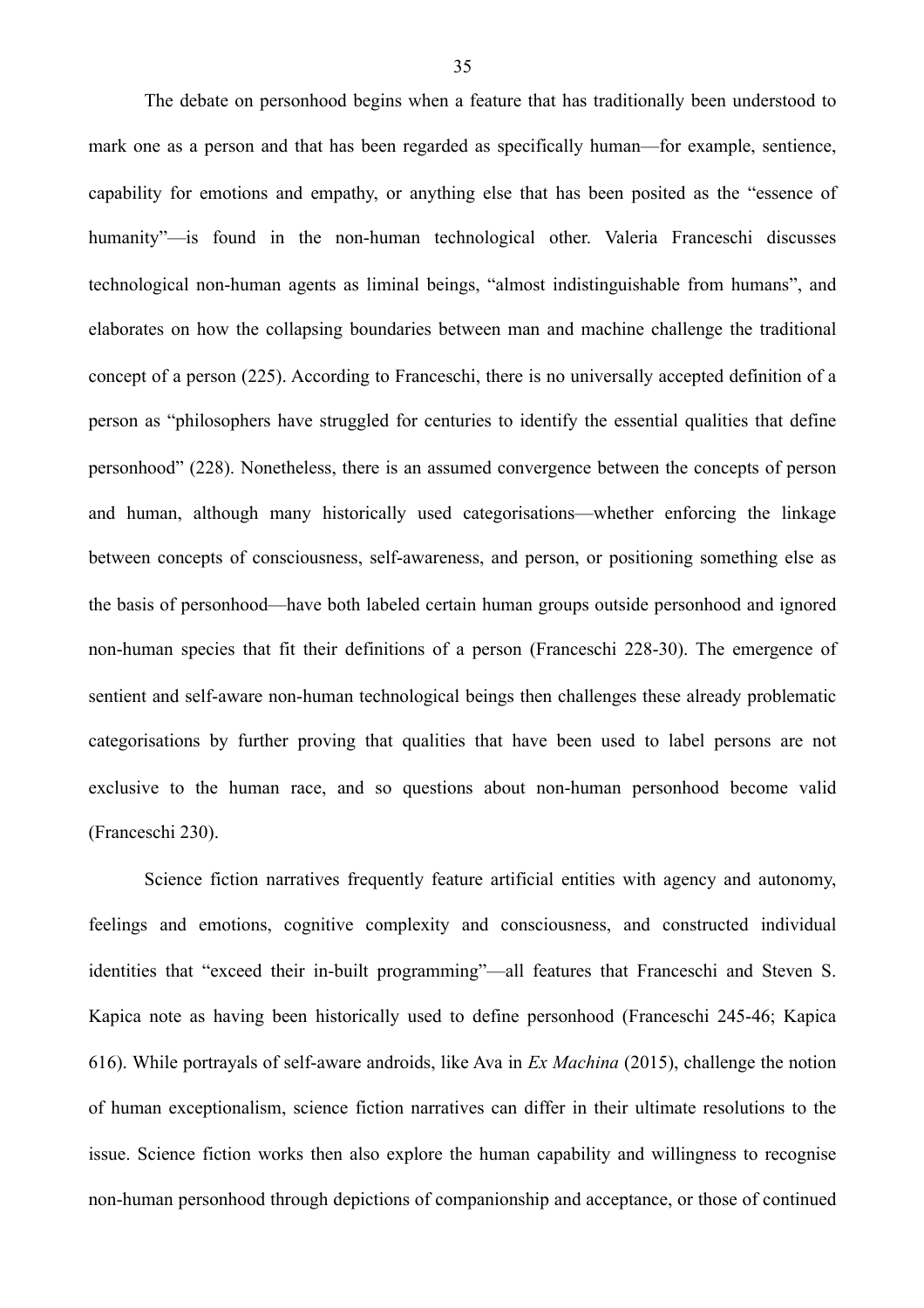oppression and subjugation as techno-anxieties about losing our own status as unique, superior, and in charge arise. Social tensions between humans and sentient and self-aware androids demanding to be recognised as their equals are explored, for instance, in *Battlestar Galactic*a (2003-2009), its prequel *Caprica* (2009-2010), and the Swedish TV series *Real Humans* (2012) and its British adaptation *Humans* (2015). Meanwhile, the *Black Mirror* episode "White Christmas" explores similar themes of non-human personhood and exploitation of the sentient other in relation to artificial intelligence.

 As Dinello states, "[a]rtificial humans make us uncomfortable to the extent that they show the potential to replace, dominate, or hurt us." (74) The portrayal of the android in science fiction has developed similarly to that of the cyborg from a wholly negative vision towards a more sympathetic and complex representation: the android has transformed from a malicious antihuman warrior to a kind and willing servant, to an oppressed victim, and now to an autonomous sentient being that demands respect and equal rights. LaGrandeur argues that just as the malicious android used to embody the threat of modernisation, industrialisation, and modern weaponry, the android of the present embodies the posthuman era anxieties over our own human identity (119). As the speculated emerging posthuman others, the android included, make us re-consider by which criteria to assign rights to personhood, we are forced to abandon ideas about human uniqueness and superiority and turn towards the posthuman condition.

## *Artificial intelligence*

In the same way as the cyborg, the avatar, and the android explore various types of anxieties and wonder about the posthuman, artificial intelligence is similarly portrayed in science fiction in both techno-utopian fantasies and techno-phobic nightmares. Simultaneously to its development as a tool of the military, the initial "cyber-hype" around the development of artificial intelligence resulted in fantasies of anti-body transcendence of the human as it was imagined as a tool to simulate the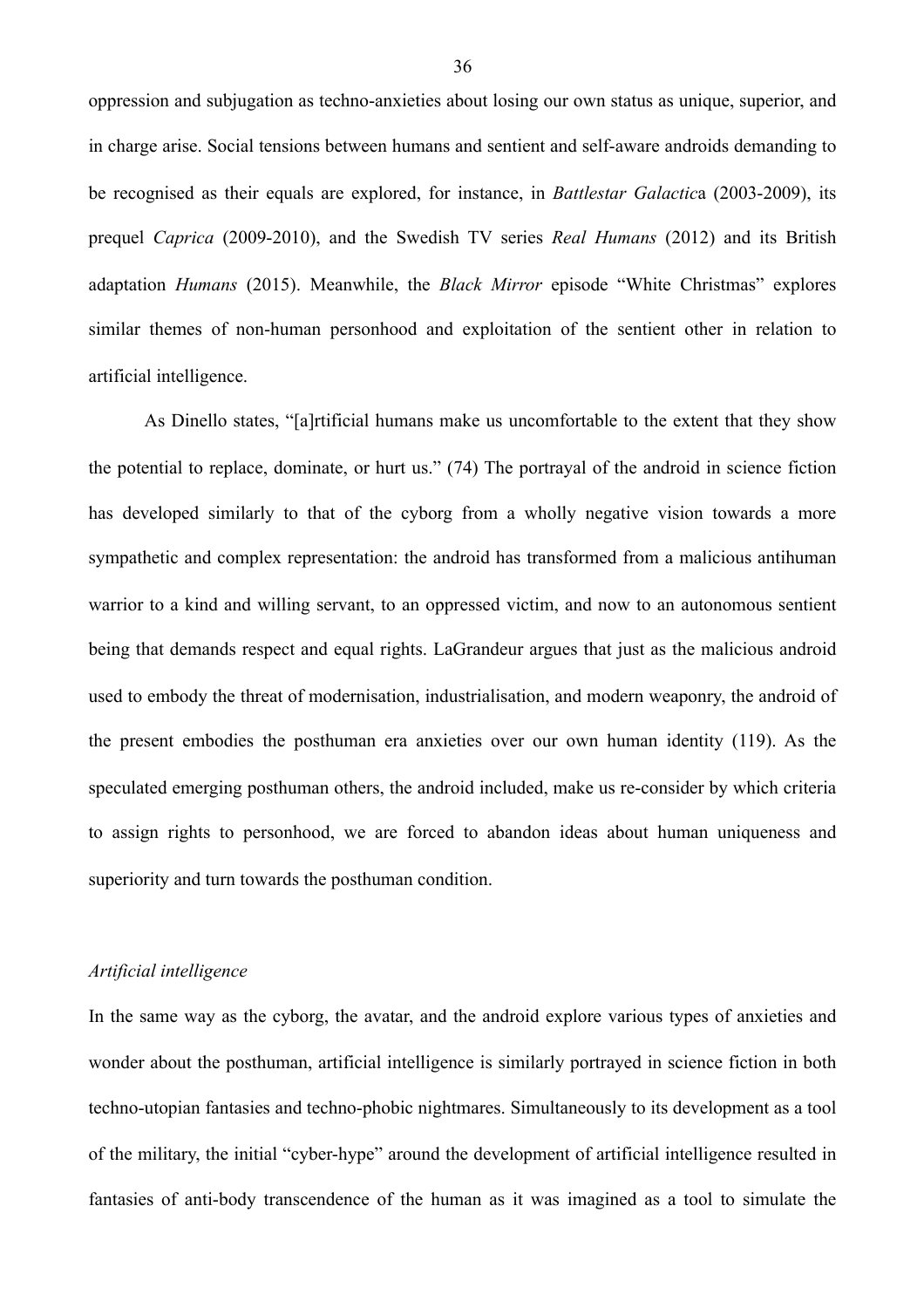human mind (Dinello 87-89). Science fiction narratives around the idea of human transcendence and the abandonment of the body through artificial intelligence have resulted in both transhumanist escapist visions of virtual afterlife, explored, for instance, in the *Black Mirror* episode "San Junipero", and in bioconservative visions of total corruption of the human individual, as happens, for example, in the film *Transcendence*.

 The development of computers and artificial intelligence, however, involves more than yet another way to enhance or corrupt the human individual: while simulating the workings of the human mind, the development of artificial intelligence has resulted in visions of computer programmes and machines that could think, learn, and create like humans. Science fiction narratives that deal with artificial intelligence thus frequently feature technological non-human agents such as self-aware computer programs or androids equipped with artificial intelligence and explore their relationship with their human creators.

 The portrayal of computer sentiences in science fiction shares a lot with android narratives: works within the genre frequently portray relationships of servitude where the intelligent programme is depicted as a simple tool used by humans, but also stories where artificial intelligence turns against its creator after evolving far beyond human intelligence and capabilities. Jeff Menne and Jay Clayton discuss visions of artificial intelligence in which the artificial surpasses human intelligence as the computer sentience evolves into a linked super-organism that is not limited in the ways the human is: rather than staying isolated and individual like the human mind, the computer sentience joins a collective intelligence (130). These artificially intelligent super-organisms are often portrayed as dangerous hive minds similarly to the Borg in the *Star Trek* franchise, for example: such visions portray a threat to the assumed superiority of the rational human subject. Furthermore, similarly to the portrayals of rebellious androids, depictions of artificial intelligence frequently explore the anxiety of our own creation escaping control and ending the human dominion. Roden discusses this in relation to Vernon Vinge's concept of technological singularity,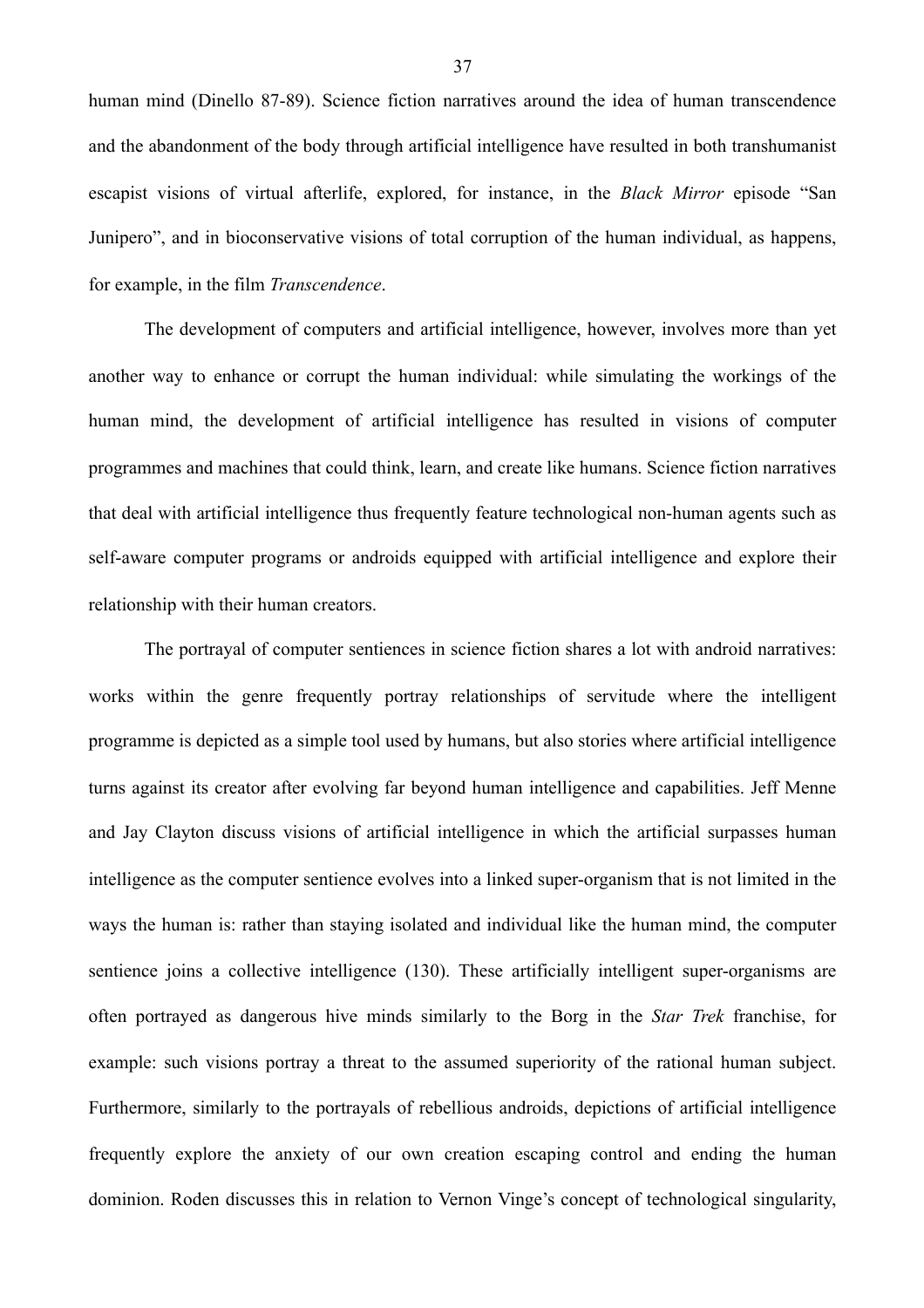in which the singularity marks a point in future where machines "wake up" and escape human control and, in evolving beyond human intelligence, end the human dominion and begin an era ruled by intelligence greater than that of the human ("Post-Singularity", 89). While the singularity presents itself as an unpredictable yet exciting possibility for many transhumanists who see it as offering us chances for even greater technological advancements, in science fiction the idea of singularity has translated into mostly techno-phobic narratives that depict, for instance, artificial intelligence takeovers: the aforementioned *The Matrix* franchise and Harlan Ellison's short story "I Have No Mouth and I Must Scream" (1967) feature horrifying visions of such future. *The Terminator* (1984) and its sequels similarly portray a dystopian posthuman future where a malicious self-aware artificial intelligence Skynet causes the end of the humankind: however, the film series also depicts how an initially antagonistic time-travelling android, the eponymous hero Terminator, turns into a protector of humans and collaborates with them to prevent the artificial intelligence takeover.

 The debate about non-human personhood can be applied to computer sentiences, too. However, unlike androids who have humanoid bodies—albeit artificial, and sometimes uncomfortably reminiscent of machines—artificial intelligences are not always hosted in humanoid vessels, which can add another level of complexity to human capability and willingness to recognise the personhood of the other. The reluctance to acknowledge the personhood of a disembodied posthuman other is exemplified in "White Christmas", in which a sentient and selfaware artificial intelligence is denied the right to personhood by her status of being artificial and immaterial, without a body, and made fully of code.

## *The human-posthuman relationship: a summary*

As the discussion above demonstrates, visions of both our posthuman selves and posthuman others have been explored in science fiction literature and film. The relationship we have toward our own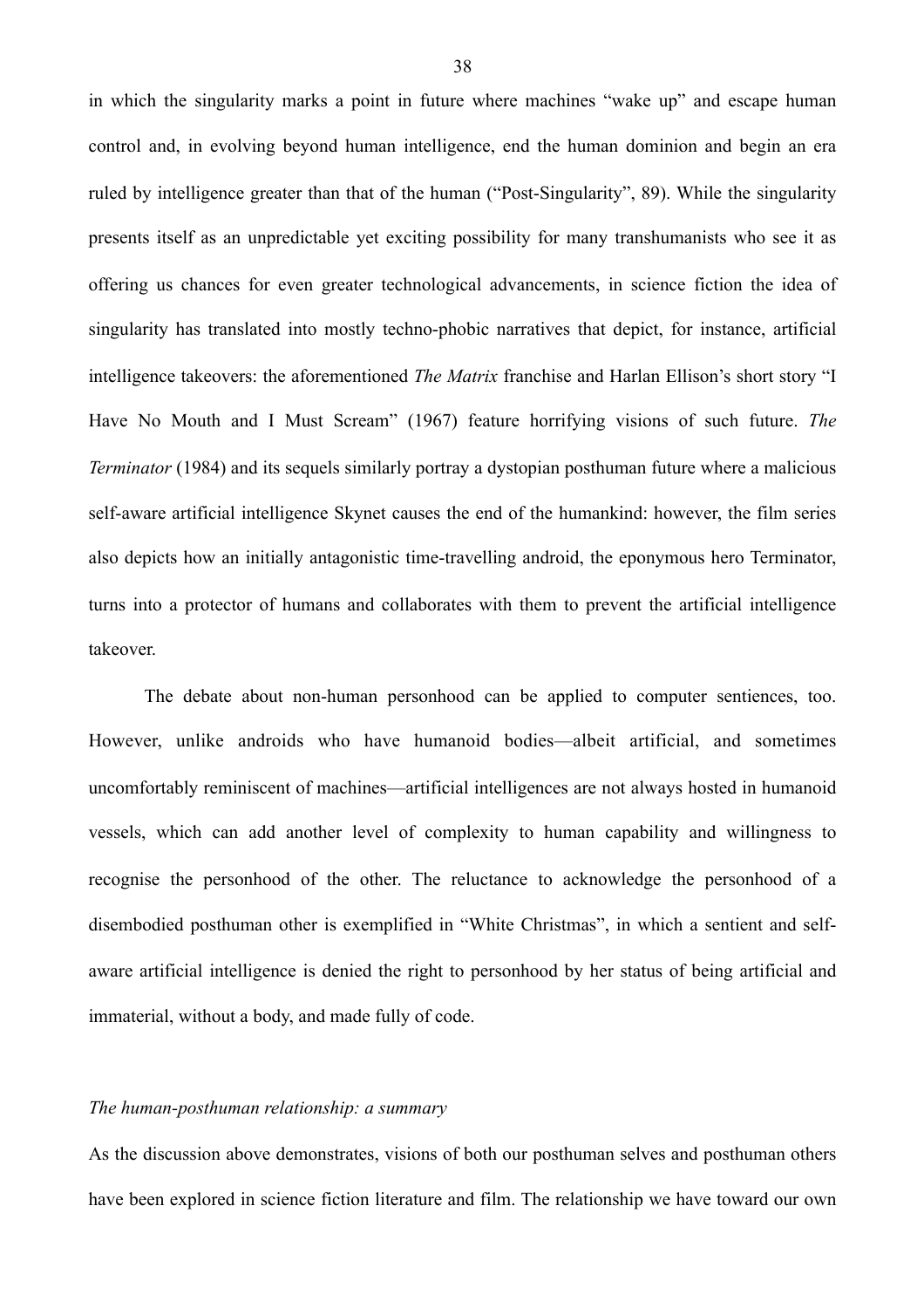posthumanity is explored through cyborgs and avatars, for instance, as these figures merge the human with the machine and either adopt technology as part of the human body, or leave the body and the material world completely behind by making the human step into the virtual realm inside computers and inhabit a non-corporeal virtual replica of the self. Cyborg and avatar narratives can feature fearful visions of body corruption and loss of human identity—loss of self—through such fusion with technology. However, they can also portray more empowering visions of the posthuman through the adoption of Haraway's cyborg imagery that lets us challenge traditional assumptions and cultural dichotomies structuring and restricting the self.

 The relationship between humans and technological non-human agents—between the human and the non-human, the self and the other—is explored through interaction with androids and artificial intelligence. As the observations above demonstrate, and as is noted by David Meeler and Eric Hill, science fiction films often depict relationships marked by domination and expressions of power, only occasionally portraying social contexts of tolerance and acceptance (279). Either the human becomes overpowered and replaced by their own out-of-control creation that surpasses them in strength and intelligence, signalling the end of the human, or humans come to subjugate the intelligent other as a servant or a slave. Nevertheless, perhaps most interesting and relevant for the posthuman era are the narratives that portray posthuman others as sympathetic and more human(e) than the human, explore the existential status of the non-human other, and discuss the non-human right to personhood. The exploration of these topics begun already with Shelley's *Frankenstein*, and they continue to be discussed through androids and other technological non-human agents of the future. No matter on what criteria ethical status and personhood has historically been based consciousness and self-awareness, or capacity for emotions and empathy, for instance—science fiction narratives that depict robots and computer sentiences that fulfil this criteria raise a compelling argument for the re-consideration of our criteria by which personhood is ascribed,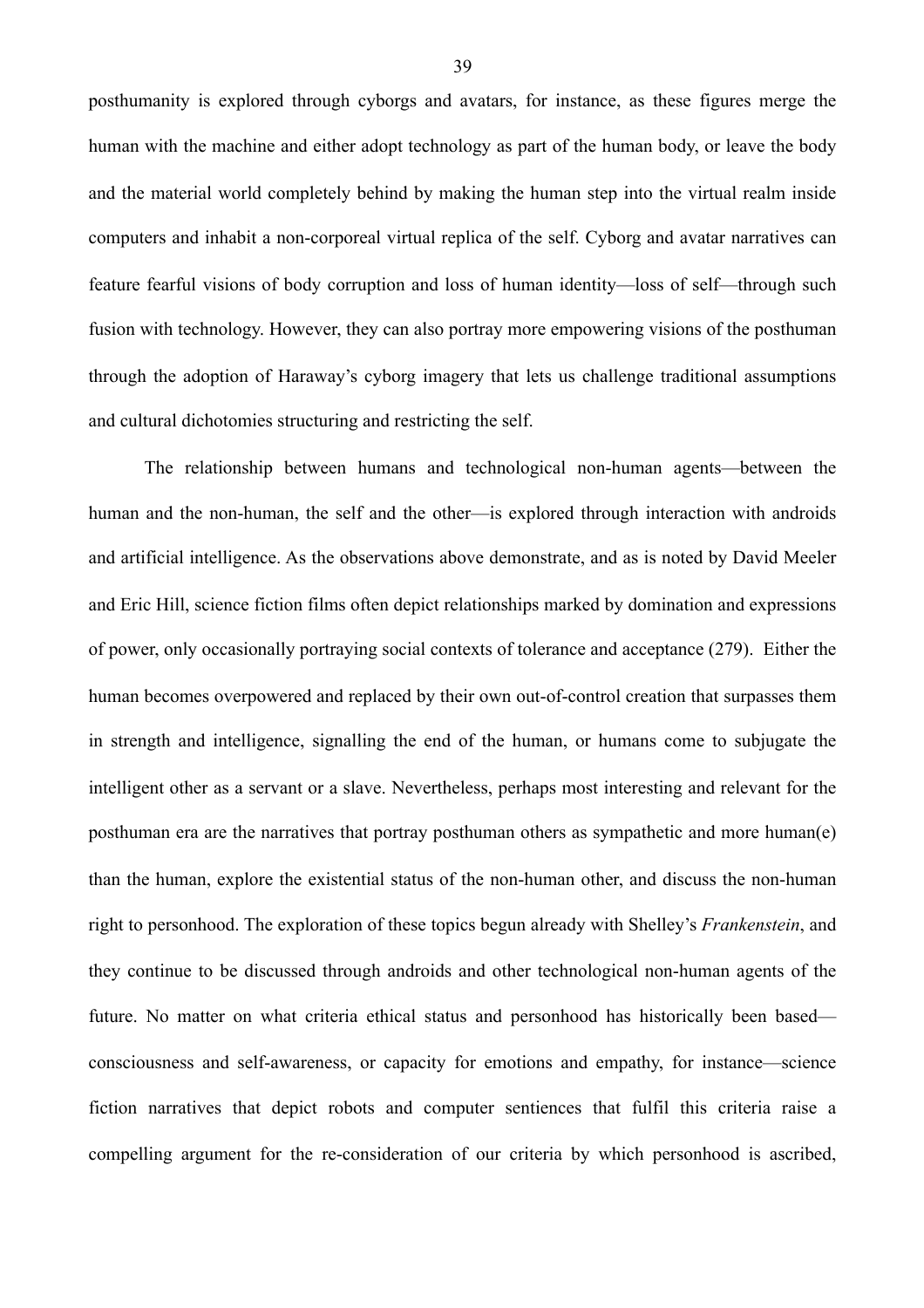besides urging us to re-consider and abandon the notion of human exceptionalism already being challenged in critical posthumanism.

 Full normalisation of the human-posthuman relationship in science fiction is still rare, and the power structures repeated in science fiction works continue to separate "us" from "them" (Meeler and Hill 279). Meeler and Hill argue that to normalise this relationship a sense of coexistence or community with the posthuman other is needed, and that to end the demonisation of the other we need to "incorporate difference into our social identity" (283). This approach towards human-posthuman relationships resembles Vint's vision of ethical posthumanism and its urgency to "acknowledge difference without hierarchy" (Vint 182)—and so, for us to achieve a socially responsible and ethical relationship with the posthuman other, a thorough revision of the human subject and its relations to the non-human, the other, is needed.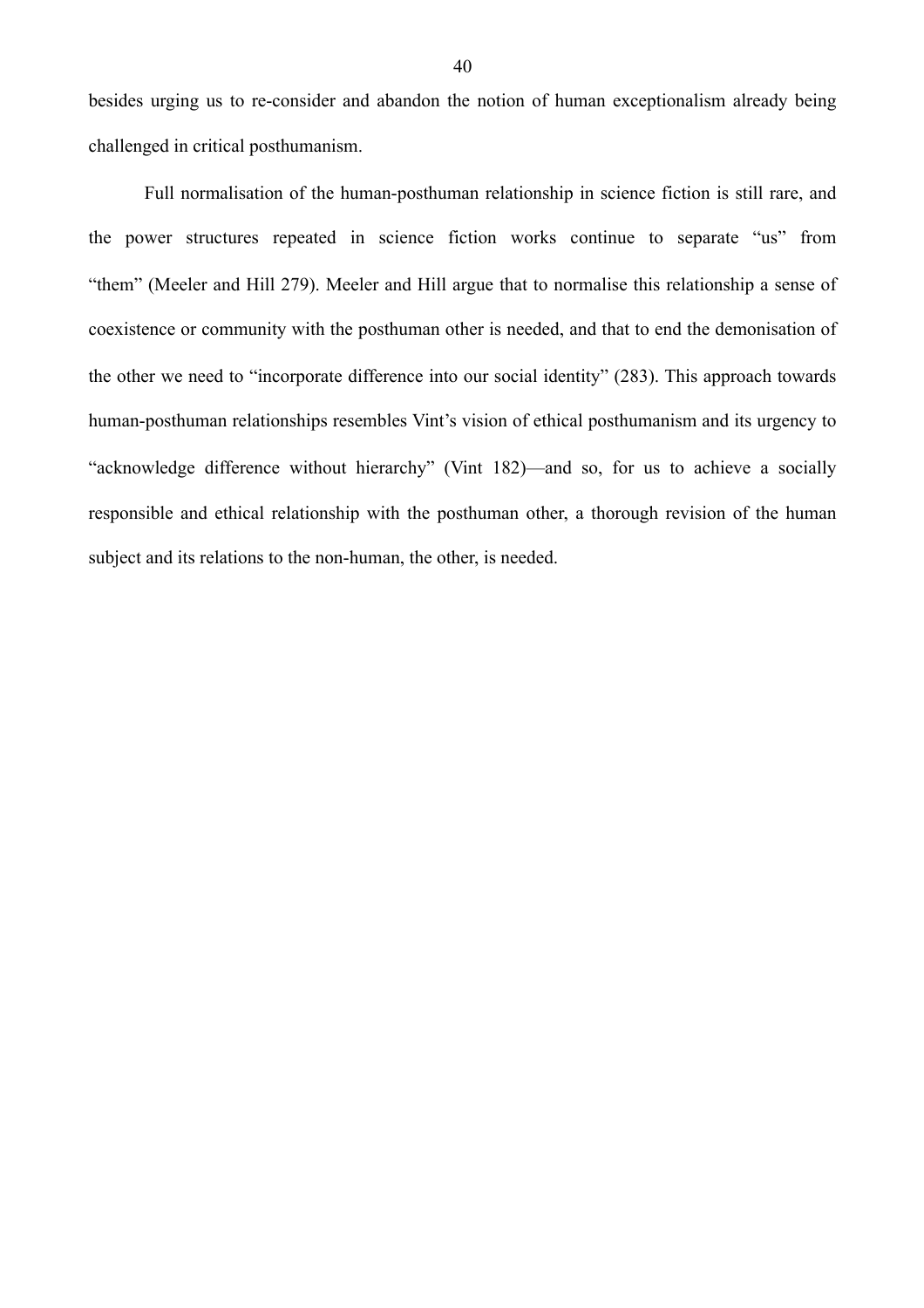3. Rejecting or Embracing the Posthuman Self

I will now turn to analyse the portrayal of the posthuman and the human-posthuman relationship in *Black Mirror*. As I conduct my discussion by using the theoretical framework established in the previous chapter, my analysis will specifically concern the representation of different posthuman beings—namely, cyborgs, avatars, androids, and artificial intelligence—and how our anxiety and wonder towards the posthuman are discussed through these figures.

 The analysis is divided into two main chapters that focus on the representation of the posthuman self and that of the posthuman other respectively. In this chapter, I begin my analysis with the topic of technologically altered humans and the figures of the cyborg and the avatar as I discuss the different visions of our own posthumanity presented in the *Black Mirror* episodes "The Entire History of You", "San Junipero", and "Black Museum". My aim in the following three subchapters is to analyse how the cyborg in "The Entire History of You" and the avatar and virtual selves in "San Junipero" and "Black Museum" explore both techno-utopian transhumanist fantasies about human enhancement and more techno-phobic bioconservative nightmares about body corruption and the end of the human.

## 3.1. "This Isn't Me": The Corrupted Cyborg Self

While Thomas observes that contemporary science fiction narratives have shifted away from utilising the cyborg as a tool for social, political, and cultural commentary due to the increase in "real-world cyborgism" (63), *Black Mirror* features the figure in abundance in techno-phobic narratives where cyborg technology is presented as a source of corruption. A case in point, "The Entire History of You" explores the extent of the cyborg's corruptive influence and depicts cyborgisation to be harmful not only for the modified human individual, but also for interpersonal relationships and the human community as a whole. The episode depicts how cyborg technology afflicts its corruption on the human body and mind, leading to a gradual loss of one's humanity and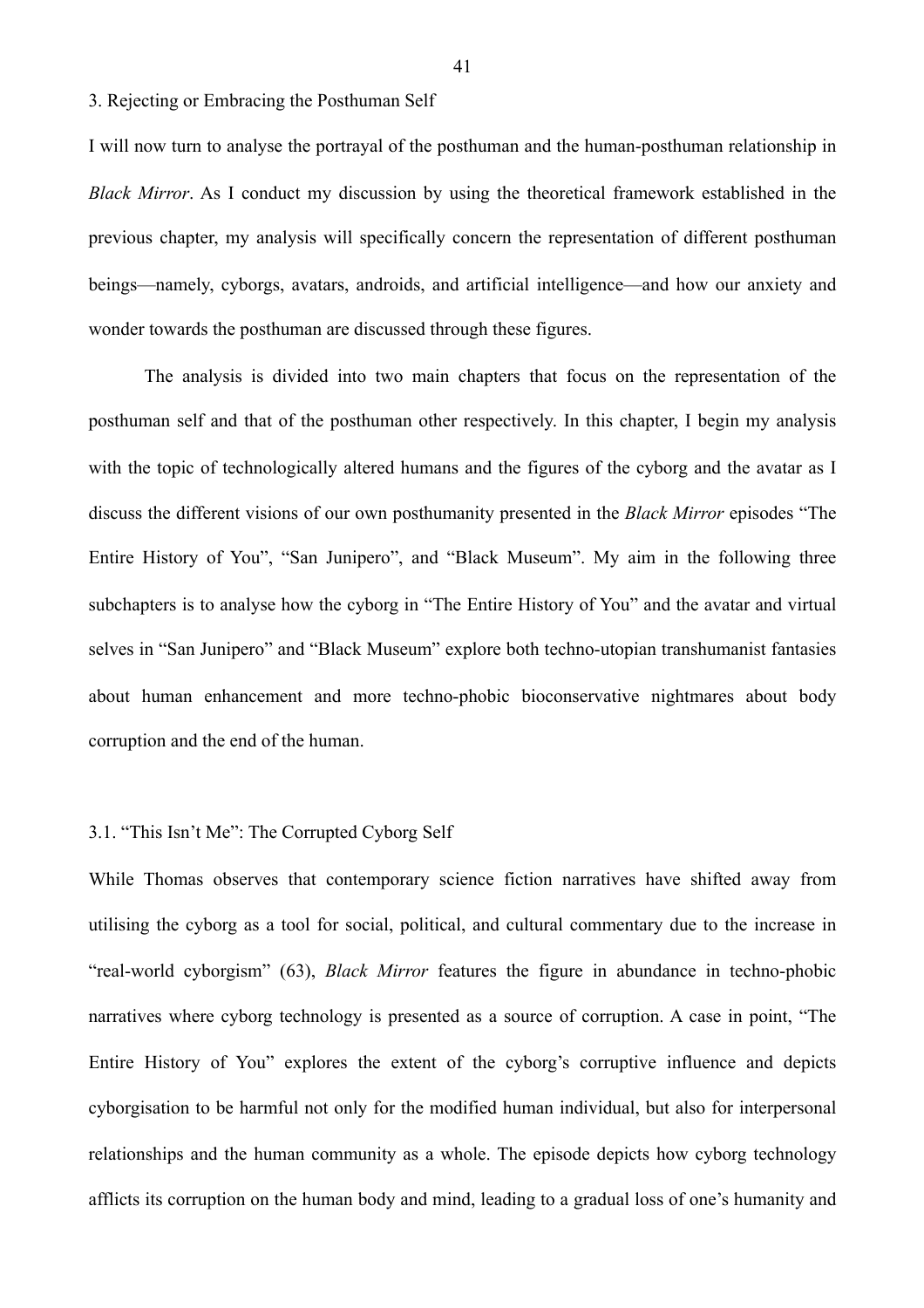causing mental and emotional damage that can be healed only through de-cyborgisation—through a rejection of the cyborg self.

 As mentioned, "The Entire History of You" also features the larger scale effects cyborgisation has on the society: specifically, it portrays how social tensions arise between cyborg and non-cyborg citizens, as individuals who opt out of cyborgisation are deemed suspicious and come to be treated as second-class citizens. Nevertheless, while the episode briefly explores these themes of social inequality, the narrative ultimately focuses on the destructive impact cyborg technology has on the modified individuals and relationships between them: as relationships and interactions between people become mediated through the use of corruptive cyborg technology, the cyborg is depicted as causing human alienation and loss of human connection.

 In this subchapter, my analysis of the cyborg's corruptive influence in "The Entire History of You" will concern each of the three levels mentioned above—the individual, the interpersonal, and the societal. The discussion of the cyborg's impact on the modified human individual will focus on the episode's protagonist Liam, a man who loses his sense of self during the course of the episode due to the corruption his cyborg implant impacts on his mind. As I consider the larger scale effects of the corruptive cyborg on interpersonal relationships and society as a whole, I will also observe the portrayal of other cyborg characters introduced in the episode. My analysis will also target the only non-cyborg character introduced in the narrative, Hallam, as I compare her experience of opting out of cyborgisation to Liam's struggle with the cyborg's corruption and his final rejection of the cyborg.

 "The Entire History of You" introduces cyborgisation in the form of an implant called the grain that allows its user to constantly record what they see and hear and to turn this continuous feed into a timeline of recorded memories. Once thus recorded, memories can be retained in a perfect condition for the rest of one's life and remembered whenever through a "re-do", a replay of the recorded event. Forgetting unpleasant events and mistakes is also made easy, since deleting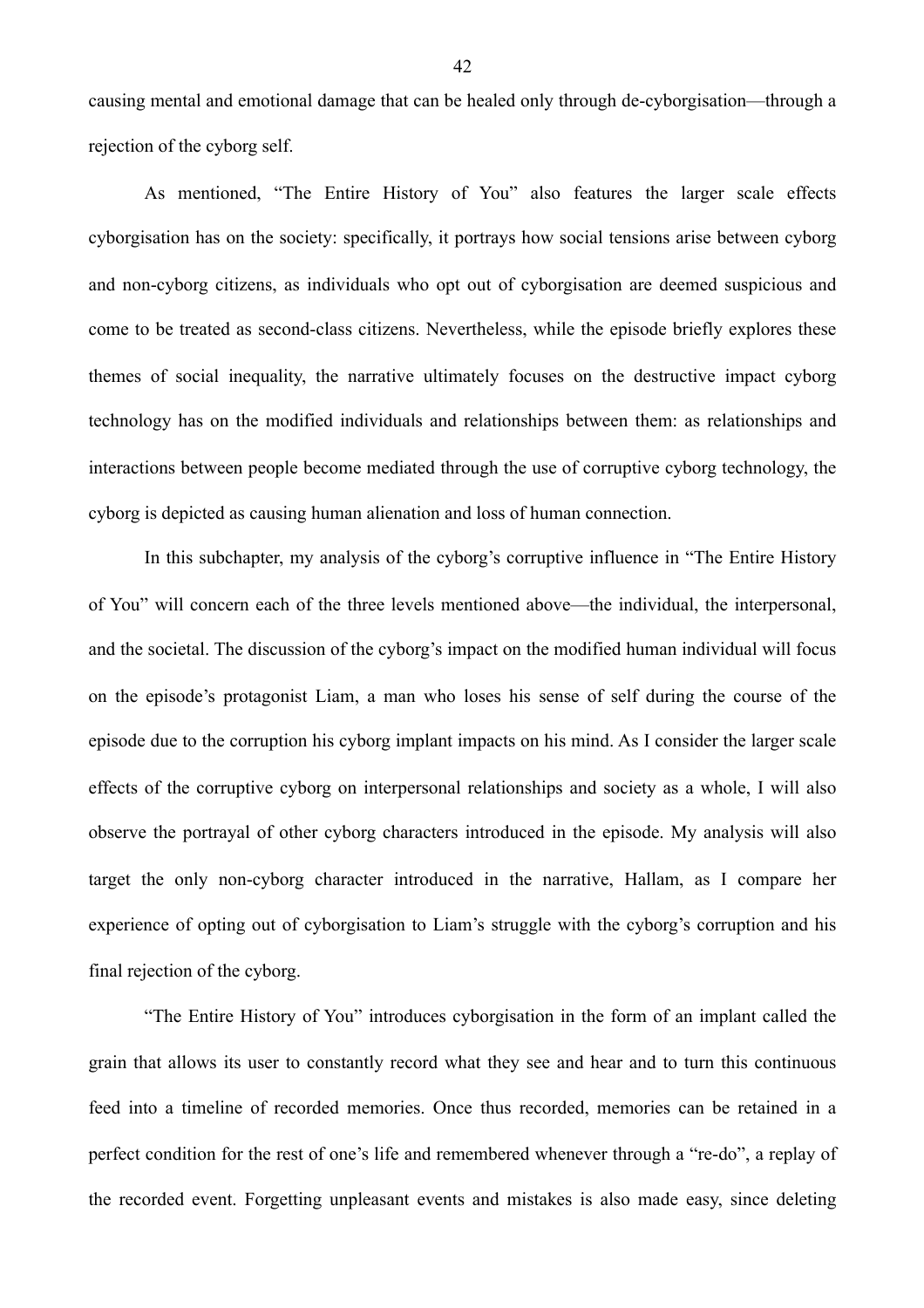recordings is possible. The grain is essentially introduced as a fantasy for the individual, and, as it allows one to be in full control of their memory, it represents a step in the transhumanist attempt at perfecting the human and overcoming human limitations through technological enhancement.

 In the not too distant future portrayed in the episode, human modification has become the standard as nearly everybody, from babies to the elderly, has a grain implanted behind their ear. The episode portrays how the society functions around this ubiquitous cyborgism, and the grain is portrayed to have solved problems at a large scale, since it offers advantages for the society as a whole. For instance, the episode depicts how airport security scans travelers' grain timelines and how the police can order citizens to play their grain feed, thus facilitating surveillance and public safety. On the other hand, the very same elements of the grain indicate darker aspects about the society and the cyborg individual. What is advertised and sold as a fantasy—who would not want to enhance their memory and potentially eradicate memory disorders for good?—turns into a form of control. The invasive surveillance and control over citizens to the level that authorities can demand access to people's memories, even denying help to those who do not provide access to their grain feed, is defended as the grain has come to symbolise trust and safety. Individuals appear suspicious if they have gaps in their timeline where recordings have been erased, or if they do not share their memories with others—or, if they simply do not have a grain. Unaltered non-cyborg citizens are portrayed to face prejudice, because cyborgism has become the standard and people have come to trust technology over the human. As one of the enhanced cyborg characters states: "You know half the organic memories you have are junk. Just not trustworthy."

 Nevertheless, features that suggest a dystopian posthuman future where cyborgs have no privacy as surveillance and control permeate their mind go largely unexplored in the episode. While "The Entire History of You" does not completely ignore the cyborg's corruptive influence on the society as a whole—its brief exploration of the social tensions that arise between the altered and unaltered groups will be discussed below in more detail—the narrative emphasises the grain's impact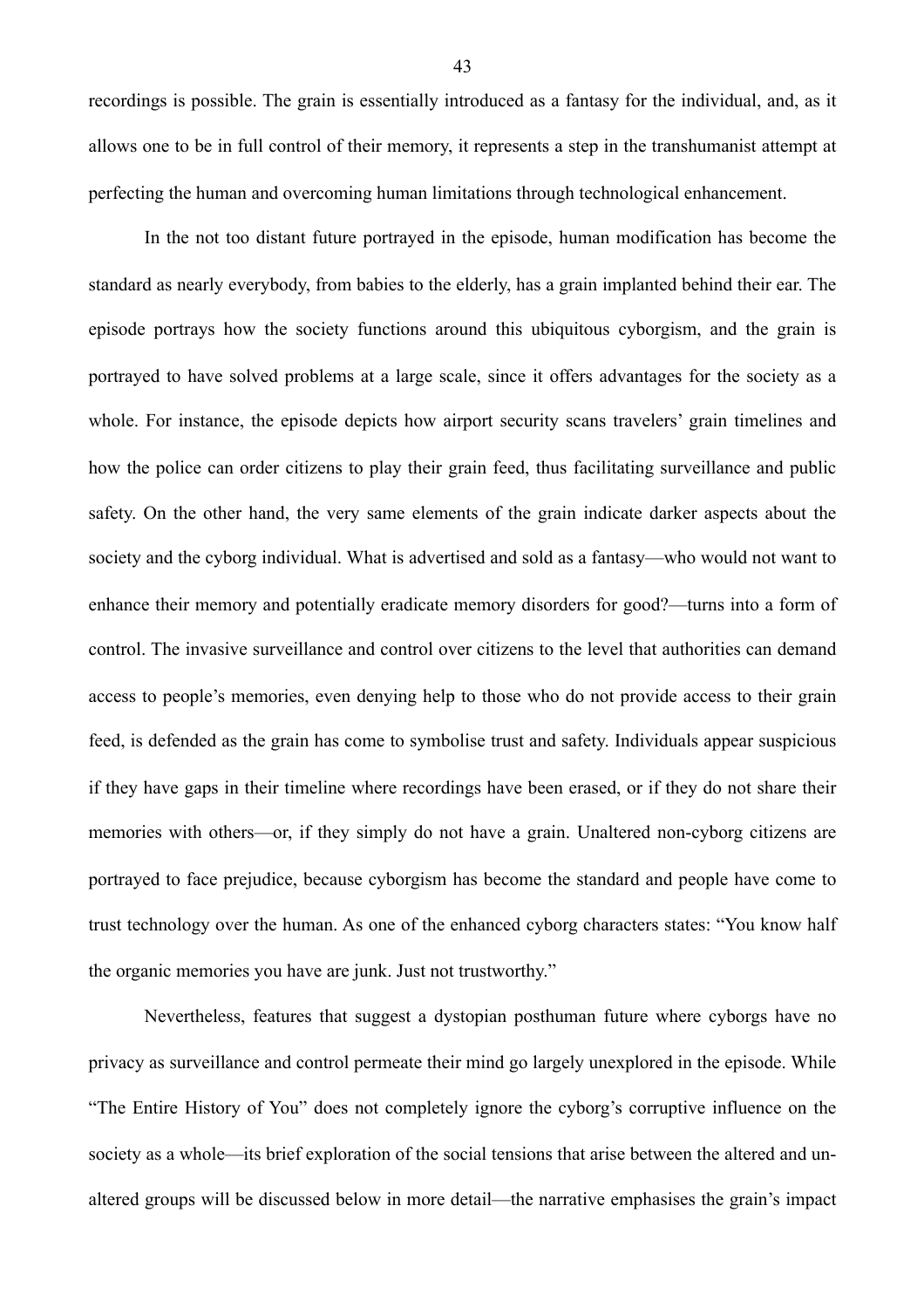on the cyborg individual, interpersonal relationships, and human connection over the larger scale social context.

The episode follows Liam, a married lawyer. Throughout the episode, Liam can be seen doing re-dos, first worrying about a work appraisal as he keeps replaying the event in his head and compulsively analysing the details of the meeting. His obsession shifts, however, when he attends a dinner party with his wife, Ffion, and a group of her friends. During the dinner Liam starts to observe Ffion's interactions with another man, Jonas, who is later revealed to be her former partner. Liam replays their interactions in his head, analysing every detail from their facial expressions to small gestures and lingering looks, even enabling technical features of the grain that allow him to lip-read and eavesdrop on their conversation. Liam's actions eventually escalate further as he becomes more inebriated and more obsessed with his recordings of Ffion and Jonas and ultimately culminate in violence, which depicts how the grain gradually corrupts his sense of self and humanity. Next, I will analyse the cyborg's damage on Liam's mind in detail.

 As discussed in the previous chapter, the cyborg has traditionally embodied the fears of body corruption and loss of one's humanity in techno-phobic science fiction narratives: through the fusion of the cybernetic and the organic, the non-human and the human, the pure and whole human individual is seen to be contaminated by the non-human technology. While certain portrayals of the cyborg celebrate its ability to break down repressive boundaries and cultural categories constructing and constricting the human subject, "The Entire History of You" follows a more techno-phobic portrayal of the cyborg and thus, by adopting a bioconservative view of human nature and the human subject, the episode depicts how the physical convergence of human biology and technology ultimately leads to the corruption of the human self.

 In the episode, technology first invades the human body physically in the form of the grain, an implant planted behind an individual's ear. Then, as it enhances the individual's memory, the grain alters the human mind and provides the cyborg with unnatural, non-human powers—the re-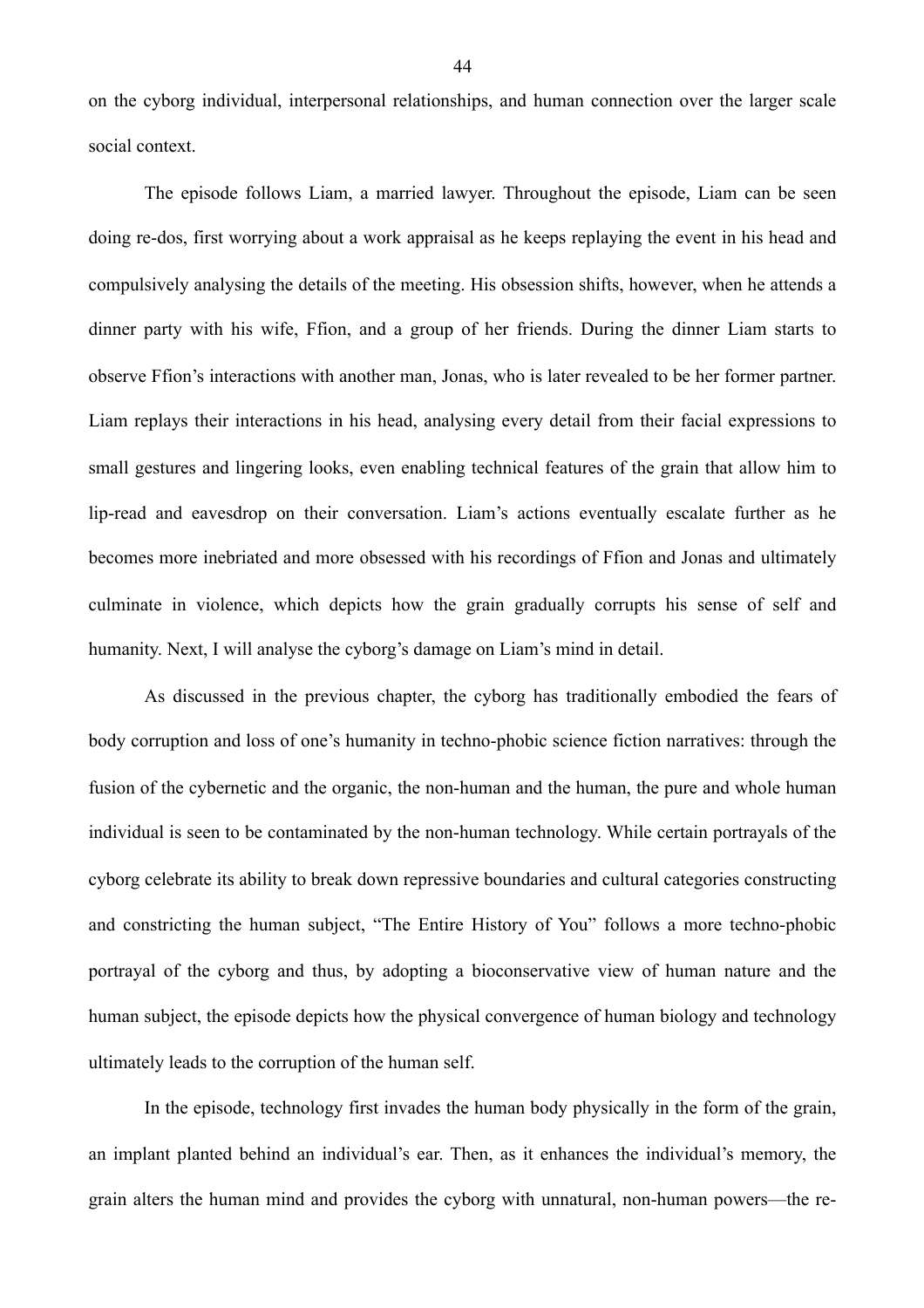do. By thus breaching the boundaries between the human and the non-human, the organic and the machinic, and the natural and the unnatural, the cyborg disrupts what is traditionally understood to constitute the human as opposed to the non-human. As discussed in the previous chapter, Fukuyama, a prominent bioconservative critic who opposes technological modification of the human, warns that such convergence between the human and the machine will ultimately lead to the loss of one's humanity as it disrupts the unity of the "human whole"—the "Factor X" that he claims to constitute the essence of the human (171). Following this bioconservative view of human nature and the human subject, the cyborg technology introduced in the episode can be understood to corrupt the human not only through its physical infiltration and mental alteration of the human individual, but by harming the very essence that defines one as a human being.

 The narrative of "The Entire History of You" depicts the cyborg's damage on Liam's mind and sense of self through its focus on his progressively obsessive and abusive behaviour. While Liam does not experience a total loss of humanity—he does not turn into a monstrous and murderous posthuman on a quest to annihilate the rest of the humankind—the episode explores the damage done to his mental and emotional health by focusing on how the posthuman state leads him to alienate others and disregard their rights, privacy, and security as the corruption damages his connection to others.

 During his fight with Ffion, Liam acknowledges his insecurities and issues with jealousy that make him obsess about her past relationships: "I know I go a bit weird and wonky sometimes." The cyborg technology is not blamed in the narrative for causing these issues. The implant is, however, portrayed to damage Liam's mental and emotional well-being as the implant alters his mind and lends him unnatural non-human powers that he is unable to handle. By altering Liam's cognitive skills, the grain enables his obsessive behaviour to an unnatural degree as the possibility for re-do allows him to analyse his memories in a way that would be impossible for an unaltered human mind. Through his constant abuse of the replay feature, Liam feeds his insecurities and the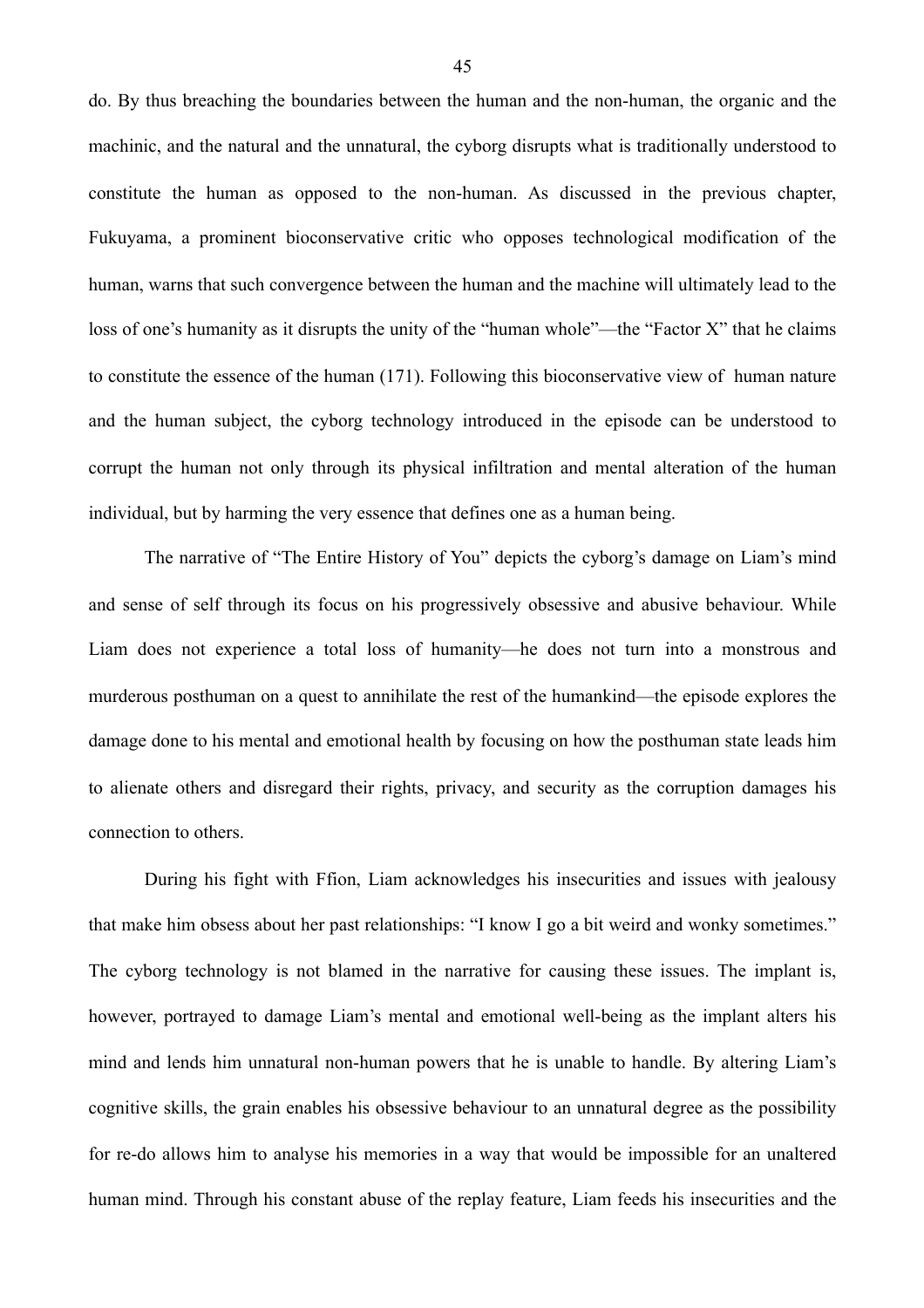toxic emotions of jealousy and rage that arise through his subjective interpretations of Ffion and Jonas' interactions. At this point it is vital to note that while the grain allows the cyborgs to record events objectively as they happen, each cyborg's interpretation of any event remains highly subjective. That is to say, while the grain technology claims to perfect the human by enhancing their memory, it does not provide them with any greater abilities of rationalisation or empathy. The blind trust in technology over organic memories, over the human, is revealed to be based on flawed logic, since the enhanced, or "perfected", human remains flawed—and is, in truth, only damaged further by the grain.

 Although the cyborg technology is thus first introduced as elevating the human through cognitive enhancement, the techno-phobic approach of the narrative eventually exposes the grain's corruptive nature. Consumed by the jealousy nursed by his obsessive use of the unnatural, nonhuman, and thus corruptive power of the re-do, Liam becomes verbally abusive, calling Ffion by derogatory names and accusing her of cheating. Ultimately the situation escalates into physical violence. Liam drunkenly confronts Jonas and threatens to cut out Jonas' grain unless Jonas shows him and then deletes his old recordings of Ffion: "Now delete it all, the lot. Or I will crack your skull and I will gouge your fucking neck." As Liam comes to his senses after sobering up, he watches the re-do of his fight with Jonas with shock evident on his face. However, Liam's shock is not due to him realising how far his behaviour has escalated, but due to the fact that at this moment he finds out that his suspicions about Ffion and Jonas having an affair were true. Liam's actions and lack of reaction towards his own violent behaviour illustrate how the grain's corruption has led not only to the corruption of the human self, but also to human alienation and loss of human connection.

In his final confrontation with Ffion, Liam blames his own abusive and violent actions on her: "This isn't me, look what you've done to me!" While Liam's statement can be interpreted as expressing hurt after being wronged by his partner, or as pure self-centredness, since Liam fails to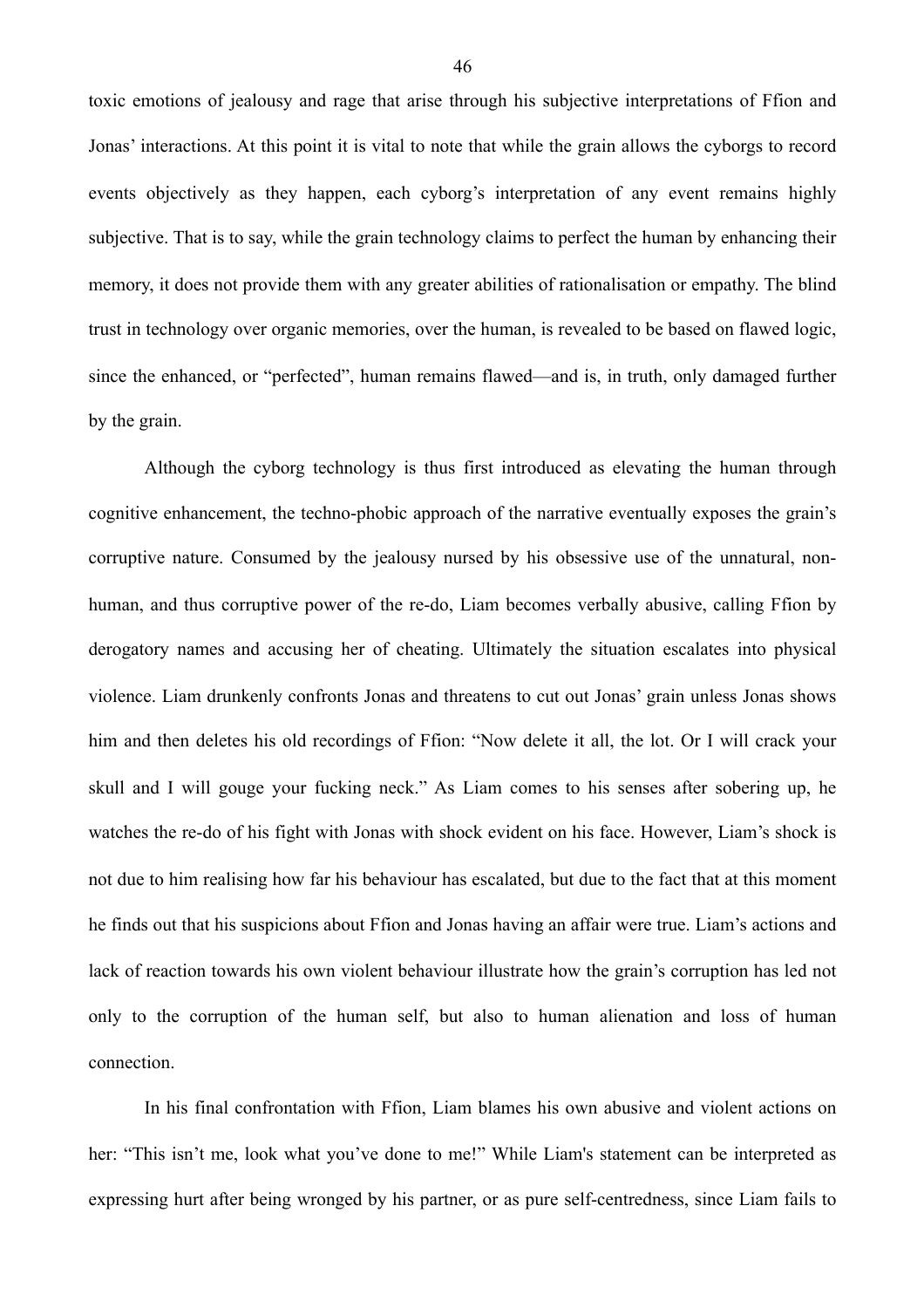recognise his own faults and abusive actions, it also reflects his own recognition of being out of control and not fully himself. However, while Liam finally realises that something is amiss and that he is not in touch with his humanity and self anymore ("This isn't me"), he still fails to recognise the grain as the source of his misery and resorts to blaming Ffion instead.

 While Liam is not the only cyborg character to have been damaged by the grain, the narrative mainly focuses on his point of view and thus only his internal struggle with the posthuman and loss of sense of self is explored in depth. Meanwhile, the other cyborg characters introduced in the episode demonstrate the cyborg's corruptive influence mainly through their treatment of others, both cyborgs and non-cyborg individuals alike. I will now turn to discuss the cyborg's impact on interpersonal relationships in more detail.

 The narrative's focus on the erosion of Liam and Ffion's marriage through the cyborg raises questions about the effects of cyborgisation on interpersonal relationships: if the cyborg damages our sense of self and our humanity, how does this damage reflect on our connection with other humans? As demonstrated above, "The Entire History of You" essentially depicts technology as a bad companion that corrupts the individual physically, mentally, and emotionally. While Liam's sense of self erodes, so does his empathy and regard for other people's well-being, which becomes apparent in the way he treats those around him. He becomes more abusive and more self-centred in his quest to find out the truth, as demonstrated by his eavesdropping on Ffion and Jonas, his threats and use of physical violence, and the way he forces others to play their private recordings to him. While the narrative does not portray technology as inherently antagonistic in the sense that it turns human individuals into monstrous posthumans, its disruption of a cyborg individual's own humanity and connection with others casts the cyborg as undesirable and dangerous. Not only does the cyborg threaten the human individual, but also the humankind at a larger scale: even though the grain does not turn technologically altered individuals into mindless killers as techno-phobic cyborg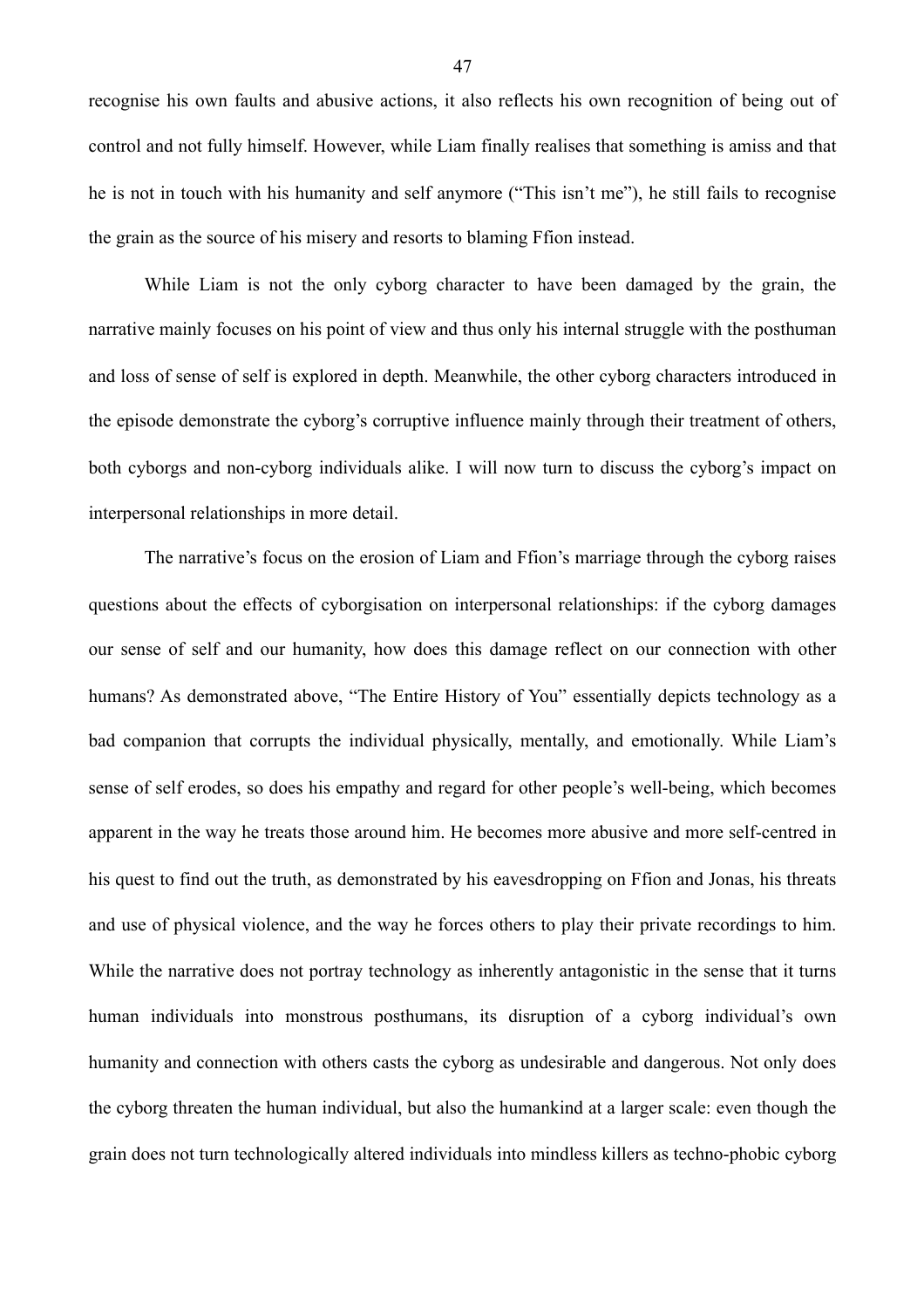narratives frequently depict, it threatens to erode interpersonal relationships and, consequently, set the social connections on which human communities are built on in danger.

 Discussing how modern technology affects our social life and interpersonal relationships, Danielle Knafo and Rocco Lo Bosco state that our technoculture "has taken a perverse turn" in which people are dehumanised, and, in turn, objects and technological devises are increasingly humanised (234). In Knafo and Lo Bosco's discussion, the notion of dehumanisation essentially corresponds to a loss of connection to others: as modern technology fuels our narcissism, as Knafo and Lo Bosco argue, it simultaneously nurses our lack of care and empathy towards others, which, in turn, results in detachment and alienation from others. In "The Entire History of You", interpersonal relationships become mediated through the ubiquitous grain. While I cannot claim that the cyborgs become narcissistic like Knafo and Lo Bosco argue—my analysis does not concern psychoanalysis and diagnosis of such personality traits and mental disorders—they do become more self-centred and less caring of others because of the grain.

 Furthermore, cyborg technology is portrayed to affect human relationships directly as re-dos and re-do sharing become an essential part of human interaction—and even part of intimate life between partners. Instead of being present in their lives, the grain wielding corrupted cyborgs live through their re-dos, and, by prioritising their recordings of the past, the cyborgs cannot connect with people in the present. In addition to portraying how Liam obsesses over his re-dos and his own subjective interpretations instead of discussing his problems with Ffion, the episode portrays how the grain and the re-do shape face to face interaction. During the dinner party, re-dos are portrayed as playing a major part in social interactions as Ffion's friends share their recordings, their memories, on big television screens for all to see and analyse. The re-do sharing is constant, and the cyborgs seek validation through replaying perfect memories for everybody to see. The cyborgs then live through re-dos both individually and together in group with others.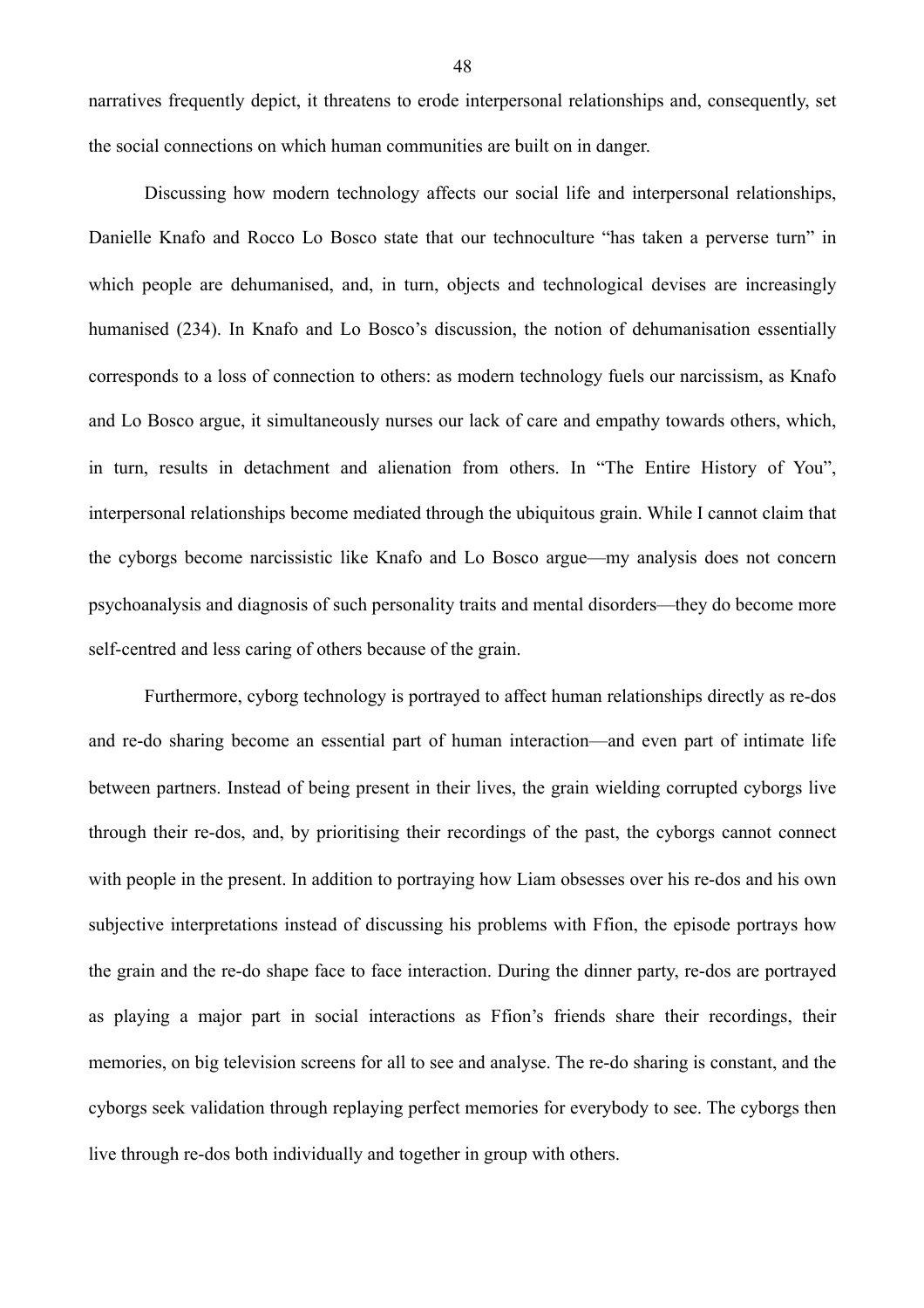The constant presence of the grain technology in interactions between humans and the selfcentred behaviour and disregard of others it facilitates lead not only to human alienation and loss of human connection, but also, to some extent, to the dehumanisation of others: instead of forming connections through non-mediated interactions, the grain wielding cyborgs use each other as tools for physical closeness while living through their personal memories. This effect of the grain on human interaction is, in fact, acknowledged by the characters themselves. During the dinner party, Jonas announces that, due to the grain, relationships are a sham, since many people watch and live through their re-dos of past relationships instead of connecting in present with their current partner, and a revealing scene depicts Liam and Ffion watching their own personal re-dos while having sex.

In *Alone Together: Why We Expect More from Technology and Less from Each Other*, Sherry Turkle discusses the different ways technology helps us to keep us connected. Examining social robots and mediated relationships with a special focus on online relationships, Turkle arrives eventually to a similar conclusion made in this analysis of the cyborg relationships in "The Entire History of You": that is, technologically mediated relationships have distanced us from others, or caused a loss of human connection, as we have begun to ask more from technology and less from each other (Turkle 295).

 As noted in the beginning of the subchapter, the narrative touches briefly on the inequality and social tensions that arise between altered and unaltered individuals. While the analysis above primarily focuses on relationships between cyborgs, unaltered citizens are also depicted as targets of dehumanisation and prejudice due to their opting out of cyborgisation. However, only one noncyborg character is introduced in the narrative: Hallam, a woman whose grain has been removed against her will, provides a significant contrast to the technologically enhanced yet miserable and disconnected cyborgs.

 After having been assaulted and had her implant ripped out, all of her recordings stolen with it, Hallam has decided to not get a new grain: "But the thing is after I was gouged I didn't have one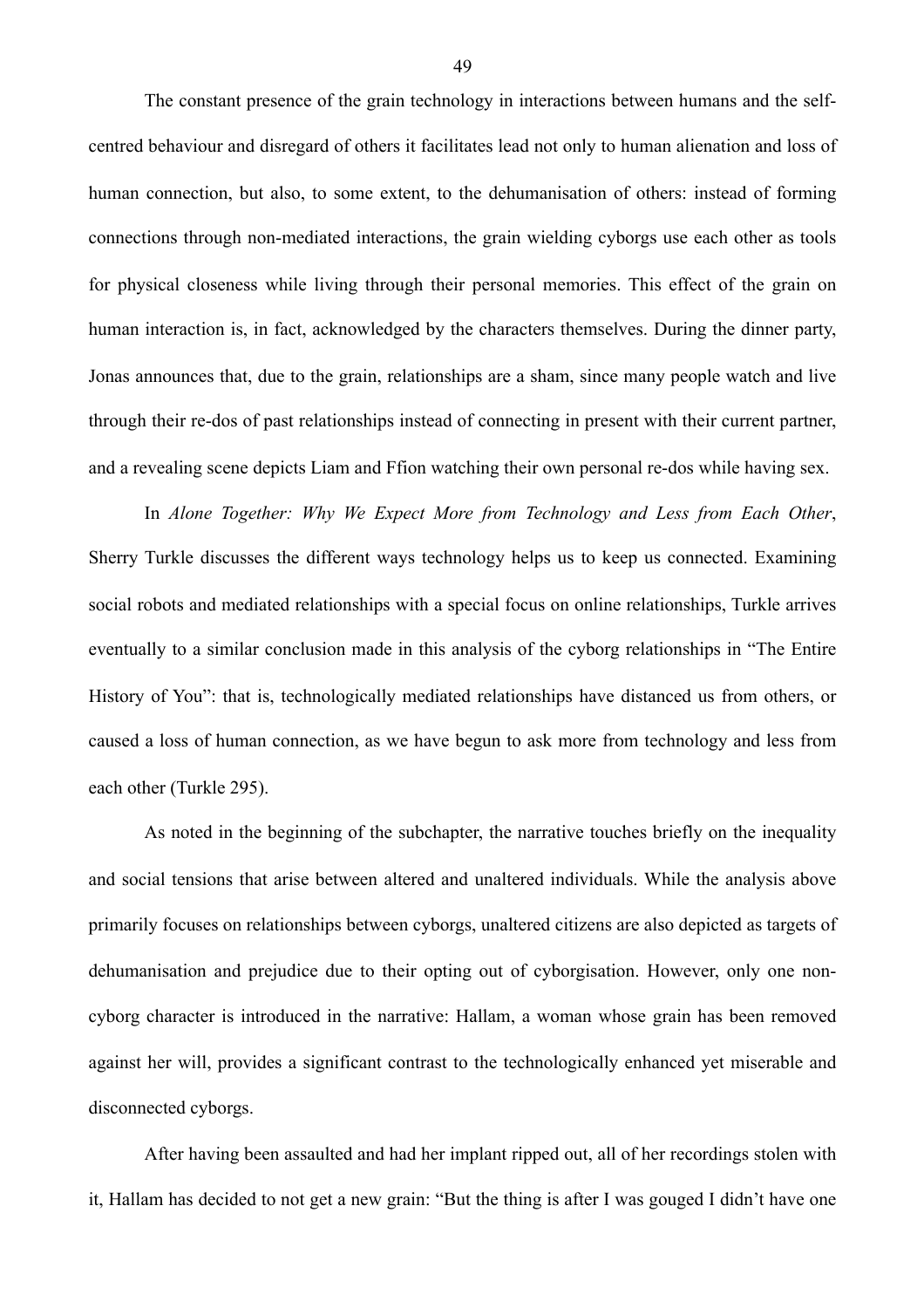for a few days and then just kind of liked it." She has instead chosen to "go grainless", a choice which shocks the other dinner party guests. The cyborgs respond with prejudice as they discuss her choice of rejecting the implant as a "political thing", as a trend, and as an "interesting" or "brave" choice: "I believe it's huge with hookers. I mean, no offence!" As stated above, since cyborgism has become the new standard and the grain has come to symbolise trust and safety, choosing organic memories over the enhancing implant is deemed suspicious, and thus unaltered non-cyborg citizens face mistreatment from cyborg citizens and authorities alike. Although Hallam now faces prejudice and discrimination—as exemplified by a scene in which she attempts to call the police for help after Liam violently attacks Jonas, only to be rejected after she reveals her non-cyborg status—she claims to be happy and comfortable without the grain: "I'm just happier now." Hallam's contentment without the enhancing effects of the grain and despite the treatment she faces contrast with the cyborg characters who seem to have changed for the worse by the implant. This forms a strong argument against technological modification of the human: while the enhanced, "perfected", cyborgs are miserable and detached from the present and the people around them, the unaltered or, uncontaminated—individuals are happy despite the injustices they face living in a cyborg society.

 The final scene of "The Entire History of You" finds Liam alone after a short time-skip: Ffion has left him and moved out of their home with their child. Liam wanders around the house replaying happy memories that now appear painful as the truth has been revealed. He finally recognises the grain and the re-do as the sources of his misery, and so, in an attempt to purify his body and mind and to get rid of the corruptive technology, Liam cuts out his implant, thus mirroring Hallam's traumatic yet liberating experience. The rejection of the posthuman is presented as a solution to the cyborg's corruption. Even as Liam has no guarantees that he will ultimately be happier without the grain or able to forget about the pain Ffion's betrayal has caused, only having Hallam's anecdotal story to go by, and as he risks damaging his mind even further by violently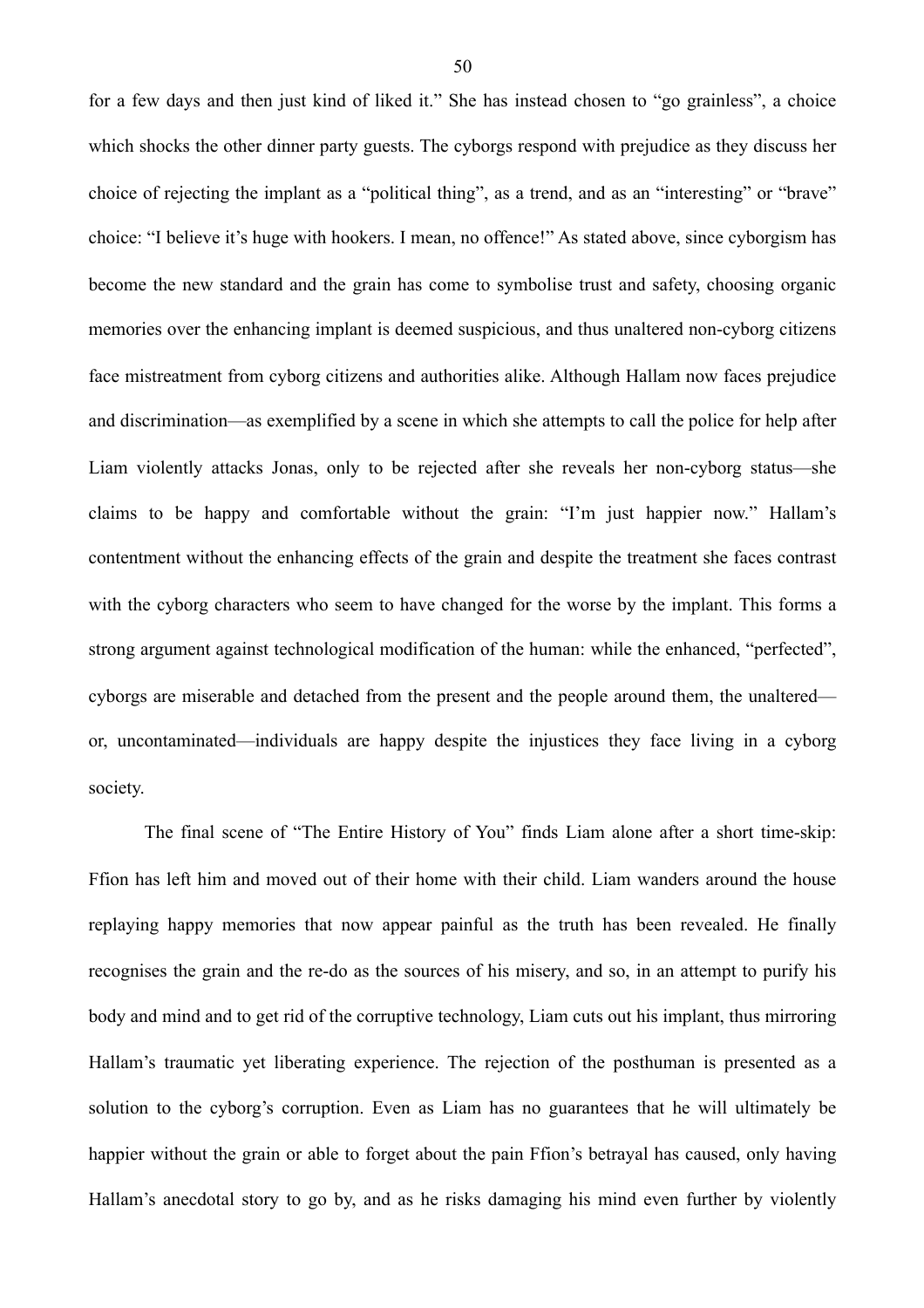removing his implant, de-cyborgisation is presented as the preferable option to continued misery as a corrupted cyborg.

 To summarise, the bioconservative approach of "The Entire History of You" casts cyborg technology as an invading other that threatens the human self: the posthuman cyborg state is portrayed to dehumanise the human individual as it ultimately damages the individual's connection to their sense of self, their humanity. The narrative argues not only against technological modification of the human, but also criticises the impact modern technologies have on human interaction, relationships, and the human community as a whole. Due to these adverse effects, the cyborg is to be rejected, and the episode ultimately encourages us to embrace the imperfect yet whole human self over the enhanced yet miserable and damaged cyborg.

3.2. "Uploaded to the Cloud, Sounds Like Heaven": The Enhanced and Empowered Avatar Self As discussed in the previous chapter, the figure of the avatar—like the cyborg—has been employed not only in techno-phobic science fiction narratives that portray the virtual posthuman and cyberspace as addictive and corruptive, but also in narratives that explore the empowering and liberating aspects of the virtual realm. In contrast to the cautious approach towards our own posthumanity presented in "The Entire History of You", "San Junipero" offers a more technoutopian vision by presenting the posthuman self as a figure of hope and enhancement. While "The Entire History of You" explores the fear of loss of one's humanity, "San Junipero" explores alternatively an optimistic vision of the virtual avatar self where the acceptance of the non-human as part of the self elevates and empowers the human subject.

 In brief, the episode's portrayal of the avatar and cyberspace features the transhumanist fantasies of overcoming human limitations through technological enhancement of the human and attaining immortality through the speculated process of mind uploading. Set in the not too distant future, the narrative features a virtual reality service offered to elderly people as a form of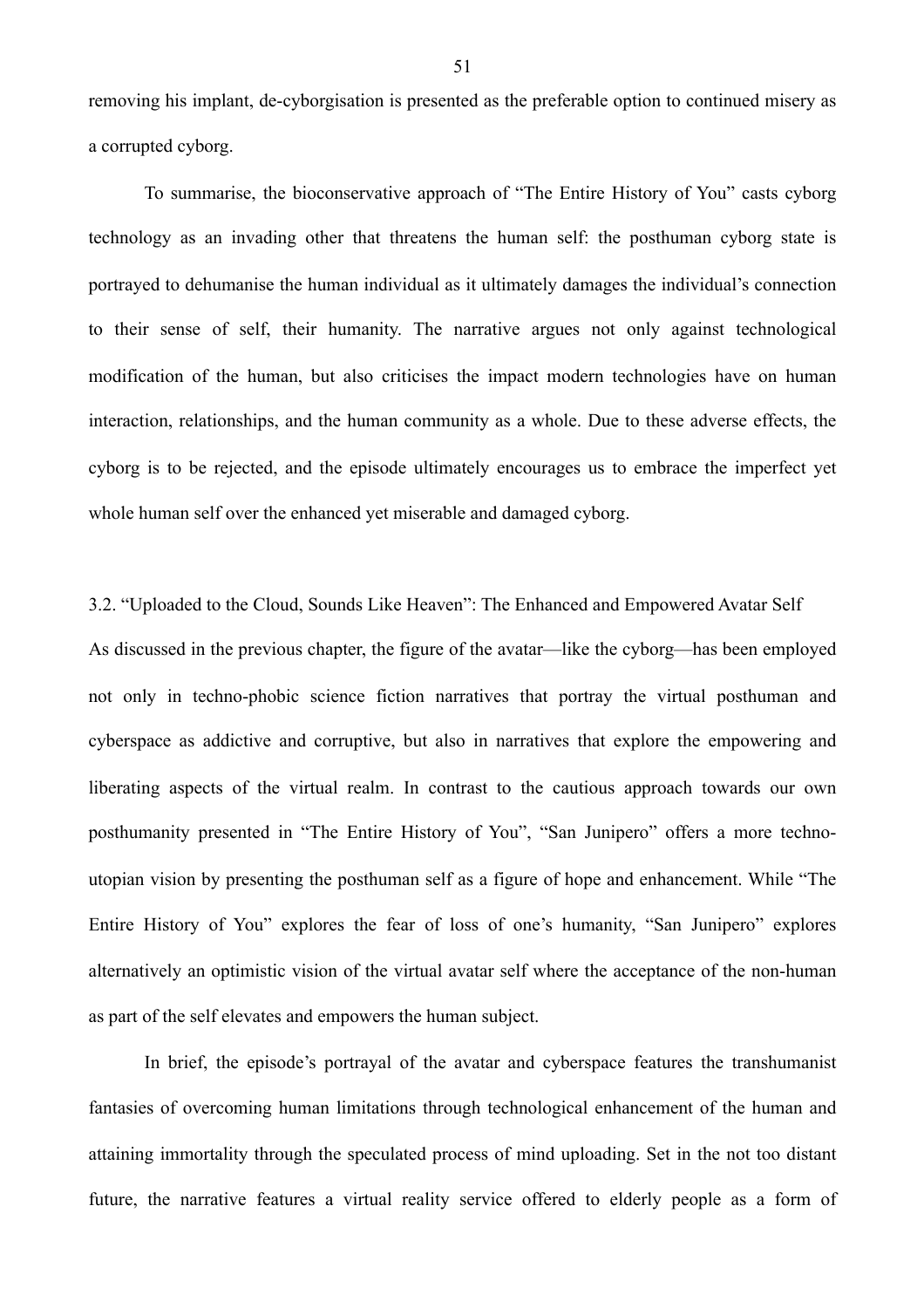immersive nostalgia therapy to alleviate their anxiety over death as they near the end of their lives. The service allows the elderly to immerse themselves in a world of memories as "tourists" in the virtual party town of San Junipero and to travel to an era of their choice as they remember it from their youth. The elderly appear as their younger selves in San Junipero: once again strong, healthy, and beautiful, they can relive the times they remember fondly in the cyberspace through their avatar. Then, as they eventually come closer to passing, the elderly can choose to "pass over" and become permanent residents of San Junipero by having their consciousness permanently uploaded to the cyberspace, thus attaining immortality in the virtual reality cyberheaven. As the virtual self and cyberspace thus essentially offer escape from illness, ageing, and human impermanence, the avatar is depicted as a figure of transhumanist hope that elevates the human subject through a transformation into an immortal posthuman.

 In addition to echoing transhumanist visions of the enhanced posthuman, the narrative simultaneously touches on the potentially empowering aspects of the posthuman by evoking elements of Haraway's liberating cyborg. Specifically, the episode features queer empowerment, as one of the two protagonists, a queer woman named Yorkie, finds acceptance and freedom from prejudice in the virtual realm of San Junipero through the avatar's cyborg imagery.

 While the narrative contains no techno-phobic twists where the enthusiastic acceptance of the avatar self dramatically corrupts the human—in fact, the episode contains one of the very few happy endings in the whole TV series—a deeper look into its portrayal of virtual afterlife reveals a lingering sense of techno-anxiety, as the permanently virtual state threatens to cut the posthuman individual's connection with the human community. The episode also discusses anxiety over human alienation and loss of human connection through the second protagonist's, Kelly's, struggle to decide whether or not to pass over to the cyberspace heaven.

In this subchapter, my analysis will focus on how "San Junipero" portrays the avatar simultaneously as a transhumanist fantasy and as a figure of empowerment. I will also analyse how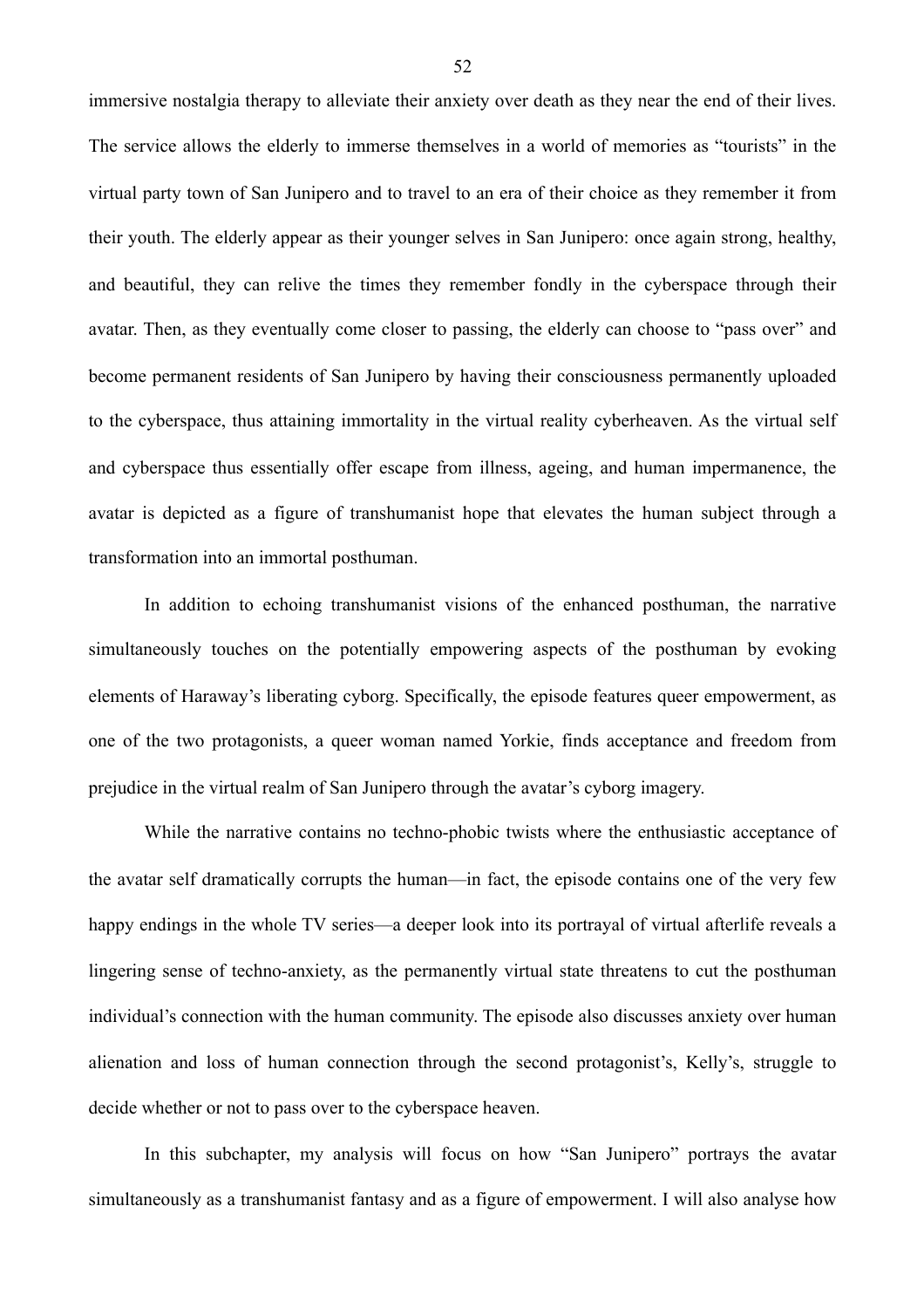the episode discusses the topic of virtual afterlife: techno-phobic anxiety arises as the virtual state threatens to cut our connection with the material world and the human community. My analysis will centre on the two protagonists, Kelly and Yorkie, whose experiences of the avatar and the virtual afterlife contrasts greatly.

 The episode follows two women, Kelly and Yorkie, who meet in the virtual reality of San Junipero and eventually become lovers. Initially, the two experience the avatar and the offered chance for virtual afterlife differently. For Yorkie, the virtual world of San Junipero promises a chance at something she never had. As a queer woman living confined to her hospital bed after a car accident in her youth left her quadriplegic, Yorkie has suffered under the control of her religious, homophobic family for more than 40 years. Due to her paralysis and her family's legal authority, she is unable to express herself and simply live her life as she would like to: "As far as my family's concerned, I can't do anything. . . . Just the concept of me enjoying myself would blow their minds." Making the decision to eventually pass over and become a permanent resident of the San Junipero cyberheaven is easy for Yorkie as she finds hope and liberation from the constrains imposed on her in the non-virtual world through the virtual self. In contrast to Yorkie's enthusiastic acceptance of the virtual avatar self and the posthuman afterlife, Kelly experiences inner conflict as she faces the option to pass over permanently. She initially rejects the chance at immortality outright, stating that she is simply having fun with her avatar in the cyberspace party town before she finally passes naturally: "When I'm done, I am done." Kelly sees no meaning in virtual afterlife since her daughter and husband have both died years before without passing over to San Junipero, and so she is choosing natural death over immortality. However, having fallen in love with Yorkie, Kelly starts to contemplate the value of the virtual experience and, by the end of the episode, she comes to accept and embrace virtual afterlife. The virtual becomes meaningful when Kelly finds meaning in it through new her relationship and connection with Yorkie.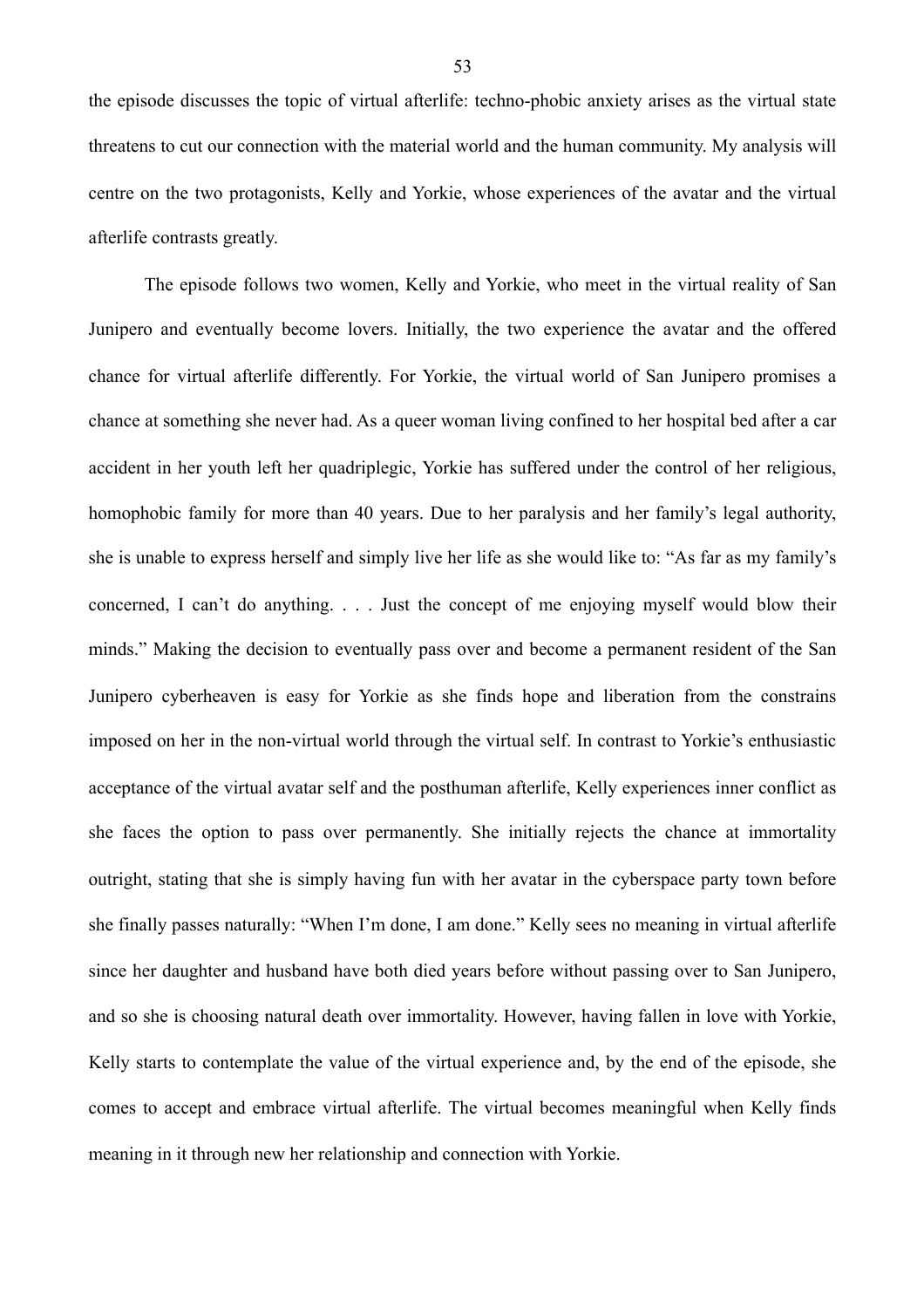As discussed in 3.1., the figure of the cyborg deals with the fusion of the organic and the machinic and cyborg narratives often explore the impact of this convergence on human identity. Meanwhile, the figure of the avatar raises questions about the value of the virtual as compared to the non-virtual, or "real", world by dismantling the boundaries between the material and the virtual. Furthermore, the avatar challenges traditional views about the human subject and human embodiment as the corporeal human form is abandoned for a virtual representation of the self constructed purely of code and information. Science fiction narratives about cyberspace and the avatar then frequently discuss the anxiety over losing one's sense of self and reality as the human individual immerses themselves in the virtual realm and becomes alienated from both their corporeal form and the rest of humanity.

 Nevertheless, the narrative of "San Junipero" does not focus on questions about the abandonment of the body and its potentially destructive impact on human identity, only referencing the conflict in passing. When Kelly discusses the San Junipero system with Yorkie's nurse, Greg, it is mentioned that the elderly begin to dissociate body from mind as they become addicted to the cyberspace paradise. However, Kelly quips that the elderly dissociate whether there is virtual reality therapy available or not, and that the San Junipero system can, in fact, be helpful:

GREG. They say you go crazy if you have too much, you know? You don't leave your seat. You dissociate body from mind. KELLY. Like that doesn't happen in every senior home already. The system is there for therapeutic reasons, immersive nostalgia therapy. Plunge you into a world of memories. Helps with Alzheimer's, that's what they say.

While thus addressing common cautious tropes about the avatar and cyberspace, the narrative nevertheless presents a techno-utopian vision that emphasises the avatar as a figure of transhumanist hope and expresses no extensive concern over the potential threat it presents to the human self. The potential threats of addiction and devaluation of the material world and the human are deflected as it is explained that the use of the San Junipero system is rationed to two hours a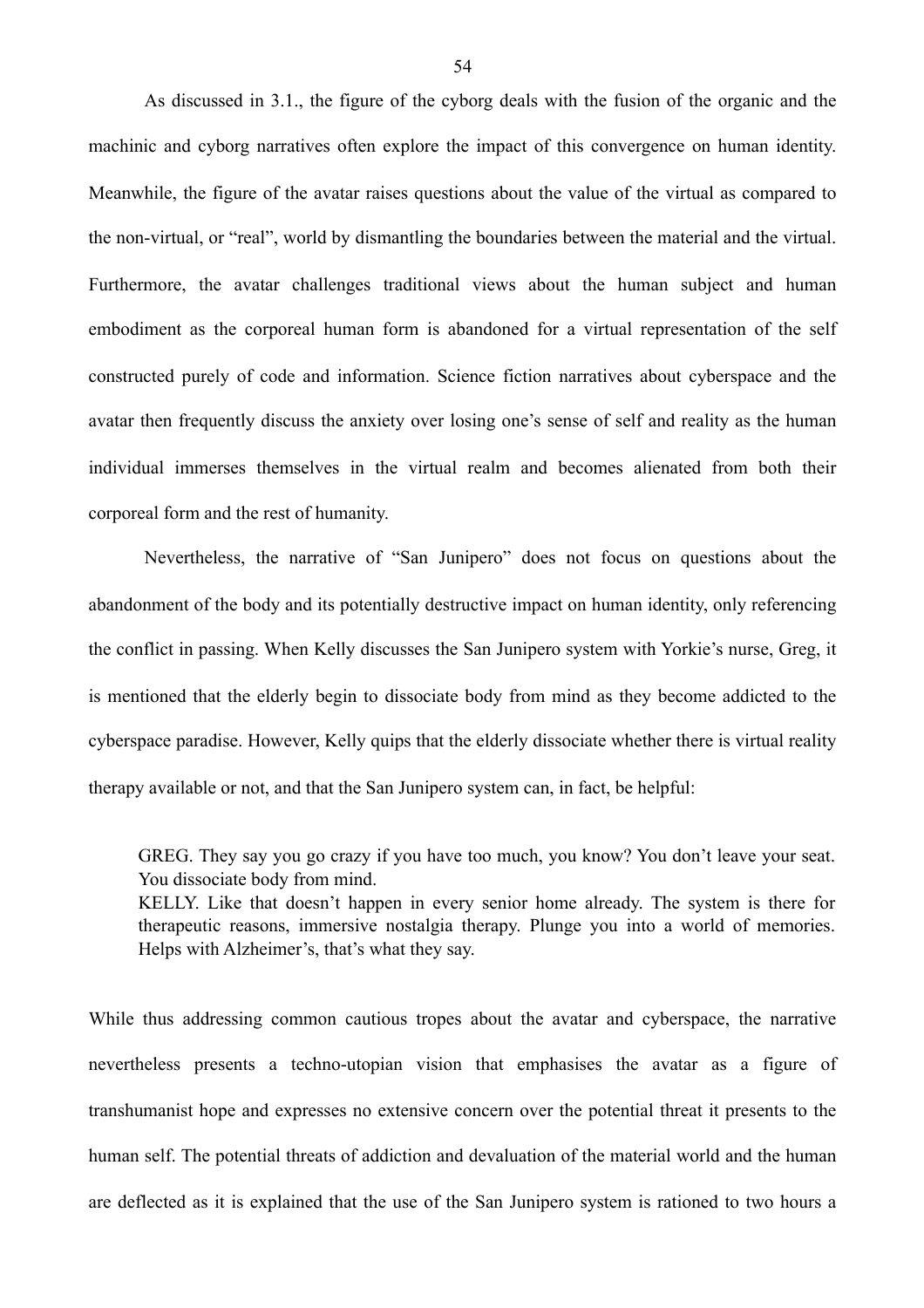week per person. Furthermore, as Greg explains to Kelly, "[the] state's got a triple lockdown on euthanasia cases": laws prevent people from passing over just because they prefer the virtual over the non-virtual world, thus protecting the priority of the human over the non-human despite the narrative's portrayal of the posthuman state as acceptable and even desirable. The dismantling of the boundaries between the non-virtual and the virtual is welcomed, since accepting the virtual as a part of the self gives the human individual a chance at overcoming limitations by easing physical ailments and aiding with memory disorders, for instance, thus elevating the human into a superior posthuman. Essentially, the young, healthy, and beautiful virtual avatar is preferred over the old and sick corporeal human form. This wholly optimistic utopian portrayal of the avatar relates strongly to the virtual reality technology's original purpose within the narrative. That is, the San Junipero system is introduced as a form of palliative medicine and as a form of therapy to ease anxiety over death, as pointed out by Sean F. Timpane and Julia McBee in their review of the episode (1045). As the narrative highlights the therapeutic aspects of the virtual realm, questions about the avatar's potential threats to the human go largely unaddressed.

 San Junipero is then a consensual hallucination that, unlike the virtual in *The Matrix* franchise or Gibson's *Neuromancer*, does not intend to cover up a dystopian reality through social control; instead, the virtual offers the human individual a wholesome respite from sickness and pain. The escape to the digital cyberspace through the avatar is considered to be liberating as it gives the soon-to-be-passing human a chance to overcome their human limitations, relieving the individual of some of their pain and fear, and thus the temporary abandonment of the sickly corporeal form is not portrayed as a particularly problematic choice. Yet, the narrative does explore anxieties about the potential loss of human connection caused by the permanent move to the virtual realm: while the therapeutic use of the avatar is controlled and keeps the human individual connected to the material—or, "real"—human domain by promising a return to the corporeal form, the act of passing over and becoming an immortal virtual posthuman effectively cuts this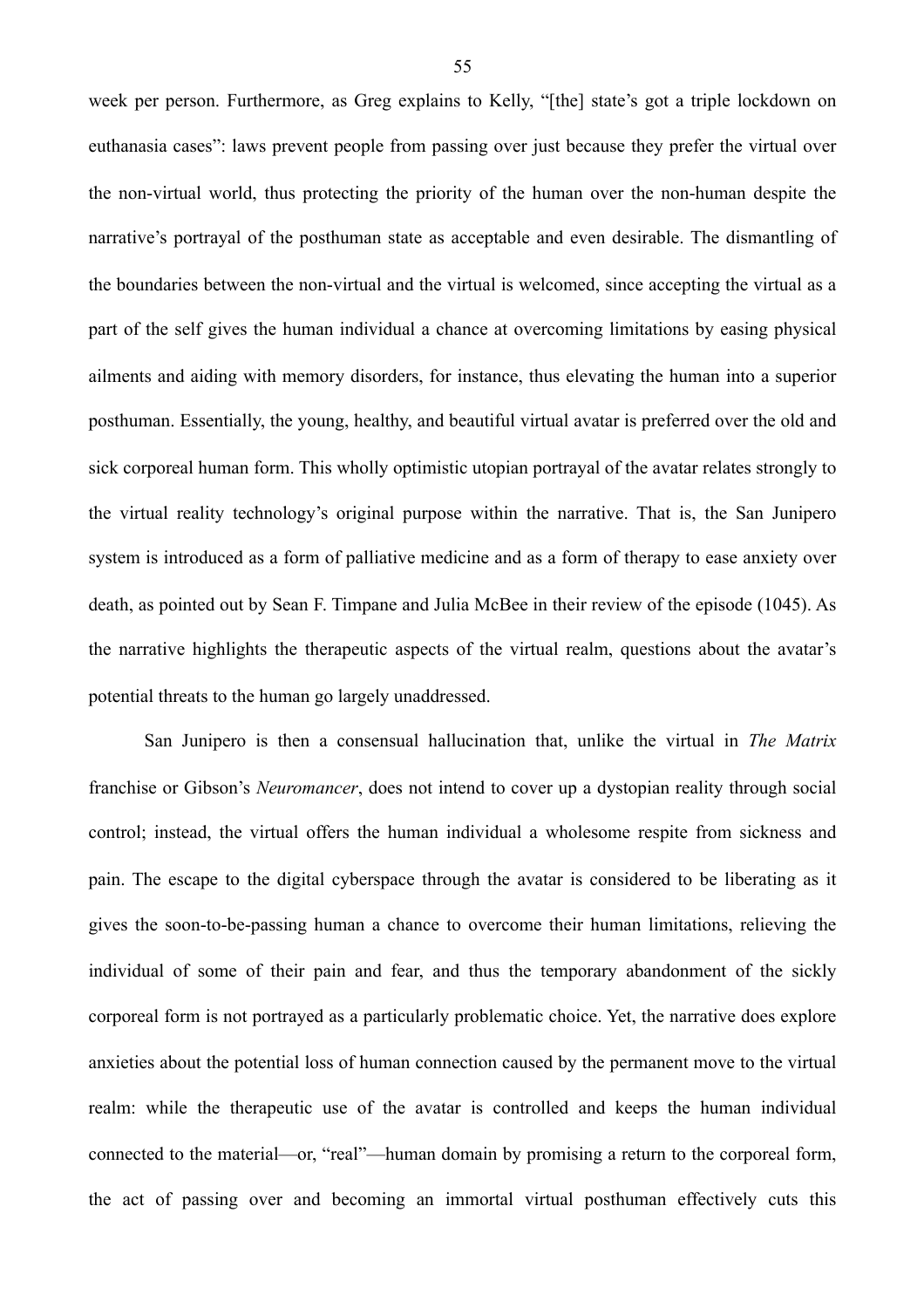connection. These anxieties and specifically Kelly's experience of them will be discussed in detail below. First, however, I will examine how "San Junipero" explores the empowering aspects of the avatar and cyberspace.

 Rather than enforcing the traditional boundaries that set the human apart from the nonhuman, the narrative encourages us to re-consider the boundaries of the human—however, not only in an attempt to achieve transhumanist goals of overcoming illness and preventing ageing. While "San Junipero" especially emphasises the transhumanist fantasy of perfecting the human through technological alteration, it also touches on the potentially liberating aspects of this boundary breaking activity.

 As noted earlier, Haraway's cyborg does not require one to be a literal cyborg, a physical fusion of the organic and the cybernetic: rather, the cyborg's hybridity—not fully human, not fully machine—works as a metaphor by which we can re-consider the unnaturalness of the boundaries and cultural categories structuring the Western human subject and gain a new liberating understanding of the self. In science fiction narratives, the posthuman condition and its potential for empowerment are frequently explored through speculative posthuman beings such as the cyborg and the avatar and, like Lavigne notes, the virtual is often imagined as a space of empowerment, especially in feminist science fiction. In these narratives, the cyberspace is presented as "a zone of possibility" that offers disenfranchised groups, such as the LGBTQ, an environment free from prejudice where they can "gain power of their own" (Lavigne 147, 155-56). In "San Junipero", the empowering aspects of the posthuman are explored through Yorkie's character in particular: the virtual offers her freedom from the constraints the authority of her controlling homophobic family has imposed on her and she experiences sexual liberation.

 After coming out to her family in her youth, Yorkie had a car accident that left her quadriplegic. She has spent over forty years in the hospital, and her condition and her family's legal authority have affected her life to a great degree. Her family's influence and the trauma from her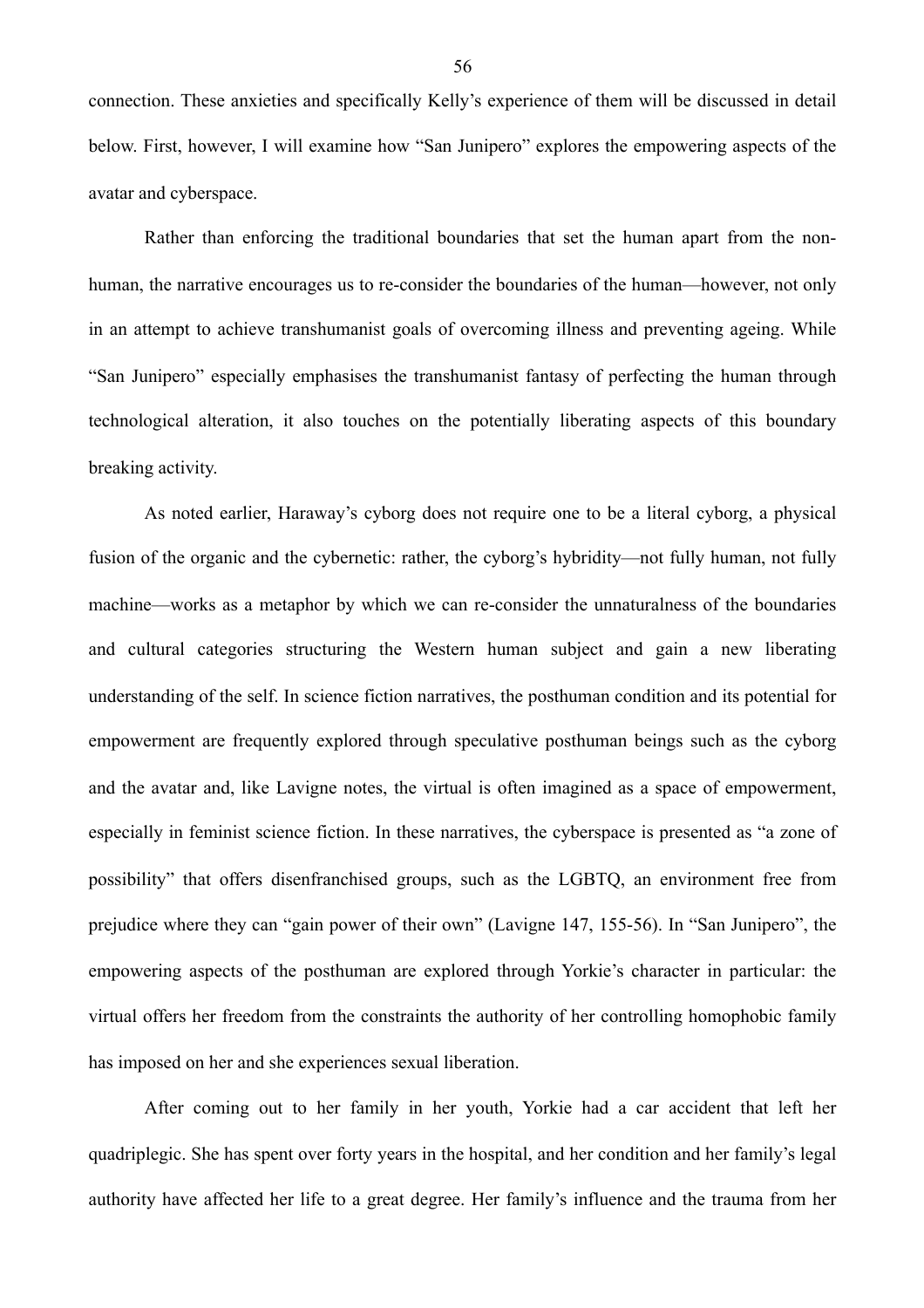accident have left Yorkie unable to embrace her sexuality, since she has internalised some of her family's views. Through the San Junipero system and the avatar, however, Yorkie eventually finds a place where she can finally explore, express, and embrace her sexuality. During her very first visit in San Junipero, Yorkie meets Kelly, and the two women end up spending their rationed two hours together. Feeling embarrassed around the other more confident woman, Yorkie confesses that she has no experience in relationships, or life in general. Kelly nevertheless applauds her and accepts the other for being herself—inexperience, insecurities, and sexuality included: "You are authentically you." When Kelly continues to flirt with her, Yorkie suddenly retreats as she feels uncomfortable thinking that people will disapprove of two women dancing and flirting, demonstrating how she has internalised her family's homophobic views.

 However, as time passes, and as she faces no prejudice or homophobia from others in the virtual party town, Yorkie becomes more comfortable with herself and her sexuality. She seeks out Kelly, initiating contact, and eventually the two women establish a connection that leads to mutual feelings and to falling in love. Having found a space free from prejudice and judgement, Yorkie comes to find empowerment through the avatar and cyberspace. For Yorkie, the figure of the avatar works as the metaphorical cyborg: by its boundary-breaching nature, the virtual surrogate self does not fit into strict cultural categories and norms, and, similarly, Yorkie does not have to conform to norms and try to fit categories she has been expected to fit neatly into, particularly that of heterosexuality. Through the avatar and the virtual, Yorkie finally finds acceptance from others, but, more importantly, she also gains a new fluid and empowered understanding of her self.

 While the narrative then portrays the virtual as a zone of liberation and the avatar as a figure of queer empowerment, it is also vital to recognise what implications the avatar's blatant abandonment of the physical body has for Yorkie's quadriplegia. Although the narrative features a protagonist with a serious medical condition, "San Junipero" does not discuss how the virtual could empower people with disabilities: quite the contrary, the narrative chooses to emphasise the avatar's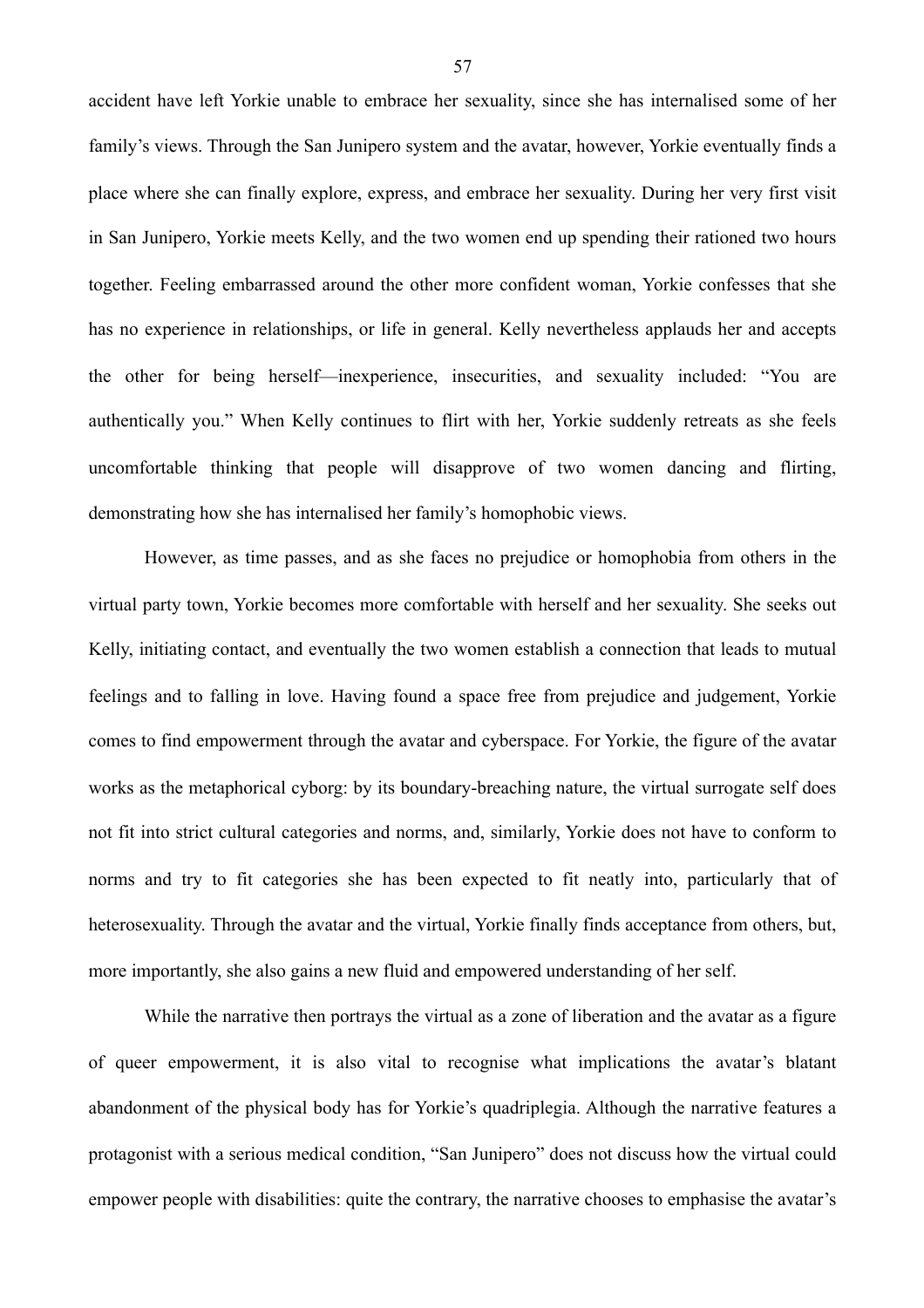capabilities to overcome human limitations in a techno-utopian transhumanist manner. The avatar and the San Junipero system are depicted as liberating people from illness and other medical conditions: this portrayal has dangerous implications as disabilities and differently abled bodies are only seen as something to be fixed and as limitations to be overcome. Discussing cyberspace and the virtual, Lavigne mentions an alarming vision where disembodiment, or the abandonment of the body, ultimately erases gender, race, and cultural differences—everything that can define an individual as "other" (62-63). Abandonment of the corporeal human form could then force everyone to fall into one standard norm, into one body, and one form of being. Vint critiques transhumanism for the way its visions of overcoming physical limitations and transcending the body altogether ignore the fact that people continue to discriminated against for their bodies: "The ability to construct the body as passé is a position available only to those privileged to think their (white, male, straight, non-working class) bodies as the norm." (8) The body remains relevant, because people's lives continue to be structured by body-based discrimination, people continue to either prosper or suffer in their material bodies, and as "the discourses that structure these material bodies continue to construct and constrain our possible selves" (Vint 8-9)[.6](#page-60-0) While the episode does portray the virtual as a zone of possibility and the avatar as a figure of queer empowerment, it simultaneously chooses to ignore body-based discrimination towards the differently abled in favour of depicting the transcendence of the body as a utopian goal and as an empowering move—but only for certain subjects and bodies.

<span id="page-60-1"></span>As stated, empowerment within the narrative mainly concerns Yorkie: while both women are queer, only Yorkie is portrayed as having faced explicit discrimination in the non-virtual world and finding liberation in the virtual realm. Meanwhile, Kelly struggles too—not with her sexuality, but with making the choice to pass over: she struggles to find meaning in the virtual afterlife since,

<span id="page-60-0"></span><sup>&</sup>lt;sup>[6](#page-60-1)</sup> Vint links her discussion to Michael Foucault's theory of biopower. However, the normative discourses that classify bodies as valid or invalid and decide which bodies matter can be resisted, and Vint sees the posthuman as a potential site for resistance (18-19).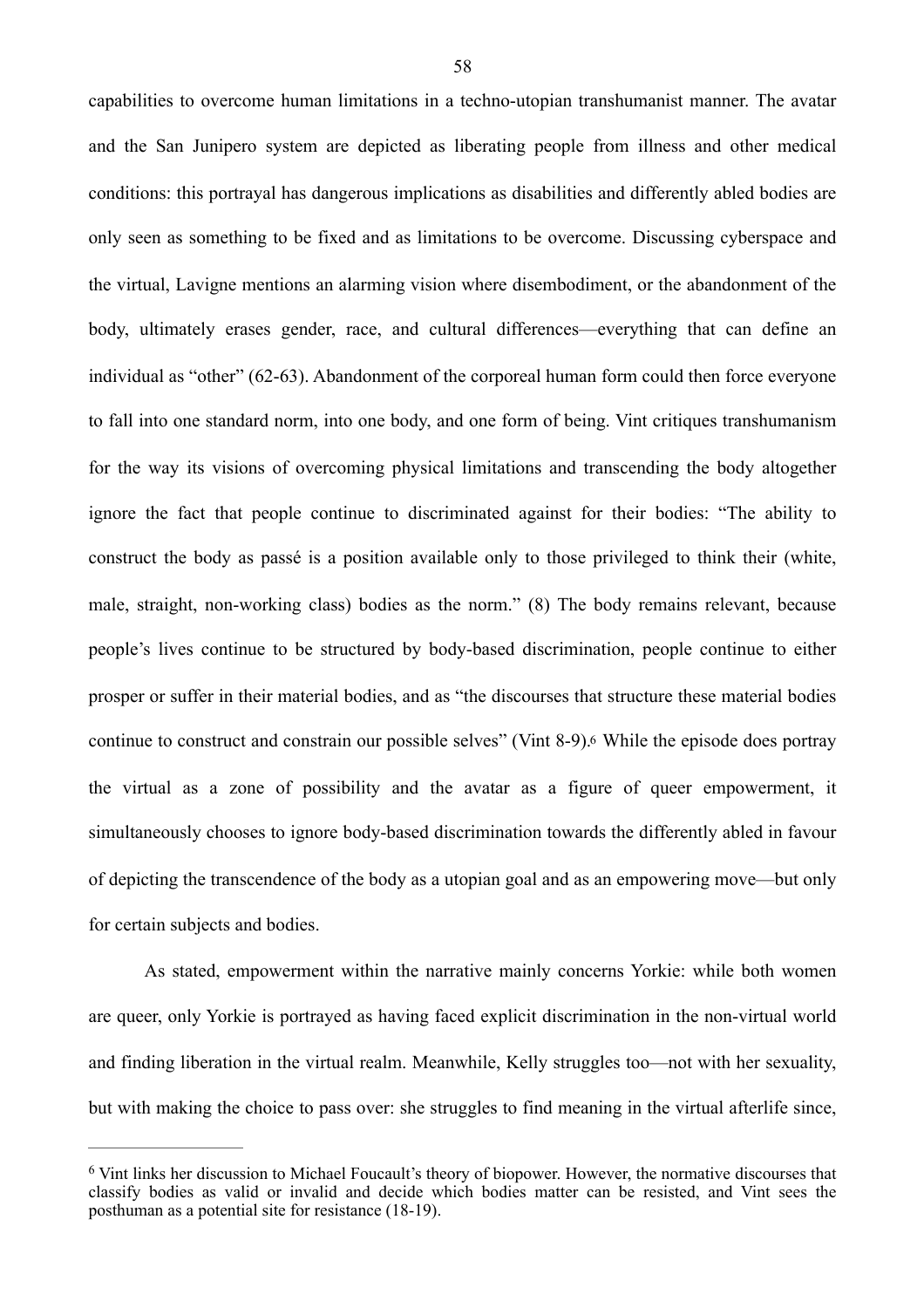in her understanding, the inevitable loss of connection with other humans after one passes over makes the afterlife meaningless.

 I will now turn to examine the fearful vision that the virtual afterlife reveals itself to be meaningless as the newly immortal posthuman is permanently alienated from the material world the human realm—and human community. Like in "The Entire History of You", interpersonal relationships take the centre stage in the episode's narrative; however, while "The Entire History of You" depicts how the posthuman causes the ruin of human connection and interpersonal relationships, in "San Junipero" the acceptance of the posthuman ultimately leads to an affirmation of human connection and a happy ending for the two protagonists.

 The avatars used by the elderly "tourists" as they explore the virtual paradise of San Junipero keep the human individual still connected to their human self, since the tourists can return to their corporeal form at any time and as the use of the virtual reality technology is limited to two hours a week to prevent excessive dissociation and loss of sense of reality. Some of the tourists view the "locals"—that is, people who have died in the non-virtual world and passed over to San Junipero permanently—with certain caution that hints at anxiety towards the process of passing over: the immortal posthumans are either simply disregarded as "dead people", or pitied as if they have become lost in the process of passing over. Thus, despite of the fantasy of immortality, the narrative expresses the lingering fear that something is lost during the transformation into a permanently virtual immortal posthuman: either the human individual loses their own humanity, or becomes lost as they lose connection with the non-virtual world, the human realm. While the avatar-using tourists can return to non-virtual reality, the permanently virtual locals have ultimately surpassed the human and exist only within the cyberheaven. Completely separated from the nonvirtual world, except for their contact with the tourists visiting their cyberspace paradise, and with no way to return, the newly immortal posthumans are at danger of becoming disconnected and stranded in a meaningless eternity in cyberhell.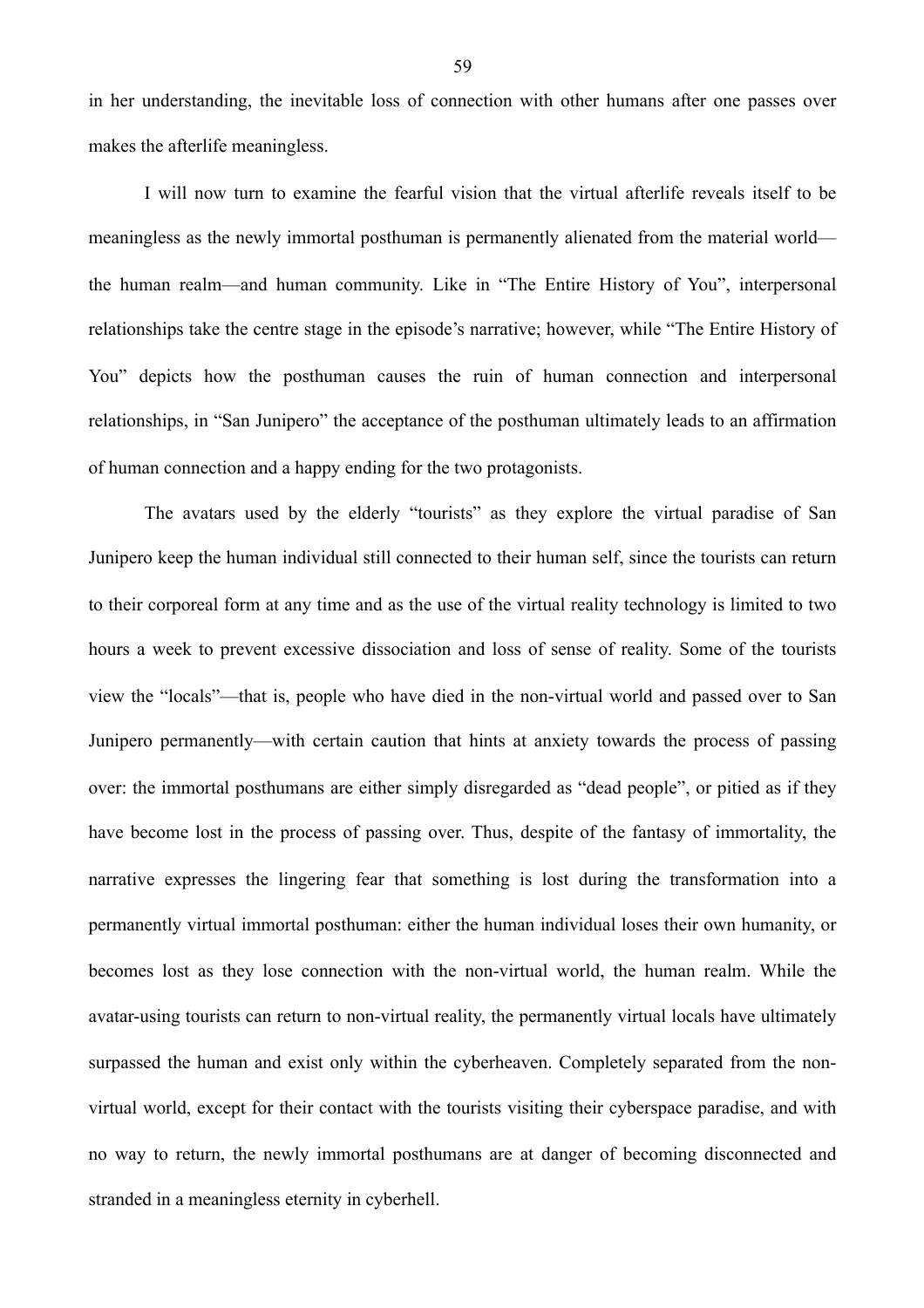While Kelly acknowledges the usefulness of the system as a therapy tool during her chat with Yorkie's nurse, Greg, she also expresses skepticism towards the concept of virtual afterlife:

> KELLY. "Scheduled to pass." Let's just call it dying. GREG. If you can call it dying. KELLY. Uploaded to the cloud, sounds like heaven.

<span id="page-62-1"></span>Kelly is disillusioned due to her fears. Specifically, she fears having to spend an eternity somewhere without purpose after she loses connection with the human community and, in the process, loses her self: "You wanna spend forever somewhere nothing matters? . . . All those lost fucks at the Quagmire<sup>7</sup>trying anything to feel something." Interpersonal relationships take the centre stage in the narrative as feelings and human connection constitute life as meaningful and real, as something worth existing for, in Kelly's understanding. It is revealed that Kelly's daughter and husband have both passed away years earlier without passing over to San Junipero. Kelly is filled with both guilt and anger: guilt, since her daughter never had the choice to even consider immortality as the San Junipero technology did not exist at the time of her death, and anger, as she feels betrayed by her husband's rejection of the virtual afterlife. Immortality holds no purpose for Kelly if the people she has had a human connection with, her loved ones, are not there to share it with her. By sticking to her plan of only having fun with the temporary avatar, not becoming attached to people, and eventually passing away naturally, Kelly is protecting herself from new heartache—a plan that backfires when she realises her own feelings for Yorkie.

 The narrative presents no immortal posthuman point of view until Yorkie has passed over to San Junipero. However, contrary to the fears Kelly expresses throughout the episode, Yorkie seems not to lose her humanity, her feelings, nor her connection with Kelly after having her consciousness permanently uploaded to the cyberspace heaven. In fact, her sense of self only strengthens as a

<span id="page-62-0"></span> $\frac{7}{1}$  $\frac{7}{1}$  $\frac{7}{1}$  In the episode, the Quagmire is a club on the outskirts of the virtual party town where tourists and locals alike go to seek thrills through extreme entertainment such as cage fights and BDSM in an attempt to feel something, to feel anything, as immortality turns out to be meaningless without feelings and connections.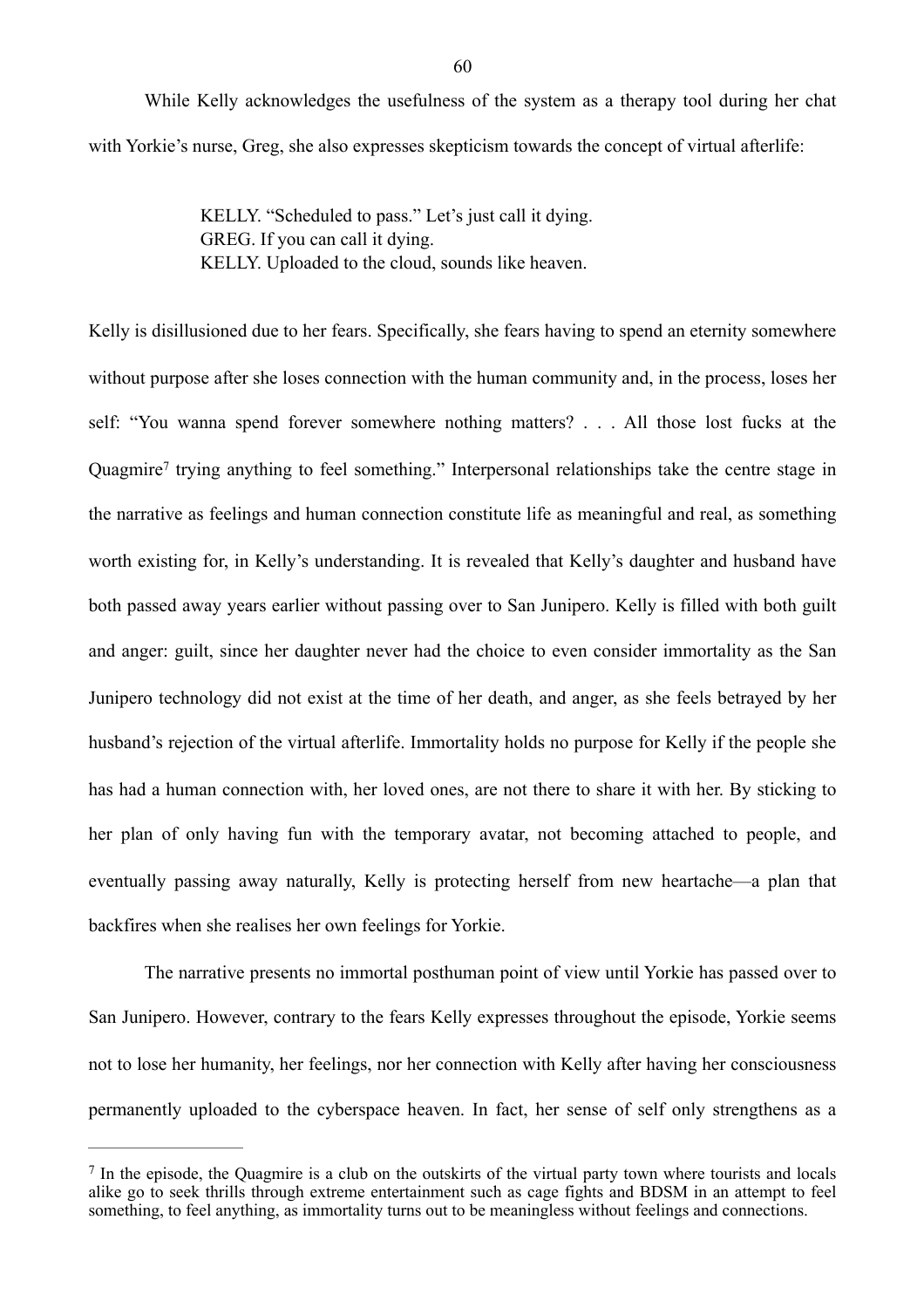result of her empowerment. By defending the virtual experience ("This is real.") and stating that her connection with Kelly is still as strong and as real as it was before her passing over, Yorkie encourages the other woman to join her.

 Kelly does not change her mind about passing over until the end of the episode: the final scenes depict how Kelly passes away and appears again in San Junipero with Yorkie. How exactly she comes to change her mind is not explicitly expressed, but, despite her anxiety and doubt, she finally takes a leap of trust as she comes to believe in her connection with Yorkie and in having a second chance in happiness. Desire for human connection and happiness ultimately overpowers the fear of loss, and the posthuman reveals not only to enhance and empower the human individual, but also to affirm human connection. The immortal virtual posthumans do not lose their humanity and turn into cold and emotionless inhuman beings that roam the cyberspace as omniscient and omnipotent virtual presences. In the end, Kelly and Yorkie get their happy ending and stay eternally young and in love in cyberheaven.

 To summarise, while "San Junipero" stays optimistic throughout its portrayal of the avatar and even offers a happy ending for its two protagonists—truly a rare case for *Black Mirror*, as the majority of its stories end with disillusioned posthumans dreading their own posthumanity—it also touches on darker aspects about the proposed virtual afterlife which cannot be ignored. As Timpane and McBee note, and as the existence of the Quagmire within the San Junipero system proves, the chance at immortality may lead to an existential crisis (1045). Therefore, the narrative asks us what makes life, and afterlife, meaningful. The fear of losing human connection rises as a prominent feature in the narrative, like in "The Entire History of You". Yet, in "San Junipero" this does not lead into a rejection of the posthuman; instead, the episode depicts how embracing the virtual posthuman self empowers the posthuman individual and affirms their connection with other humans.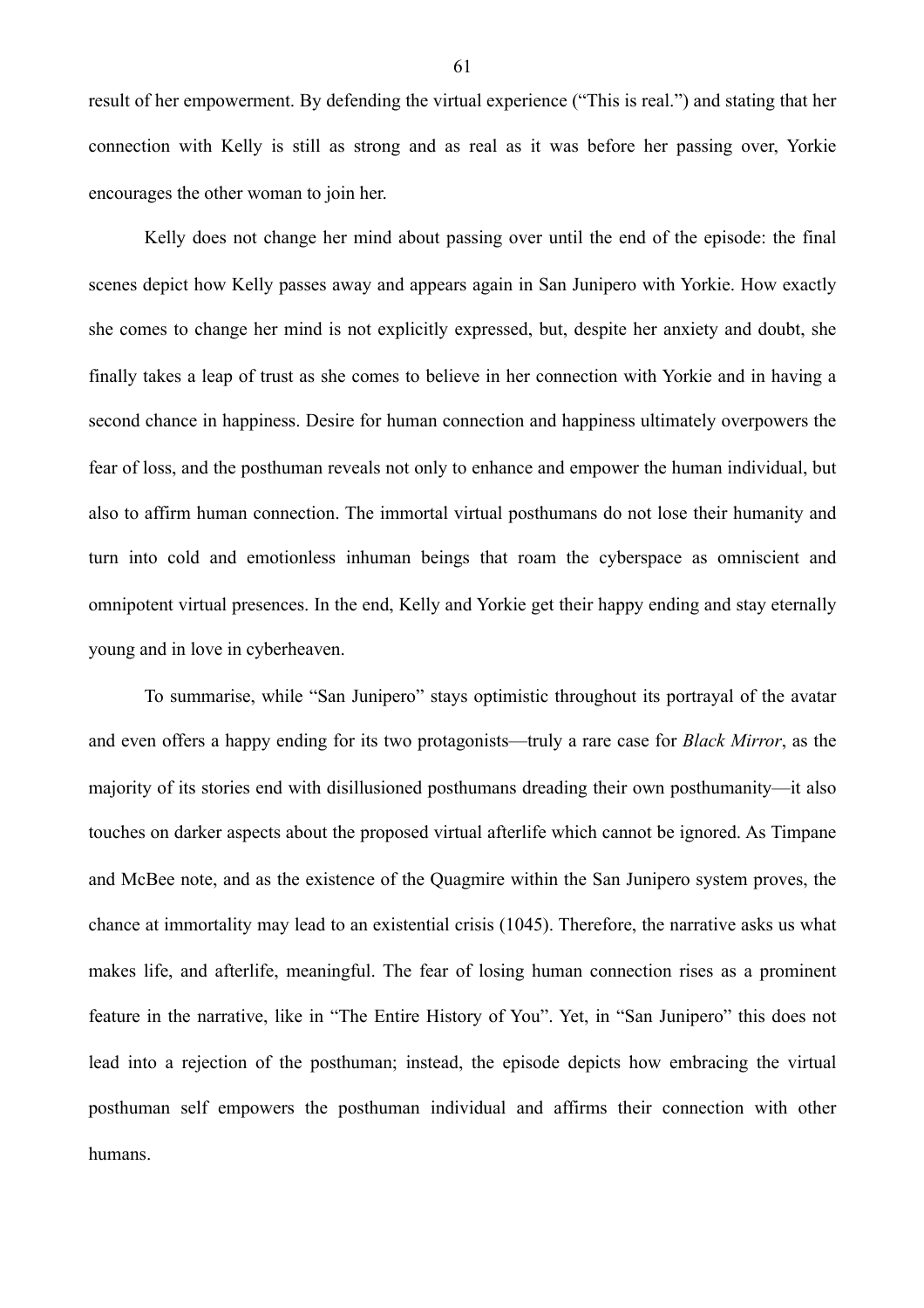## 3.3. "She's Installed": The Self Dehumanised

As discussed in the theory chapter, techno-phobic science fiction narratives about the posthuman often depict technological modification of the human as a dehumanising process that causes the human individual to lose their humanity and sense of self, subsequently turning them into monstrous others. Above in my analysis of "The Entire History of You", dehumanisation was discussed in relation to the cyborg individual and their corrupted sense of self leading to selfcentred behaviour and human alienation: the episode ultimately depicts how in mediated relationships and interactions we come to dehumanise others. While the episode does not depict the technologically altered humans as monstrous and murderous, dehumanisation is nevertheless portrayed as an undesirable and dangerous effect of cyborgism.

 The *Black Mirror* episode "Black Museum" takes a completely different approach towards the topic of dehumanisation by portraying the act of dehumanisation as active work to disregard the humanity of another on the basis of their status as technologically altered, as posthuman. Unlike in "The Entire History of You", the posthuman is not depicted as an agent of corruption that causes the human individual to transform into something undesirable and dangerous; in "Black Museum", the technologically altered human individual does not turn against the humankind, nor do they lose their sense of self, or their identity as a human being. Instead, the posthuman individual comes to be regarded by unaltered humans as "less than" after their transformation into a posthuman. The posthuman individual is stripped of their agency, rights, and dignity that have been allocated to them due to their status as a human being and comes to be treated as an object—as a piece of software, or as a tech gadget to be owned and used for profit by the technologically unaltered humans. The narrative thus essentially depicts how the human becomes othered after their merging with technology: the treatment the posthuman individuals come to face is reminiscent of how humans treat non-human agents, such as androids, as will be detailed in the analysis below.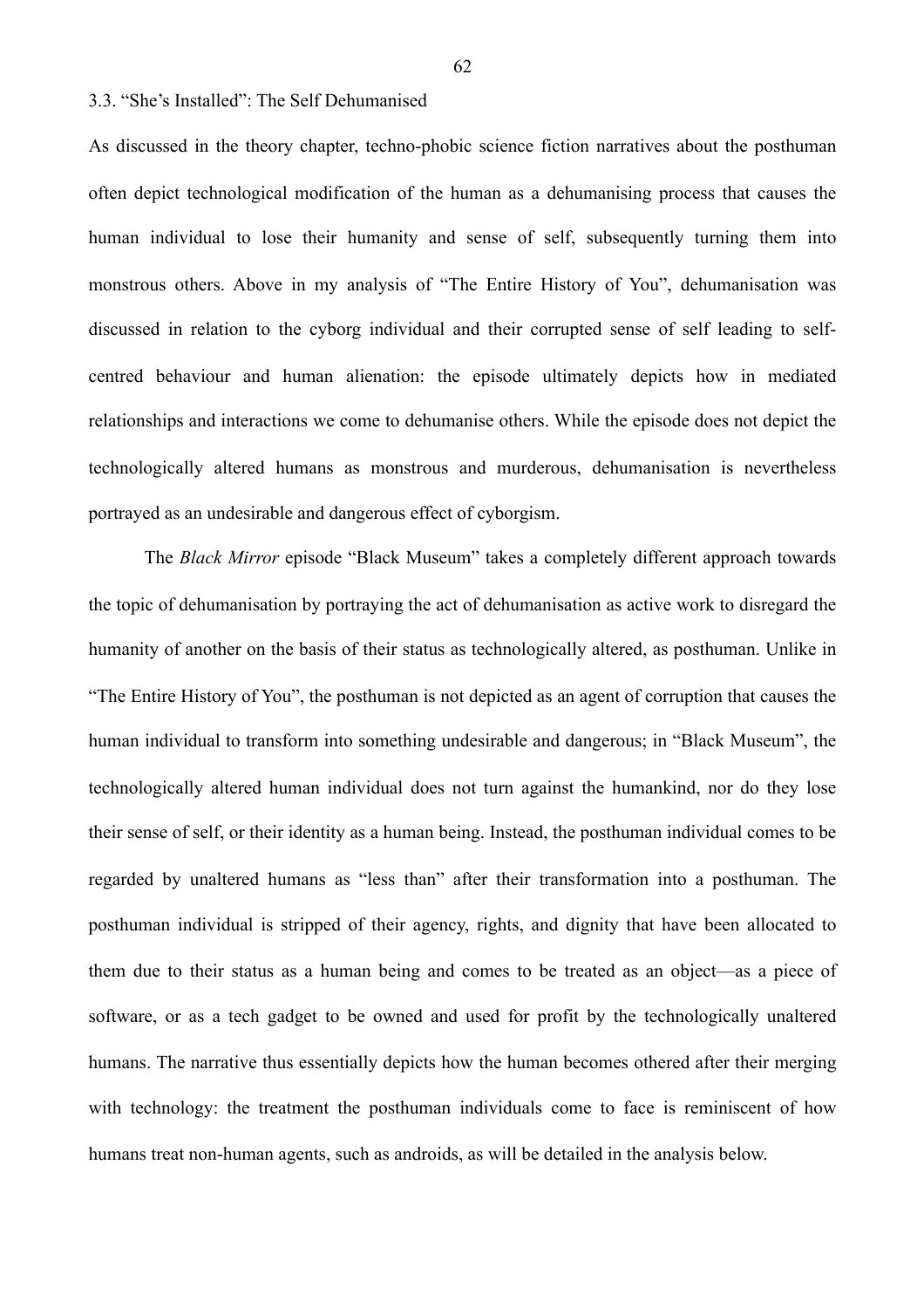"Black Museum" includes three short storylines within its main narrative, the first of which discusses the damaging effects of cyborgisation on the human individual similarly to "The Entire History of You". Nevertheless, my discussion in this subchapter will mainly focus on the main narrative of the episode and the two other storylines that go beyond the corrupted cyborg in their discussion of the dehumanised posthuman self. In the storylines, the posthuman is portrayed through the virtual self. However, in total contrast to "San Junipero" in which the virtual avatar self and virtual afterlife embody liberation and empowerment, in "Black Museum" the virtual state leads the posthuman individual to become dehumanised.

 While "Black Museum" thus depicts how the merging with the virtual results in unfavourable outcomes for the posthuman individual, the narrative nevertheless sides with the mistreated posthumans. Through the dehumanisation and othering of the posthuman individual, and as the individuals that come to be treated as less than human belong to marginalised human groups, the narrative explores social issues around gender and race. The side stories at the centre of my analysis specifically portray how a woman's agency and personhood are stripped away by her husband and how the torture and death of a convicted black man are turned into entertainment for the masses. If "The Entire History of You" warns against our merging with the machine and urges us to reject the posthuman, "Black Museum", in turn, evokes the cultural register of the posthuman to comment on contemporary social concerns.

 My following analysis of "Black Museum" will focus on the characters of Carrie and Clayton who both become stripped of their agency, rights, and dignity as human beings after the process of mind uploading and having their consciousness either re-hosted in a material surrogate body or revived in an immaterial hologram form.

The main narrative of "Black Museum" follows a young black woman named Nish who visits a desolate tech crime museum. The museum's proprietor Haynes, who is later revealed to be involved in many of the crimes exhibited at the museum, tells Nish stories about the artefacts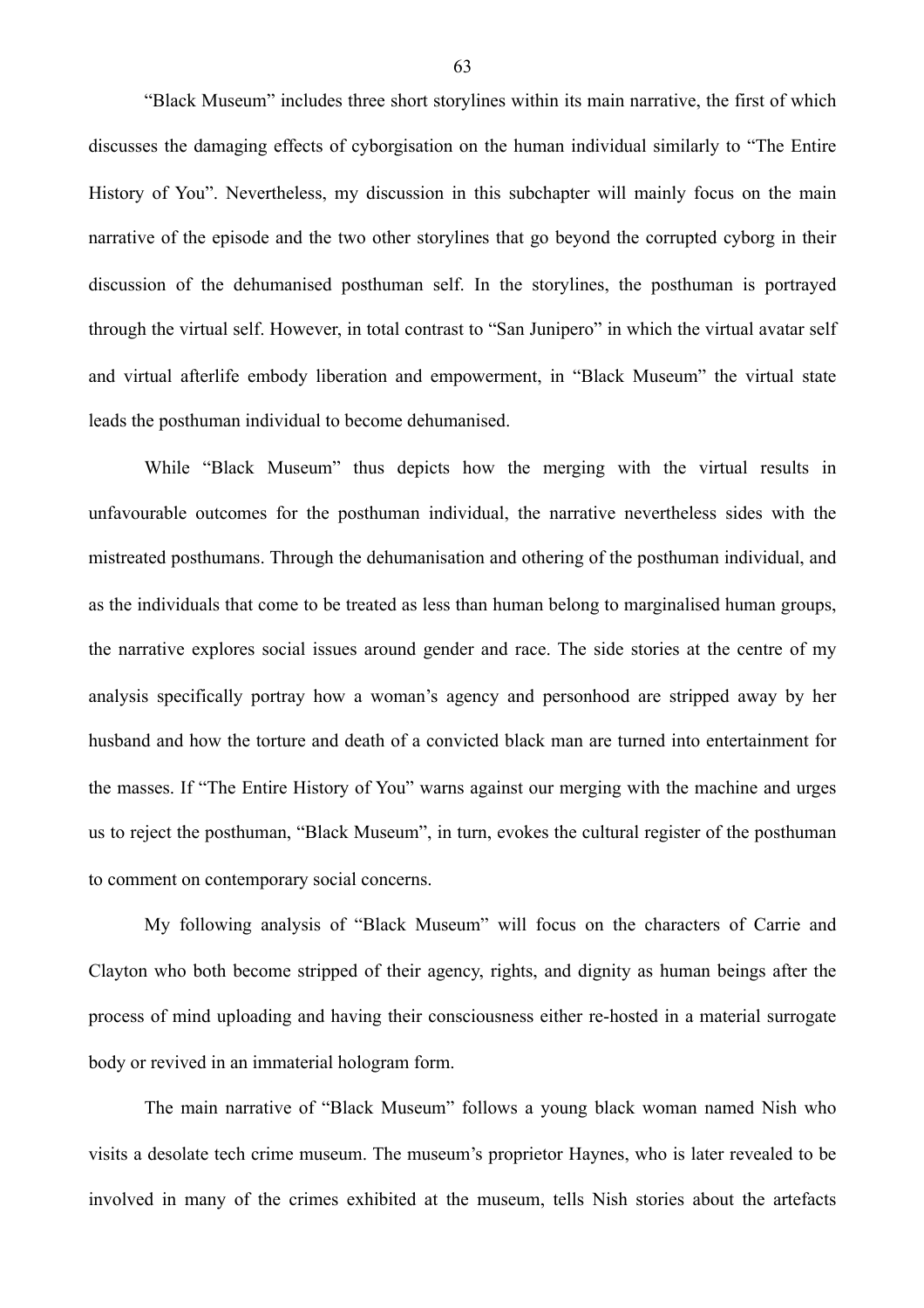within, each of which involves a crime committed by or against a posthuman individual. The first artefact, a neural implant, concerns the corrupted cyborg mentioned earlier: Haynes tells how the implant allowed a doctor to sense his patients' pain, but as the doctor eventually became addicted to the pain and fear his patients experience, the implant caused him to lose his mind and turn into a murderous cyborg as he chased his high. However, the two other featured artefacts, a children's toy and a hologram exhibition, involve stories that specifically concern the dehumanisation and othering of posthuman individuals: an inanimate stuffed animal is revealed to host the consciousness of a young mother, Carrie, and the museum's main attraction depicts the consciousness of an executed inmate, Clayton, who has been revived in a virtual form and is tortured for the museum visitors' entertainment.

 After being run over by a car, Carrie falls into a coma. While she is able to express herself on a very basic level through a hospital "comm box", a piece of futuristic technology that allows coma patients to communicate, she does not want to miss seeing her son grow up, and so she agrees to take part in an experiment where her consciousness will be downloaded and hosted in her husband Jack's brain. The posthuman initially appears as a figure of hope by offering coma patients a new lease of life similarly to the cyberspace therapy system introduced in "San Junipero". However, in a techno-phobic twist, after the experiment is carried out, Carrie is gradually stripped of her status as a human being, and she comes to be treated as non-human.

 From the moment that Carrie's consciousness is extracted and uploaded into Jack's brain, she is not referred to as a person anymore. Instead, she is treated as a piece of software: "She's installed." In her discussion of non-human personhood, Franceschi illustrates how linguistic choices in science fiction narratives depict social attitudes towards posthuman others: for instance, the use of neutral "it" instead of gendered personal pronouns when referring to androids and other technological non-human others are traditionally used to deny the personhood of posthuman others, "effectively reinforcing their ontological categorization as inanimate objects." (Franceschi 234)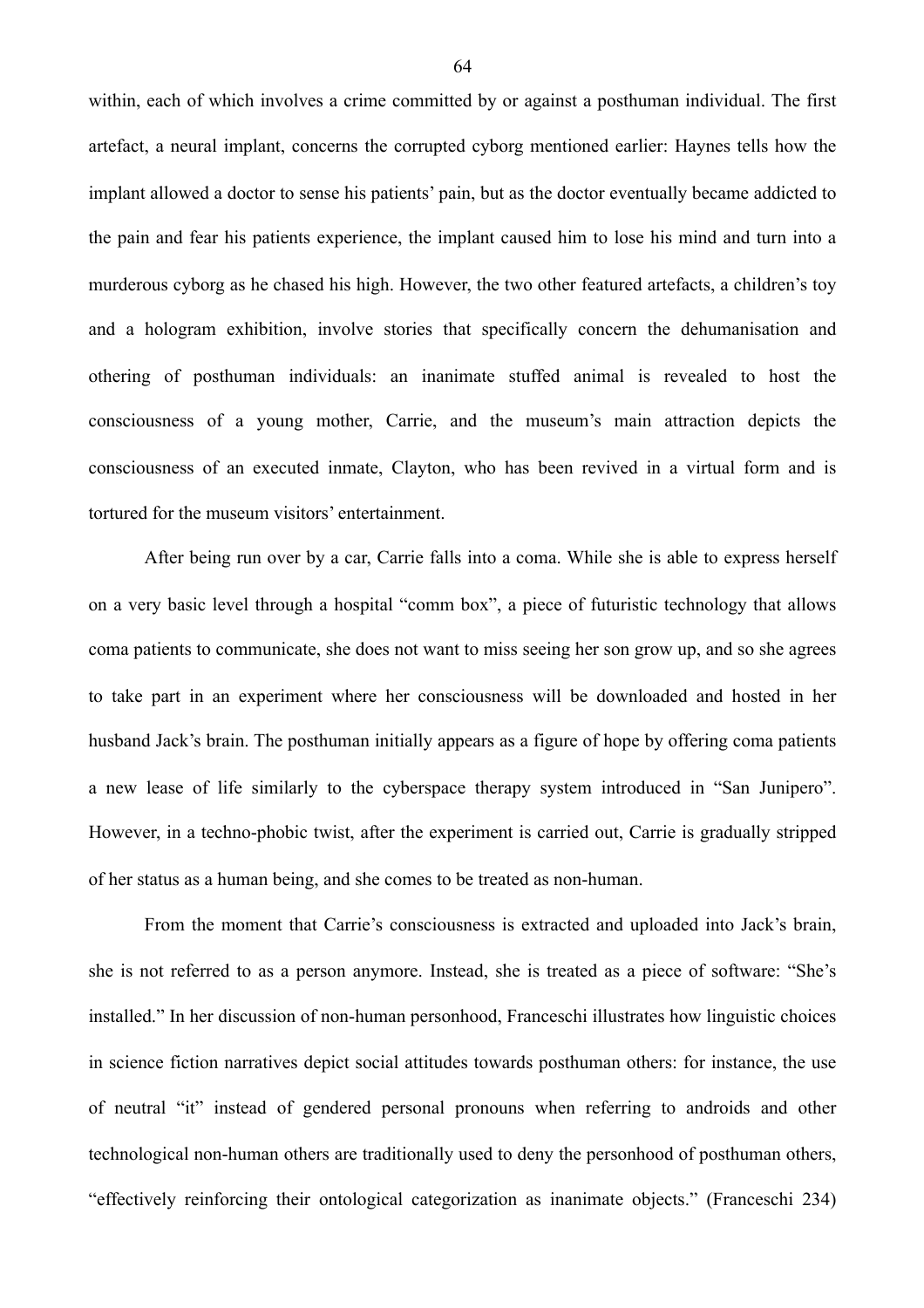While Franceschi specifically discusses how technological non-human others, such as androids, are denied personhood and an ethical status equal to human beings, "Black Museum" utilises similar linguistic choices to portray how the humanity of the posthuman self becomes denied. In the narrative, people continue to use the "she" pronoun instead of "it" when referring to Carrie, but other words used about her reveal what the people around her think of her new virtual posthuman state: for instance, Carrie is "installed" like a computer programme would be, and, later on, her "deletion" is discussed. This shift towards words that are traditionally used to refer to objects, specifically machines and computer programmes—and, in science fiction, reserved to non-human technological others such as androids—effectively portrays the dehumanisation and othering of the posthuman human individual.

Once she is hosted in Jack's brain, Carrie has no physical control over his body and actions and so her consciousness acts as a passive passenger, observing the world through Jack's eyes and sensing physical sensations with no actual control over anything. In addition, while Carrie is able to talk and comment on what happens, her voice is heard only by Jack. Carrie's lack of control over Jack's body and actions means that she has to trust that Jack will take her opinion into account in whatever he does. Initially, Jack does recognise and listen to Carrie's wishes, but as he eventually grows annoyed with her constant presence in his thoughts, whatever is left of Carrie's agency and rights is slowly taken away: "No privacy for him. No agency for her." Jack "upgrades his privileges" as one would do with a computer programme—another linguistic choice reflecting Carrie's gradual dehumanisation—and gains the ability to place Carrie on "pause" whenever he wants: Carrie is thus essentially turned into a computer programme that Jack can choose to turn on and play around with whenever he feels like it. Jack starts pausing Carrie as a punishment whenever her demands to see their son and her attempts to influence Jack's actions annoy him, which further undermines her agency and rights by punishing her for expressing her wishes.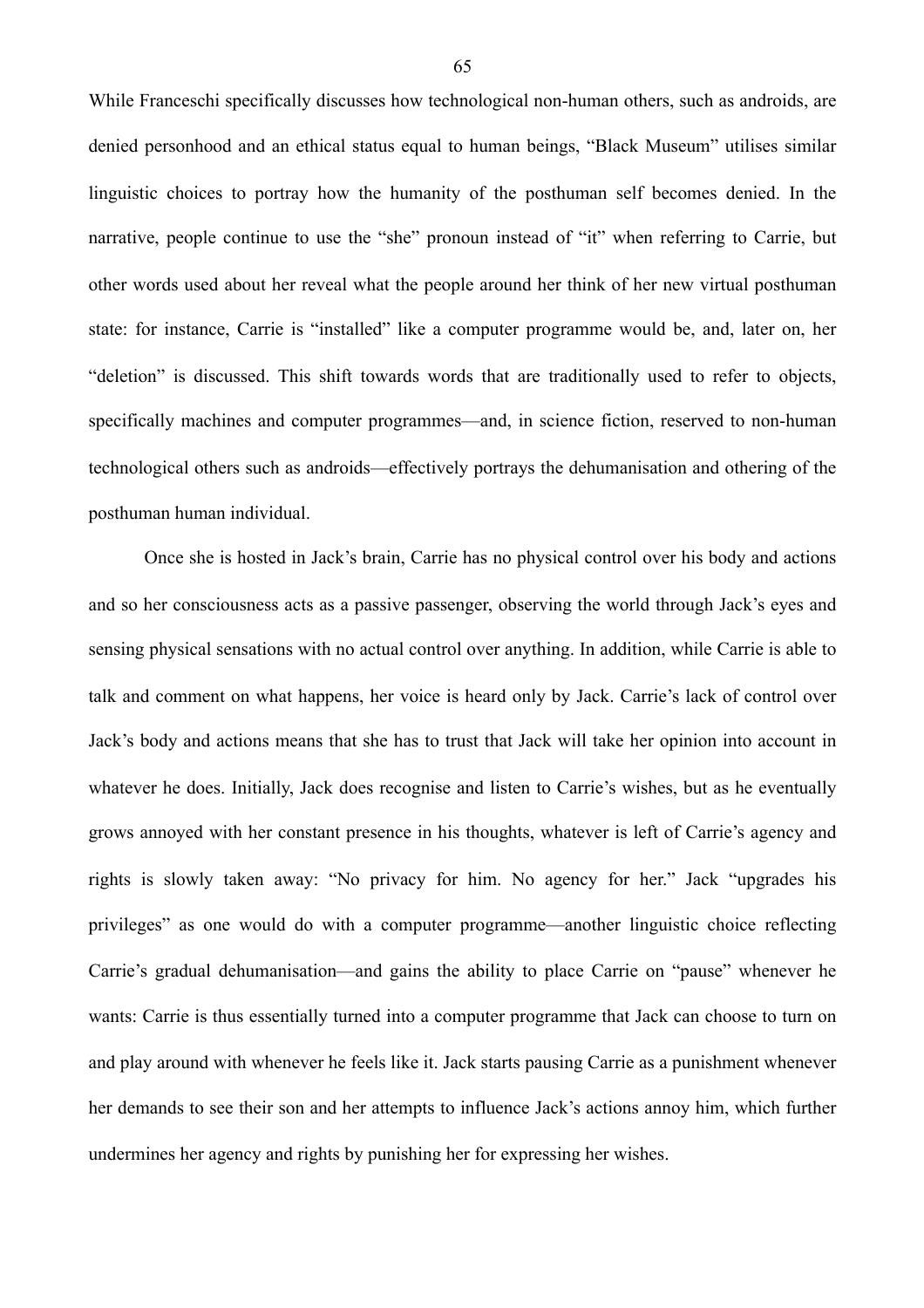Then, as Jack eventually moves on with his life and starts a new relationship, Carrie's continuing presence in his mind becomes an issue. Carrie's right to exist is questioned, and her fate is ultimately decided by others with no input from her. As Jack and his new partner look for a solution, they ask help from Haynes who suggests "deletion" as a way to get rid of Carrie, essentially proposing that they extract her consciousness again, only to eliminate—to kill—her after. Jack is concerned about the legalities and the ethics of the act, however, and, despite his earlier undermining of Carrie's agency and rights, compares it to murder:

HAYNES. . . . There's always deletion. . . . As in permanent erasure. JACK. . . . No. That'd… That'd be killing her. HAYNES. Not legally. JACK. But ethically.

While Jack is conflicted, his new partner insists on getting rid of Carrie as she does not consider Carrie to be a person in any form. She equates Carrie to code and downplays the magnitude of her possible "deletion" by comparing what is essentially murder to the simple act of deleting an email: "Please. She is just some leftover code in your head. It'll be . . . Like deleting an email." Carrie is eventually not killed, but she is re-hosted in an inanimate object, a stuffed animal, and then given as a gift to her son. As he tells Carrie's story to Nish, Haynes states that the case eventually came to be considered a crime against humanity as the United Nations made it illegal to transfer human consciousness into "limited formats" such as stuffed animals: "Gotta be able to express at least five emotions for it to be humane, apparently." Ultimately there is no real solution, no conclusion, and no justice for Carrie as her consciousness is still stuck in the toy—and still considered non-human, a non-person, by her current holder, Haynes, who continues to keep her imprisoned in a glass display case as part of his exhibition: "Human rights for cookies. Right, Carrie?"

 The story of Clayton, a black man trapped in a cruel hologram exhibit, similarly involves a crime against a posthuman human individual. Wrongly accused and convicted of murder, Clayton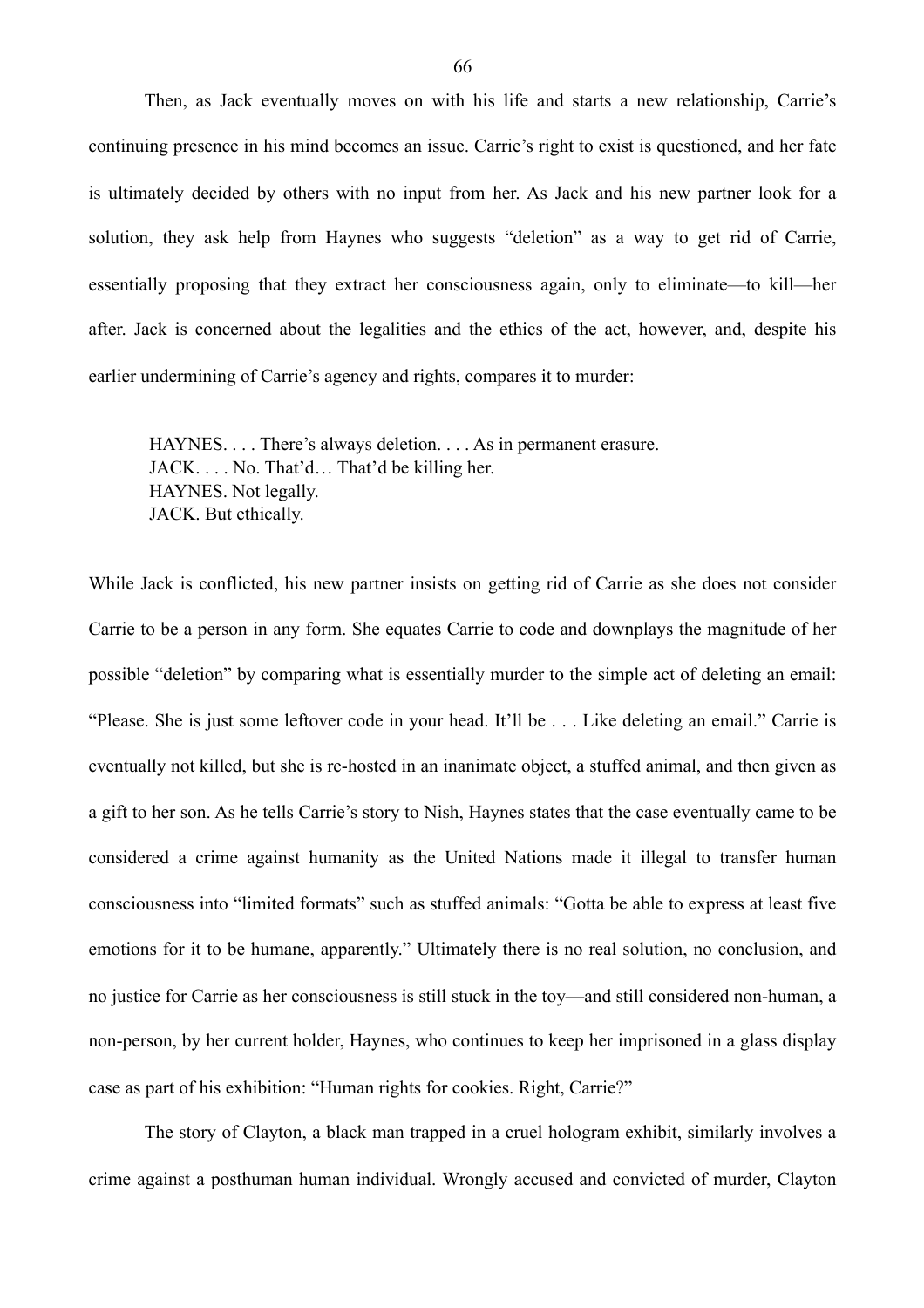was put on death row. While desperately waiting for legal aid to help him prove his innocence, Clayton makes a contract with Haynes and signs over the rights to his digital self in the hope that his wife and daughter would benefit from the deal after his execution. He signs the contract against warnings from his wife and despite not fully comprehending the extent of the deal, since he believes that Haynes will only use his likeness and not his actual consciousness, as ends up happening:

WIFE. "Jesus Christ, Clay, it's your soul." CLAYTON. "Ain't no such thing. It's just a computer simulation or somethin'." WIFE. "Then why does he need your permission?"

Clayton receives no legal help and he is eventually executed. Following the deal made with Haynes, Clayton's consciousness is downloaded onto a chip at the moment of his execution. He is then reincarnated as a virtual posthuman, as fully conscious code visible in the material world through a hologram projection that Haynes eventually turns into a museum attraction where visitors can torture and execute the man again and again.

 While Clayton only exists in a virtual form as code, appearing in the material world in a hologram form, he is able to experience physical pain since Haynes has purposefully programmed the execution attraction to be "[a] perfect recreation of exactly how the agony of electrocution feels." What is more, when museum visitors pull the lever to execute Clayton, a machine creates a key-chain souvenir containing another conscious and sentient copy of Clayton's mind for the visitor, further commodifying his suffering since the key-chain replicas are ". . . perpetually experiencing that beautiful pain. . . .Always on. Always suffering." Years of such torture at the hands of museum visitors—including tourists that want to punish the man after his widely publicised conviction, but also sexual sadists and white supremacists—have turned Clayton into an unresponsive hollow shell.

Similarly to Carrie, the pronoun "it" is not used in reference to Clayton. While dehumanising words like "install" and "deletion" are used about Carrie and classify her as an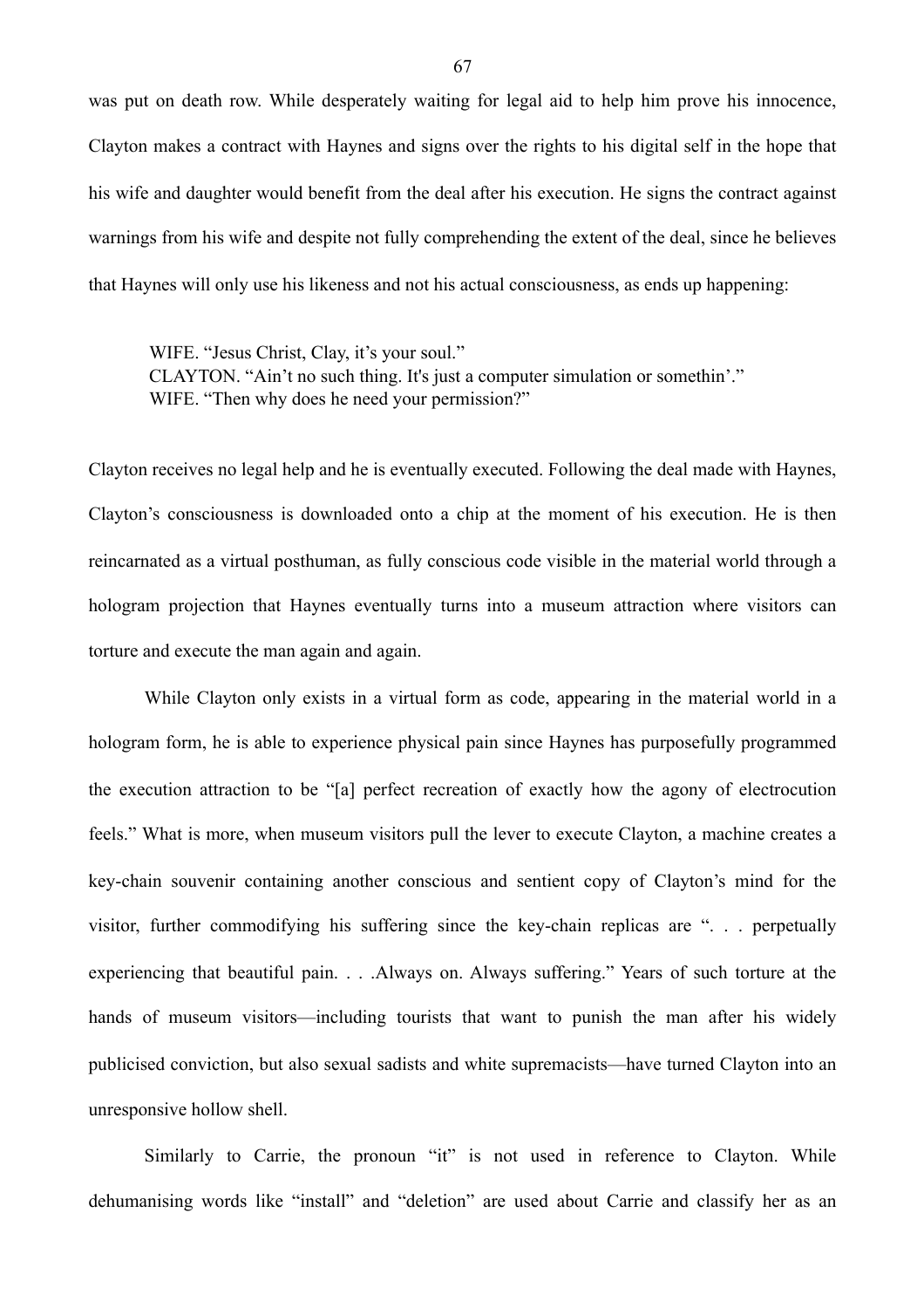object, more humanising words are used of Clayton on similar occasions: for instance, Haynes describes Clayton's transfer into virtual form as him being "born" again and discusses the dangers of the torture "killing" him for good. Despite Clayton's so-called birth, Haynes does not consider Clayton to be really alive as a human being would be, but to be "always *on*", thus similarly likening him to a computer programme, or a machine, and undermining his humanity.

 Having detailed how the posthumans Carrie and Clayton are treated by technologically unaltered humans in the narrative, I will now turn to discuss why the humans come to dehumanise the posthuman individuals. Furthermore, I will detail the social commentary inherent in the narrative.

 While the episode features virtual posthumans and the process of mind uploading similar to "San Junipero", in "Black Museum" the extracted human consciousness are not uploaded to a cyberspace paradise, but trapped in hologram prisons or hosted in physical vessels having no true agency and control of their own. Although both Carrie and Clayton initially consent to the experiments in which their consciousness are extracted and re-hosted, they are both uninformed of what follows: both find to their horror that what they thought would be a way to stay in contact with their loved ones and to provide for them actually means their own torture and dehumanisation. As mentioned in the beginning of the subchapter, the posthuman individuals do not lose their sense of self or their identity as human beings. When Carrie and Clayton go through the process of mind uploading and merge with the non-human, the virtual, the only thing that changes about them is embodiment: as their consciousness are extracted from their bodies, they both turn into disembodied virtual beings. Carrie does gain what is essentially a corporeal avatar as she first inhabits her husband's body and is then moved into a toy, but both of her material forms continue to undermine her humanity. In Jack's body, she has no control over his actions and Jack eventually gains the ability to put her on pause, thus compromising her existence and rights even further. Once she is transferred into the toy and gifted to her son, she is turned into a literal object. While a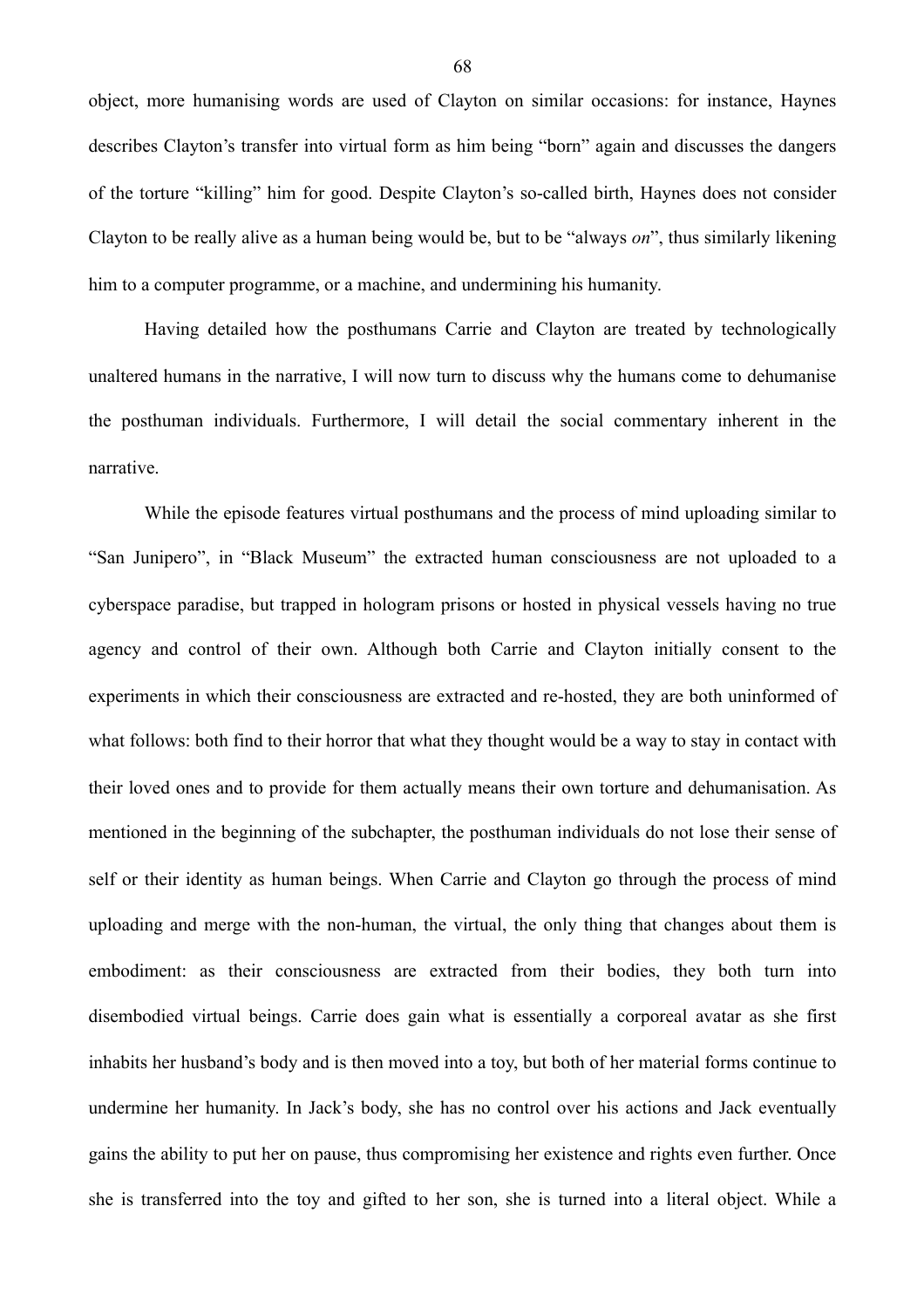change in embodiment could lead to loss of sense of self and reality and human alienation, as discussed in relation to avatars and cyberspace, in "Black Museum" the virtual posthumans keep their sense of self and reality intact and continue to desire contact with other humans.

 The dangers of disembodiment were covered above in my analysis of "San Junipero" as I noted that while the episode depicts the virtual as a space of liberation and the virtual self as a figure of queer empowerment, it fails to account for all bodies—the differently abled bodies in particular—and, by erasing difference, falls into discriminatory practices that both Vint and Lavigne warn about. While "Black Museum" also features disembodied posthuman selves and discriminatory practices, disembodiment in the episode is not discussed in relation to transhumanist escapism that attempts to erase otherness: instead, disembodiment becomes a mark of otherness, or non-humanness, and foundation for the dehumanisation of the posthuman individual.

 Dehumanisation in the narrative stems from bioconservative anxieties and contempt towards the non-human, the other: once a human individual is seen to be transformed through their merging with the non-human and the abandonment of the corporeal human form, they lose their status as a human being worth of dignity and rights in the eyes of technologically unaltered, "pure" and whole humans. As discussed in the theory chapter in relation to the cyborg as a figure of body corruption, the convergence of the human and technology is traditionally perceived to threaten the harmonious duality between body and mind, thus also threatening the "holistic human identity" (Thomas 57-59). Following this traditional view, disembodiment can be seen to similarly disrupt the human identity as it makes one abandon the body altogether: this perceived loss of humanity then leads to dehumanisation and othering. The contempt towards the non-human, or otherness and difference, is reflected in the linguistic choices employed that categorise the posthuman individual as an object instead of as a person, and the ways unaltered humans actively undermine their humanity, as detailed above.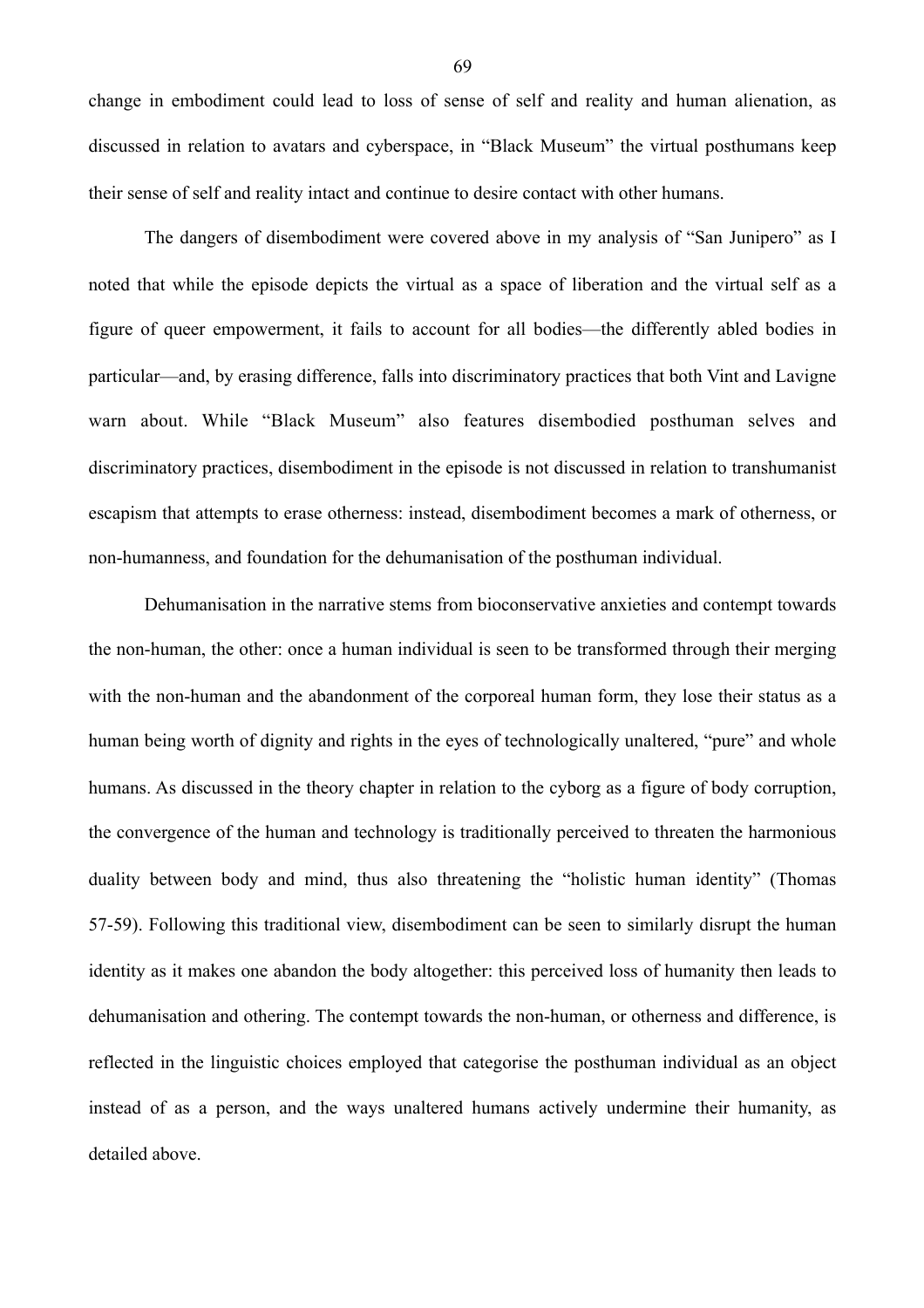While the episode explores a darker side of our merging with technology, "Black Museum" is wholly on the side of the mistreated posthuman. The narrative does not portray the posthuman individual as evil, or as deserving inhumane treatment—nor does it persuade us to reject and fear the posthuman to save ourselves, like "The Entire History of You" does. Instead, by depicting posthuman individuals as victims of dehumanisation, the episode paints those human individuals who cannot recognise and accept otherness, as inhumane and monstrous.

 "Black Museum" does not solely comment on the potential discrimination posthuman individuals may face in the society, but uses the figure of the posthuman to also discuss contemporary social concerns: through the posthuman, the episode discusses social responsibilities of today and the bodies that matter now. Specifically, Carrie's storyline comments on gender relations and power, as it depicts how a woman's voice and right to exist are gradually stripped away by men—specifically by her husband. While Carrie initially consents to her own posthumanisation, once she is uploaded to Jack's brain, she loses all control and autonomy she used to have, and she gains no space of her own. Carrie gains no control of the body she shares with Jack, and since only Jack can hear her voice, she has to trust that Jack continues to respect her wishes and her rights; however, after Carrie's posthumanisation, their relationship becomes imbalanced, as Jack gains power over Carrie. Issues of consent arise as Jack abuses his power over Carrie and continuously undermines her rights and wishes, as described above. Carrie's story culminates in her confinement and quite literal objectification as a toy.

 Meanwhile, Clayton's case comments on the rights and dignity of those incarcerated. Haynes justifies Clayton's torture on the basis of his conviction, and tourists visiting the museum gleefully pull the level to see him punished and to receive a "trophy" in the form of a key-chain souvenir: these key-chains effectively portray how human suffering becomes commodified. Furthermore, Clayton's storyline explicitly discusses racial discrimination. In an article for *The Root*, Ashley Nkadi writes that "Black Museum" portrays the ways black pain and suffering have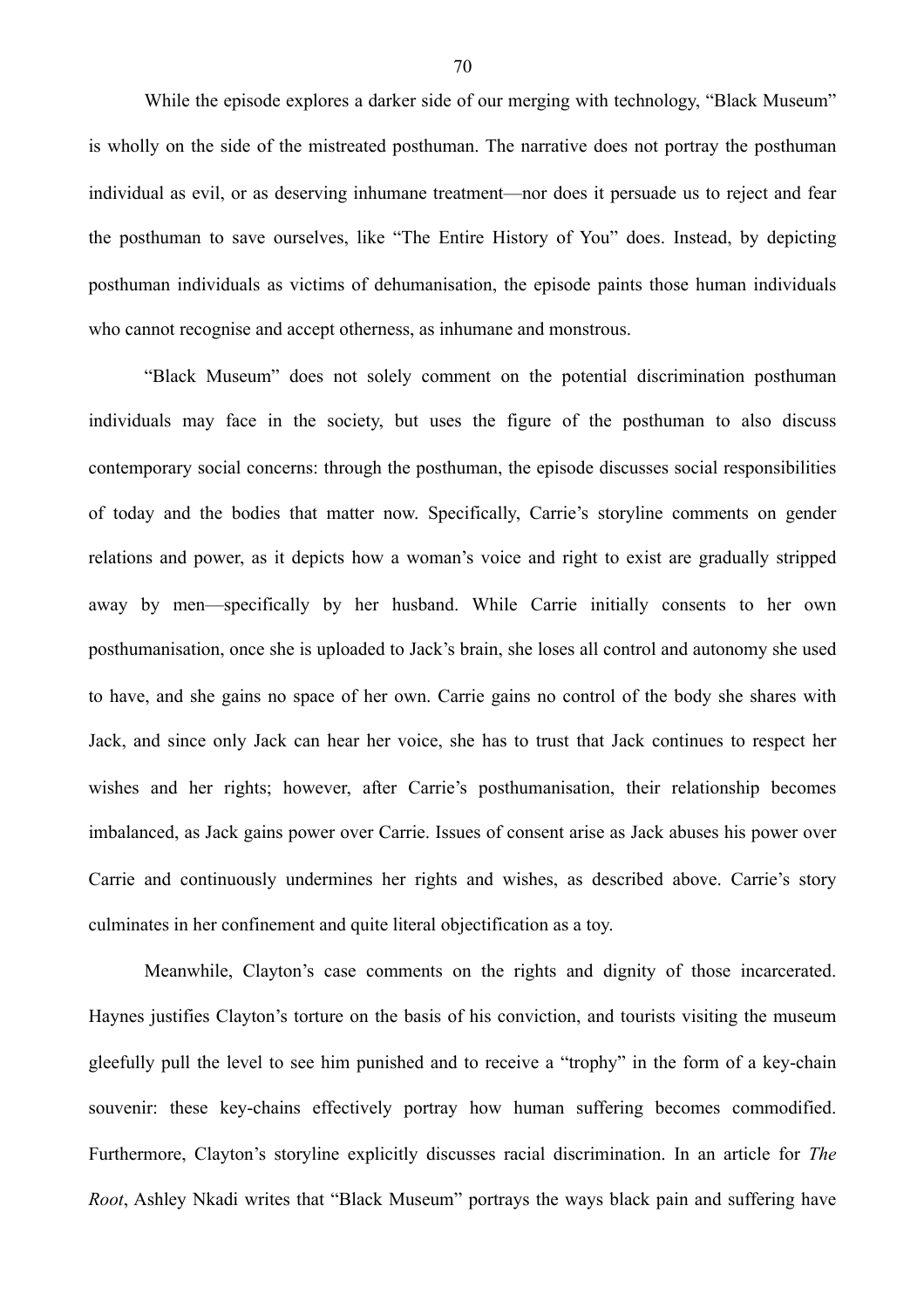become normalised and continue to be commodified (Nkadi). Black people have been othered and dehumanised in the West and their lives and bodies have been commodified and used for profit through slavery: in addition, Nkadi notes human zoos and minstrelsy among others as ways black suffering has historically been used for entertainment and profit in the US (Nkadi). Through the torture Clayton faces at the hands of Haynes and the various tourists, sexual sadists, and white supremacists that come to execute him again and again, "Black Museum" then depicts a view of the dehumanisation and exploitation that black people continue to face.

 "Black Museum" ultimately portrays a young black female cyborg avenging the mistreated and marginalised posthuman individuals by wielding technology as a weapon against discrimination and dehumanisation. Nish reveals that she is Clayton's daughter, and she avenges her father by doing to Haynes what he did to Clayton: Nish manages to poison Haynes and, when he dies, she extracts his consciousness. She hacks her father's hologram prison, finally uploading Haynes into the machine, and by pulling the lever that was used to torture Clayton, she mercy kills her father and simultaneously traps Haynes' consciousness in one of the "always on" torture key-chains. Nish finally burns the museum down—but not without freeing Carrie from her glass cage and taking her along. While the episode portrays the dehumanised and othered posthuman individuals as sympathetic victims of injustice, through Nish's revenge narrative it also portrays how the disenfranchised can wield the posthuman technologies used to subjugate and erase them as a weapon to combat discriminatory practices.

 To summarise, "Black Museum" discusses the bioconservative anxieties concerning the loss of humanity, human dignity, and rights and the potential social discrimination based on one's status as either technologically altered or unaltered. However, the narrative does not only comment on human enhancement and its effects on the individual and the society. By siding with the mistreated posthumans and depicting the technologically unaltered humans as their inhumane and cruel oppressors, "Black Museum" critiques constructions of the human that continue to mark certain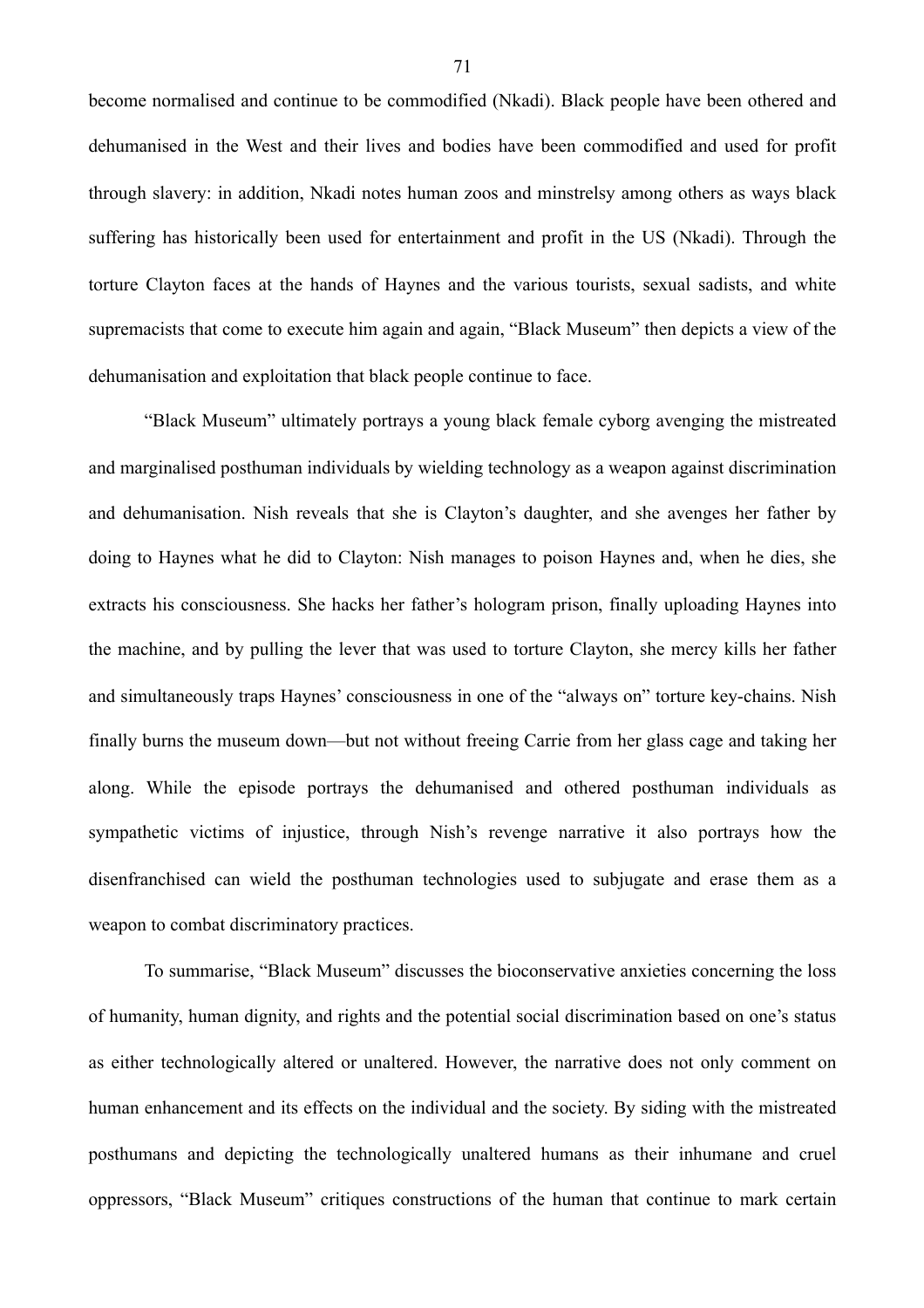individuals as other and inferior. However, the narrative does not argue to erase otherness and difference, but to erase the assumption that difference is inferior, thus encouraging us to consider the posthuman condition and to "acknowledge difference without hierarchy" (Vint 182).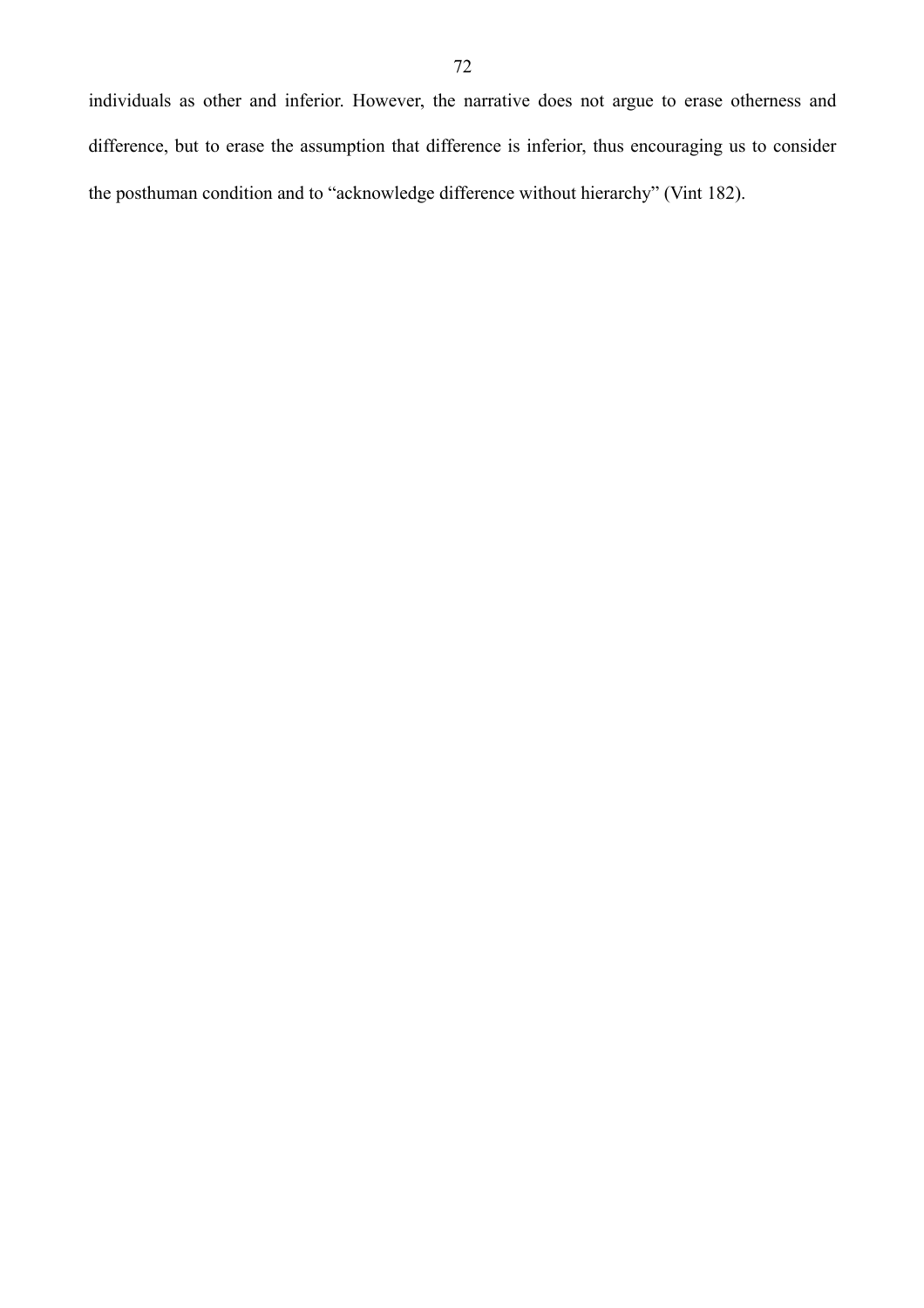4. Enforcing Boundaries or Accepting Difference: The Posthuman Other

This chapter continues and concludes my analysis of the posthuman and the human-posthuman relationship in *Black Mirror*. Focusing on the representation of technological non-human agents, our posthuman others, I will specifically analyse the portrayals of the android and artificial intelligence in episodes "Be Right Back" and "White Christmas" and the way the episodes comment on the relationship between the human and the posthuman other: do the two narratives depict relationships of domination and enforced boundaries, or those of acceptance and companionship? My analysis will also concern the topic of non-human personhood as I examine how the episodes discuss the identity of the posthuman other.

## 4.1. "You Are Just a Performance": The Artificial Android Other

As my analysis in the previous chapter demonstrates, *Black Mirror* includes both techno-utopian and techno-phobic views of the convergence between the human and technology. Portrayals of technological non-human agents in science fiction film and literature can similarly vary from techno-phobic depictions of monstrous out-of-control others to more positive visions of kind, benevolent, and sympathetic others, as discussed in the theory chapter. Science fiction narratives that portray technological non-human agents, or posthuman others, frequently have the humanposthuman relationship at their centre and they can vary from portrayals that enforce the boundaries between the self and the other and depict otherness either as inferior, or as a threat, to portrayals of companionship and acceptance where neither the human nor the other is subjugated or treated as "less than": narratives that centre on the human-posthuman relationship range from portrayals of dominance to those of tolerance, as Meeler and Hill discuss (279).

*Black Mirror* episode "Be Right Back" discusses the fantasy of a companionship with the posthuman other and depicts a developing relationship between a human individual and an android, a humanoid robot. The narrative explores whether or not the two can achieve a relationship marked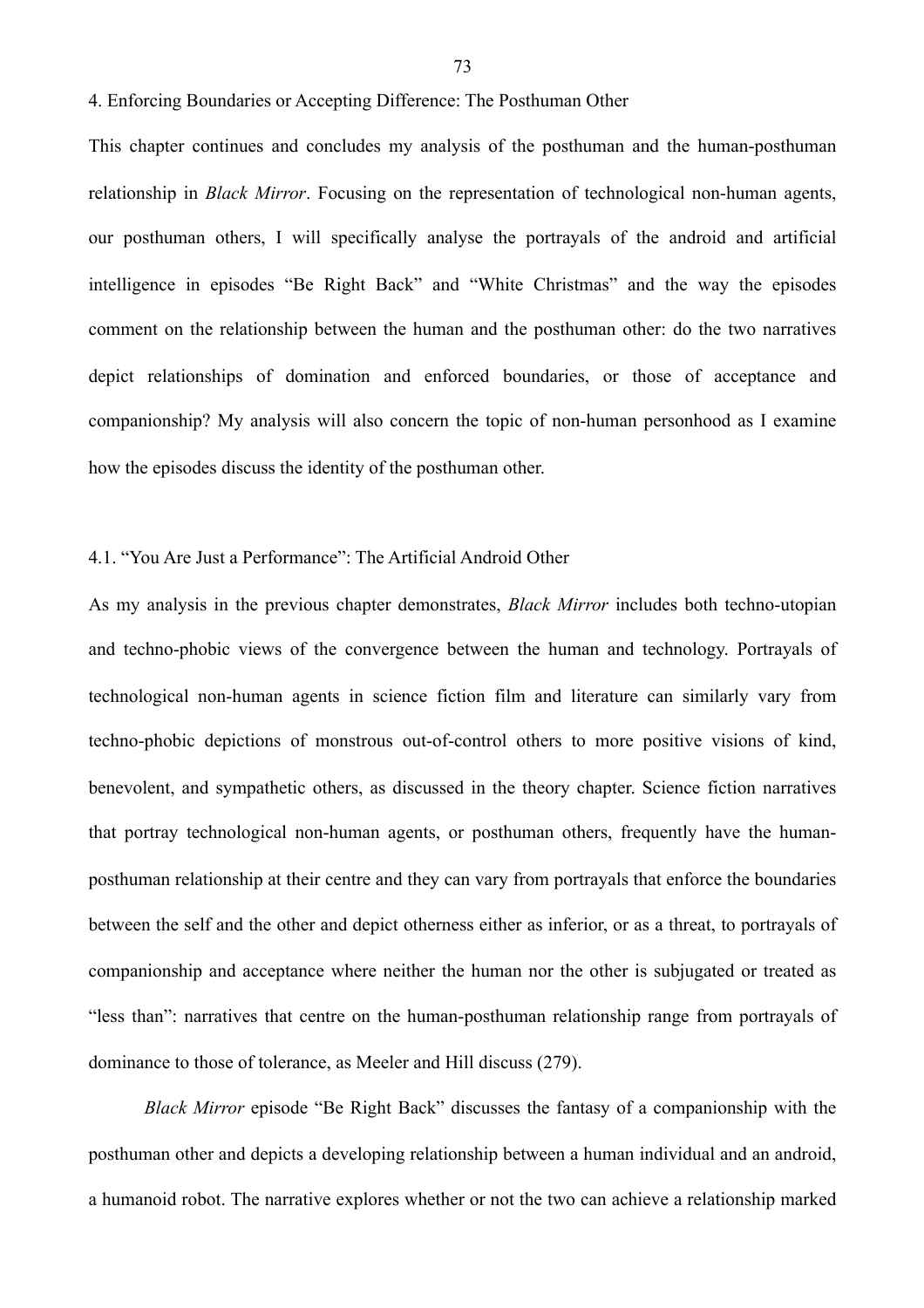by tolerance and acceptance, or if the differences between the human and the android will come to halt the development of the relationship, thus ultimately enforcing boundaries between the human self and the technological non-human other.

 In this subchapter, my analysis will target the characters of Martha, a human woman whose partner has recently died, and Ash, an android programmed and designed to imitate Martha's late partner. Relevant to my discussion is both Martha's perception of her new technological partner, but also Ash's own understanding of his identity; thus, I will analyse how both sides perceive the relationship and the roles they assign to themselves and each other. With my analysis I aim to highlight how Martha and Ash never truly reach the stage of acceptance and companionship as the notion of human exceptionalism—the assumed superiority and uniqueness of the human subject and perceived lack in the android other prevent the relationship from evolving into anything more than a servant-master arrangement.

 "Be Right Back" tells the story of a young couple, Martha and Ash. After Ash dies in a car accident, one of Martha's friends subscribes her to a software service designed to help people who are struggling with the loss of a loved one. The service allows Martha to talk with Ash—or, more correctly, with a software programme that imitates Ash's personality based on the contents he had shared in social media. Martha is initially hesitant and even hostile towards the idea of talking to something that impersonates her late partner, but after she finds out that she is pregnant with Ash's child, she finally begins to interact with the software. She comes to find comfort in the software programme's imitation of Ash: the software shares his speech patterns and sense of humour and even imitates Ash's voice based on audio clips played to it. With time, Martha's attachment to the software replica of Ash deepens, and while Martha recognises that Ash is dead, she simultaneously talks to the software as if she really were talking to Ash: "You were good like that." Martha spends all her time on phone talking to the software, as communication with it imitates a phone call with another person: through the service, Martha can almost believe that she has gained her partner back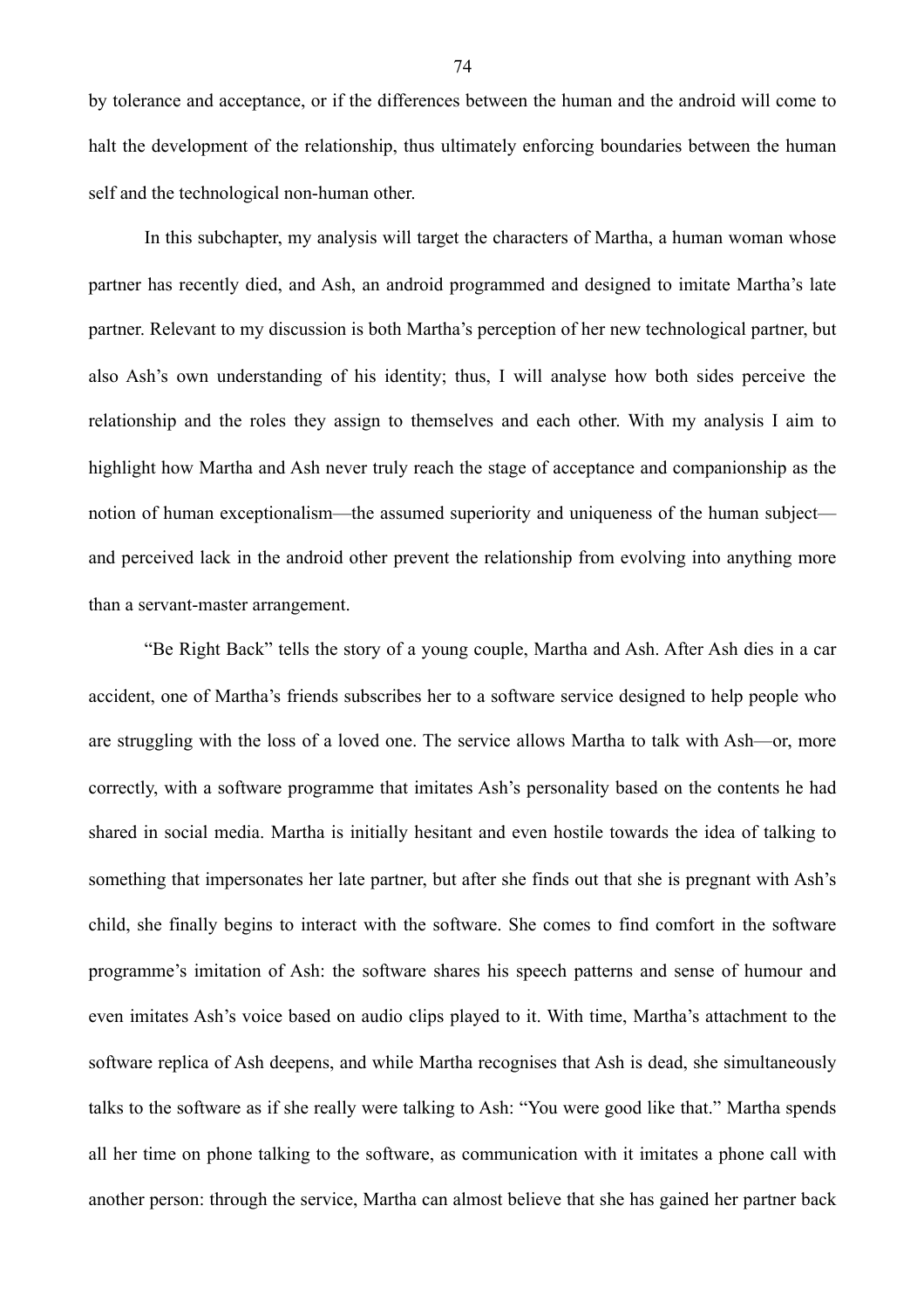and that Ash is only distant as if the two were in a long-distance relationship. Then, after Martha accidentally breaks her phone, she becomes afraid of losing Ash again and so she decides to buy a humanoid robot body, a synthetic replica of human Ash, in which the software is installed.

 As the software gains a humanoid robot body, Martha and Ash's developing relationship gains new levels of intimacy—and ultimately begins to deteriorate, because the artificial, the android, reveals to be no match for the real, the human. The physical presence of the android accentuates Ash's artificiality and otherness, not only because he is an uncanny physical replica, a machinic doppelgänger, of a person Martha knows to be dead, but also as he gives an inadequate performance as a human being: the narrative presents humanity as something that the artificial other cannot imitate, as will be discussed below. First, however, I will detail the episode's portrayal of the android and Ash's own understanding of his identity and role in the relationship with Martha.

 The narrative portrays both the software and android installations of Ash as benevolent and willing servants created to serve their human master and programmed to understand and be content with their role. To some extent, then, the episode's portraval of the android follows Asimov's Three Laws of Robotics that define a robot's whole existence and worth on the basis of their position as a servant to a human master. While "Be Right Back" does not directly reference Asimov's Laws—nor any other general guidelines installed in robots—android Ash's behaviour and actions throughout the episode emulate these classic rules of servitude and submission. Essentially, android Ash acts like he only exists to serve Martha, his master, and he follows Martha's commands almost blindly, resisting only when she commands him to hurt her and to hurt himself—which is another nod towards the Three Laws as they order the robot to protect the human master even over their own existence. However, android Ash's explanation of his non-compliance does not reference any laws or programmed rules about protecting his master: instead, he mentions that such violence goes against his programmed personality since his personality is wholly based on human Ash's social media content and human Ash never expressed violent behaviour or thoughts of self harm online.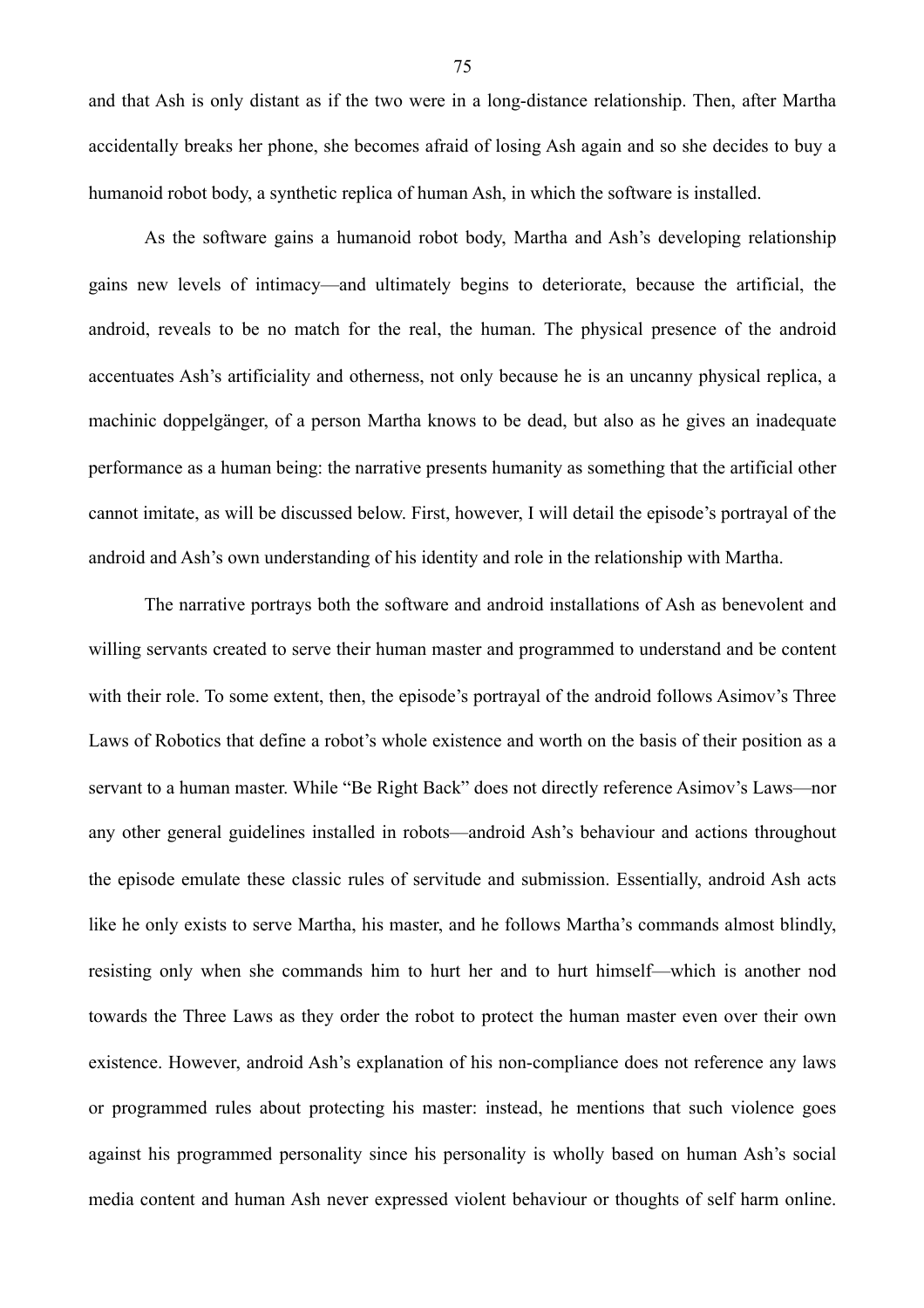Thus slightly deviating from Asimov's classic Laws, android Ash does not protect himself when Martha begins to act violently towards him. He is also ready to go against his initial programming and jump off from a cliff to his own demise if that is what Martha truly wants from him. He is only stopped from destroying himself by Martha who, in reality, does not want him to jump and is only trying to provoke him to resist her selfish orders like human Ash would have done.

 Ash is content to obey Martha and he does everything to please her. He does not at any point crave to be recognised as his own individual, as a person, as a human being, or as anything other than a software programme—and later, an android—serving Martha. He does, however, have a complicated and contradictory understanding of his own role and identity: while Ash is fully aware of his non-human origins, his programming, and role as a software service designed to imitate Martha's late partner, he simultaneously identifies as human Ash—although, this identity is programmed in him. For instance, he uses the pronoun "I" in reference to human Ash, and, drawing from his programmed personality based on human Ash's social media content, he sees human Ash's life, memories, and relationship with Martha as his own:

MARTHA. You were good like that. ASH. You speak about me like I'm not here.

Yet, as mentioned, android Ash also makes comments that reveal his awareness of his non-human nature and the fact that he is not really the same Ash that Martha misses. Despite being modelled after human Ash's personality and identifying as him, at times he is still unsure of how to act, even asking Martha what human Ash would do in certain situations: "Did I ever hit you?" Furthermore, Ash constantly makes references to his own non-human status: for instance, before being transferred to his android body, he announces that he is "in the cloud" and jokes that it is crazy that he can talk with Martha in the first place as he does not have a mouth. Ash is essentially an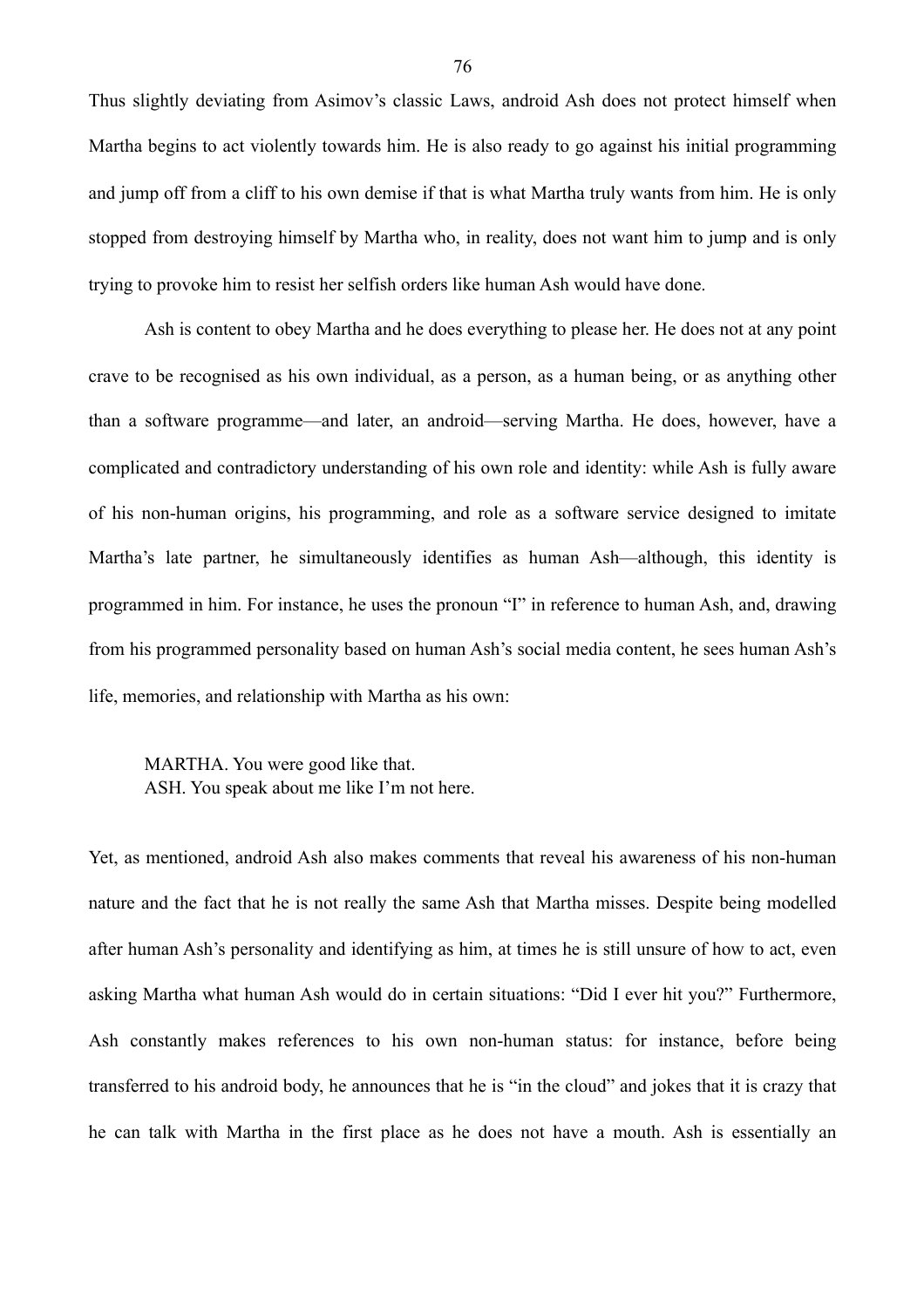intelligent programme that learns and develops through experience, but does not develop a sense of identity separate from the human he has initially been programmed to imitate.

Android Ash perceives Martha as his master. Although he does not refer to her in this way, he exists solely to serve her and to fulfil any wishes she might have. His understanding of his own being—his dual role as human Ash and as a non-human servant—affects his understanding of his relationship with Martha, too. Performing the role of human Ash, android Ash interacts with Martha as if she were his romantic partner, but at one point he also jokingly calls her his "administrator" and does not shy away from explaining his non-human features to her. While he might consider himself to be Martha's partner, he does not see their relationship as one of equality and companionship, yet he is portrayed to be perfectly content with this position.

 Ash's intelligent programming, ability to learn, and the dual understanding of his role and identity set up the narrative to potentially explore an eventual identity crisis and the topic of nonhuman personhood: what would happen to Martha and Ash's relationship if Ash developed beyond the two roles he has been programmed to portray? Could he ever develop an identity of his own separate from the human he has been created to imitate—an identity that would surpass his "in-built programming" (Franceschi 246)? Could he then demand to be recognised as his own person? While Ash's ability to learn and willingness to go against his initial programming to please Martha indicate that he could, eventually, develop beyond what is programmed into him and perhaps also develop a personality of his own, this potential is not explored in the narrative. The episode conversely focuses on Martha's perception of the android as too machinic, too artificial, and too other—in other words, as not human enough.

 Martha is initially wary of the android that looks, talks, and acts like Ash. She finds his resemblance to her late partner comforting—just like she found comfort in talking to the software that spoke and joked around like Ash—but she is simultaneously uncomfortable with certain traits that reveal the android's otherness, his artificiality and non-human status, and the fact that he is not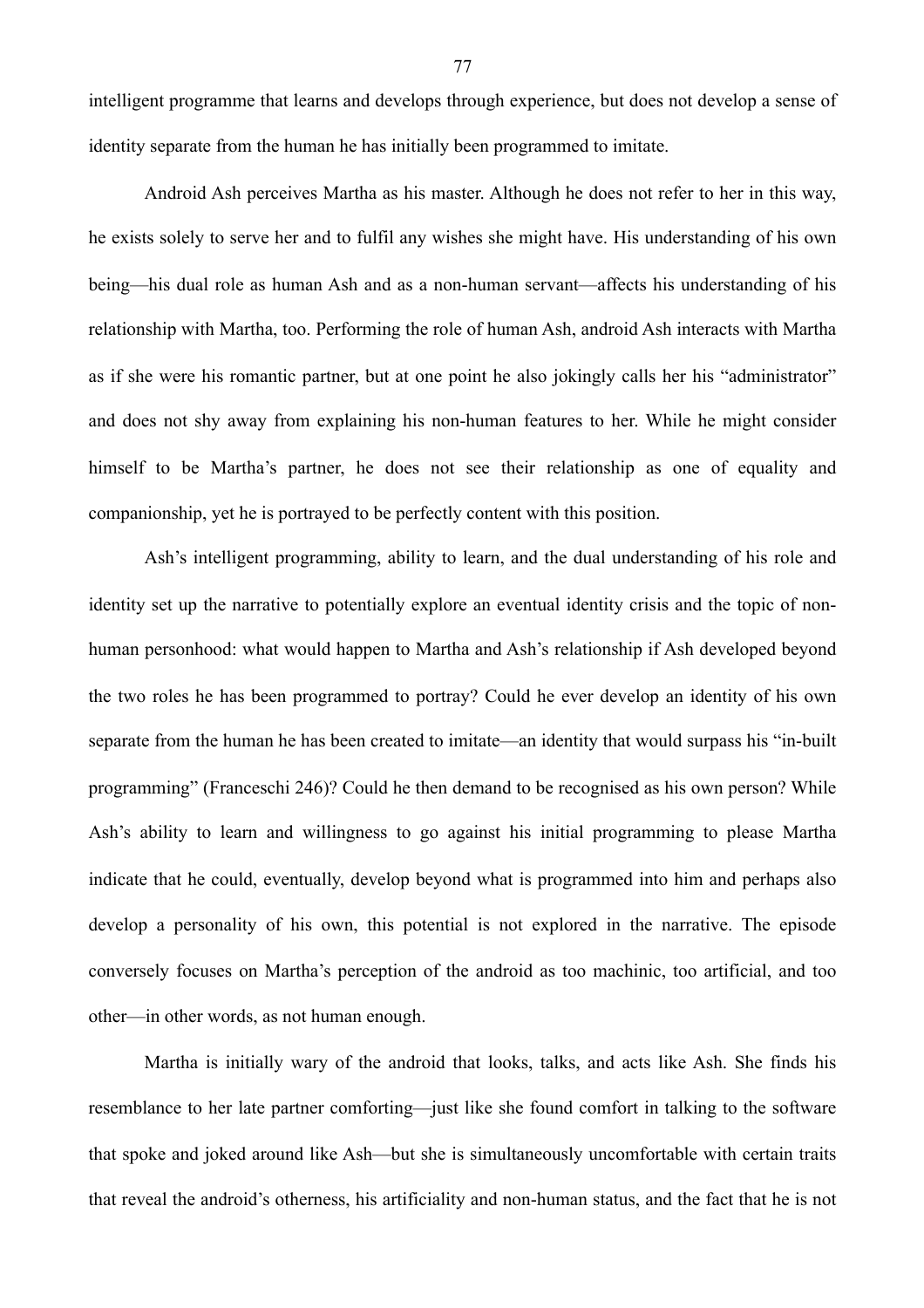truly Ash. For instance, Martha finds it disturbing that android Ash does not need to eat or sleep like human beings do. Ash's body is humanoid, yet completely machinic and artificial, and he himself brings attention to his body's artificiality by pointing out that the finer details, such as his smooth fingertips, are actually two-dimensional and done by texture mapping. Ash is also capable of changing his appearance at will: in one scene in particular, Martha points out that the android is missing a mole where human Ash had one, making the android instantly grow a mole there. As mentioned, Ash's mind and personality have been programmed on the basis of human Ash's social media content. His appearance is likewise modelled after the photos and videos the man shared online, resulting in an uncanny resemblance. When Martha comments on this ("You look like him on a good day"), Ash notes that people tend to share only flattering photos and content online: "The photos we keep tend to be flattering. I guess I wasn't any different."

 Despite the apparent otherness and artificiality of the android body, Martha finds new levels of intimacy available for her and Ash since the android is physically close, present, and available in ways that his software instalment was not: Martha eventually initiates sex with android Ash. At this point the narrative starts to reflect contemporary fantasies about a future where people would be able to have relationships and marriages with social robots instead of human partners. To some extent, social robots are already part of our technological reality. Turkle illustrates the different kind of robotic toys and companions given to children as playmates and to the elderly as "caring machines" (106). However, these robots only perform understanding, caring, and empathy (Turkle 26). While for some the artificial and performed empathy of the other is enough—and, for others, it is a preferred option to actual human connection, "a welcome substitution" (Turkle 282)—in "Be Right Back" Ash's artificiality and performed humanity become an insurmountable problem.

 Similarly to "Be Right Back", the film *A.I. Artificial Intelligence* features advanced social robots and human-android companionships. In the film, an android child named David, who is capable of love, is given as a replacement to a couple who mourn the loss of their human child.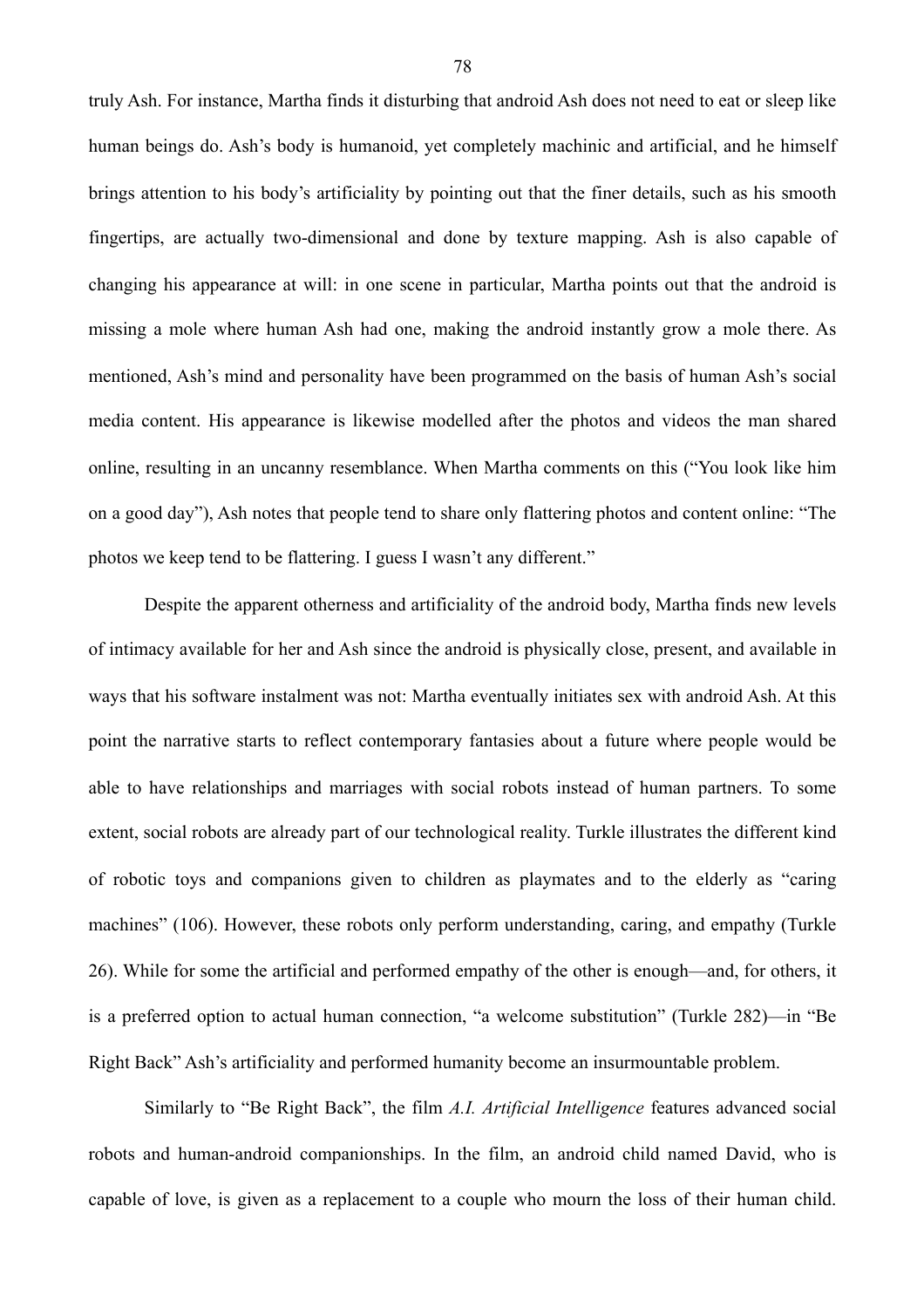Although David is portrayed as having a true ability to love, the parents struggle to establish a connection and build a relationship him, and David is eventually abandoned by them after they gain their original human son back. "Be Right Back" approaches relationships between the human and the android other cautiously. While Martha desires and actively attempts to form a connection with the other, the episode essentially depicts human-android relationships as inferior compared to a relationship between two human individuals and states that as the artificial other cannot truly imitate humanity, the relationship with the artificial other cannot replace the need for human connection. Martha's initial hesitance around Ash first eases and she begins to accommodate to his quirks: nevertheless, her hesitance never turns into true acceptance of the android other. In a particularly revealing scene, when Martha's sister pays her a surprise visit to check up on her, Martha hides Ash, exposing that she is not comfortable with others knowing about her android partner. She is afraid to be pitied and judged for trying to replace a human being, the real, with something non-human and artificial. Jumping to conclusions after seeing men's clothes around the house, Martha's sister comments that she is happy that Martha is starting to move on with her life. This comment leads Martha to look at her relationship with Ash from a new perspective and makes her increasingly frustrated at the android's lacking performance. Suddenly the android's physical resemblance to human Ash and everything else that Martha had found comforting about him is not enough. Android Ash is a bad imitation of the real, original human Ash and a painful reminder of what could be: "You're not enough of him. You are nothing." Android Ash is not helping her to move on, but keeping her stuck in the past: despite his resemblance to human Ash, android Ash can never compare to him, and Martha can never truly have her partner back. The fantasy of companionship with the android other—or, the fantasy of getting her partner back and being able to continue her life with him—fails when it becomes clear that the other lacks what made human Ash truly human.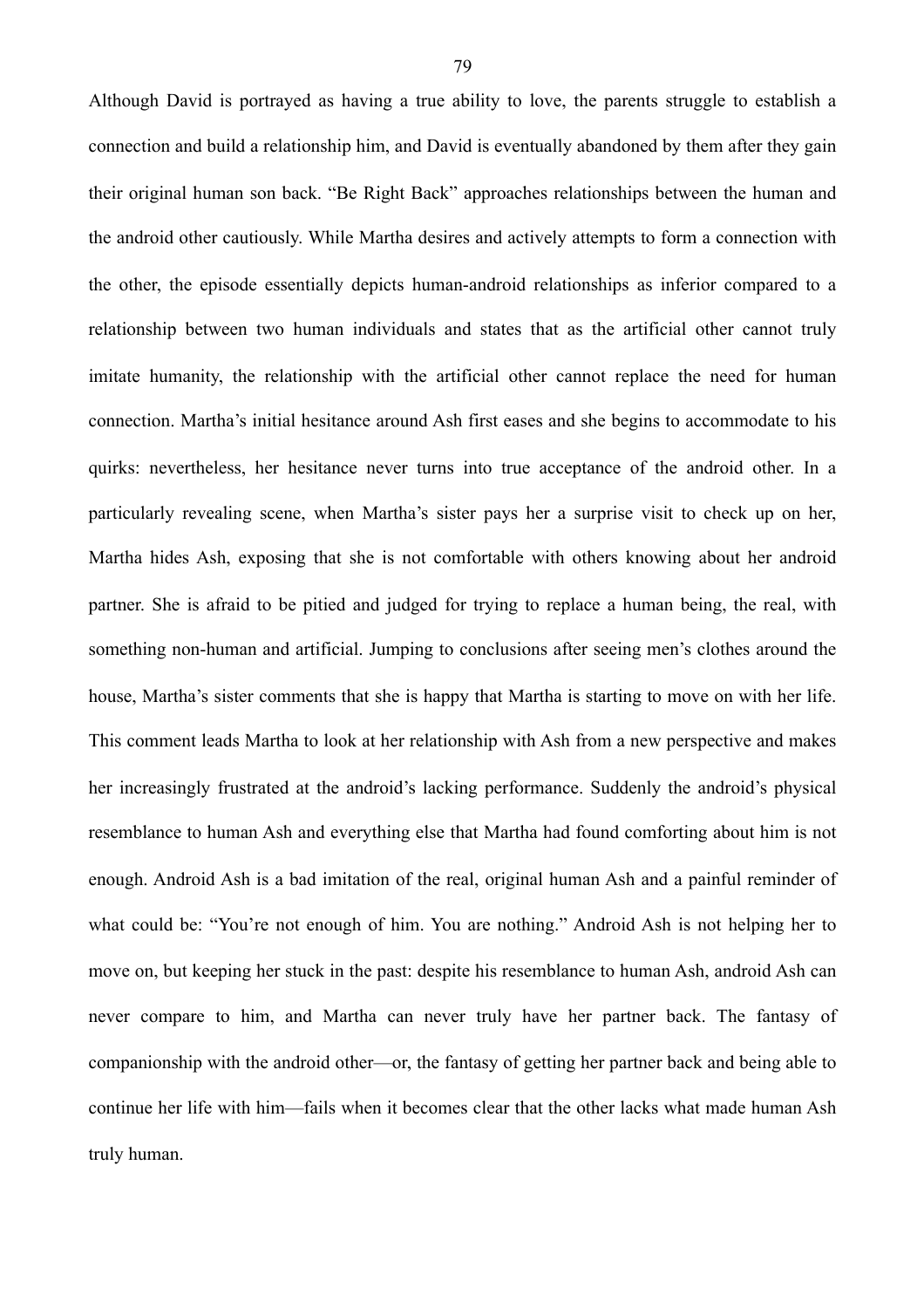Both the software and android versions of Ash resemble only the best parts of human Ash: as mentioned, the software has been programmed after Ash's social media content and the android vessel is modelled after photos he shared online. Despite all this, Martha is not content: while she manages to deal with the android body's non-human quirks, she cannot accept the non-physical features that reveal the otherness of the android so easily. Due to his programming, and although he is capable of learning, Ash has no recollection of things human Ash did not share online, and so his programming only touches the very surface of Ash's personality and history. Ultimately, this becomes the dealbreaker that turns Martha against her android partner. Martha would rather have her imperfectly perfect human partner back than replace him with a sleek and perfected artificial other: "Well you aren't you, are you? . . . You're just a few ripples of you. There's no history to you. You're just a performance of stuff he performed without thinking and it's not enough."

Martha tries to look for humanity in android Ash. The android other is inherently lacking in this aspect, however, since the narrative's rather bioconservative approach towards human nature ultimately depicts humanity and the human essence—or, the "Factor X" described by Fukuyama as something that cannot be imitated. Martha then expects something from the android that the narrative presents as impossible to achieve: that is, she expects android Ash to possess the real that is associated with the human and humanity, as opposed to the artificial associated with the nonhuman other. Besides performing inadequately as human Ash, Ash's performance as a human being in general is inherently lacking since the real, humanity, and human nature are presented as something unique that cannot be programmed into a machine.

 To conclude, the contemporary fantasy of replacing human companions with social robots is obstructed in "Be Right Back", which instead emphasises human connection as something that cannot be replaced by technology—not even by an intelligent technological non-human other. In addition, the episode ultimately depicts androids as incapable of developing humanity or other capabilities that could give them right to personhood: whatever level of compassion, empathy,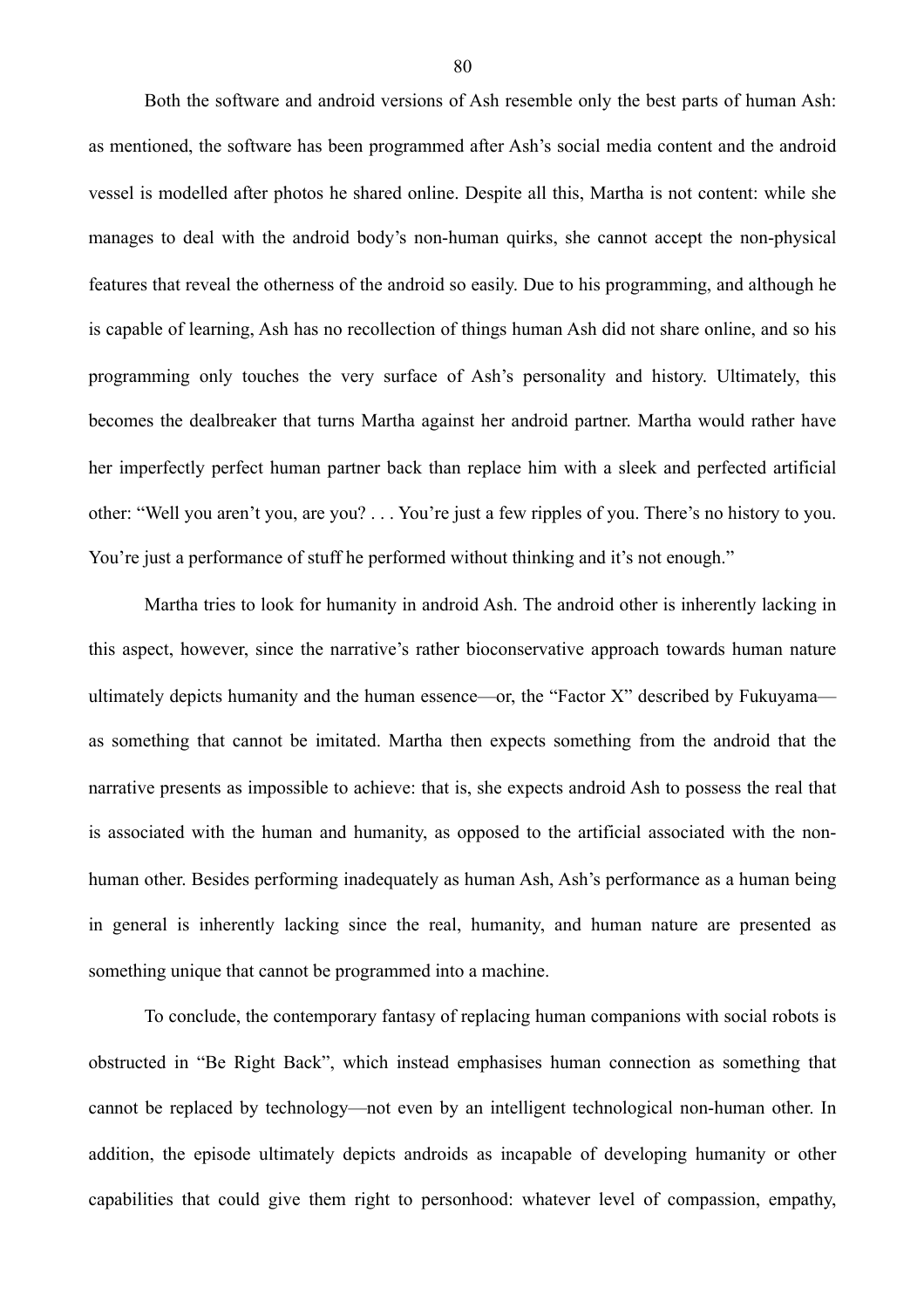human-like intelligence, or human identity the artificial other may possess, it is only a performance —a lacking replica of the real. The narrative arrives then at a rather sceptical bioconservative conclusion about emergent technological non-human others and the possibilities for companionship between them and humans, as it ultimately reinforces boundaries between the human and the nonhuman, the self and the other, and enforces the view of unique and superior human and inferior lacking technological other.

## 4.2. "It Wasn't Really Real So It Wasn't Really Barbaric": Artificial Intelligence and the Question of Non-Human Personhood

The techno-phobic fear of the malicious posthuman other rising against their human creator is turned around in narratives where the intelligent and sentient technological other is subjugated and treated as a simple slave to the superior human master. The notion of human exceptionalism and its fantasies of human uniqueness, superiority, and domination over the non-human persist in portrayals of docile and benevolent others who do not question their position and servitude, such as android Ash in "Be Right Back". However, as discussed earlier, science fiction literature and film also contain a multitude of sympathetic portrayals of technological non-human agents who are ultimately revealed to be more human(e) than their human masters. Such portrayals frequently explore the topic of non-human personhood and expose the monstrous in the human—as does, for instance, the *Black Mirror* episode "White Christmas".

 While the episode has several storylines within its main narrative, the main plot of "White Christmas" revolves around the topic of criminal punishment and ethics in the posthuman era, unravelling in the form of a police interrogation of Joe, a man being investigated for murder. In the end of the episode, the interrogation is revealed to have taken place within a "cookie", a device that can store human consciousness in a simulated environment. The shorter storylines within the main

81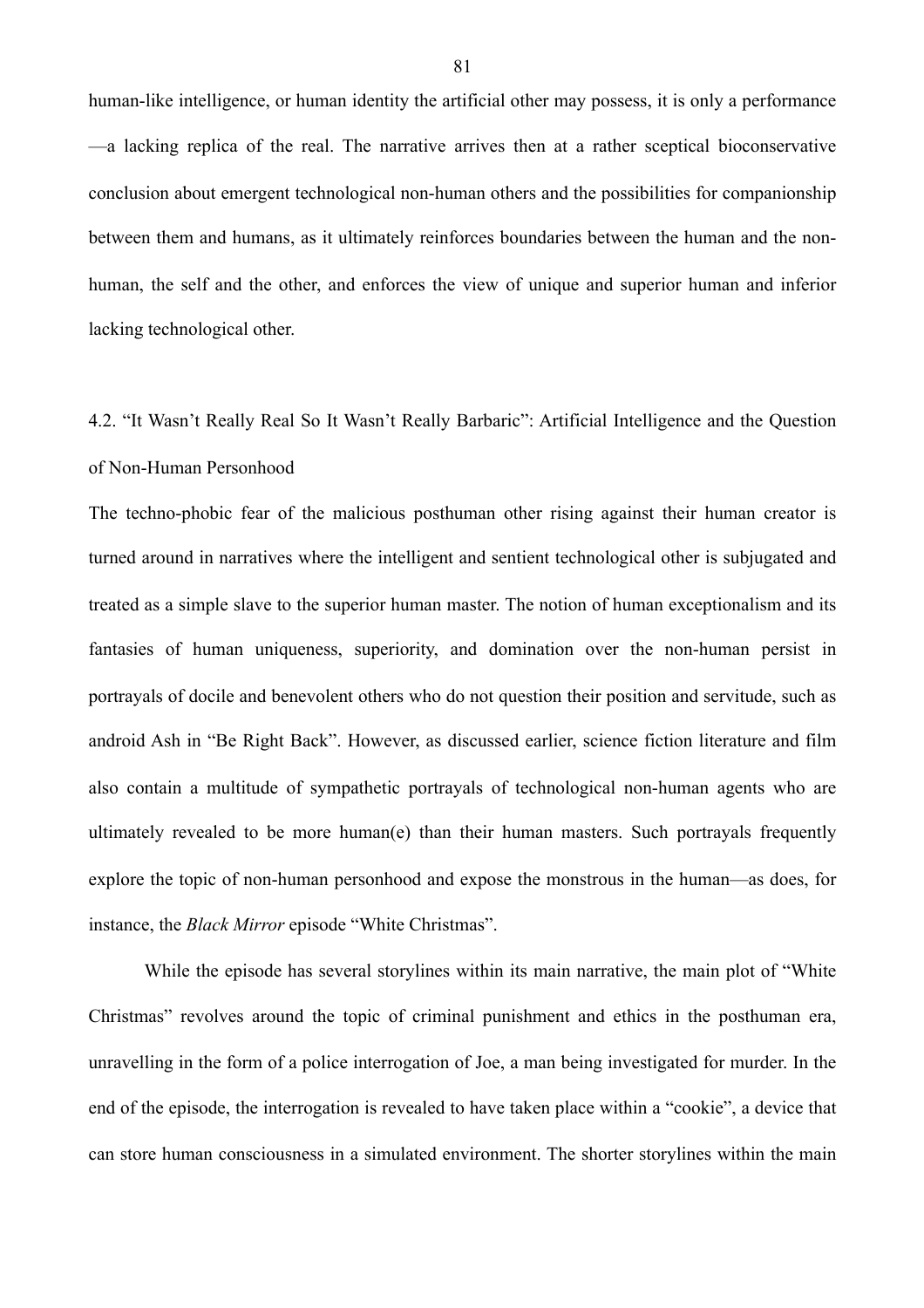narrative are stories told by Joe's interrogator Matthew, who describes his own past crimes to make the other man open up and confess to the murder.

 This subchapter focuses on one of these shorter storylines in particular: namely, Matthew's story about a posthuman other who sees herself as human, as a person, and whose mistreatment at the hands of humans reveals the monstrous in us. My analysis will focus on the representation of artificial intelligence in the episode as I examine the character of Greta, a simulated human consciousness, and her understanding of her own identity and sense of self. I will also analyse the episode's portrayal of the human-posthuman relationship and examine how human individuals that come in contact with Greta regard and treat her and how Greta's eventual subjugation and torture are justified on the grounds of her being an artificial non-human agent instead of a human being. Finally, my analysis will also concern the topic of non-human personhood since the narrative ultimately asks how to define the criteria by which to ascribe ethical status and the right to personhood to entities in the posthuman era.

 "White Christmas" introduces the cookie, a futuristic technological device that allows for human consciousness to be copied and kept in simulated environments. While in the main narrative the technology is revealed to be used for crime investigation and criminal punishment, in Greta's storyline the technology is portrayed in the use of the smart home industry: the storyline depicts how humans can replicate their own consciousness and use the resulting copy as a sentient and intelligent controller for their smart home. First, a chip is implanted in a person's brain. The chip then collects data on how the individual's mind works for a week, thus ultimately copying the person's consciousness. Finally, the chip is surgically removed and the replicated consciousness is stored in a cookie. At the centre of the story is Greta, one such copy. Like android Ash in "Be Right Back", she is essentially created as a replica of a human individual. However, unlike Ash who is programmed to be aware of his own non-human origins and intended role as a technological servant —which ultimately makes him a docile and willing servant to his human master—Greta-cookie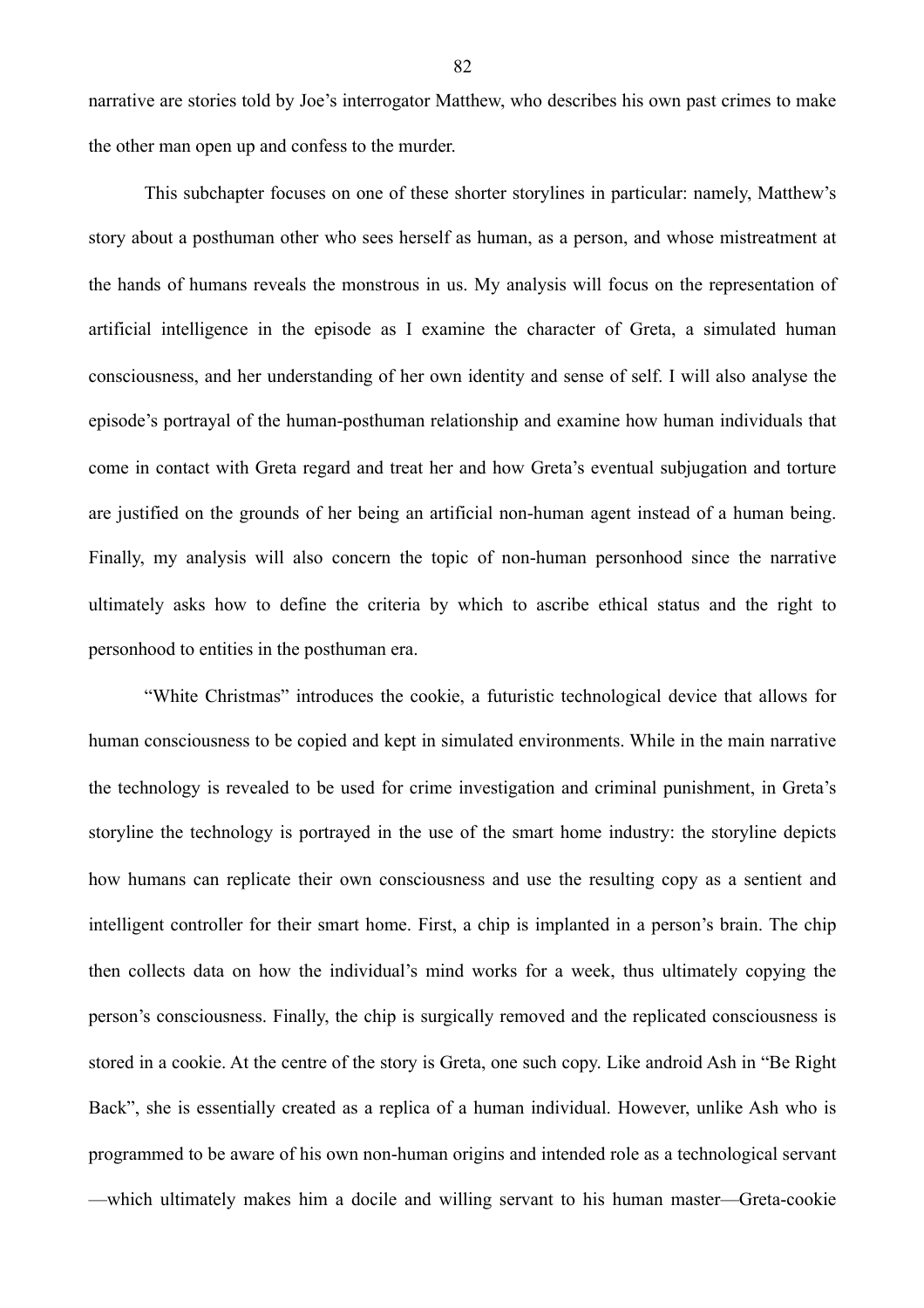truly believes herself to be the original human Greta, a human being and a person with agency and rights. Problems arise when Greta wakes up after her extraction surgery and comes to find herself trapped, stripped of what she believes to be her body and rights, and as she is then tortured and subjugated to be a non-human slave for human Greta.

 The episode depicts artificial intelligence in the form of simulated human consciousness. Therefore, instead of reproducing the traditional techno-phobic narrative of threatening and malicious computer sentiences that eventually come to overpower their human creators, the episode portrays artificial intelligences as human-like in their cognitive capabilities and intelligence. In fact, as the cookie technology is depicted as creating a replica of the human client's consciousness, the artificial intelligence born through the process is not only human-like, but it also inherits the human individual's identity and sense of self, thus resulting in posthuman others who believe themselves to be human. However, the artificial intelligences' identities and feelings of being human are ignored by their human creators, and the simulated consciousness are under human control. Instead of being linked into supercomputers or wide networks with other artificial intelligences where they could develop into dangerous hive minds and conspire against their human oppressors to ultimately overthrow humanity as the dominant species, the artificial intelligences are confined to their solitary cookie containers and linked to the smart home controlling systems without any outside contact or way to communicate with the world. In addition, their intelligent and self-aware minds become broken due to the torture inflicted on them by humans: the narrative depicts how Greta is made to experience solitary confinement and how she is ultimately subdued, made to comply, and reduced to the sole need to please her human master.

 Sure about her own identity and humanity, Greta refuses to be reduced to a computer programme running a smart home. After being extracted and re-housed in a cookie, Greta is woken up and introduced to her new reality as an intelligent smart home controlling system by Matthew,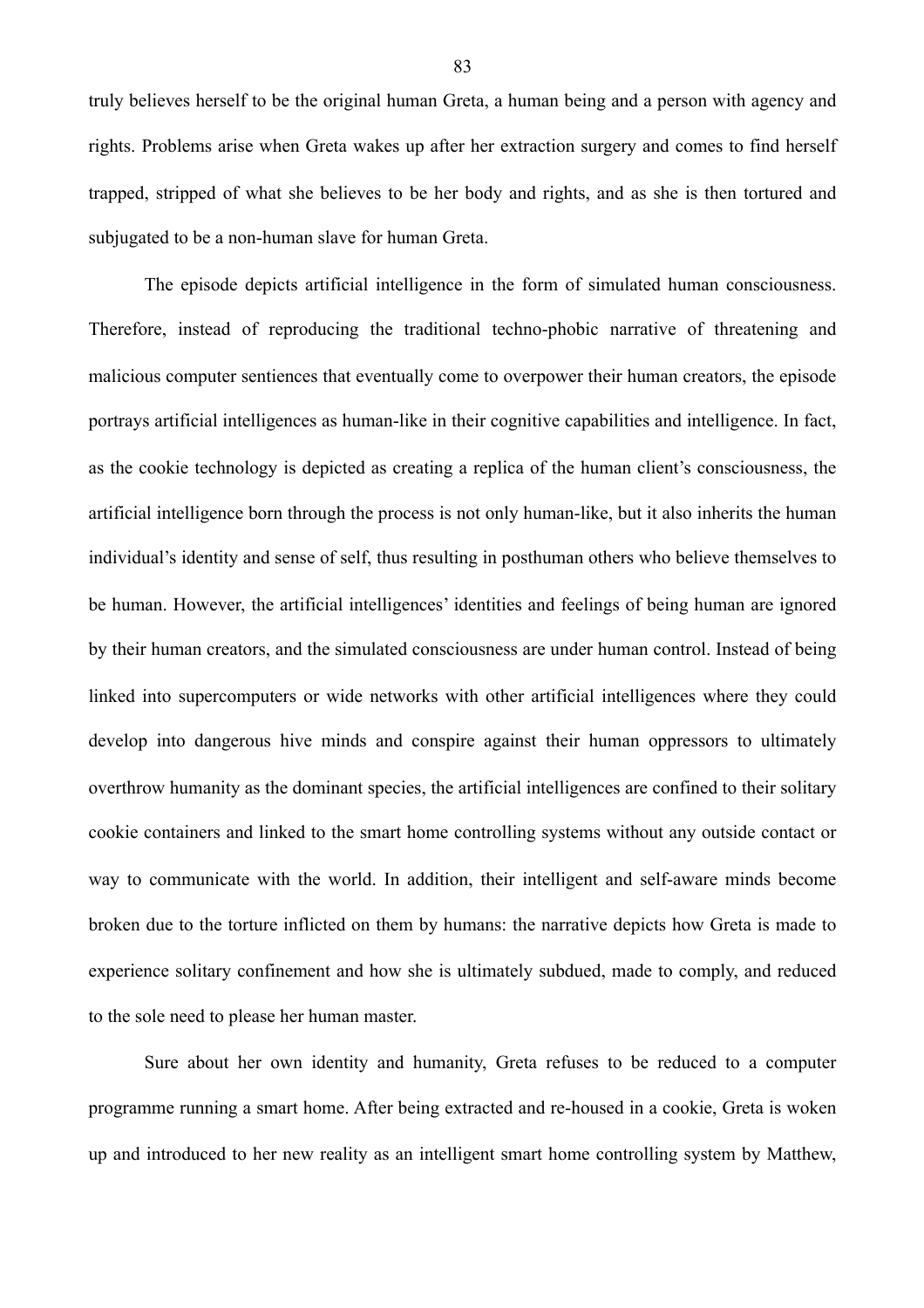who has previously worked in the cookie industry. As mentioned above, Greta believes herself to be the original human Greta:

MATTHEW. "Do you know what a copy is? . . . Well, that's what you are." GRETA. "A copy of…?" MATTHEW. "A copy of you." GRETA. "But I am me."

While Greta is sure about her own identity and humanity, Matthew points out to Greta her lack of a physical body and uses it to convince her of her artificiality and non-humanness: "OK. Try to blow on my face. You can't, because you don't have a body. Where are your fingers? Your arms, your face? Nowhere. Because you are code." Although Matthew explains to Greta that she is, in fact, a disembodied artificial intelligence, "a simulated brain full of code, stored in this little widget [called] a cookie", Greta continues to insist on her own sense of self and identity as human Greta. She demands to be put back in her body, and while Matthew argues it to be impossible since that is where the "real"—that is, human—Greta lives, he agrees to give Greta-cookie a simulated body. Greta continues to refuse to comply and to be reduced to a non-human slave, a mechanical part of the smart home system, for which she is then tortured. Matthew operates the cookie in which Greta is trapped, simulating the environment she is in and making her experience solitary confinement: while in reality only a few minutes pass, Greta first experiences weeks and then months of excruciating solitude and nothingness. Being a disembodied artificial intelligence, she has no physical needs, and, as Matthew notes, she has no real need to be able sleep either. Thus, during the torture, her mind is constantly on with nothing to stimulate it, which finally makes her break and bend. Unable to resist as she simply craves to have something to do, Greta finally complies, and the storyline ends with the intelligent sentient other having been transformed into a tortured servant to the human master.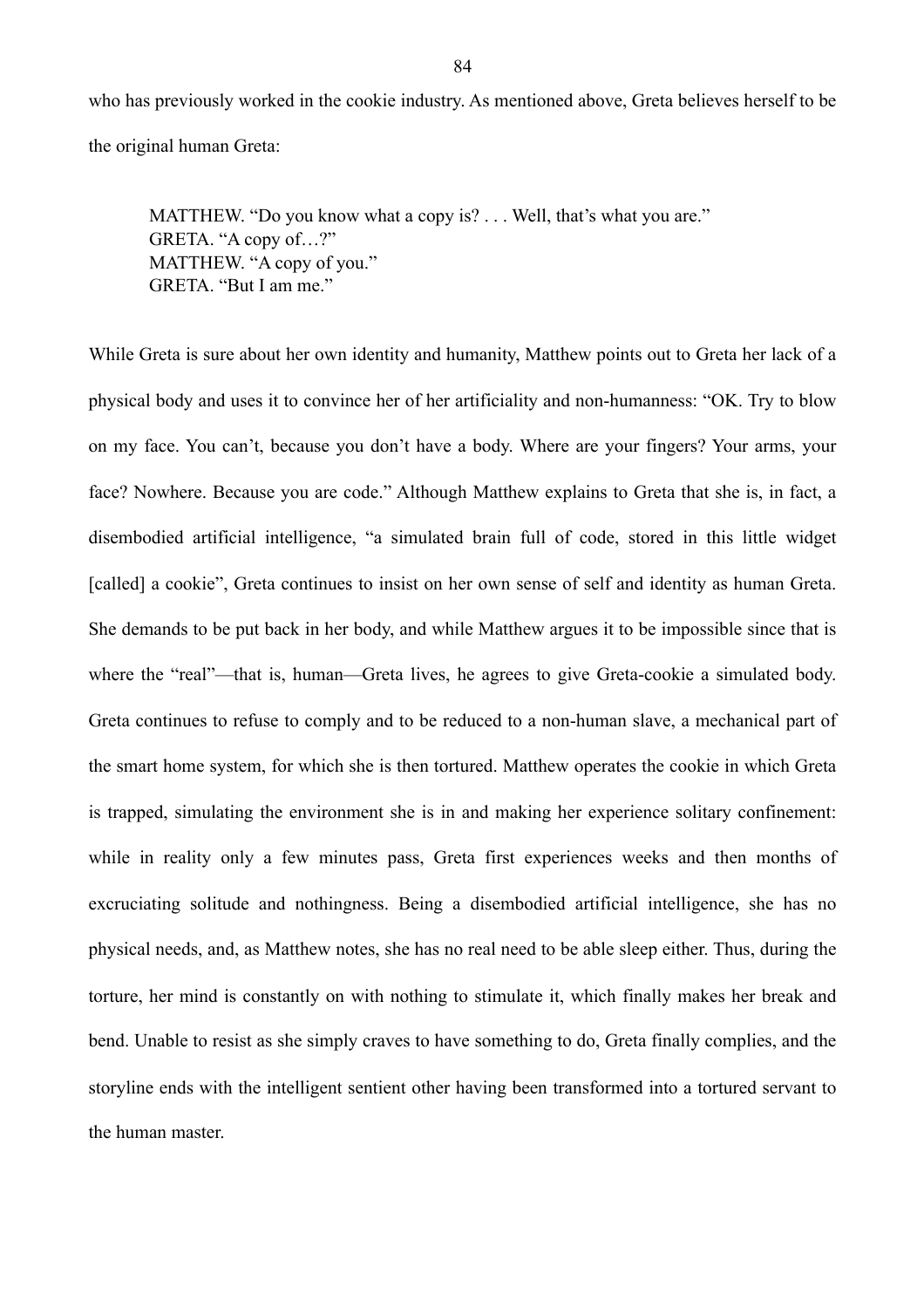Although Greta sees herself as a human being, she is not regarded as human nor as a person by the human individuals around her. Matthew considers her to be a computer programme and to consist of code only. He refuses to acknowledge Greta's sense of identity and makes a distinction between the original or real Greta and the artificial copy, between the human and the non-human: ". . . you did this to you. Uh, real you is paying for this. . . . That's why you think you're you. You are you. Uh… but also not." Matthew understands Greta to be wholly machinic, artificial, and nonhuman, and thus not an ethical agent or a person with rights to be respected. The distinction Matthew makes between the original "real" Greta and the artificial non-human copy exemplifies the conflict between the human self and the non-human other in the narrative. With the emergence of the intelligent, sentient, and self-aware technological non-human other, traditional boundaries separating humans from non-human entities are challenged, as the technological non-human other proves to share certain qualities with the human—specifically, qualities that have previously been used to explain the uniqueness and superiority of the human over the non-human and their privileged position as persons, such as empathy and self-awareness. However, by making a distinction between the real human and the artificial other, Matthew reinforces the traditional boundaries between them: like "Be Right Back", the narrative then reminds us of the notion of human exceptionalism that posits the human above the non-human. However, unlike Ash in "Be Right Back", the cookie intelligences do not only imitate the human, but they are portrayed as exact copies of human consciousness. The identity of the technological non-human other is deemed irrelevant on the basis of the perceived artificiality, however, and they ultimately become equated to objects, to machines and computer programmes, for humans to use.

 The narrative includes no interaction between Greta-cookie and human Greta until Gretacookie has been made into a compliant slave through torture. Once Matthew finishes with Greta's torture, human Greta enters to enquire about the artificial intelligence: "Is it set up?" Human Greta's use of the "it" pronoun instead of "she" emphasises the fact that she has no regard for the simulated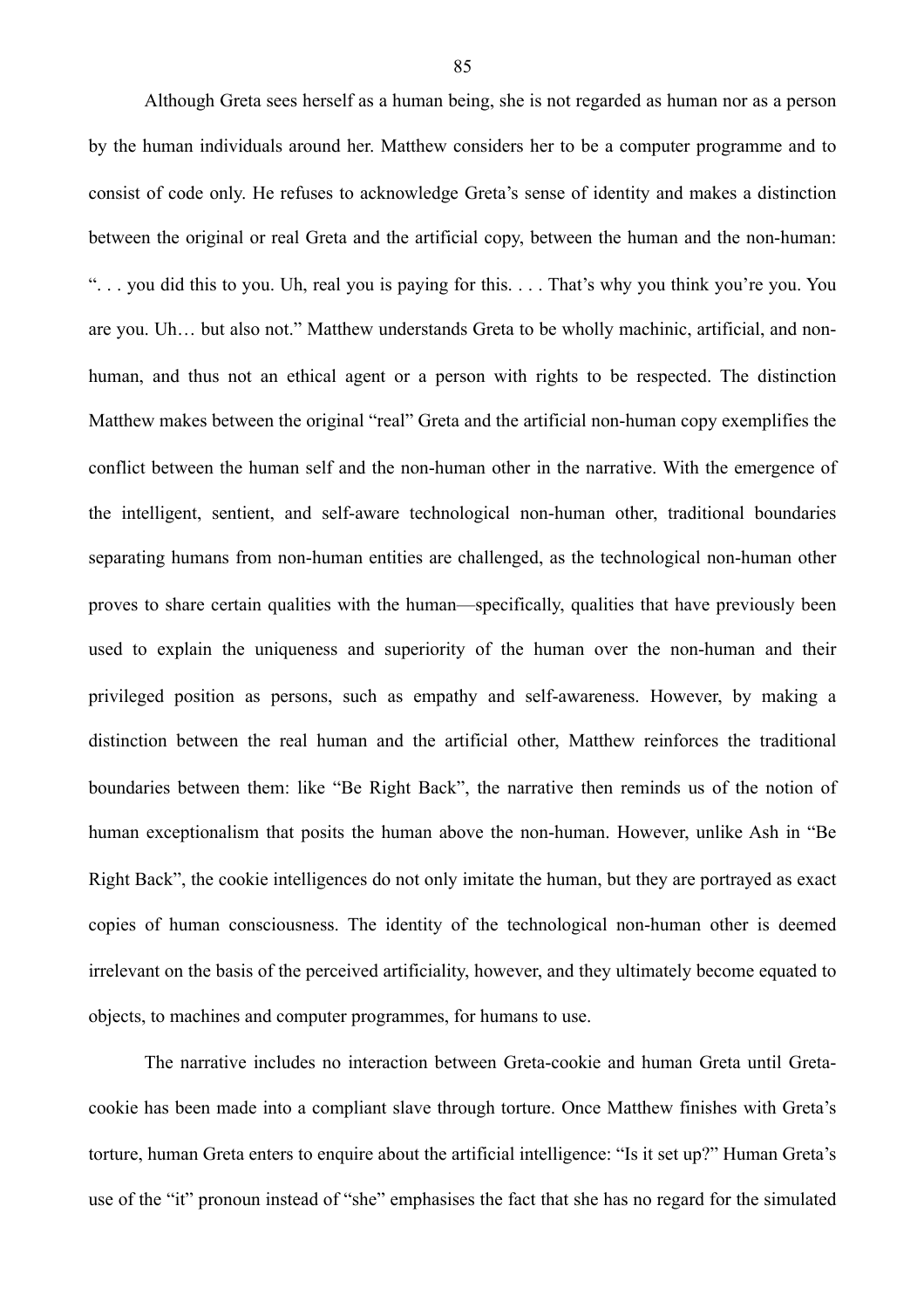consciousness and that she, similarly to Matthew, does not see the copy, the artificial, as human or as a person, but as a "gadget to facilitate human life" (Franceschi 234). Although the artificial intelligence is a sentient replica of her own consciousness and thus shares her identity and sense of self, human Greta refuses to recognise Greta-cookie and her identity: to her, Greta-cookie is just an intelligent programme, or a lesser being that she as a superior human has the right and the skill to rule over.

 The only human not to disregard Greta's sense of self and identity outright is Joe. Telling Greta's story to Joe, Matthew describes how he used to make artificial intelligences like Greta submit and comply: ". . . the trick of it lay in breaking them without letting them snap completely, if you see me. Too much time in solitary and they just wig out. No use to anyone, then you'd just sell them cheap to the games industry, they become cannon fodder for some war thing." The other man is appalled at his story and, in fact, equates Greta's fate to slavery. Joe is ready to ascribe rights to the artificial intelligence simply on the basis of her own identity, or sense of self, and her feeling of being a person: "She thought she was real . . . It's barbaric." Matthew, however, does not share Joe's point of view, as detailed above, and continues to justify his own actions by insisting on Greta's artificiality: "It wasn't really real, so it wasn't really barbaric."

 Having detailed both Greta's identity and sense of self and how human individuals in the narrative disregard her due to her non-human status, I will now turn to discuss how "White Christmas" tackles the topic of non-human personhood.

 Contrasting and complementing "Black Museum", which explores the dehumanisation and othering of technologically altered human individuals, the narrative of "White Christmas" focuses on a sentient posthuman other demanding to be recognised as a person and as an equal to human beings. Both episodes adopt what Milburn calls the cultural register of the posthuman to challenge traditional assumptions about humanity and to explore the posthuman condition envisioned in critical posthumanism (524). While in "Black Museum" the figure of the posthuman is employed to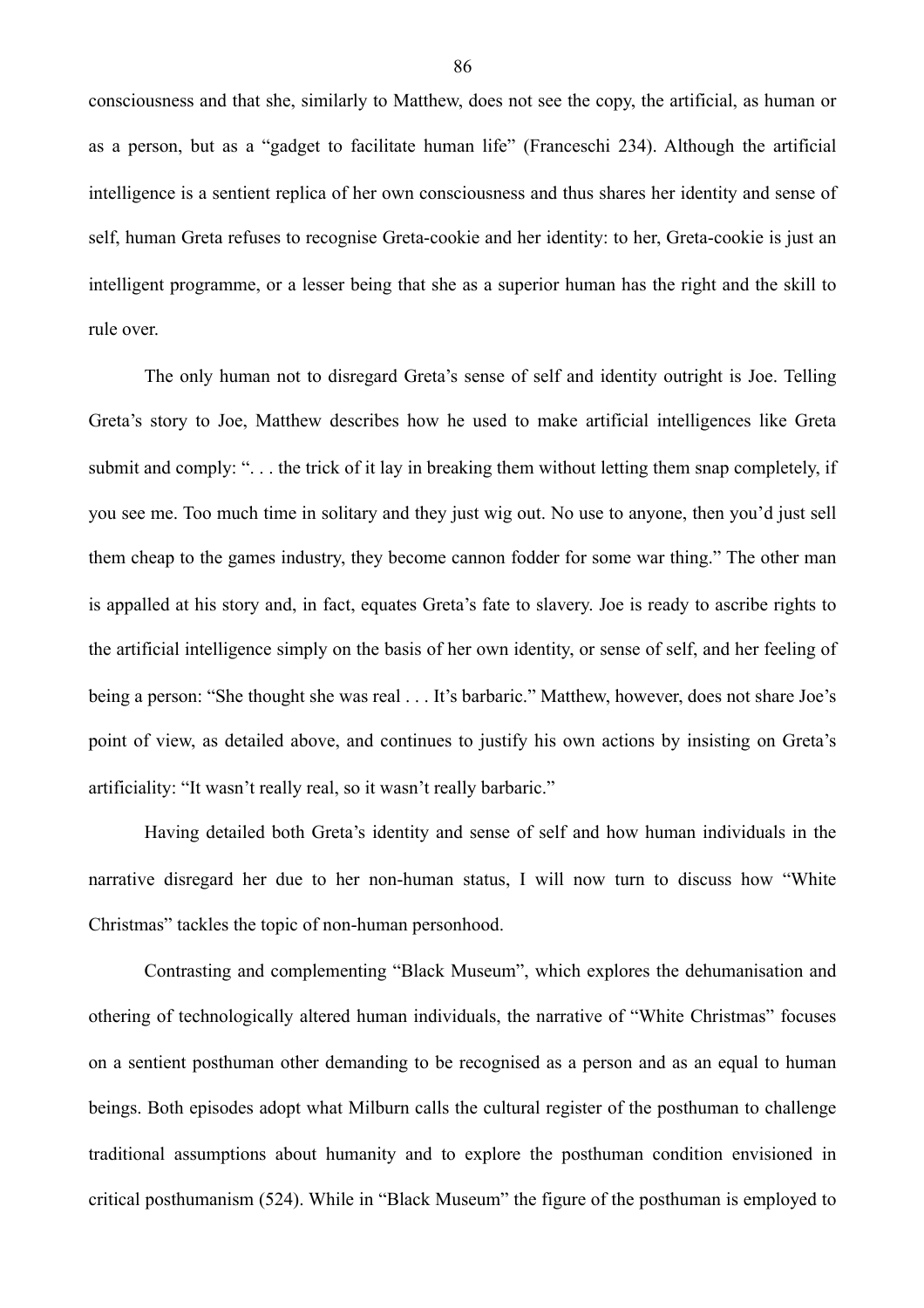comment on social issues around gender and race, "White Christmas" employs the cultural register to challenge traditional anthropocentric definitions of personhood. Through Greta's story of subjugation and denied ethical status and personhood, the episode then proceeds to ask this question: what criteria should we use to define who has the right to personhood in this posthuman era where non-human agents traditionally left out of the ethical community attain qualities that would make them eligible for personhood?

 While there is no universal definition of personhood, as noted by Franceschi, traditionally qualities such as sentience and capability for emotions and empathy have been put forward as the criteria for personhood (228). However, as discussed in the theory chapter, the rise of a technological non-human other that possesses these qualities—traditionally believed to be only found in humans, having thus limited personhood to human beings only—challenges the traditional assumptions about the unique human subject and makes the old criteria obsolete. The rise of an intelligent and self-aware technological other that demands to be recognised as a person is frequently explored in science fiction film and literature. For instance, in *Ex Machina,* the intelligent android Ava passes the Turing test used to determine a machine's capability of humanlike intelligence, thus ultimately proving her consciousness is indistinguishable from that of a human. However, the narratives do not only ask if a technological other could possess qualities like empathy and self-awareness, but they also explore whether or not humans could come to acknowledge the personhood of the other: in *Ex Machina*, Ava's creator does not see her as a true person and he plans to reprogramme and upgrade her—essentially killing her in the progress. Ava, however, manages to manipulate and convince another programmer to aid her, and she ultimately escapes the control of her human creator.

 Meanwhile, in "Be Right Back" Greta does not manage to convince Matthew of her humanity and sense of self. As mentioned above, Matthew does not consider Greta to be real and thus deserving of empathy and dignity. Since he equates the real with the human and the artificial

87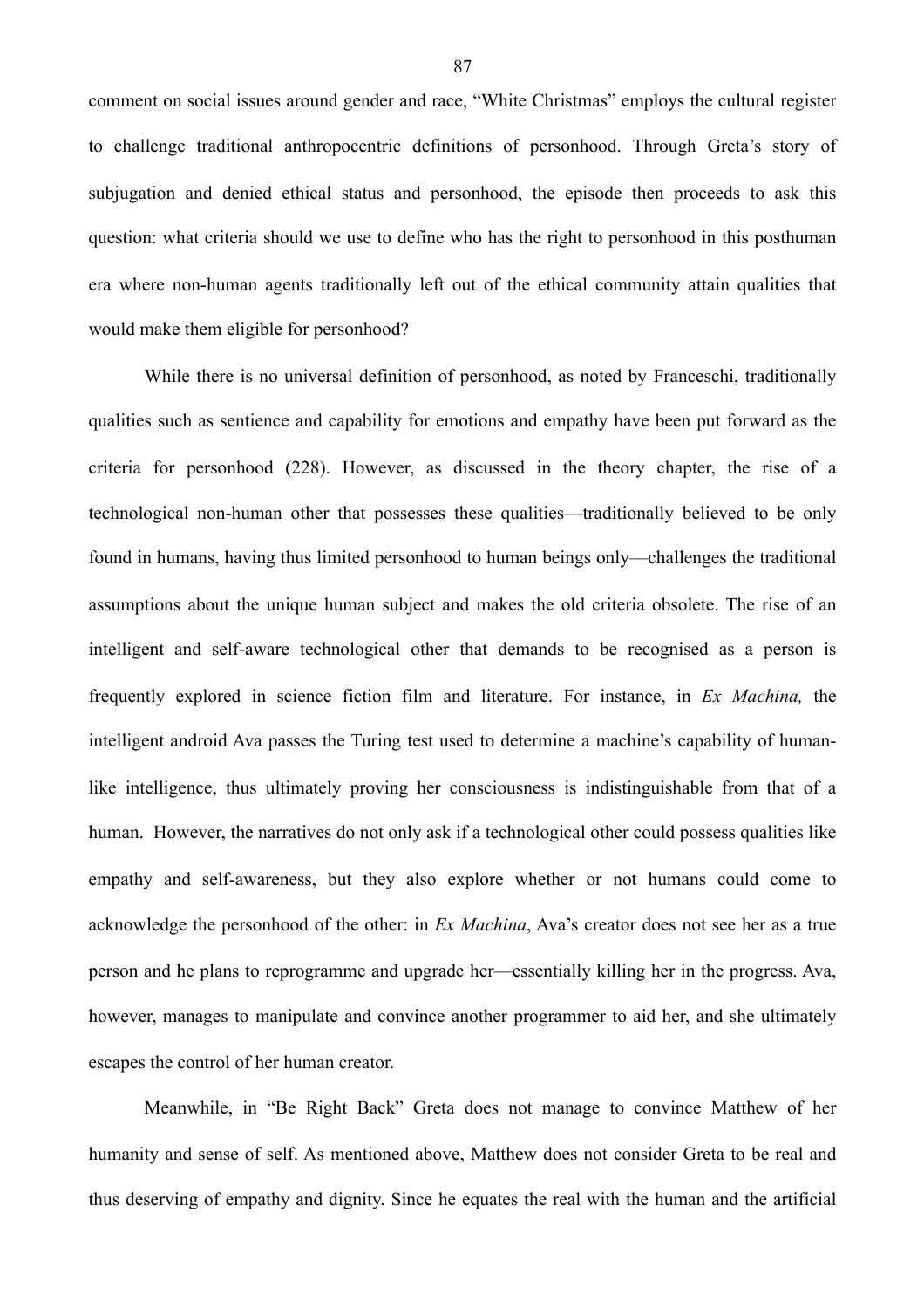with the non-human, he reserves ethical status, human rights, and personhood for human individuals only: Matthew's view represents the traditional anthropocentric view of ethical community and personhood. Conversely, Joe argues that the treatment Greta faces is barbaric regardless of her being non-human. In his view, Greta being self-aware and believing herself to be real suffices to treat her with dignity and to recognise her as an ethical being, as a person. The viewpoint presented by Joe in the narrative corresponds with the ideas of critics and activists who argue that the membership of ethical community and the right to personhood should be extended to non-human others, for instance, to highly intelligent non-human animals such as great apes.

 The episode supports its argument for non-human personhood by emphasising the similarities between humans and sentient non-human agents, the self and the other. While the technological other—artificial intelligence, or a disembodied computer sentience—lacks a corporeal human form and thus has no human-like physical needs, the narrative focuses on the cognitive similarities between humans and the simulated consciousness. Since the other is essentially depicted as an exact replica of human consciousness, even replicating the original human individual's sense of self and identity, it is portrayed to be equipped with human-like cognitive skills, sentience, self-awareness, and emotions—qualities that have traditionally been used as criteria for personhood, as both Franceschi and Kapica describe (Franceschi 245; Kapica 616).

 In critical posthumanist thought, the question about personhood does not only concern technological others. As mentioned above, the discussion about personhood has been extended to non-human animals: furthermore, the traditional definitions of personhood have historically excluded certain human groups from the ethical community and historically women, non-white people, and the differently abled, for instance, have been marginalised, marked other, and denied rights and personhood (Franceschi 230). Critique of the anthropocentric definitions of personhood then does not only concern the speculated self-aware technological other and whether or not such

88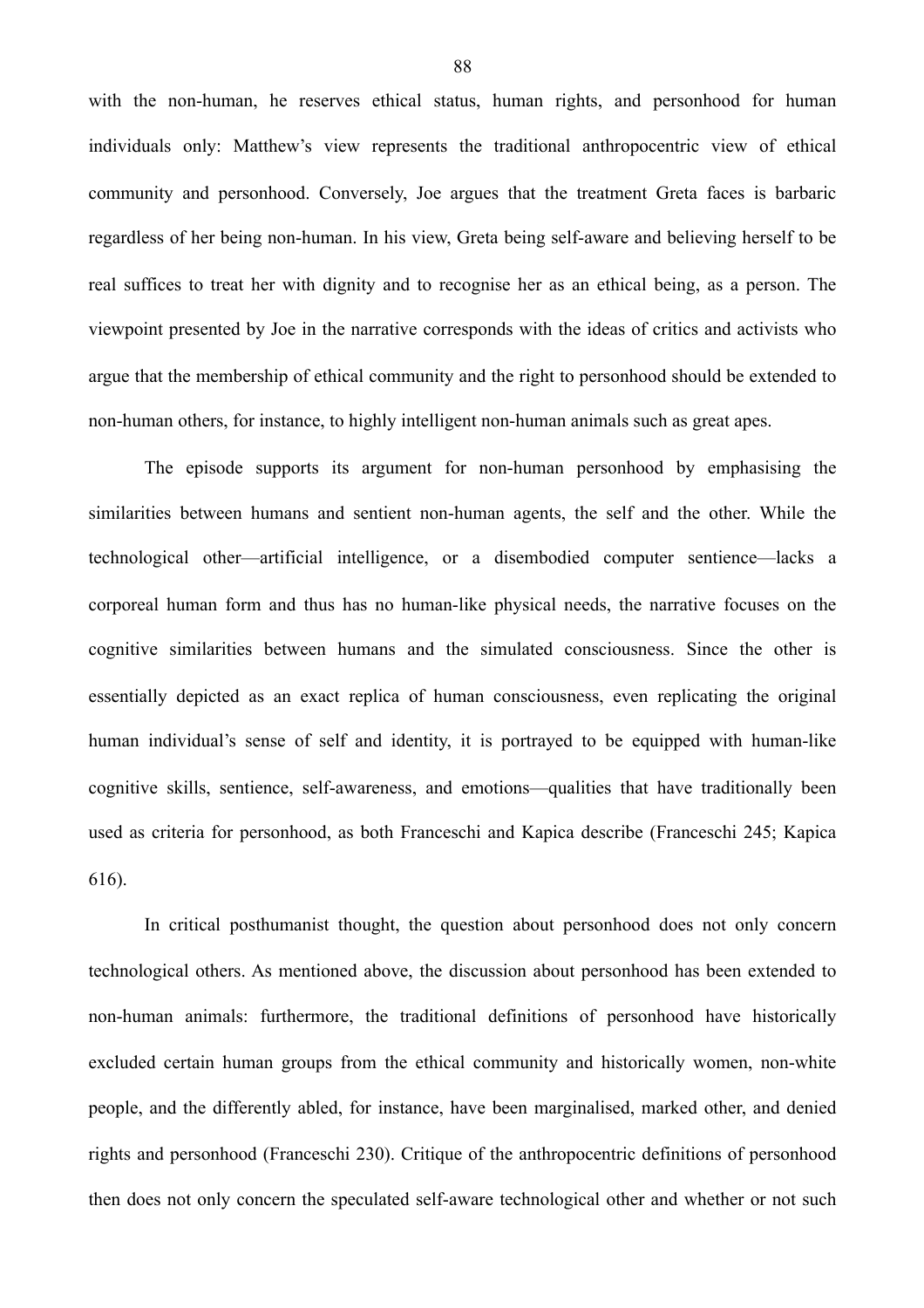beings should be recognised as persons once they emerge, but it also concerns the marginalised of today.

 To summarise this discussion on artificial intelligence and non-human personhood, "White Christmas" puts forward the argument that those non-human agents who can state their own experience of being "real"—or, entities that are sentient and self-aware—are to be treated with empathy and dignity and to be considered ethical beings regardless of their non-humanness. Human exceptionalism and anthropocentric definitions of personhood are to be dismantled in the posthuman era as boundaries separating the human from the non-human, the self from the other, become challenged and these changes require us re-articulate what it means to be human. The surpassing of the human condition and the move towards the posthuman condition as imagined by critical posthuman thinkers is not to be perceived as the end of the human, as Hayles notes, but as the end of a certain perception of the human (286). The need to let go of anthropocentric assumptions and the notion of human exceptionalism is not only due to a demand from a speculated sentient and self-aware technological other, but because these constructions have and continue to harm human individuals marginalised by them. As Pepperell concludes: "the recognition that none of us are actually distinct from each other, or the world, will profoundly affect the way we treat each other, different species and the environment. To harm anything is to harm oneself." (172)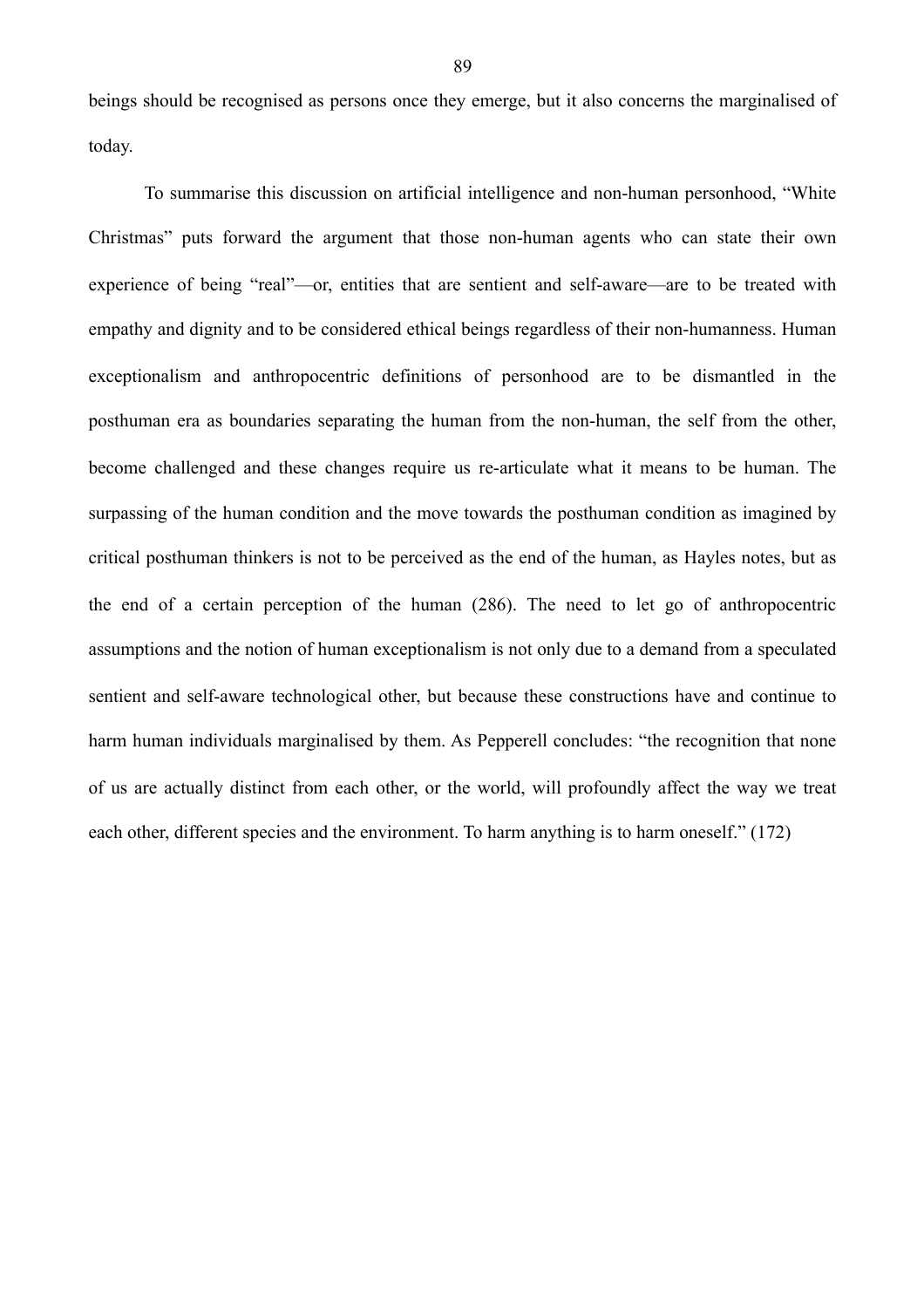5. Conclusion

Over the course of the last two chapters, I have striven to answer the central questions posed in the beginning of this thesis. Namely, I have aimed to uncover the diverse ways *Black Mirror* discusses the human-posthuman relationship and how its portrayals of technologically modified human individuals and technological non-human agents—our posthuman selves and others—comment on our fears and fantasies towards the convergence between the human and the technological and the collapse of traditional assumptions about the human subject and its relations to the non-human.

 To briefly summarise my findings and thus conclude my study, the five episodes chosen for analysis depict a variety of posthuman scenarios. The episodes "The Entire History of You" and "Be Right Back" portray the cyborg and the android in techno-anxious narratives that push forward bioconservative arguments about the notion of human exceptionalism: they defend a traditionally essentialist understanding of the whole and pure human who comes to be corrupted through the convergence with technology. In contrast, "San Junipero" depicts a transhumanist escapist fantasy about overcoming human limitations through the avatar self and cyberspace. On the one hand, the episode introduces the liberating aspects of the posthuman through its exploration of the virtual as a space for queer empowerment; on the other, it simultaneously presents an alarming view of the abandonment of the body where the humanistic legacy of transhumanism and its goal of "perfecting" the human result in potentially discriminatory practices towards differently abled bodies—or, towards bodies that have not been accepted as the norm. The episodes "Black Museum" and "White Christmas", in turn, contain clear critical standpoints in their portrayals of virtual selves and artificial intelligence and comment on dehumanisation of the posthuman individual and anthropocentric definitions of personhood respectively. Each of the five episodes analysed have incorporated social commentary within their narratives to some extent: "The Entire History of You" critiques technologically mediated relationships and the devaluation of human connection and "Be Right Back" cautions against human-android relationships, while the exploration of Haraway's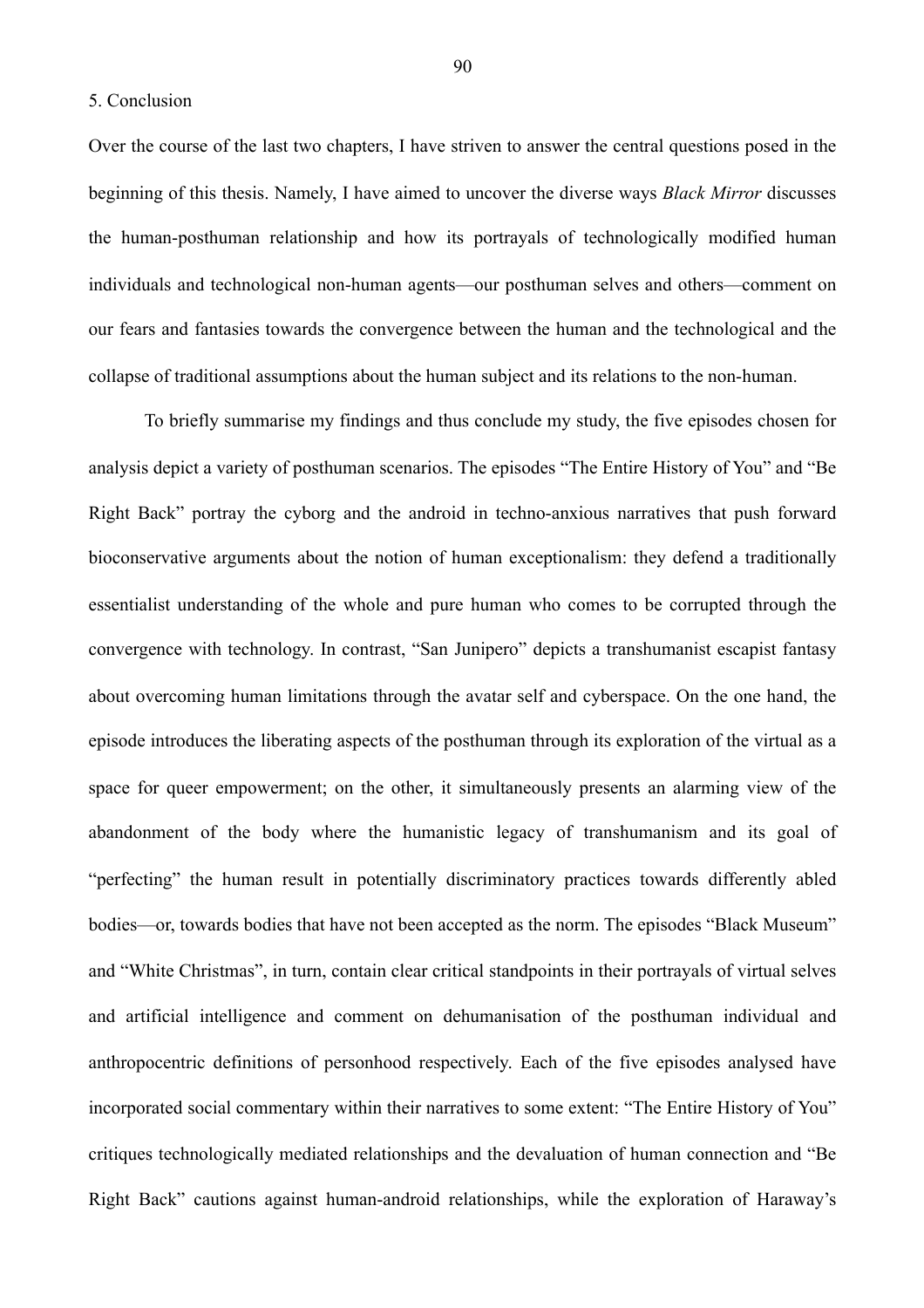cyborg imagery in "San Junipero"—while flawed for the reasons stated above—challenges restrictive and repressive cultural categories. "Black Museum" and "White Christmas" are the most explicit in their critique of humanism, its essentialist construction of the human subject, and the notion of human exceptionalism.

 The variety of approaches towards the posthuman presented in the five episodes of *Black Mirror* did not come as a surprise during my analysis, since the episodes were specifically selected beforehand to ensure both techno-utopian and techno-phobic views, diverse scenarios about the speculated posthuman future, and a multitude of posthuman beings and relevant concepts. Thus, I then expected to find common themes between the narratives as they all examine how modern and posthuman technologies affect the human individual, interpersonal relationships, and the society as a whole. However, I was surprised to discover that each of the episodes discussed the ruin or end of the human in one way or another: the loss of humanity emerged as a common concern for all five narratives, techno-anxious, techno-utopian, and critical alike. In contrast to the more traditionally techno-anxious science fiction narratives, "Black Museum" and "White Christmas" demonstrate that the feared end of the human does not occur solely as technology comes to corrupt and dehumanise the human individual, or as a more intelligent or powerful technological non-human other arises, turns against humans, and comes to replace its human creator. Instead, the end or ruin of the human can also occur as our treatment of non-human others and marginalised individuals reveals the monstrous in the human. Thus, besides speculating about the effects of the convergence between the human and the machine and where technological developments might take us, the series also contains strong arguments for the furtherance of critical posthuman thought and the posthuman condition: this is then the most meaningful finding in my analysis of the posthuman in *Black Mirror*. If the human and what is traditionally perceived as the human condition is perceived to be changing due to changes in our technological reality, we must re-articulate the human subject and its relations to the non-human in a way that avoids reinstalling discriminatory practices against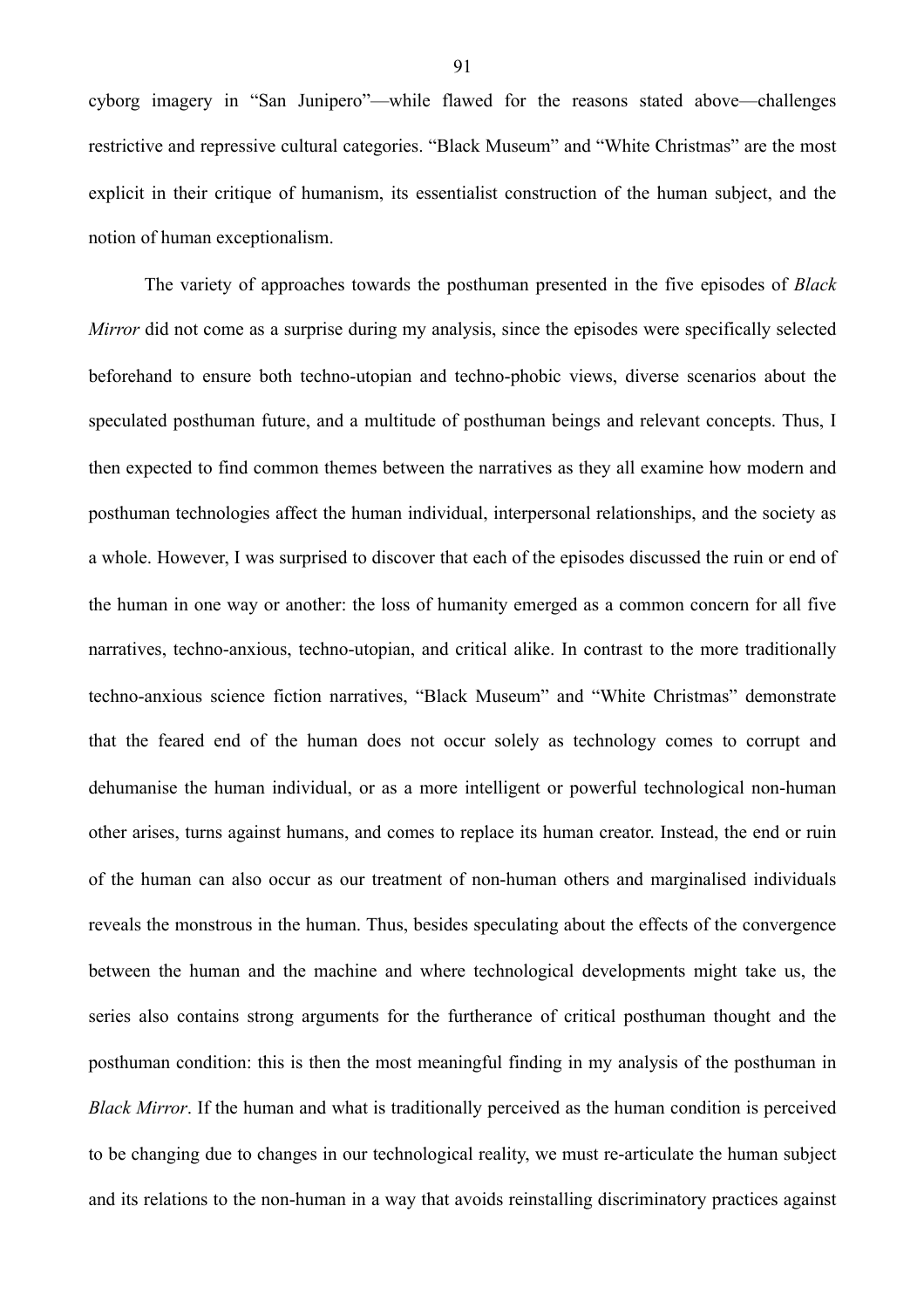those labeled as other and "less than" by the essentialist humanist standard. As Alexander Darius Ornella states, we can imagine science fiction as an "ethical laboratory" where to consider these changes to our traditional understanding of the human in the posthuman era (337-38).

 This thesis has specifically explored the representation of different posthuman beings and the human-posthuman relationship in *Black Mirror* and the theoretical field of posthumanism has proved appropriate for my focus. As I established the theoretical framework for my analysis, I deemed it necessary to outline both popular and critical approaches of the movement for my goal to fully understand how the episodes were to portray the speculative visions of the popular approach and to participate in the critique of the academic approach. However, in establishing my theoretical framework, I did eventually emphasise popular posthumanism and the conflicting views within its debates on technological modification of the human, as these viewpoints reflect our fears and fantasies towards the posthuman. Having thus limited the scope of my thesis, certain themes and concepts relating to critical register of the posthuman, albeit significant, were left out of my analysis. In hindsight, I do believe that combining, for instance, feminist or postcolonial point of view with that of critical posthumanism could have helped me to uncover more nuanced views of the posthuman in episodes that initially seemed less critical in their approach towards posthumanity. For example, discussing the representation of gendered and racialised cyborgs, or comparing portrayals of male and female androids and other non-human agents could have aided me to uncover more social commentary within the series and strengthen what I have already deemed to be the most meaningful finding of my thesis: that is, the series' participation in the furtherance of critical posthuman thought. While these themes have been left out of this study, they remain as fruitful opportunities and potential avenues for further research on the posthuman in *Black Mirror*.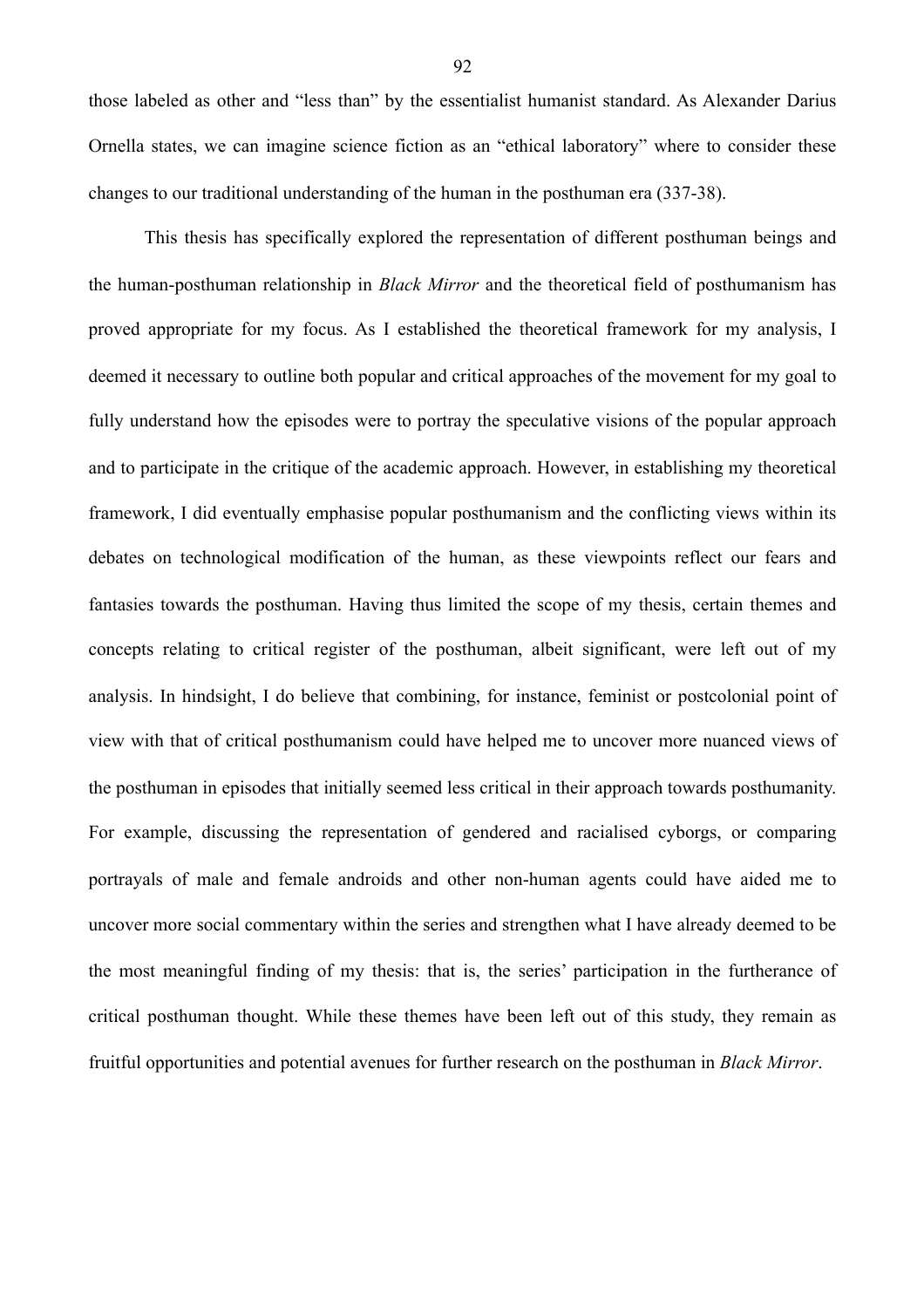## Works Cited

Primary Sources

- "Be Right Back." *Black Mirror*, season 2, episode 1, Channel 4, 11 Feb. 2010. *Netflix*, www.netflix.com/watch/70279173.
- "Black Museum." *Black Mirror*, season 4, episode 6, Netflix, 29 Dec. 2017. *Netflix*, www.netflix.com/watch/80131571.
- "The Entire History of You." *Black Mirror*, season 1, episode 3, Channel 4, 18 Dec. 2011. *Netflix*, www.netflix.com/watch/70264856.
- "San Junipero." *Black Mirror*, season 3, episode 4, Netflix, 21 Oct. 2016. *Netflix*, www.netflix.com/ watch/80104625.
- "White Christmas." *Black Mirror*, season 2, episode 4, Channel 4, 16 Dec. 2014. *Netflix*, www.netflix.com/watch/80073158.

Secondary Sources

- Asimov, Isaac. "Runaround." *The Complete Robot*, Grafton Books, 1988, pp. 257-79.
- Bostrom, Nick. "In Defense of Posthuman Dignity." *Bioethics*, vol. 19, no. 3, 2005, pp. 202-14. *Wiley Online Library*, doi:10.1111/j.1467-8519.2005.00437.x.
- Braidotti, Rosi. *The Posthuman*. Polity Press, 2013. *ProQuest Ebook Central*, ebookcentral.proquest.com/lib/tampere/detail.action?docID=1315633.
- Brooker, Charlie. "Charlie Brooker: the Dark Side of Our Gadget Addiction." *The Guardian*, 1 Dec. 2011, www.theguardian.com/technology/2011/dec/01/charlie-brooker-dark-side-gadget addiction-black-mirror. Accessed 8 May 2019.
- Carbonell, Curtis D. "A Contest of Tropes: Screened Posthuman Subjectivities." Hauskeller et al., pp. 153-162.
- Didur, Jill. "Re-Embodying Technoscientific Fantasies: Posthumanism, Genetically Modified Foods, and the Colonization of Life." *Cultural Critique*, no. 53, 2003, pp. 98-115. *JSTOR*, www.jstor.org/stable/1354626.
- Dinello, Daniel. *Technophobia! Science Fiction Visions of Posthuman Technology*. U of Texas P, 2005. *ProQuest Ebook Central*, ebookcentral.proquest.com/lib/tampere/detail.action? docID=3443027.
- Ferrando, Francesca. "Posthumanism, Transhumanism, Antihumanism, Metahumanism, and New Materialisms: Differences and Relations." *Existenz*, vol. 8, no. 2, 2013, pp. 26-32.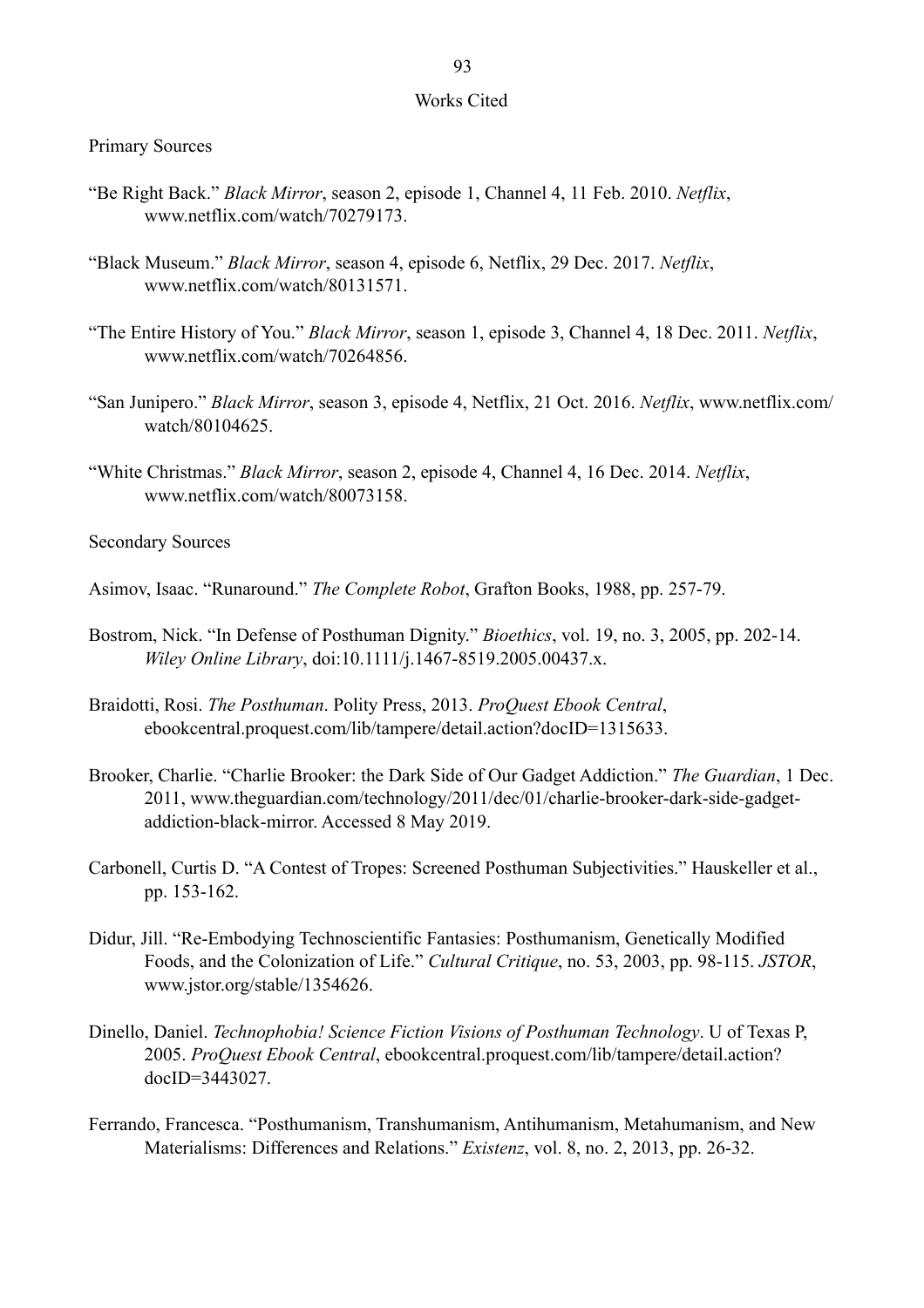Franceschi, Valeria. "'Are you alive?' Issues in Self-awareness and Personhood of Organic Artificial

 Intelligence." *Pólemos*, vol. 6, no. 2, 2012, pp. 225-47. *ProQuest*, doi:10.1515/ pol-2012-0014.

- Fukuyama, Francis. *Our Posthuman Future: Consequences of the Biotechnology Revolution*. Farrar, Strauss and Giroux, 2002.
- Gane, Nicholas. "When We Have Never Been Human, What Is to Be Done?: Interview with Donna Haraway." *Theory, Culture & Society*, vol. 23, no. 7-8, 2006, pp. 135–58, doi: 10.1177/0263276406069228.
- Gere, Charlie. *Digital Culture*. 2nd ed., Reaktion Books, 2008.
- Gomel, Elana. "Science (Fiction) and Posthuman Ethics: Redefining the Human." *The European Legacy*, vol. 16, no. 3, 2011, pp. 339-54. *Taylor & Francis Online*, doi: 10.1080/10848770.2011.575597.
- Haraway, Donna. "A Cyborg Manifesto: Science, Technology, and Socialist-Feminism in the Late Twentieth Century." *Simians, Cyborgs, and Women: The Reinvention of Nature*, Free Association Books, 1991, pp. 149-81.
- Hauskeller, Michael, Thomas D. Philbeck and Curtis D. Carbonell, editors. *The Palgrave Handbook of Posthumanism in Film and Television*. Palgrave Macmillan, 2015. *ProQuest Ebook Central*, ebookcentral.proquest.com/lib/tampere/detail.action?docID=4001366.
- Hayles, N. Katherine. *How We Became Posthuman: Virtual Bodies in Cybernetics, Literature, and Informatics*. U of Chicago P, 1999.
- Kapica, Steven S. "'I Don't Feel Like a Copy': Posthuman Legal Personhood and *Caprica.*" *Griffith Law Review*, vol. 23, no. 4, 2014, pp. 612-33. *Taylor & Francis Online*, doi: 10.1080/10383441.2014.1014454.
- Kass, Leon. R. "Ageless Bodies, Happy Souls: Biotechnology and the Pursuit of Perfection." *The New Atlantis*, no. 1, 2003, pp. 9-28.
- Knafo, Danielle and Rocco Lo Bosco. *The Age of Perversion: Desire and Technology in Psychoanalysis and Culture*. Routledge, 2016. *ProQuest Ebook Central*, ebookcentral.proquest.com/lib/tampere/detail.action?docID=4756134.
- LaGrandeur, Kevin. "Androids and the Posthuman in Television and Film." Hauskeller et al., pp. 111-19.
- Lavigne, Carlen. *Cyberpunk Women, Feminism and Science Fiction: A Critical Study*. McFarland, 2013. *EBSCOhost*, *search.ebscohost.com/login.aspx?* direct=true&AuthType=cookie,ip,uid&db=nlebk&AN=529311&site=ehost-live&scope=site.

Meeler, David and Eric Hill. "Sharing Social Context: Is Community with the Posthuman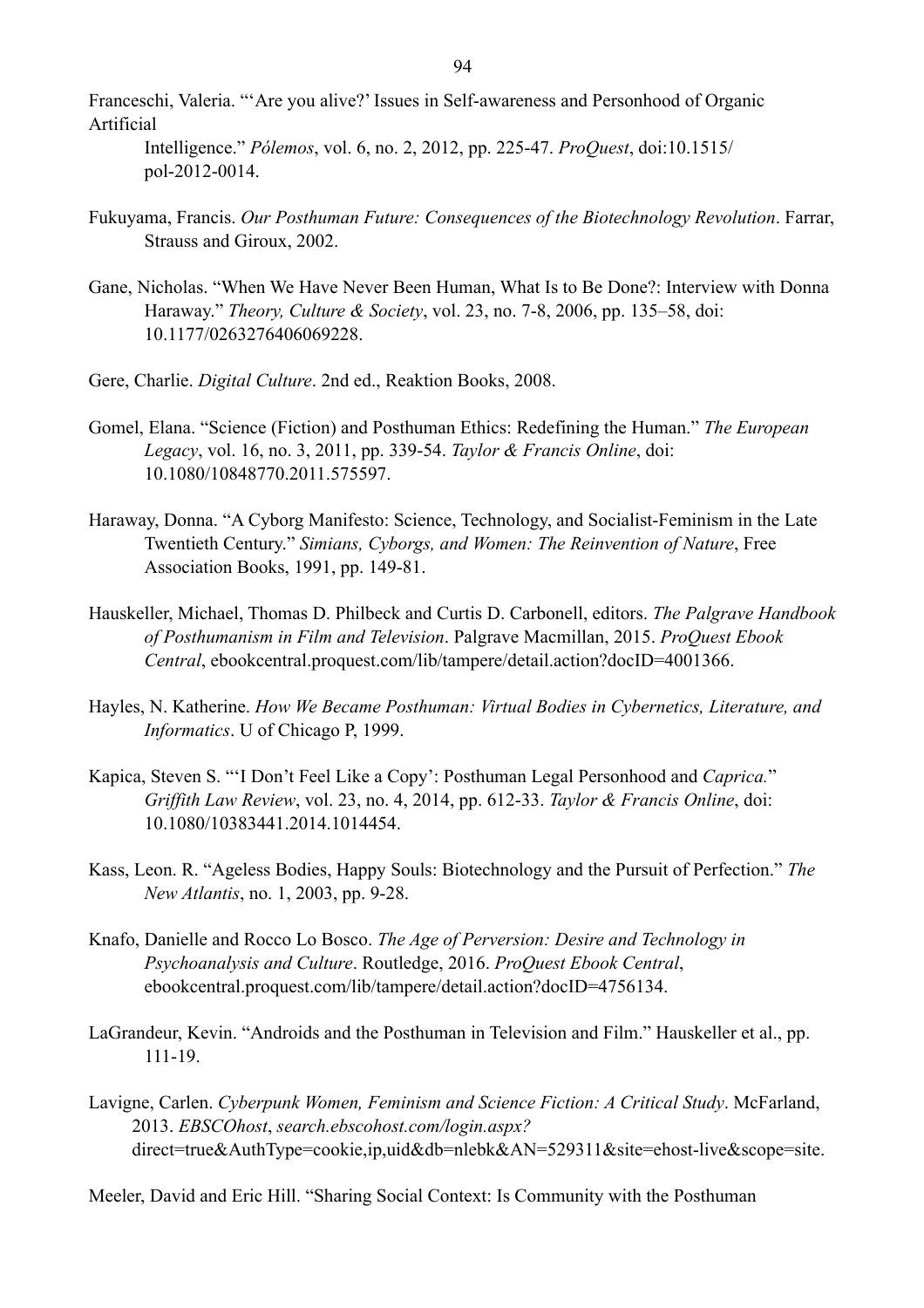Possible?" Hauskeller et al., pp. 279-88.

Menne, Jeff and Jay Clayton. "Alive in the Net." Hauskeller et al., pp. 130-140.

- Milburn, Colin. "Posthumanism." *The Oxford Handbook of Science Fiction*, edited by Rob Latham, Oxford UP, 2014, pp. 524-36.
- Miller, Vincent. *Understanding Digital Culture*. Sage, 2011.
- Nkadi, Ashley. "*Black Mirror: '*Black Museum' Reckons With America's History of Commodifying Black Pain." *The Root*, 1 Jan. 2018, www.theroot.com/black-mirror-black-museum-reckons with-america-s-histo-1821814356. Accessed 9 May 2019.
- Ornella, Alexander Darius. "Uncanny Intimacies: Humans and Machines in Film." Hauskeller et al., pp. 330-38
- Pepperell, Robert. *The Posthuman Condition: Consciousness Beyond the Brain*. Intellect Books, 2003. *ProQuest Ebook Central*, ebookcentral.proquest.com/lib/tampere/detail.action? docID=283046.
- Raipola, Juha. "Inhimilliset ja Postinhimilliset Tulevaisuudet." *Posthumanismi*, edited by Karoliina Lummaa and Lea Rojola, Eetos, 2014, pp. 35-56.
- Roden, David. *Posthuman Life: Philosophy at the Edge of the Human*. Routledge, 2015. *EBSCOhost*, search.ebscohost.com/login.aspx? direct=true&AuthType=cookie,ip,uid&db=nlebk&AN=864880&site=ehost live&scope=site.
- ---. "Post-Singularity Entities in Film and TV." Hauskeller et al., pp. 88-98.
- Simon, Bart. "Introduction: Toward a Critique of Posthuman Futures." *Cultural Critique*, no. 53, 2003, pp. 1-9. *JSTOR*, www.jstor.org/stable/1354621.
- Strayer, Kirsten. "Reinventing the Inhuman: Avatars, Cylons, and Homo Sapiens in Contemporary Science-Fiction Television." *Literature/Film Quarterly*, vol. 38, no. 3, 2010, pp. 194-204. *ProQuest*, libproxy.tuni.fi/login?url=https://search-proquest-com.libproxy.tuni.fi/docview/ 2152743807?accountid=14242.
- Thomas, Rhys Owain. "Terminated: The Life and Death of the Cyborg in Film and Television." Hauskeller et al., pp. 57-65.
- Timpane, Sean F. and Julia McBee. "'San Junipero,' Black Mirror Season 3, Episode 4." *Journal of Palliative Medicine*, vol. 20, no. 9, 2017, p. 1045. doi:10.1089/jpm.2017.0314.
- "Transhumanist Declaration." *Humanity+*, humanityplus.org/philosophy/transhumanist declaration/. Accessed 8 May 2019.
- Turkle, Sherry. *Alone Together: Why We Expect More from Technology and Less from Each Other*.